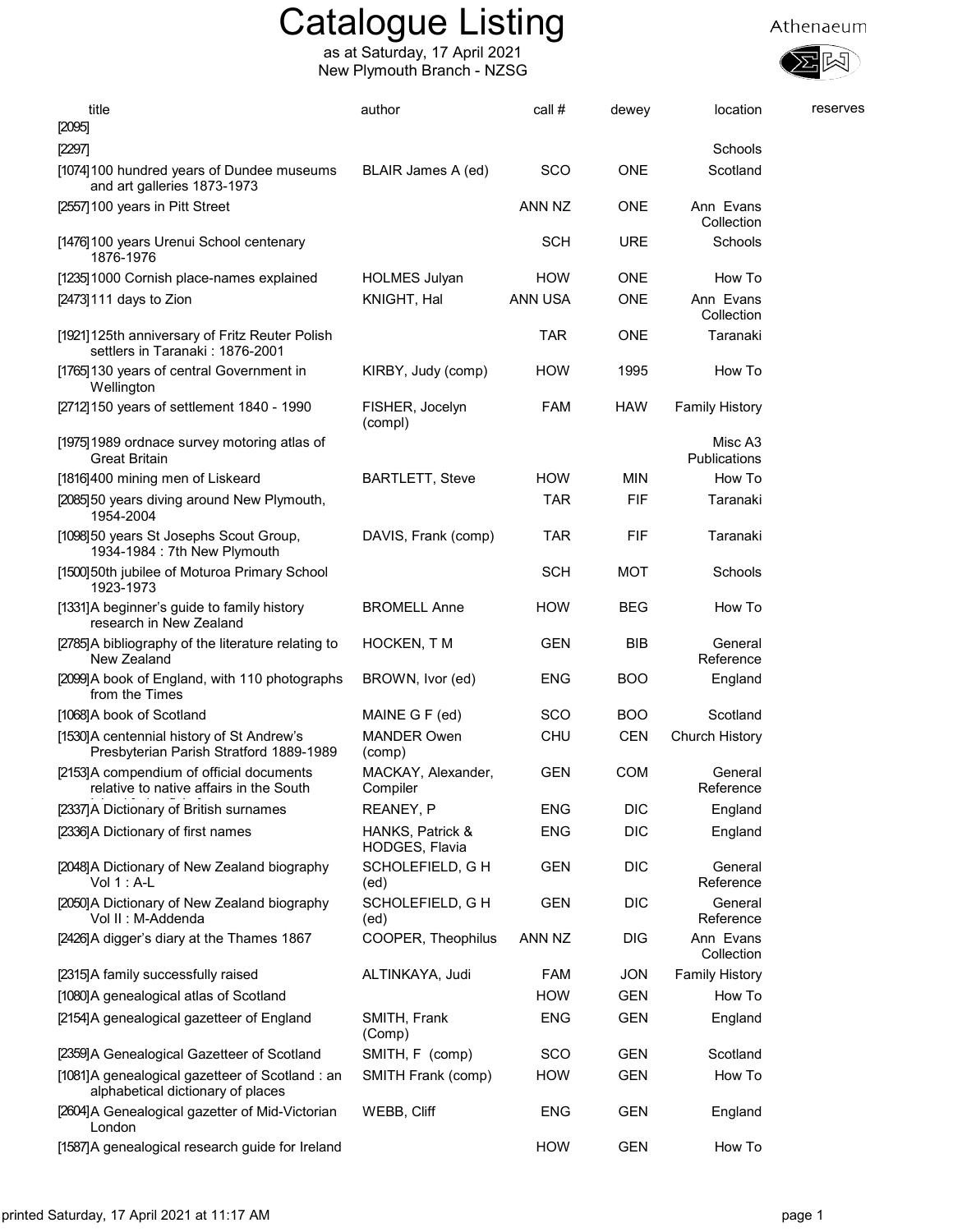

| title<br>[1897]A Genealogist's Bibliography                                        | author<br>HUMPHERY-SMITH,<br>Cecil R. | call #<br><b>GEN</b> | dewey<br><b>GEN</b> | location<br>General<br>Reference | reserves |
|------------------------------------------------------------------------------------|---------------------------------------|----------------------|---------------------|----------------------------------|----------|
| [1330]A genealogist's guide to the Taranaki<br>Museum archives                     | DONALD Mary<br>(comp)                 | <b>HOW</b>           | <b>GEN</b>          | How To                           |          |
| [2346]A glossary of Household, Farming and<br>Trade Terms from Probate inventories | MILWARD,<br>Rosemary                  | <b>HOW</b>           | GLO                 | How To                           |          |
| [2188] A golden opportunity                                                        | STEDMAN, Richard<br>(ed.)             | <b>HOW</b>           | 2011                | How To                           |          |
| [1515] A goodly heritage: with a great<br>responsibility                           | COOPER, R Laurie                      | <b>CHU</b>           | GOO                 | <b>Church History</b>            |          |
| [1102]A guide for students of New Zealand<br>history                               | WOOD, GA                              | NZ                   | <b>GUI</b>          | New Zealand                      |          |
| [1329] A guide to ancestral research in London                                     | <b>DUNN Phillip B</b><br>(comp)       | <b>HOW</b>           | <b>GUI</b>          | How To                           |          |
| [1298]A guide to copies & abstracts of Irish wills                                 | CLARE, Rev Wallace<br>(ed)            | <b>IRE</b>           | <b>GUI</b>          | Ireland                          |          |
| [1328]A guide to genealogical sources in<br>Guildhall Library: 2nd rev. edition    |                                       | <b>HOW</b>           | <b>GUI</b>          | How To                           |          |
| [1337] A guide to the New Zealand Society of<br>Genealogists 1990 sesquicentennial |                                       | <b>HOW</b>           | <b>GUI</b>          | How To                           |          |
| [2515] A history of Australia: vol II                                              | CLARK, C H M                          | <b>ANN AUS</b>       | <b>HIS</b>          | Ann Evans<br>Collection          |          |
| [1229]A history of Cambridgeshire                                                  | <b>GALLOWAY Bruce</b>                 | ENG                  | <b>CAM</b>          | England                          |          |
| [2044]A history of Cheshire                                                        | SYLVESTER,<br>Dorothy                 | <b>ENG</b>           | <b>CHE</b>          | England                          |          |
| [2045] A history of Cumberland and<br>Westmorland                                  | ROLLINSON, William                    | <b>ENG</b>           | <b>CUM</b>          | England                          |          |
| [1250]A history of Kent                                                            | <b>JESSUP Frank W</b>                 | ENG                  | <b>KEN</b>          | England                          |          |
| [1257]A history of Northamptonshire                                                | <b>GREENALL, RL</b>                   | <b>ENG</b>           | <b>NOR</b>          | England                          |          |
| [2043] A history of Northumberland and<br>Newcastle Upon Tyne                      | HEPPLE, Leslie W                      | <b>ENG</b>           | <b>NOR</b>          | England                          |          |
| [1258]A history of Oxfordshire                                                     | <b>JESSUP Mary</b>                    | <b>ENG</b>           | <b>OXF</b>          | England                          |          |
| [1269]A history of Shropshire                                                      | <b>TRINDER Barry</b>                  | <b>ENG</b>           | <b>SHR</b>          | England                          |          |
| [1270]A history of Somerset                                                        | <b>DUNNING Robert</b>                 | <b>ENG</b>           | SOM                 | England                          |          |
| [2046] A history of Suffolk                                                        | DYMOND, David &<br>NORTHEAST, Peter   | <b>ENG</b>           | <b>SUF</b>          | England                          |          |
| [2570]A history of the Hartley family                                              | HARTLEY, MN<br>(comp)                 | FAM                  | <b>HAR</b>          | <b>Family History</b>            |          |
| [1165]A history of the New Plymouth corps,<br>1884-1984                            | <b>WATTERS, AF</b><br>(comp)          | TAR                  | <b>HIS</b>          | Taranaki                         |          |
| [2521]A history of the Old Castlemaine<br>Schoolboys Association: 1912-1990        | DESMOND, RP                           | <b>ANN AUS</b>       | CAS                 | Ann Evans<br>Collection          |          |
| [1460] A history of the School and District of<br>Huirangi                         | WILSON, PT                            | <b>SCH</b>           | HUI                 | Schools                          |          |
| [2851]A history of the School and District of<br>Huirangi (copy 2)                 | WILSON, PT                            | <b>SCH</b>           | HUI                 | Schools                          |          |
| [1276]A history of Warwickshire                                                    | <b>SLATER Terry</b>                   | <b>ENG</b>           | <b>WAR</b>          | England                          |          |
| [2718]A house at sunrise                                                           | <b>KEMPTON, Margaret</b>              | <b>FAM</b>           | <b>KEM</b>          | <b>Family History</b>            |          |
| [2695] A Kiwi in the Shetland Scattald                                             | LAURENSON,<br>Graeme                  | SCO                  | <b>KIW</b>          | Scotland                         |          |
| [2072] A list of occupations                                                       |                                       | <b>GEN</b>           | <b>LIS</b>          | General<br>Reference             |          |
| [1234]A list of Parishes in Boyd's marriage index                                  | <b>MASSEY Robert W</b><br>(ed)        | <b>HOW</b>           | <b>LIS</b>          | How To                           |          |
| [1632]A long patrol: an illustrated history of No<br>1 Squadron RNZAF 1930-1984    | SANDERS, James                        | MIL                  | <b>LON</b>          | Military                         |          |
| [1096]A lovely day tomorrow: New Zealand in<br>the 1940s                           | <b>KEITH Hamish</b>                   | NZ                   | LOV                 | New Zealand                      |          |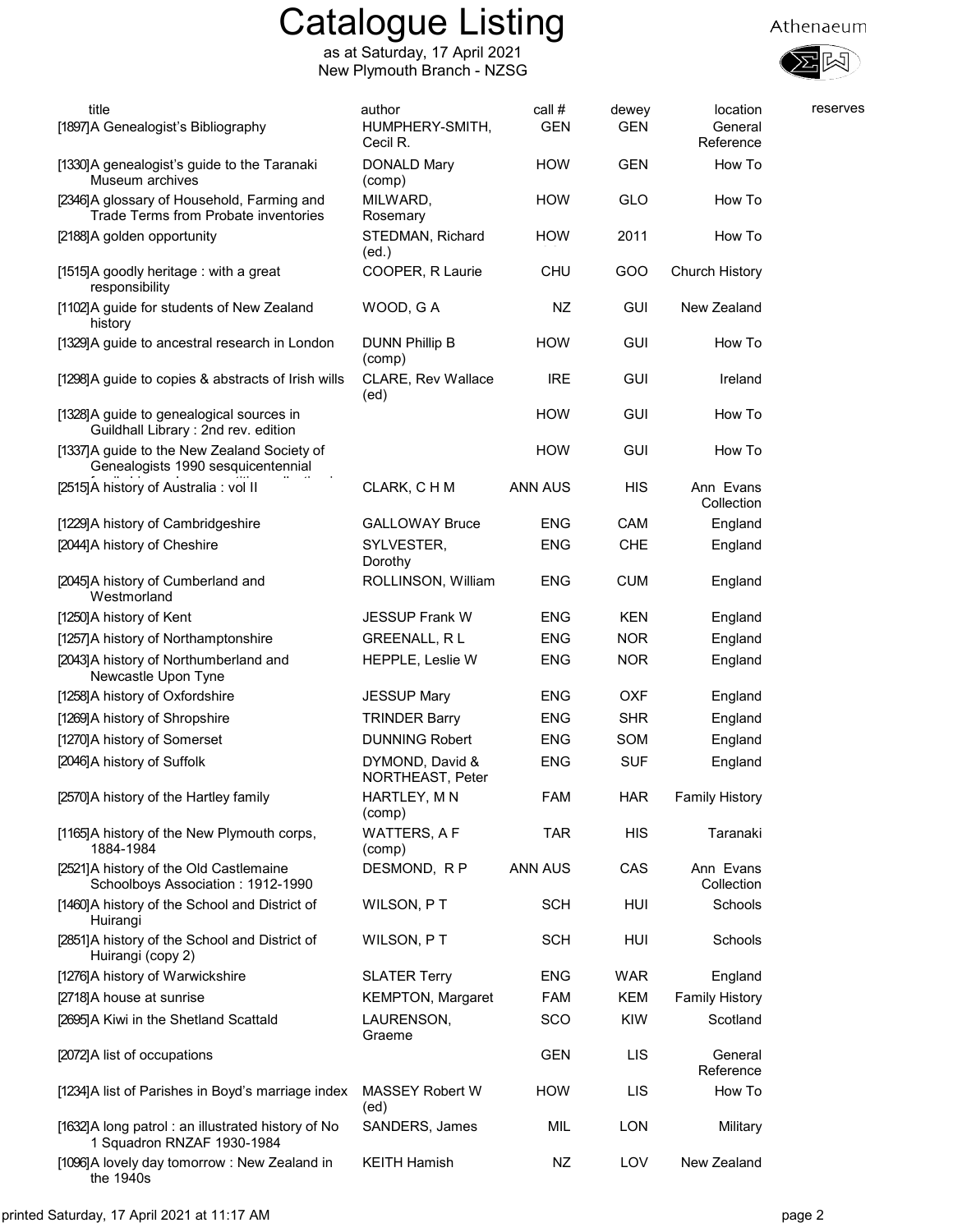

| title<br>[1775] A masterpiece called Belgium                                                        | author<br>FROMMER, Arthur                  | call #<br>OTH    | dewey<br><b>MAS</b> | location<br><b>Other Countries</b> | reserves |
|-----------------------------------------------------------------------------------------------------|--------------------------------------------|------------------|---------------------|------------------------------------|----------|
| [2363] A medical miscellany for genealogists<br>[2706]A new earth                                   | JERGER, Jeanette L<br>National council of  | <b>HOW</b><br>NZ | MED<br><b>NEW</b>   | How To<br>New Zealand              |          |
|                                                                                                     | women of New                               |                  |                     |                                    |          |
| [2362]A pictorial history of Hawera 1882-1982                                                       |                                            | <b>TAR</b>       | <b>PIC</b>          | Taranaki                           |          |
| [2437] A pictorial history of West Auckland                                                         | GARRIOCK, Jean<br>(comp)                   | ANN NZ           | <b>WES</b>          | Ann Evans<br>Collection            |          |
| [1191]A pictorial history of Wollongong                                                             | GIBBS, Alison &<br><b>WARNE, Catherine</b> | <b>ANN AUS</b>   | <b>PIC</b>          | Ann Evans<br>Collection            |          |
| [1090]A pioneer looks back again: a story of<br>fortitude, courage and achievement                  | HOWITT, WK                                 | NZ               | <b>PIO</b>          | New Zealand                        |          |
| [2513]A pioneer looks back again: a story of<br>fortitude, courage and achievement                  | HOWITT, WK                                 | ANN NZ           | <b>PIO</b>          | Ann Evans<br>Collection            |          |
| [1531]A poem in stone: history of St Mary's<br>Anglican Church New Plymouth                         |                                            | <b>CHU</b>       | <b>POE</b>          | <b>Church History</b>              |          |
| [1095]A river rules my life                                                                         | <b>ANDERSON Mona</b>                       | NZ               | <b>RIV</b>          | New Zealand                        |          |
| [1462] A school and its story: celebrating the<br>centenary of the Fitzroy School, New              | AVERY, R J (ed)                            | <b>SCH</b>       | <b>FIT</b>          | Schools                            |          |
| [1079]A Scottish genealogist's glossary                                                             | <b>BURNESS Lawrence</b><br>R               | <b>HOW</b>       | <b>SCO</b>          | How To                             |          |
| [2170]A selection of views of New Plymouth and<br>district                                          |                                            | <b>TAR</b>       | SEL                 | Taranaki                           |          |
| [1520] A short history of the parochial district of<br>Saint Andrews Inglewood                      | BROWN, RW                                  | <b>CHU</b>       | <b>SHO</b>          | <b>Church History</b>              |          |
| [1327]A simplified guide to probate jurisdictions :<br>where to look for wills in Great Britain and | GIBSON, J S W<br>(comp)                    | <b>HOW</b>       | <b>SIM</b>          | How To                             |          |
| [2674] A soldier's view of Empire                                                                   | SINCLAIR, Keith (ed)                       | <b>ANN BIO</b>   | <b>BOD</b>          | Ann Evans<br>Collection            |          |
| [1091]A southern gentry: New Zealanders who<br>inherited the earth                                  | ELDRED-GRIGG<br>Stevan                     | NZ               | SOU                 | New Zealand                        |          |
| [1508] A souvenir booklet marking the occasion<br>of the Lepperton School centennial :              |                                            | <b>SCH</b>       | LEP                 | Schools                            |          |
| [1777]A souvenir of Napier, Hawkes Bay, New<br>Zealand                                              |                                            | NZ PAM           | SOU                 | New Zealand                        |          |
| [1254] A survey of the Parish registers of the<br>Diocese of London : inner London area             |                                            | <b>HOW</b>       | <b>SUR</b>          | How To                             |          |
| [1255] A survey of the Parish registers of the<br>Diocese of Southwark: inner London area           |                                            | <b>HOW</b>       | <b>SUR</b>          | How To                             |          |
| [2246]A table of Church of Ireland parochial<br>records and copies                                  | REID, Noel (ed)                            | <b>HOW</b>       | <b>TAB</b>          | How To                             |          |
| [1933]A tale worth telling; Taranaki Cricket<br>1894-2000                                           | <b>BELLRINGER, Brian</b>                   | <b>TAR</b>       | <b>TAL</b>          | Taranaki                           |          |
| [2559]A tour of the Lilydale Cemetery 1861-1994<br>: vol 1                                          | ROSS, Sandy,<br>Compiler                   | <b>ANN AUS</b>   | LIL                 | Ann Evans<br>Collection            |          |
| [1859]A woman's place? : a study of the<br>changing role of women in New Zealand                    | AITKEN, Judith                             | NZ               | <b>WOM</b>          | New Zealand                        |          |
| [1974] AA big atlas of town plans                                                                   |                                            |                  |                     | Misc A3<br><b>Publications</b>     |          |
| [1973]AA Big road atlas: Britain                                                                    |                                            |                  |                     | Misc A3<br>Publications            |          |
| [2076]AA Big road atlas: Britain                                                                    |                                            |                  |                     | Misc A3<br>Publications            |          |
| [2075] AA Road Atlas of Great Britain                                                               |                                            |                  |                     | Misc A3<br>Publications            |          |
| [2055] Aberdeen & North East Scotland Family<br><b>History Society Journal</b>                      |                                            | <b>SCT</b>       | <b>ABD</b>          | Magazines                          |          |
| [2703] Aberdeen obituaries                                                                          | McDONNELL,<br>Frances                      | SCO              | ABE                 | Scotland                           |          |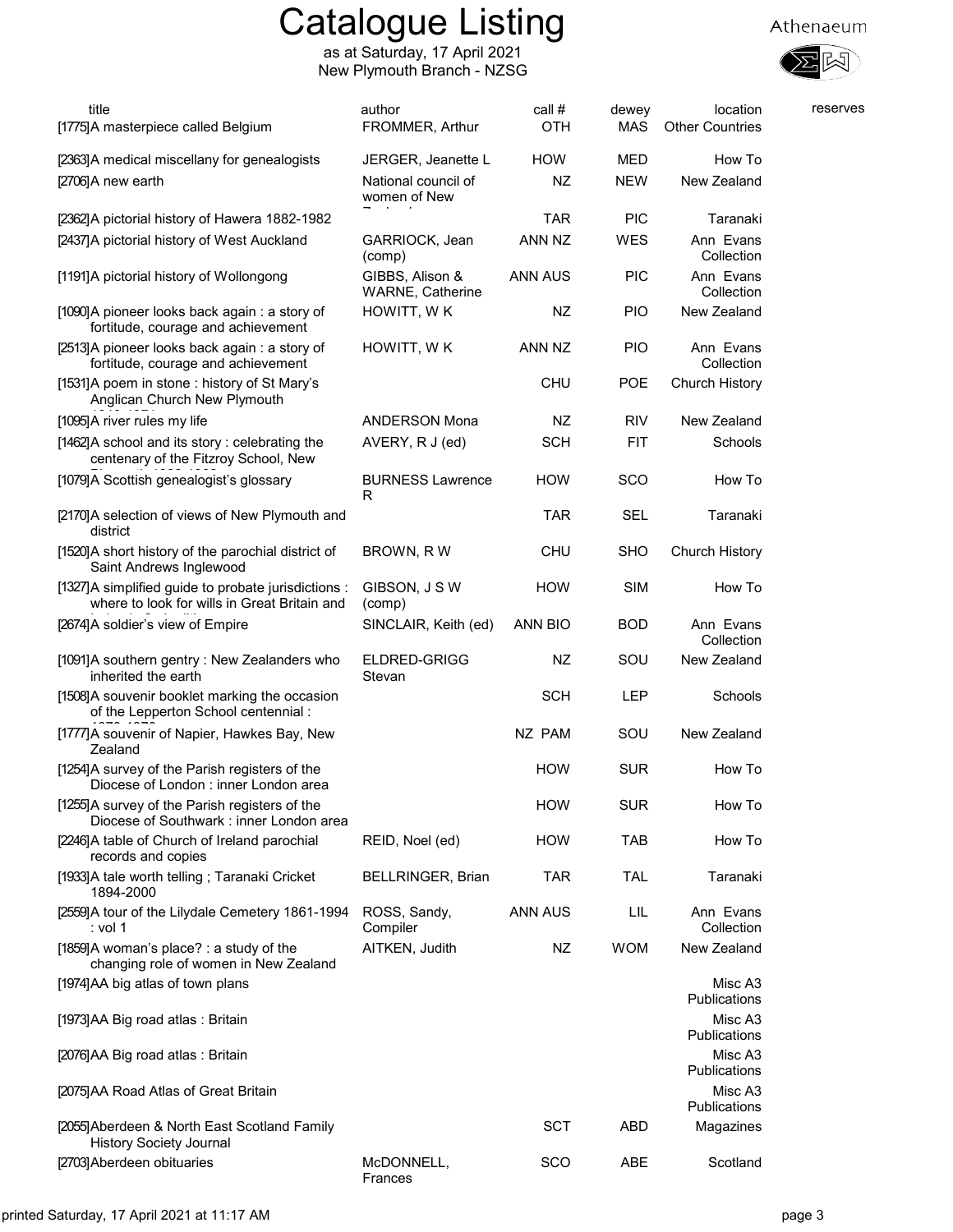

| title<br>[2829] Abrahams Undertakers Records: 1955                                    | author                           | call #<br><b>MIS</b> | dewey<br><b>ABR</b> | location<br>Misc A3<br>Publications | reserves |
|---------------------------------------------------------------------------------------|----------------------------------|----------------------|---------------------|-------------------------------------|----------|
| [1931] Abrahams Undertakers Records: Vol I                                            |                                  | <b>MIS</b>           | <b>ABR</b>          | Misc A3<br>Publications             |          |
| [1937] Abrahams Undertakers Records: Vol II                                           |                                  | <b>MIS</b>           | <b>ABR</b>          | Misc A3<br>Publications             |          |
| [1938] Abrahams Undertakers Records: Vol III                                          |                                  | MIS                  | <b>ABR</b>          | Misc A3<br>Publications             |          |
| [2253] Aces high : a tribute to the most notable<br>fighter pilots of the British and | SHORES,<br>Christopher           | MIL                  | <b>ACE</b>          | General<br>Reference                |          |
| [2238] Adam's curse : a future without men                                            | SYKES, Bryan                     | <b>HOW</b>           | <b>ADA</b>          | How To                              |          |
| [1092] Adventure in New Zealand                                                       | <b>WAKEFIELD E</b><br>Jerningham | <b>NZ</b>            | <b>ADV</b>          | New Zealand                         |          |
| [2210] Adventure in New Zealand, from 1839 to<br>1844                                 | WAKEFIELD, Edward<br>Jenningham  | NZ                   | ADV                 | New Zealand                         |          |
| [2774] Adventure in New Zealand, from 1839 to<br>1844                                 | WAKEFIELD, Edward<br>Jenningham  | NZ                   | ADV                 | New Zealand                         |          |
| [1744] Advocate educate control : the history of<br>the New Zealand Engineer's Union, | ROTH, Bert                       | <b>NZ</b>            | ADV                 | New Zealand                         |          |
| [1160] Alexander and Elizabeth Kirk of Tillicoultry<br>and Hokitika                   | KERR, lan S                      | <b>FAM</b>           | <b>KIR</b>          | <b>Family History</b>               |          |
| [2748] Allen family tree                                                              | FISHER, Jocelyn                  | <b>FAM</b>           | <b>ALL</b>          | <b>Family History</b>               |          |
| [1441] Alone in the sky                                                               | <b>BATTEN Jean</b>               | <b>BIO</b>           | <b>BAT</b>          | Biographies                         |          |
| [1414] Alone through the forbidden land:<br>journeys in disguise through Soviet       | <b>KRIST Gustav</b>              | <b>OTH</b>           | <b>ALO</b>          | <b>Other Countries</b>              |          |
| [2770] An encyclopaedia of New Zealand volume<br>one                                  | McCLINTOCK, A H<br>(ed)          | <b>GEN</b>           | <b>ENC</b>          | General<br>Reference                |          |
| [2772] An encyclopaedia of New Zealand volume<br>three                                | McCLINTOCK, A H<br>(ed)          | <b>GEN</b>           | <b>ENC</b>          | General<br>Reference                |          |
| [2771] An encyclopaedia of New Zealand volume<br>two                                  | McCLINTOCK, A H<br>(ed)          | <b>GEN</b>           | <b>ENC</b>          | General<br>Reference                |          |
| [1088] An eyewitness history of New Zealand                                           | <b>BROMBY Robin</b>              | NZ                   | <b>EYE</b>          | New Zealand                         |          |
| [1888] An illustrated history of England                                              | BURKE, John                      | <b>ENG</b>           | ILL                 | England                             |          |
| [1089] An illustrated history of Taranaki                                             | <b>LAMBERT Gail and</b><br>Ron   | TAR                  | ILL                 | Taranaki                            |          |
| [1116] An index to the history of Taranaki by<br>Benjamin Wells                       | Mullon, Herbert D<br>(comp)      | <b>GLASS</b>         | 6                   | Glass Case                          |          |
| [1321] An introduction to British civil registration                                  | <b>WOOD Tom</b>                  | <b>HOW</b>           | <b>INT</b>          | How To                              |          |
| [2057] An introduction to church registers                                            | GIBBENS, Lilian                  | <b>HOW</b>           | <b>INT</b>          | How To                              |          |
| [2056] An introduction to planning research :<br>short cuts in family history         | GANDY, Michael                   | <b>HOW</b>           | INT                 | How To                              |          |
| [2058] An introduction to poor law documents<br>before 1834                           | COLE, Anne                       | <b>HOW</b>           | <b>INT</b>          | How To                              |          |
| [1392] An introduction to tracing your German<br>ancestors (2nd ed)                   | <b>TOWEY Peter</b>               | <b>HOW</b>           | INT                 | How To                              |          |
| [1739] An introduction to Tupare: the private<br>home of Mr and Mrs Russell Matthews  |                                  | <b>TAR</b>           | INT                 | Taranaki                            |          |
| [1413] An outline of American history                                                 |                                  | <b>OTH</b>           | <b>OUT</b>          | <b>Other Countries</b>              |          |
| [1236] Anatomy of Britain                                                             | <b>SAMPSON Anthony</b>           | <b>ENG</b>           | <b>ANA</b>          | England                             |          |
| [1326] Annals of the poor                                                             | <b>McLAUGHLIN Eve</b>            | <b>HOW</b>           | <b>ANN</b>          | How To                              |          |
| [2762] Annual Egmont A & P Association<br>SUmmer Show Hawera 100th                    |                                  | <b>TAR</b>           | <b>ANN</b>          | Taranaki                            |          |
| [2679] Annual report of the Education Board of<br>the district of Taranaki            |                                  | <b>SCH</b>           | <b>ANN</b>          | Schools                             |          |
| [1631] Army deserters from H.M. Service<br>1853-1858 : Vol 1                          | FITZMAURICE,<br>Yvonne           | MIL                  | ARM                 | Military                            |          |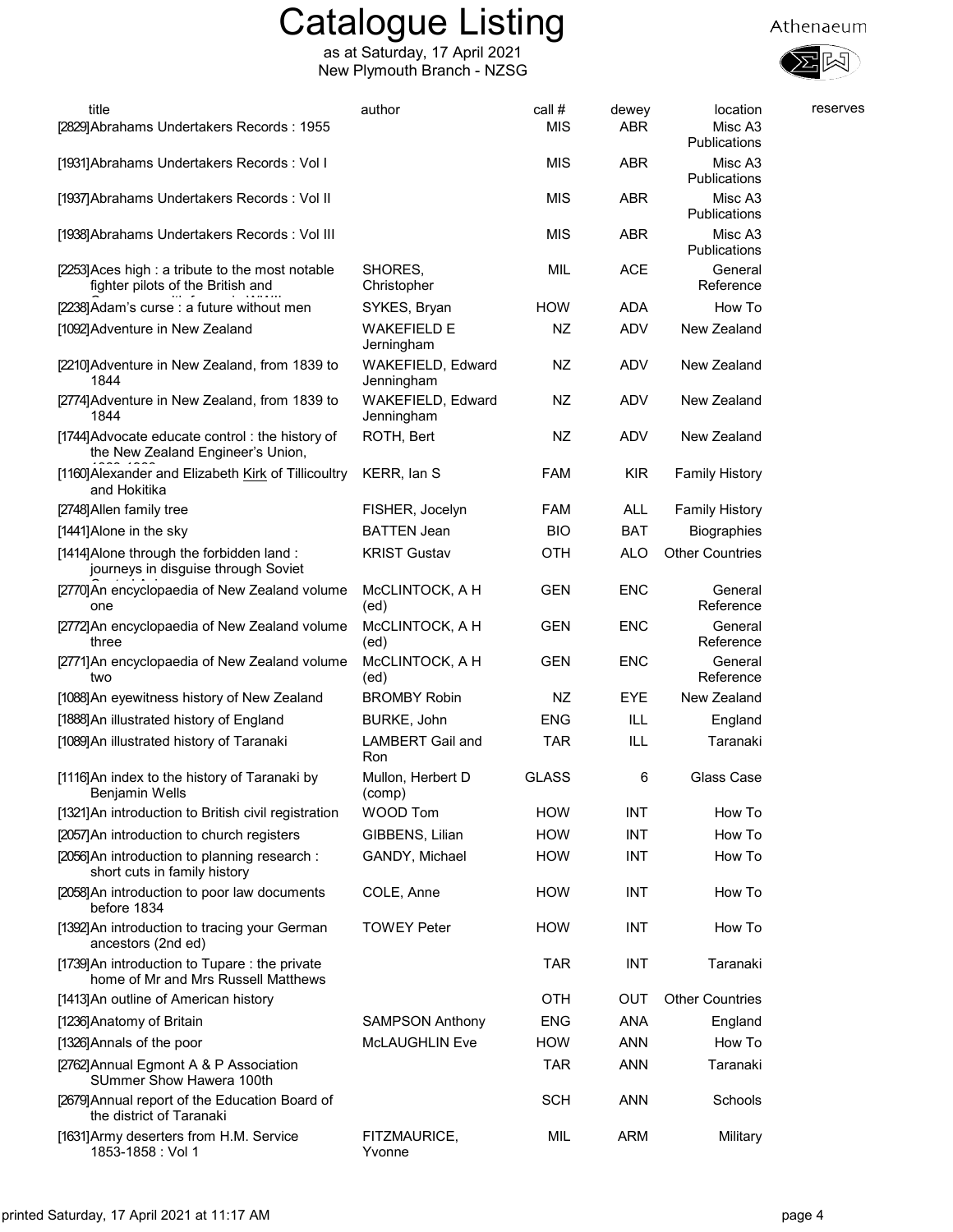



| title                                                                           | author                          | call #         | dewey      | location                | reserves |
|---------------------------------------------------------------------------------|---------------------------------|----------------|------------|-------------------------|----------|
| [1630] Army deserters from H.M. Service (in<br>Australia & New Zealand) &       | FITZMAURICE,<br>Yvonne          | MIL            | <b>ARM</b> | Military                |          |
| [2493] Army records for family historians                                       | FOWLER, Simon                   | <b>ANN ENG</b> | <b>ARM</b> | Ann Evans<br>Collection |          |
| [1752] Arrangements for the adjustment of<br>questions relating to land in the  |                                 | NZ             | <b>ARR</b> | New Zealand             |          |
| [1813] Ask that mountain: the story of Parihaka                                 | SCOTT, Dick                     | <b>TAR</b>     | <b>ASK</b> | Taranaki                |          |
| [1637] Auckland Government Gazette, 1853                                        |                                 |                | <b>AUC</b> | NZ Gazette              |          |
| [1087] Auckland the city of the seas                                            | <b>REED AW</b>                  | NZ             | <b>AUC</b> | New Zealand             |          |
| [2786] Auckland the queen city                                                  |                                 | <b>GLASS</b>   | 21         | Glass Case              |          |
| [2416] Australia : the spirit of a nation : a<br>bicentenary album              | CANNON, Michael                 | <b>ANN AUS</b> | <b>AUS</b> | Ann Evans<br>Collection |          |
| [2419] Australian album: the way we were                                        |                                 | <b>ANN AUS</b> | <b>AUS</b> | Ann Evans<br>Collection |          |
| [1069] Australian trains and railways                                           | TESTRO, Ron                     | ANN AUS        | AUS        | Ann Evans<br>Collection |          |
| [2413] Australian transport : an illustrated history                            | COLWELL, Max                    | ANN AUS        | <b>AUS</b> | Ann Evans<br>Collection |          |
| [2666] Australians in the Waikato war 1863 -<br>1864                            | <b>BARTON, Leonard L</b>        | ANN NZ         | <b>AUS</b> | Ann Evans<br>Collection |          |
| [1672] Awakino births - Jan 1907-Oct 1976 :<br>deaths - 1906-1967 : marriages - |                                 | <b>BDM</b>     | AWA        | <b>BDM</b>              |          |
| [1673] Awakino births - Jan 1907-Oct 1976 :<br>deaths - 1906-1967 : marriages - |                                 | <b>BDM</b>     | <b>AWA</b> | <b>BDM</b>              |          |
| [1704] Awanui Cemetery                                                          |                                 | <b>CEM</b>     | <b>AWA</b> | Cemeteries              |          |
| [2810] Awanui Cemetery                                                          |                                 |                |            | Research Officer        |          |
| [1237] Back street new worlds : a look at<br>Immigrants in Britain              | <b>HUXLEY Elspeth</b>           | <b>ENG</b>     | <b>BAC</b> | England                 |          |
| [2662] Bad girls & wicked women                                                 | STRADLING, Jan                  | ANN GEN        | <b>BAD</b> | Ann Evans<br>Collection |          |
| [1860] Ballarat : golden city                                                   | REID, John                      | ANN AUS        | <b>BAL</b> | Ann Evans<br>Collection |          |
| [1817] Barcombe guide                                                           |                                 | <b>ENG</b>     | <b>BAR</b> | England                 |          |
| [2159] Bartholomew gazetteer of places in Great<br>Britain                      | MASON, Oliver,<br>Compiler      | GEN            | <b>BAR</b> | General<br>Reference    |          |
| [1404] Basic approach to Latin for family<br>historians                         | <b>GANDY Michael</b>            | <b>HOW</b>     | <b>BAS</b> | How To                  |          |
| [1401] Basic facts about lunatics in England and<br>Wales for family historians | <b>FAITHFULL Pamela</b>         | <b>HOW</b>     | <b>BAS</b> | How To                  |          |
| [2059] Basic facts about using marriage records<br>for family historians        | LITTON, Pauline M               | <b>HOW</b>     | <b>BAS</b> | How To                  |          |
| [2215] Basic sources for family history                                         | TODD, Andrew                    | <b>HOW</b>     | <b>BAS</b> | How To                  |          |
| [1238] Bateman's East Sussex                                                    |                                 | <b>ENG</b>     | <b>BAT</b> | England                 |          |
| [1977] Bayly: Newshan: Lethbridge                                               | <b>GRIFFIN, Winsome</b>         | FAM            | BAY        | <b>Family History</b>   |          |
| [2563] Beautiful New Plymouth and views of<br>Taranaki                          |                                 | <b>TAR</b>     | <b>SMA</b> | Taranaki                |          |
| [1323] Beginners' guide to Scottish genealogy                                   | <b>COLLINS Ewen K</b><br>(comp) | <b>HOW</b>     | BEG        | How To                  |          |
| [2367] Beginners Guide to Scottish Genealogy<br>1992                            | COLLINS, Ewen<br>(comp)         | <b>SCO</b>     | BEG        | Scotland                |          |
| [1325] Beginning your family history                                            | PELLING, George                 | <b>HOW</b>     | <b>BEG</b> | How To                  |          |
| [2313] Beginning your family history                                            | PELLING, George                 | <b>HOW</b>     | <b>BEG</b> | How To                  |          |
| [1324] Beginning your family history: 2nd edition                               | <b>PELLING George</b>           | <b>HOW</b>     | BEG        | How To                  |          |
| [1322] Beginning your family history: 5th edition                               | <b>PELLING George</b>           | <b>HOW</b>     | BEG        | How To                  |          |
| [1884] Bell Block: a local aviation history                                     | PRIEST, Elaine                  | <b>TAR</b>     | <b>BEL</b> | Taranaki                |          |
| [1239] Berkshire: Alfred's own country                                          | MEE Arthur (ed)                 | ENG            | BER        | England                 |          |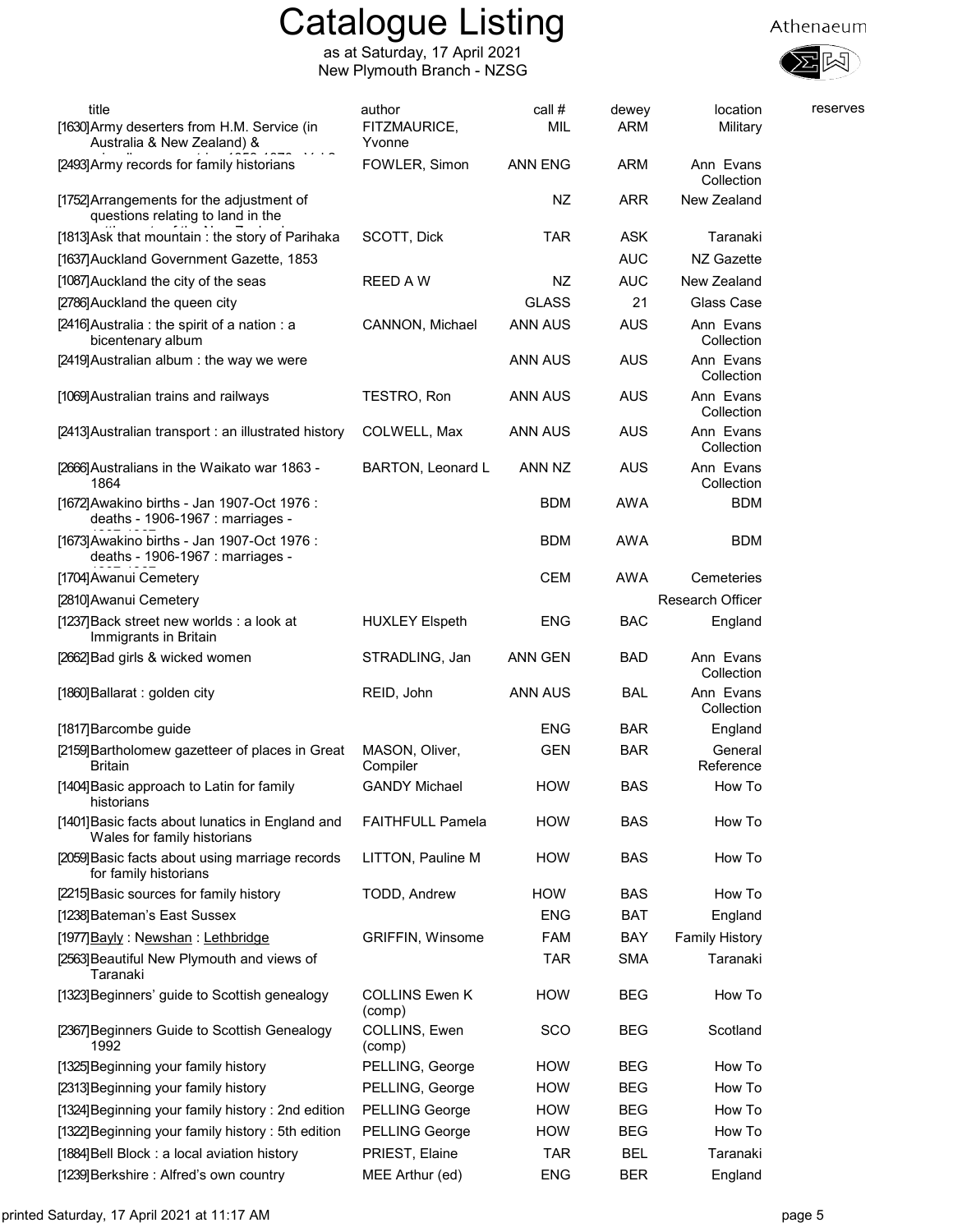



| title                                                                                    | author                            | call #         | dewey      | location                | reserves |
|------------------------------------------------------------------------------------------|-----------------------------------|----------------|------------|-------------------------|----------|
| [1719] Birth, death and marriage certificates in<br>Australia                            | YOUNG, Faye &<br>HARRIS, Don      | <b>HOW</b>     | <b>BIR</b> | How To                  |          |
| [2760] BNZ Hawera                                                                        | <b>GRIFFIN, RH</b>                | <b>TAR</b>     | <b>BNZ</b> | Taranaki                |          |
| [2665] Bold century 1859 - 1959                                                          |                                   | ANN NZ         | <b>BOL</b> | Ann Evans<br>Collection |          |
| [1812] "Bombay" passenger list and journal                                               |                                   | <b>SHI</b>     | <b>BOM</b> | Shipping                |          |
| [1892] Book of British villages                                                          |                                   | <b>ENG</b>     | <b>BOO</b> | England                 |          |
| [2841] Boons and Vospers funeral records                                                 |                                   | <b>MIS</b>     | <b>BOO</b> | Misc A3<br>Publications |          |
| [2675] Bound for Australia                                                               | HAWKINGS, David T                 | <b>ANN AUS</b> | <b>BOU</b> | Ann Evans<br>Collection |          |
| [1301] Bound for Botany Bay: narrative of a<br>voyage in 1798 aboard the death ship      | CLUNE, Frank                      | <b>AUS</b>     | <b>BOU</b> | Australia               |          |
| [2204] Bound for Canterbury                                                              | WILLIAMS, Christina<br>$F$ (ed)   | <b>HOW</b>     | 2000       | How To                  |          |
| [1720] Bridging the generations: fourth<br>Australasian congress on genealogy and        | <b>BURKHARDT,</b><br>Geoffrey and | <b>GLASS</b>   | 5          | Glass Case              |          |
| [1528] Brief history of St John Baptist Church<br>1831-1950 : Te Waimate (Waimate North) | BEDGGOOD, W E                     | <b>CHU</b>     | <b>BRI</b> | Church History          |          |
| [1529] Brief history of St John Baptist Church<br>1831-1968 : Te Waimate (Waimate North) | BEDGGOOD, W E                     | <b>CHU</b>     | <b>BRI</b> | Church History          |          |
| [1320] British ancestry tracing : a D.I.Y guide for<br>beginners                         | <b>BUCKLEY Kenneth A</b>          | <b>HOW</b>     | <b>BRI</b> | How To                  |          |
| [1009] Brooking family notes (Book 1)                                                    |                                   | <b>FAM</b>     | <b>BRO</b> | <b>Family History</b>   |          |
| [1033] Brooking family notes (Book 2)                                                    |                                   | FAM            | <b>BRO</b> | <b>Family History</b>   |          |
| [1010] Broughton family                                                                  |                                   | <b>FAM</b>     | <b>BRO</b> | <b>Family History</b>   |          |
| [1008] Browns of Kyeburn Peninsula                                                       | <b>BROWN, Wally</b>               | <b>FAM</b>     | <b>BRO</b> | <b>Family History</b>   |          |
| [1465] Bulls School: 105th anniversary:<br>1867-1972                                     |                                   | <b>SCH</b>     | <b>BUL</b> | Schools                 |          |
| [2789] Burdett's map of Derdyshire 1791                                                  |                                   | <b>MIS</b>     | <b>BUR</b> | Misc A3<br>Publications |          |
| [1049] Burke's family index                                                              |                                   | <b>ENG</b>     | <b>BUR</b> | England                 |          |
| [2681] Burke's land gentry vol 1                                                         | TOWNSEND, Peter<br>(ed)           | <b>GEN</b>     | <b>BUR</b> | General<br>Reference    |          |
| [2682] Burke's land gentry vol 2                                                         | <b>TOWNSEND, Peter</b><br>(Ed)    | <b>GEN</b>     | <b>BUR</b> | General<br>Reference    |          |
| [2683] Burke's land gentry vol 3                                                         | <b>TOWNSEND, Peter</b><br>(Ed)    | GEN            | <b>BUR</b> | General<br>Reference    |          |
| [1449] Burkes Peerage, Baronetage and<br>Knightage (104th ed)                            | <b>TOWNEND Peter</b><br>(ed)      | <b>GEN</b>     | <b>BUR</b> | General<br>Reference    |          |
| [1448] Burkes Peerage, Baronetage and<br>Knightage (96th ed)                             | <b>BURKE Sir Bernard</b>          | <b>GEN</b>     | <b>BUR</b> | General<br>Reference    |          |
| [2763] Butler family                                                                     | Butler, Maryanne                  | <b>FAM</b>     | <b>BUT</b> | <b>Family History</b>   |          |
| [2272] Butter in a lordly dish                                                           | ADCOCK, Irene                     | <b>FAM</b>     | <b>BRO</b> | <b>Family History</b>   |          |
| [1070] By yon bonnie banks : a gallimaufry                                               | <b>LINDSAY Maurice</b>            | SCO            | <b>BYY</b> | Scotland                |          |
| [1228] Cambridgeshire: the country of the fens                                           | MEE Arthur (ed)                   | <b>ENG</b>     | CAM        | England                 |          |
| [1230] Cambridgeshire: the country of the fens                                           | MEE Arthur (ed)                   | <b>ENG</b>     | CAM        | England                 |          |
| [1022] Campbell family tree                                                              | FAWCETT, Beverley<br>$V$ (comp)   | <b>FAM</b>     | CAM        | <b>Family History</b>   |          |
| [1734] Captain John Guard (c.1800-1857) : an<br>address given by Mr R H Griffin to New   |                                   | <b>TAR</b>     | CAP        | Taranaki                |          |
| [1420]<br>Cassall's world nictorial aczatteer                                            | HAMMERTON, J A<br>$\sim$          | GEN            | $\sim$     | General<br>Doforonoo    |          |
| [1927]Castell Coch                                                                       | ROUSHAM, Sally                    | <b>ENG</b>     | CAS        | England                 |          |
| [1881] Castle Ashby: home of the Marquess and<br>Marchioness of Northhampton             |                                   | <b>ENG</b>     | CAS        | England                 |          |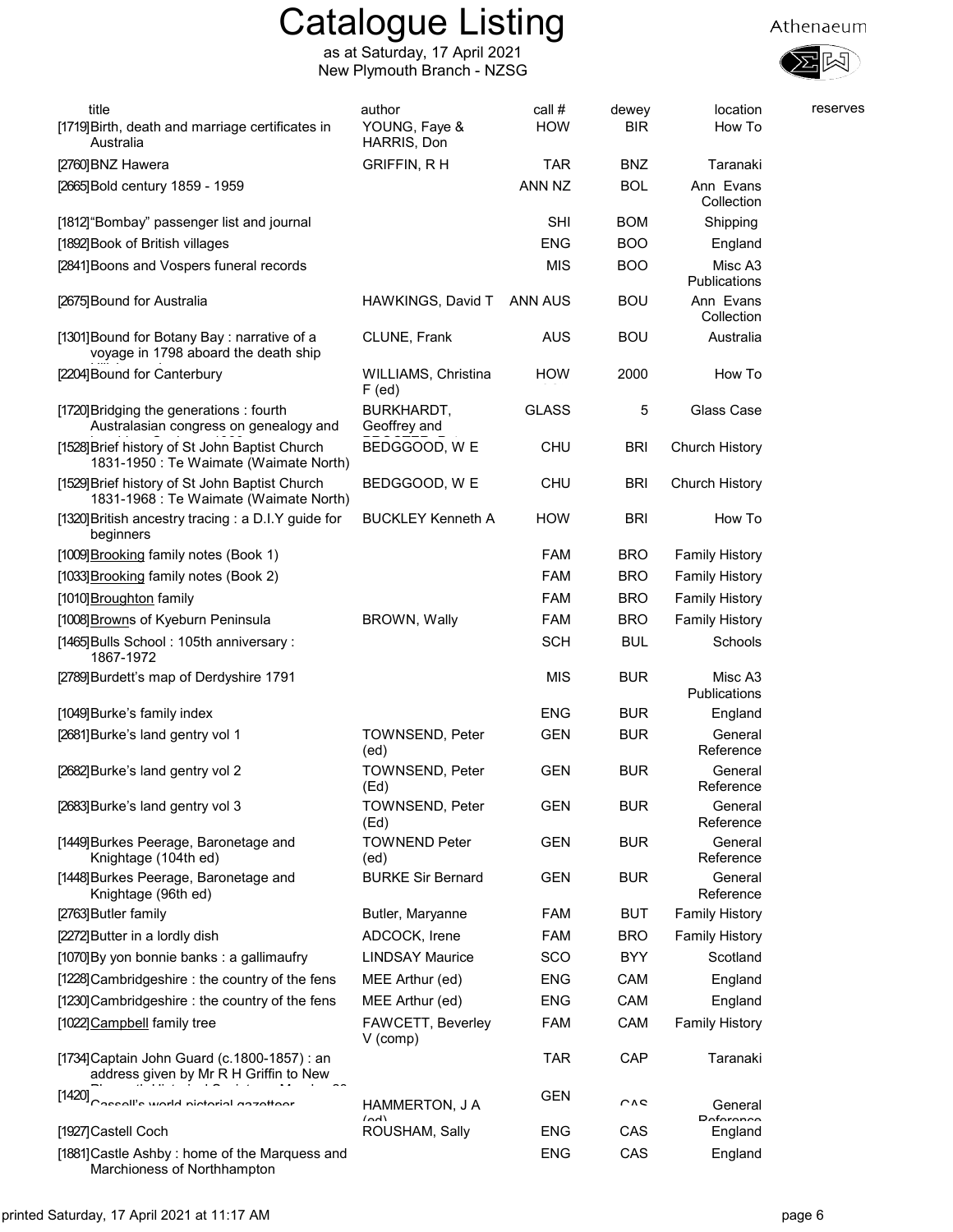





| title<br>[1227] Castle Rackrent : Emilie de Coulanges :<br>The birthday present              | author                          | call #<br><b>ENG</b> | dewey<br>CAS | location<br>England     | reserves |
|----------------------------------------------------------------------------------------------|---------------------------------|----------------------|--------------|-------------------------|----------|
| [2308] Castlemaine : from camp to city :<br>1835-1900                                        | HOCKING, Geoff                  | ANN AUS              | CAS          | Ann Evans<br>Collection |          |
| [2538] Castlemaine petitions                                                                 | GERVASONI, Clare<br>(Comp)      | <b>ANN AUS</b>       | CAS          | Ann Evans<br>Collection |          |
| [2324] Catchers                                                                              |                                 |                      |              | Magazines               |          |
| [2738] Catholic church memorial cards                                                        |                                 | MIS                  | <b>CAT</b>   | Misc A3<br>Publications |          |
| [2569] Celebrating 75 years YMCA 2008                                                        |                                 | <b>TAR PAM</b>       | <b>CEL</b>   | Taranaki                |          |
| [2102] Census online : 1901 Census online user<br>guide                                      |                                 | <b>HOW</b>           | <b>CEN</b>   | How To                  |          |
| [2305] Census returns 1841-1891 in microform<br>(6th ed.)                                    | GIBSON, Jeremy                  | <b>HOW</b>           | <b>CEN</b>   | How To                  |          |
| [2296] Centenary: Sisters of Our Lady of the<br>Missions (copy 2)                            |                                 | <b>HOW</b>           | <b>SIS</b>   | How To                  |          |
| [2070] Centenary: Sisters of Our Lady of the<br>Missions - New Plymouth - Taranaki- New      |                                 | <b>SCH</b>           | SIS          | Schools                 |          |
| [1470] Centennial 1880-1980 : Waitoriki, Lincoln<br>& Wortley Road schools                   |                                 | <b>SCH</b>           | WAI          | Schools                 |          |
| [1152] Centennial Canterbury New Zealand 1950                                                |                                 | NZ                   | <b>CEN</b>   | New Zealand             |          |
| [1741] Centennial history of Egmont Agricultural<br>and Pastoral Association Inc., 1883-1983 | BETTS, CH                       | <b>TAR</b>           | <b>CEN</b>   | Taranaki                |          |
| [1506] Centennial history of Manaia and Manaia<br>School 1882-1982                           | HOSIE John C                    | <b>SCH</b>           | <b>MAN</b>   | Schools                 |          |
| [2630] Centennial of Taranaki: 31st March 1941                                               |                                 | <b>GLASS</b>         | 10           | Glass Case              |          |
| [2733] Central School centenary 1884 - 1984                                                  | JONES I S (compl)               | <b>SCH</b>           | <b>CEN</b>   | Schools                 |          |
| [1970] Central Taranaki Methodists                                                           | ROBINSON, Alison                | <b>TAR</b>           | <b>CEN</b>   | Taranaki                |          |
| [1980]Centred on Nelson 2005                                                                 | <b>HARRIS, Katrina</b><br>(ed.) | <b>HOW</b>           | 2005         | How To                  |          |
| [2680] Chambers biographical dictionary                                                      | McGOVERN, Una<br>(edit)         | <b>GEN</b>           | <b>CHA</b>   | General<br>Reference    |          |
| [2237] Channel Island References                                                             |                                 | <b>ENG</b>           | <b>CHA</b>   | England                 |          |
| [1736] Charles Armitage Brown, 1786-1841                                                     |                                 | <b>TAR</b>           | <b>CHA</b>   | Taranaki                |          |
| [1015] Charles Armitage Brown family tree                                                    | MITCHELL, Beverly A             | <b>FAM</b>           | <b>BRO</b>   | <b>Family History</b>   |          |
| [1811] Charlotte Gladstone: information from<br>'White Wings' and passenger list             |                                 | <b>SHI</b>           | <b>CHA</b>   | Shipping                |          |
| [1926] Chepstow Castle and Port Wall                                                         | KNIGHT, Jeremy                  | <b>ENG</b>           | <b>CHE</b>   | England                 |          |
| [1226] Cheshire: the romantic north-west                                                     | MEE Arthur (ed)                 | <b>ENG</b>           | CHE          | England                 |          |
| [1225] Children of the industrial revolution                                                 | <b>DAVIES Penelope</b>          | <b>ENG</b>           | <b>CHI</b>   | England                 |          |
| [1729]Christ Church : Kororareka : Russell, Bay<br>of Islands, New Zealand                   |                                 | <b>CHU</b>           | <b>CHR</b>   | Church History          |          |
| [1879] Christchurch Priory                                                                   |                                 | <b>ENG</b>           | <b>CHR</b>   | England                 |          |
| [2709] Christoffel family tree                                                               | FISHER, Jocelyn<br>(compl)      | <b>FAM</b>           | <b>CHR</b>   | <b>Family History</b>   |          |
| [1184] Chronicles of the garden of New Zealand<br>known as Taranaki                          | SEFFERN, William H<br>J         | <b>TAR</b>           | <b>CHR</b>   | Taranaki                |          |
| [2267] City of the Plains: a history of Hastings                                             | BOYD, MB                        | NZ                   | <b>CIT</b>   | New Zealand             |          |
| [1006] Clement kinship New Zealand                                                           | CLEMENT, Christine<br>(comp)    | <b>FAM</b>           | <b>CLE</b>   | <b>Family History</b>   |          |
| [1953] Clifton: a centennial history of Clifton<br>county                                    | WRIGHT, Shona                   | <b>TAR</b>           | <b>CLI</b>   | Taranaki                |          |
| [1826] Clubs and organisations list: New<br>Plymouth district, 2002                          |                                 | TAR                  | <b>CLU</b>   | Taranaki                |          |
| [2446] Coaches north                                                                         | ANDERSON, Len                   | ANN NZ               | COA          | Ann Evans<br>Collection |          |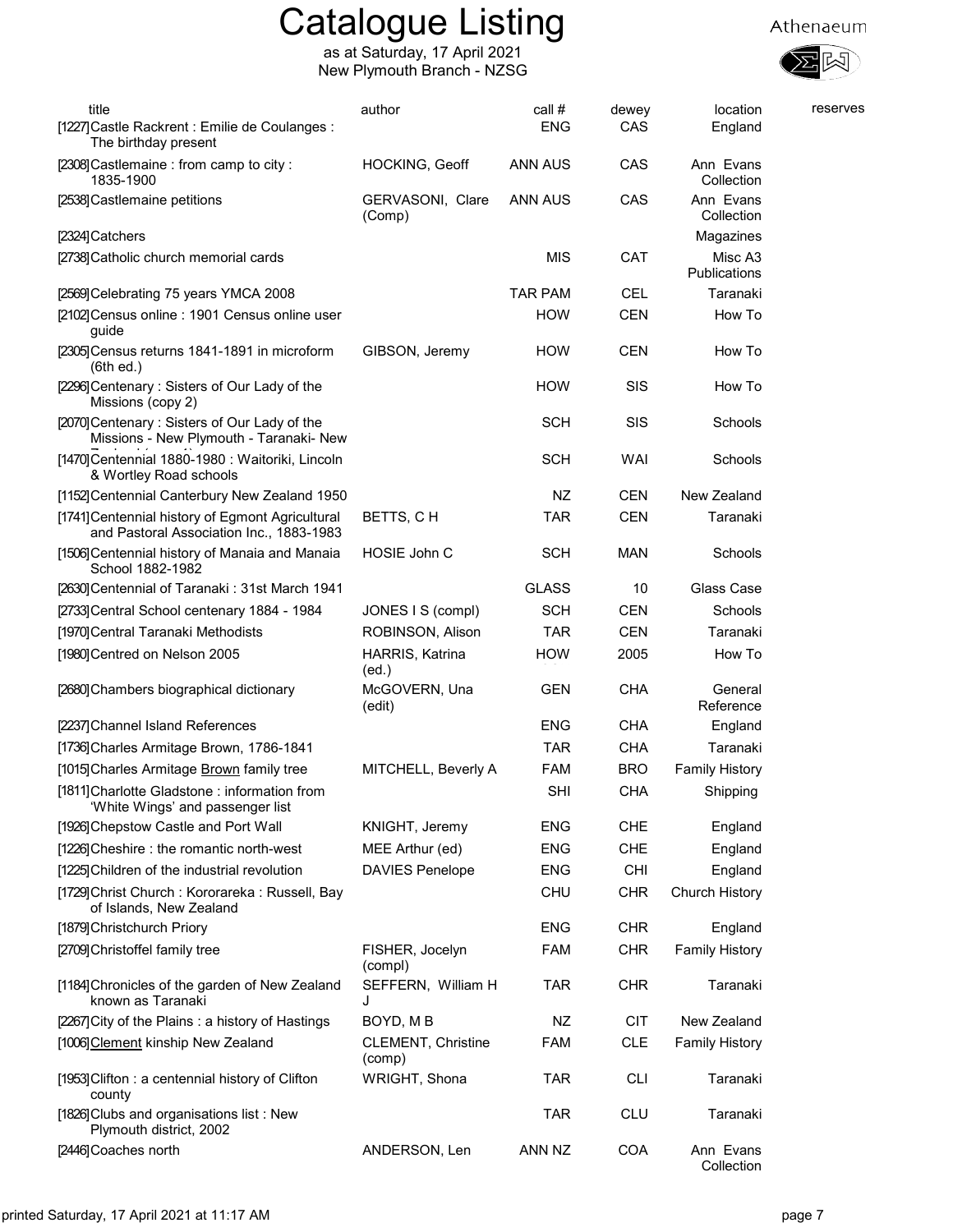



| title<br>[2647] Cobwebs and gables                                                      | author<br>BARTLETT, J &<br>EDWARDS, T  | call #<br>ANN NZ | dewey<br><b>COB</b> | location<br>Ann Evans<br>Collection | reserves |
|-----------------------------------------------------------------------------------------|----------------------------------------|------------------|---------------------|-------------------------------------|----------|
| [1319] Collecting dead relatives : an irreverent<br>romp through the field of genealogy | GALEENER-MOORE<br>Laverne              | <b>HOW</b>       | COL                 | How To                              |          |
| [1318] Colonial era cemetery of Norfolk Island                                          | DALKIN, R Nixon                        | <b>HOW</b>       | COL                 | How To                              |          |
| [1494] Combined Norfolk & Durham Schools<br>90th jubilee: 1879-1969                     |                                        | <b>SCH</b>       | <b>NOR</b>          | Schools                             |          |
| [1495] Combined Norfolk & Durham Schools<br>90th jubilee: 1879-1969                     |                                        | <b>SCH</b>       | <b>NOR</b>          | Schools                             |          |
| [2276] Combs, combmaking and the<br><b>Combmakers Company</b>                           | BOWERS, Ron                            | <b>ENG</b>       | <b>COM</b>          | England                             |          |
| [1742] Community directory                                                              |                                        | <b>TAR</b>       | <b>COM</b>          | Taranaki                            |          |
| [1317] Computers for family history : an<br>introduction                                | HAWGOOD David                          | <b>HOW</b>       | <b>COM</b>          | How To                              |          |
| [1316] Computers for genealogy: a guide                                                 | <b>WORTHINGTON</b><br>Janet            | <b>HOW</b>       | <b>COM</b>          | How To                              |          |
| [2798] Contributions to the early history of New<br>Zealand                             | <b>HOCKEN, Thomas</b><br>Moreland      | <b>GEN</b>       | <b>EAR</b>          | General<br>Reference                |          |
| [2402] Convicts and Commandants of Norfolk<br><b>Island 1788-1855</b>                   | HAZZARD, Margaret                      | <b>ANN AUS</b>   | <b>CON</b>          | Ann Evans<br>Collection             |          |
| [1153] Cook bicentenary celebrations souvenir                                           |                                        | <b>TAR</b>       | COO                 | Taranaki                            |          |
| [1224] Cornish landscapes                                                               | DARKE Jo                               | <b>ENG</b>       | COR                 | England                             |          |
| [2586]Cornwall                                                                          | STANIER, Peter                         | <b>ENG</b>       | COR                 | England                             |          |
| [1969] Cornwall: a genealogical bibliography                                            | RAYMOND, Stuart A                      | <b>ENG</b>       | <b>COR</b>          | England                             |          |
| [1246] Cornwall and its people                                                          | JENKIN, A K<br>Hamilton                | <b>ENG</b>       | COR                 | England                             |          |
| [1822] Cornwall through the mid nineteenth<br>century                                   | BENNETT, Alan                          | <b>ENG</b>       | <b>COR</b>          | England                             |          |
| [2144] Cornwall's churchyard heritage                                                   | LEES, Hilary                           | <b>ENG</b>       | <b>COR</b>          | England                             |          |
| [1464] Coromandel schools: 100 years:<br>1873-1973                                      |                                        | <b>SCH</b>       | <b>COR</b>          | Schools                             |          |
| [2598] Coroners' records in England and Wales                                           | GIBSON Jeremy &<br><b>ROGERS Colin</b> | <b>ENG</b>       | COR                 | England                             |          |
| [2405] Cotswold Country (4th ed)                                                        | MASSINGHAM, H J                        | <b>ANN</b>       | COT                 | Ann Evans<br>Collection             |          |
| [2510]Court in the act : Ballarat East Petty<br>Sessions 1858-59                        |                                        | <b>ANN AUS</b>   | COU                 | Ann Evans<br>Collection             |          |
| [1880] Coventry Cathedral                                                               |                                        | <b>ENG</b>       | COV                 | England                             |          |
| [1995] Crafting your own heritage album                                                 | <b>BRAUN, Bev</b><br>Kirschner         | <b>HOW</b>       | <b>CRA</b>          | How To                              |          |
| [1979] Crime and punishment in nineteenth<br>century England                            | JAMES, David W                         | <b>HOW</b>       | <b>CRI</b>          | How To                              |          |
| [2578] Crossing paths in a land beyond the stars<br>: a family history                  | <b>KEEGAN, Peter</b>                   | <b>FAM</b>       | KEE                 | <b>Family History</b>               |          |
| [1151] Crusoes of Sunday Island                                                         | <b>MORTON Elsie K</b>                  | NZ               | <b>CRU</b>          | New Zealand                         |          |
| [2491] Crusoes of Sunday Island                                                         | <b>MORTON Elsie K</b>                  | ANN NZ           | <b>CRU</b>          | Ann Evans<br>Collection             |          |
| [2685] Cyclopedia of New Zealand volume 1<br>Wellington                                 |                                        | <b>GLASS</b>     | 15                  | Glass Case                          |          |
| [2686] Cyclopedia of New Zealand volume 2<br>Auckland                                   |                                        | <b>GLASS</b>     | 16                  | Glass Case                          |          |
| [2684] Cyclopedia of New Zealand volume 3<br>Canterbury                                 |                                        | <b>GLASS</b>     | 17                  | Glass Case                          |          |
| [2759] Dairy enterprise                                                                 | CHURCH, IN                             | <b>TAR</b>       | DAI                 | Taranaki                            |          |
| [1315] Dating old photographs                                                           | POLS Robert                            | <b>HOW</b>       | <b>DAT</b>          | How To                              |          |
| [2671]Davey                                                                             |                                        | <b>FAM</b>       | <b>DAV</b>          | <b>Family History</b>               |          |
| [1045] Dear descendants : a family history                                              | WATKINS, John L                        | FAM              | <b>WAT</b>          | <b>Family History</b>               |          |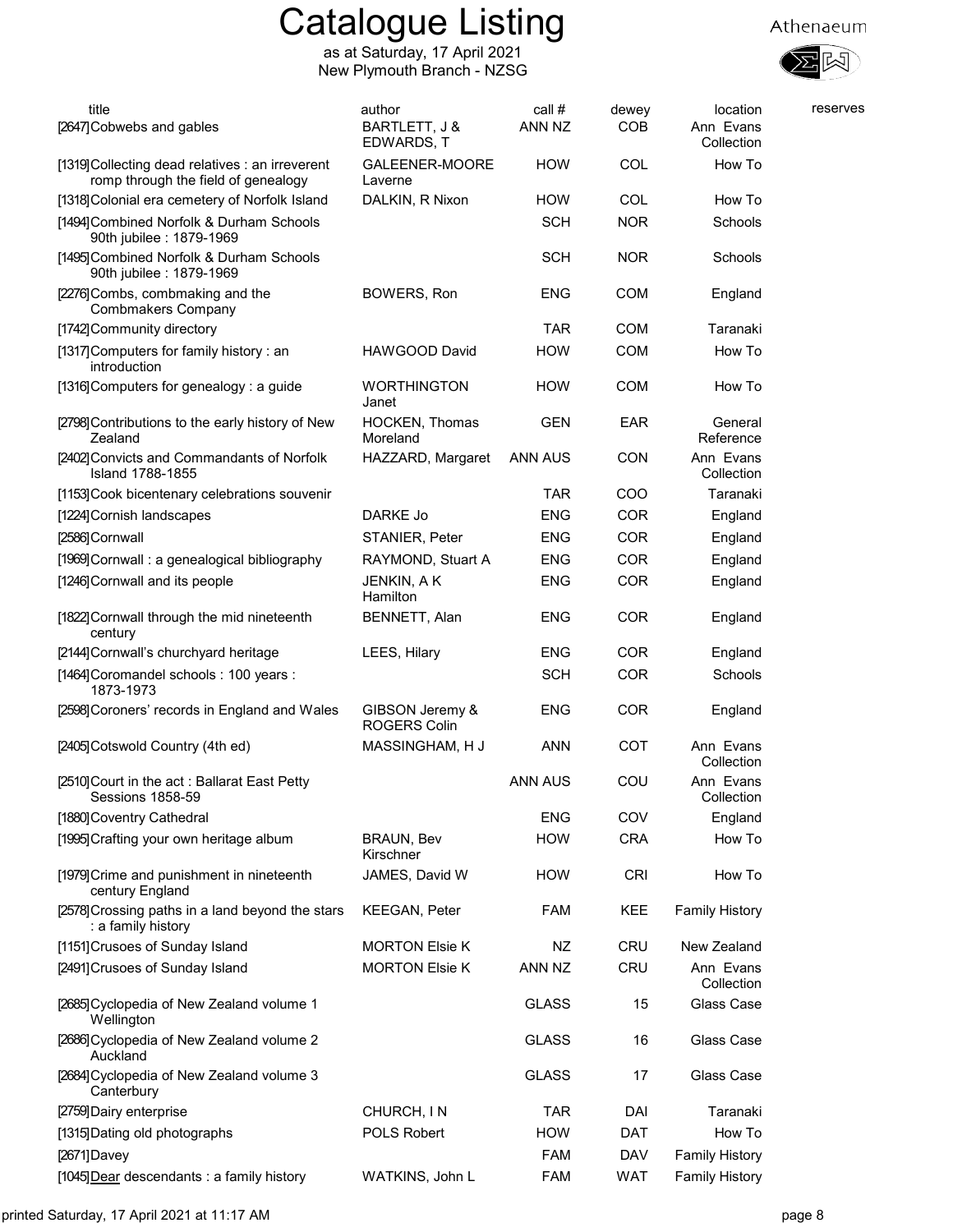



| title<br>[2494] Dear old London                                                                  | author                                          | call #<br><b>ANN ENG</b> | dewey<br><b>DEA</b> | location<br>Ann Evans<br>Collection | reserves |
|--------------------------------------------------------------------------------------------------|-------------------------------------------------|--------------------------|---------------------|-------------------------------------|----------|
| [1333] Debrett's guide to tracing your ancestry                                                  | <b>CURRER-BRIGGS</b><br>Noel and GAMBIER        | <b>HOW</b>               | <b>DEB</b>          | How To                              |          |
| [2687] Debrett's Peerage & Baronetage                                                            | KIDD, Charles and<br>WILLIAMSON, David          | <b>GEN</b>               | DEB                 | General<br>Reference                |          |
| [2688] Debrett's Peerage & Baronetage                                                            | MONTAGUE-SMITH,<br>Patrick (ed)                 | <b>GEN</b>               | <b>DEB</b>          | General<br>Reference                |          |
| [1451] Debrett's Peerage, Baronetage,<br>Knightage, and Companionage                             | <b>HESILRIGE Arthur G</b><br>M (ed)             | <b>GEN</b>               | <b>DEB</b>          | General<br>Reference                |          |
| [2451] Decently in order: the goverment of the<br>city of Auckland 1840-1971                     | BUSH, G W A                                     | ANN NZ                   | DEC                 | Ann Evans<br>Collection             |          |
| [1522] Dedication of St Joseph's Church New<br>Plymouth: August 31, 1969                         |                                                 | <b>CHU</b>               | DED                 | Church History                      |          |
| [1240] Derbyshire : the peak country                                                             | MEE Arthur (ed)                                 | <b>ENG</b>               | <b>DER</b>          | England                             |          |
| [2080] Descendants of Christian Carl Sorensen                                                    |                                                 | <b>FAM</b>               | SOR                 | <b>Family History</b>               |          |
| [2078] Descendants of Christian Martin Sorensen                                                  |                                                 | <b>FAM</b>               | SOR                 | <b>Family History</b>               |          |
| [2224] Descendants of Douglas Mary McKain,<br>volume 1                                           |                                                 | <b>FAM</b>               | <b>MCK</b>          | <b>Family History</b>               |          |
| [2225] Descendants of Douglas Mary McKain,<br>volume 2                                           |                                                 | <b>FAM</b>               | <b>MCK</b>          | <b>Family History</b>               |          |
| [2079] Descendants of Jacob Therkleson                                                           |                                                 | <b>FAM</b>               | <b>THE</b>          | <b>Family History</b>               |          |
| [1013] Descendants of John Andrews & Rebekah<br>Wines in New Zealand                             | KENDALL, Brenda<br>(comp)                       | <b>FAM</b>               | <b>AND</b>          | <b>Family History</b>               |          |
| [2383] Descendants of Michel Bullot.                                                             | <b>BULLOT, Peter</b>                            | FAM                      | <b>BUL</b>          | <b>Family History</b>               |          |
| [2392] Descendants of Michel Bullot                                                              |                                                 | <b>FAM</b>               | <b>BUL</b>          | <b>Family History</b>               |          |
| [1050] Descendants of Robert & Emily Ward<br>celebrate 150 years                                 | WARD, Ivan R                                    | <b>FAM</b>               | <b>WAR</b>          | <b>Family History</b>               |          |
| [1854] Descendants of William and Matilda<br>Webber                                              | ADLAM, Kellie A<br>(comp)                       | FAM                      | WEB                 | <b>Family History</b>               |          |
| [2582] Devon, Cornwall & Southwest England                                                       |                                                 | <b>ENG</b>               | <b>DEV</b>          | England                             |          |
| [1178] Diary 1993 : the book of New Zealand<br>women: Ko Kui Ma Te Kaupapa                       |                                                 | NZ                       | <b>DIA</b>          | New Zealand                         |          |
| [1111] Diary of Zaccheus William Wells, 1<br>January 1861 to 31 December 1864 :                  | MULLON, Herbert D                               | <b>TAR</b>               | <b>DIA</b>          | Taranaki                            |          |
| [2475] Dicky Barrett with his Ancient Mariners<br>and much more ancient cannon at the            | HOOD, A                                         | <b>TAR</b>               | <b>DIC</b>          | Taranaki                            |          |
| [2347] Dictionary of Pseudonyms and<br>Pen-Names                                                 | ATKINSON, Frank                                 | <b>HOW</b>               | PSE                 | How To                              |          |
| [1724] Die Vatikanstadt                                                                          |                                                 | OTH                      | DIE                 | <b>Other Countries</b>              |          |
| [1307] Digging for gold : a guide to researching<br>family & local history in Victoria's central | HARRIS, Helen<br>Doxford                        | <b>AUS</b>               | <b>DIG</b>          | Australia                           |          |
| [1886] Directory of Members Interests: 14 June<br>1992                                           | Waitara Group,<br><b>NZSG</b>                   | <b>GEN</b>               | WAI                 | General<br>Reference                |          |
| [1629] Discharged in New Zealand: soldiers of<br>the Imperial Foot Regiments who took            | HUGHES, Hugh &<br>Lyn                           | MIL                      | <b>DIS</b>          | Military                            |          |
| [1233] Discovering place names: their origins<br>and meanings                                    | FIELD John                                      | <b>ENG</b>               | <b>DIS</b>          | England                             |          |
| [1125] Discovering the Mackenzie and Mt Cook<br>country                                          | MAXWELL James                                   | NZ                       | <b>DIS</b>          | New Zealand                         |          |
| [1336] Discovering your family tree : a pocket<br>guide to tracing your ancestors and            | <b>IREDALE David and</b><br><b>BARRETT John</b> | <b>HOW</b>               | <b>DIS</b>          | How To                              |          |
| [2236] Discovering Your Old House                                                                | IREDALE, David                                  | <b>ENG</b>               | <b>DIS</b>          | England                             |          |
| [1846] District keys to the NZ registration indexes<br>: Births 1848 - 1900                      |                                                 | <b>GEN</b>               | <b>DIS</b>          | General<br>Reference                |          |
| [1847] District keys to the NZ registration indexes<br>: Births 1901 - 1920                      |                                                 | <b>GEN</b>               | <b>DIS</b>          | General<br>Reference                |          |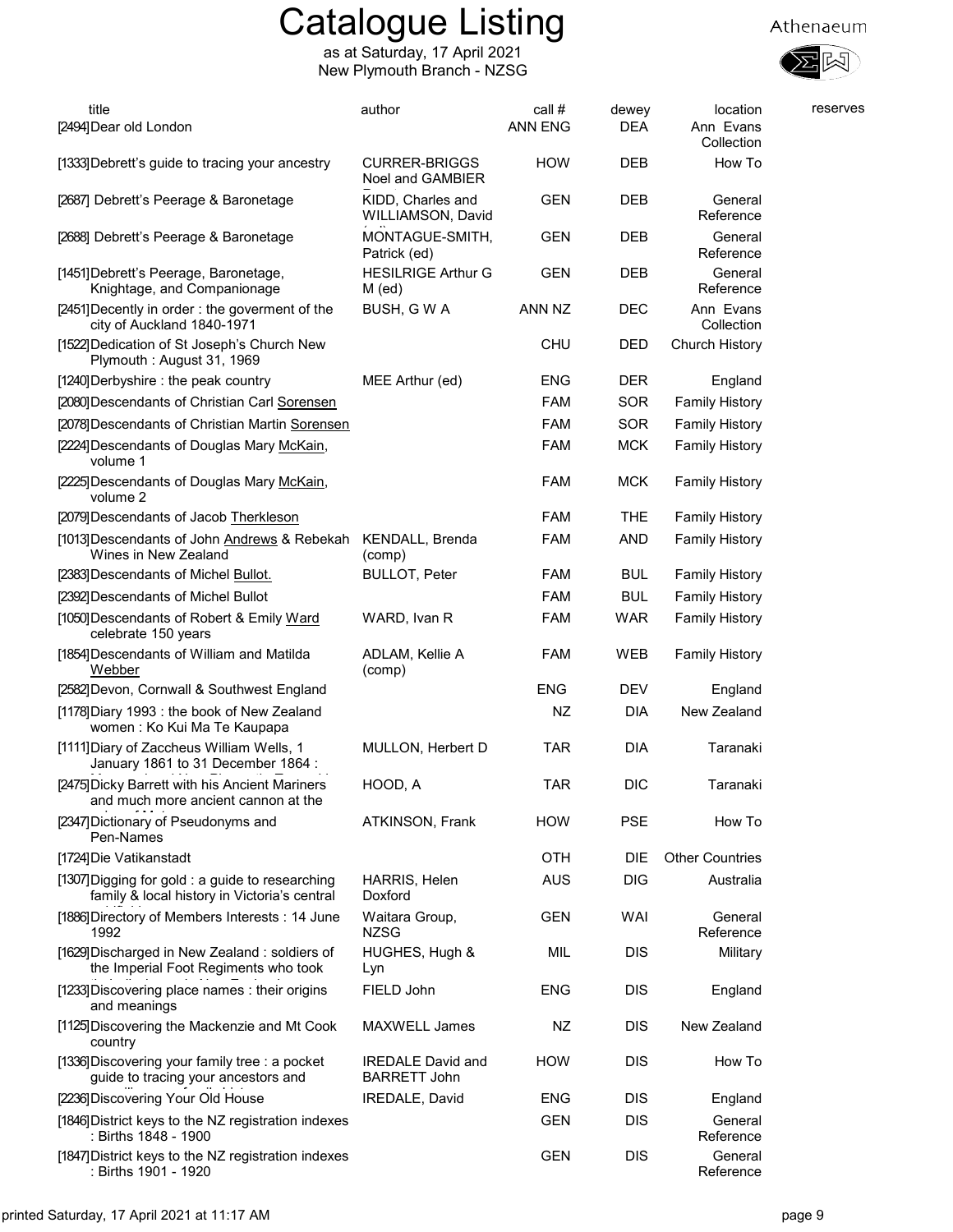

| title                                                                                     | author                                                   | call #        | dewey      | location                | reserves |
|-------------------------------------------------------------------------------------------|----------------------------------------------------------|---------------|------------|-------------------------|----------|
| [1842] District keys to the NZ registration indexes<br>: Births 1921 - 1940               |                                                          | GEN           | DIS        | General<br>Reference    |          |
| [2466] District keys to the NZ registration indexes<br>: Births 1921-1940                 |                                                          | <b>GEN</b>    | DIS        | General<br>Reference    |          |
| [2463] District keys to the NZ Registration<br>Indexes: Births 1941-1955                  |                                                          | <b>GEN</b>    | <b>DIS</b> | General<br>Reference    |          |
| [1845] District keys to the NZ registration indexes<br>: Deaths 1848 - 1900               |                                                          | <b>GEN</b>    | <b>DIS</b> | General<br>Reference    |          |
| [1844] District keys to the NZ registration indexes<br>: Deaths 1901 - 1920               |                                                          | <b>GEN</b>    | DIS        | General<br>Reference    |          |
| [1843] District keys to the NZ registration indexes<br>: Deaths 1921 - 1940               |                                                          | <b>GEN</b>    | <b>DIS</b> | General<br>Reference    |          |
| [2464] District keys to the NZ registration indexes<br>: Deaths 1921-1940                 |                                                          | <b>GEN</b>    | <b>DIS</b> | General<br>Reference    |          |
| [2465] District keys to the NZ registration indexes<br>: Deaths 1941-1955                 |                                                          | <b>GEN</b>    | <b>DIS</b> | General<br>Reference    |          |
| [2178] Documents and correspondence from the<br>office of R C Hughes - Lawyer             |                                                          | <b>GEN</b>    | <b>DOC</b> | General<br>Reference    |          |
| [2311] Domesday book                                                                      | WILLIAMS, Ann (ed)                                       | <b>ENG</b>    | DOM        | England                 |          |
| [2708] Donald and Mary McKay                                                              | JACKMAN, Jane and<br>McCARDLE, Alison                    | FAM           | <b>MCK</b> | <b>Family History</b>   |          |
| [2096] Douglas: a rural Taranaki community                                                |                                                          | <b>SCH</b>    | <b>DOU</b> | Schools                 |          |
| [1878] Dover Castle                                                                       | BROWN, R Allen                                           | <b>ENG</b>    | <b>DOV</b> | England                 |          |
| [1073]Dundee by gaslight : a glimpse of "Old<br>Dundee" through the eyes of the Victorian | <b>DAVEY Nancy</b>                                       | <b>SCO</b>    | <b>DUN</b> | Scotland                |          |
| [1084]Dundee official guide 1974-75                                                       |                                                          | SCO           | <b>DUN</b> | Scotland                |          |
| [1110] Dunedin from the air                                                               | BROWNE, VC                                               | <b>NZ PAM</b> | <b>DUN</b> | New Zealand             |          |
| [2746] Earlier days on the coast                                                          | HARVEY, M K (ed)                                         | <b>TAR</b>    | <b>EAR</b> | Taranaki                |          |
| [2353] Early Australian architecture                                                      | LATTA, David                                             | ANN AUS       | EAR        | Ann Evans<br>Collection |          |
| [2412] Early Cemeteries of the Albion Park<br><b>District</b>                             | Illawarra Family<br><b>History Group</b>                 | ANN AUS       | <b>NSW</b> | Ann Evans<br>Collection |          |
| [1136] Early colonial homes of the Sydney region<br>: 1788-1838                           | KINGSTON, Daphne                                         | ANN AUS       | EAR        | Ann Evans<br>Collection |          |
| [2556] Early days in the Waikato: a centennial<br>volume                                  | DRUMMOND, Alison                                         | ANN NZ        | EAR        | Ann Evans<br>Collection |          |
| [2797] Early history of New Zealand                                                       | SHERRIN, RAA &<br>Wallace, JH                            | <b>GEN</b>    | <b>EAR</b> | General<br>Reference    |          |
| [2017] Early Manukau: secrets of yesterday                                                | HIGHAM, George                                           | NZ            | EAR        | New Zealand             |          |
| [2259] Early runholding in Otago                                                          | <b>BEATTIE, Herries</b>                                  | NZ            | EAR        | New Zealand             |          |
| [1109] East of Maungamangero                                                              | <b>BARRETT Gladys</b><br>(comp)                          | NZ            | EAS        | New Zealand             |          |
| [1463] Ebbett Park School 25th jubilee :<br>1960-1985                                     |                                                          | <b>SCH</b>    | EBB        | Schools                 |          |
| [1875] Edinburgh Castle: official guide                                                   | RICHARDSON, J. S.                                        | SCO           | EDI        | Scotland                |          |
| [2019] Education in the backblocks: Waitaanga<br>School 1911-1989                         | <b>WARE, Peter</b>                                       | <b>SCH</b>    | WAI        | Schools                 |          |
| [2728] Egmont National Park                                                               | SCANLAN, A B (ed)                                        | <b>TAR</b>    | EGM        | Taranaki                |          |
| [2053] Egmont village: 125 years                                                          | McKERCHER, Cheryl<br>(comp)                              | TAR           | EGM        | Taranaki                |          |
| [2254] Ellesmere County: the land, the lake and<br>the people                             | <b>GRAHAM, G W</b>                                       | NZ            | ELL        | New Zealand             |          |
| [2619] Eltham & districts, then & now                                                     | <b>Eltham and Districts</b><br><b>Historical Society</b> | <b>TAR</b>    | ELT        | Taranaki                |          |
| [2407] Eltham: one hundred years                                                          | STANDISH, Russell                                        | ANN NZ        | TAR        | Ann Evans<br>Collection |          |
| [1241] Ely Cathedral                                                                      |                                                          | ENG           | <b>ELY</b> | England                 |          |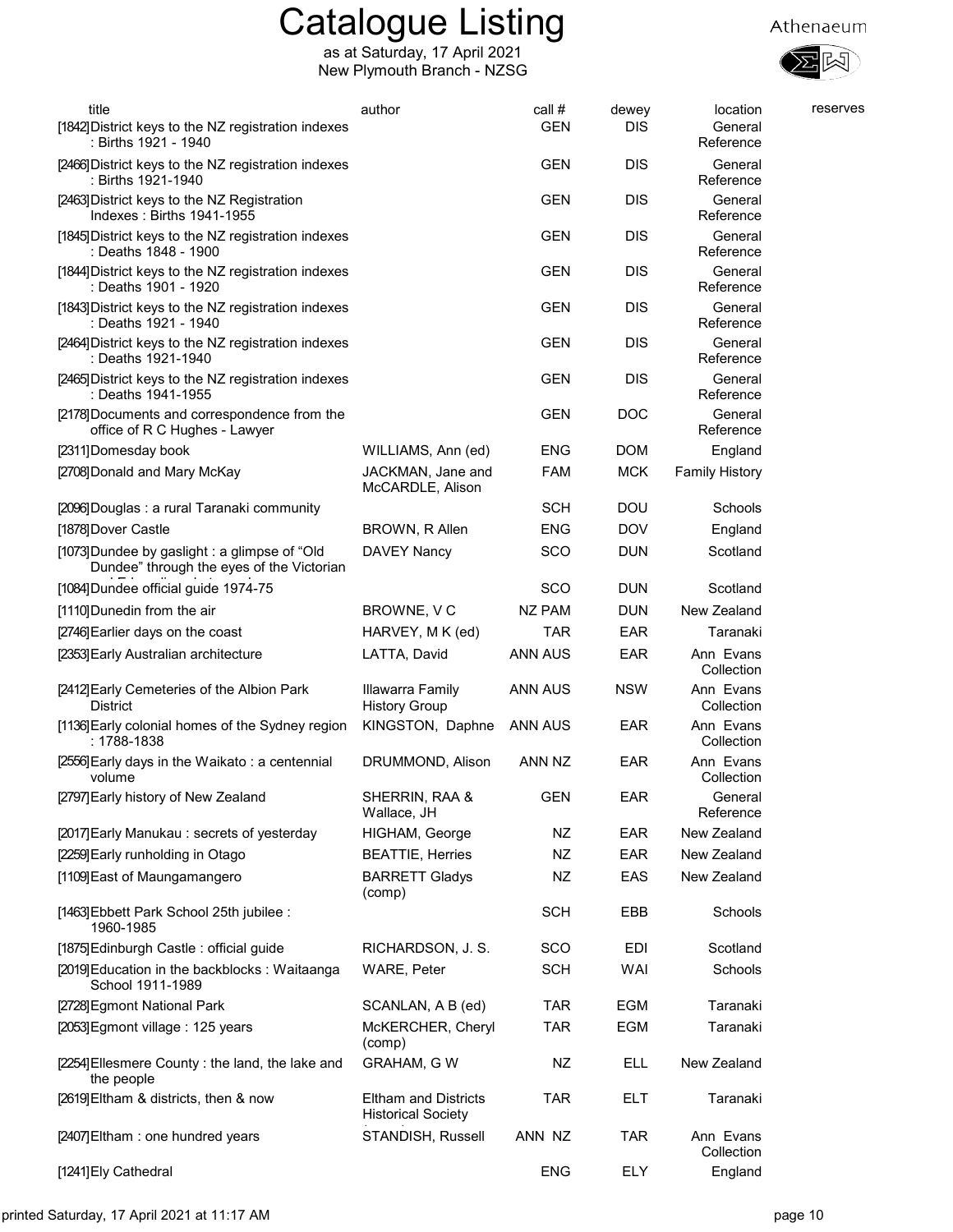as at Saturday, 17 April 2021 New Plymouth Branch - NZSG



| title<br>[2104] English - Polish - Kashubian Dictionary                              | author<br>FRYMARK, Stanislaw      | call #<br><b>GEN</b> | dewey<br><b>ENG</b> | location<br>General<br>Reference | reserves |
|--------------------------------------------------------------------------------------|-----------------------------------|----------------------|---------------------|----------------------------------|----------|
| [2481] English Villages in pictures                                                  |                                   | <b>ANN ENG</b>       | <b>ENG</b>          | Ann Evans<br>Collection          |          |
| [2781] Erewhon or over the range                                                     | <b>BUTLER, Samuel</b>             | NZ                   | ERE                 | New Zealand                      |          |
| [2406] Eureka : from the official records                                            | MacFARLANE, lan<br>(comp)         | <b>ANN AUS</b>       | <b>VIC</b>          | Ann Evans<br>Collection          |          |
| [2244] Even the dogs have forgotten to bark                                          | <b>WILSON, Peter</b>              | <b>TAR</b>           | <b>EVE</b>          | Taranaki                         |          |
| [2295] Everett_1485-2014                                                             | EVERETT, Harry<br>Stuart          | <b>FAM</b>           | <b>EVE</b>          | <b>Family History</b>            |          |
| [2052] Everyday life in the 1800's : a guide for<br>writers and historians           | McCUTCHEON, Marc                  | OTH                  | <b>EVE</b>          | <b>Other Countries</b>           |          |
| [1965] Evidence: citation & analysis for the<br>family historian                     | MILLS, Elizabeth<br>Shown         | <b>HOW</b>           | EVI                 | How To                           |          |
| [1108] Excavations at the Omata Stockade:<br>January-February 1977                   | PRICKETT, Nigel                   | <b>TAR</b>           | EXC                 | Taranaki                         |          |
| [1107] Expanding with Taranaki: the first fifty<br>years of L H Johnson Motors Ltd., | HOBEN, S G H<br>(comp)            | <b>TAR</b>           | <b>EXP</b>          | Taranaki                         |          |
| [2664] Exploring New Zealand's ghost railways                                        | LEITCH, David &<br>Scott, Brian   | ANN NZ               | <b>EXP</b>          | Ann Evans<br>Collection          |          |
| [2352] Exploring Scottish History                                                    | COX, Michael (ed)                 | SCO                  | <b>EXP</b>          | Scotland                         |          |
| [1525] Fairbairn's crests of the families of Great<br>Britain and Ireland            | FAIRBAIRN, James                  | <b>GEN</b>           | FAI                 | General<br>Reference             |          |
| [1060] Faith, hope and courage [Moyle]                                               | LYNCH, Elva                       | <b>FAM</b>           | <b>MOY</b>          | <b>Family History</b>            |          |
| [2663] Faith - hope - courage a pioneer's family<br>trail                            | PEPPERELL, Barry                  | <b>FAM</b>           | <b>PEP</b>          | <b>Family History</b>            |          |
| [1341] Family history: a South African beginners<br>guide                            | <b>HARRISON Elly</b>              | <b>HOW</b>           | <b>FAM</b>          | How To                           |          |
| [1338] Family history annual                                                         | <b>BURCHALL Michael</b><br>J (ed) | <b>HOW</b>           | <b>FAM</b>          | How To                           |          |
| [2288] Family history at national archives                                           |                                   | <b>HOW</b>           | <b>FAM</b>          | How To                           |          |
| [1339] Family history at National Archives                                           |                                   | <b>HOW</b>           | <b>FAM</b>          | How To                           |          |
| [2393] Family history comes to life                                                  | CUFFLEY, Peter                    | <b>HOW</b>           | FAM                 | How To                           |          |
| [1340] Family history from newspapers                                                |                                   | <b>HOW</b>           | <b>FAM</b>          | How To                           |          |
| [2216] Family history in Greenwich : a guide to<br>sources                           | REILLY, Leonard                   | <b>HOW</b>           | <b>FAM</b>          | How To                           |          |
| [1825] Family history of Raymus and Martha<br>Butler                                 | <b>BUTLER, Michael</b><br>Raymus  | FAM                  | <b>BUT</b>          | <b>Family History</b>            |          |
| [1342] Family history research in New Zealand:<br>a beginner's guide                 | <b>BROMELL Anne</b>               | <b>HOW</b>           | <b>FAM</b>          | How To                           |          |
| [2335] Family history - Sara Emma JONES                                              | NP-NZSG                           | <b>FAM</b>           | <b>JON</b>          | <b>Family History</b>            |          |
| [2723] Family record of the New Zealand Cottles                                      | PALLISER, A C A                   | <b>FAM</b>           | COT                 | <b>Family History</b>            |          |
| [2553] Family Research Directory 2000                                                | NEILL, Mary,<br>Compiler          | GEN                  | <b>FAM</b>          | General<br>Reference             |          |
| [2137] Family Tree 1984-2009 : your ancestors,<br>your history                       |                                   | <b>HOW</b>           | <b>FAM</b>          | How To                           |          |
| [2638] Family tree box                                                               | BELLINI, Lea (comp)               |                      |                     | <b>Family History</b>            |          |
| [1792] Family tree magazine : Vol 1 no 1 (1984)-                                     |                                   |                      |                     | Magazines                        |          |
| [1856] Family Tree Maker information                                                 | DAVIDSON, Ted                     | <b>HOW</b>           | <b>FAM</b>          | How To                           |          |
| [2306] Family Tree maker: version 2.0                                                |                                   | <b>HOW</b>           | <b>FAM</b>          | How To                           |          |
| [1421] Famous New Zealanders                                                         | <b>GRAYLAND Eugene</b>            | <b>BIO</b>           | FAM                 | Biographies                      |          |
| [2355] Fashion a la carte 1860-1900                                                  | LANSDELL, Avril                   | <b>HOW</b>           | <b>FAS</b>          | How To                           |          |
| [2151] Father and I: a memoir                                                        | GEBLER, Carlo                     | <b>BIO</b>           | GEB                 | <b>Biographies</b>               |          |
| [1018] Feaver family reunion                                                         | FISHER, Dorothy A                 | FAM                  | FEA                 | <b>Family History</b>            |          |
| [2026] Find your family on the internet : a New<br>Zealand guide                     | HENRY, Ros                        | <b>HOW</b>           | <b>FIN</b>          | How To                           |          |

printed Saturday, 17 April 2021 at 11:17 AM page 11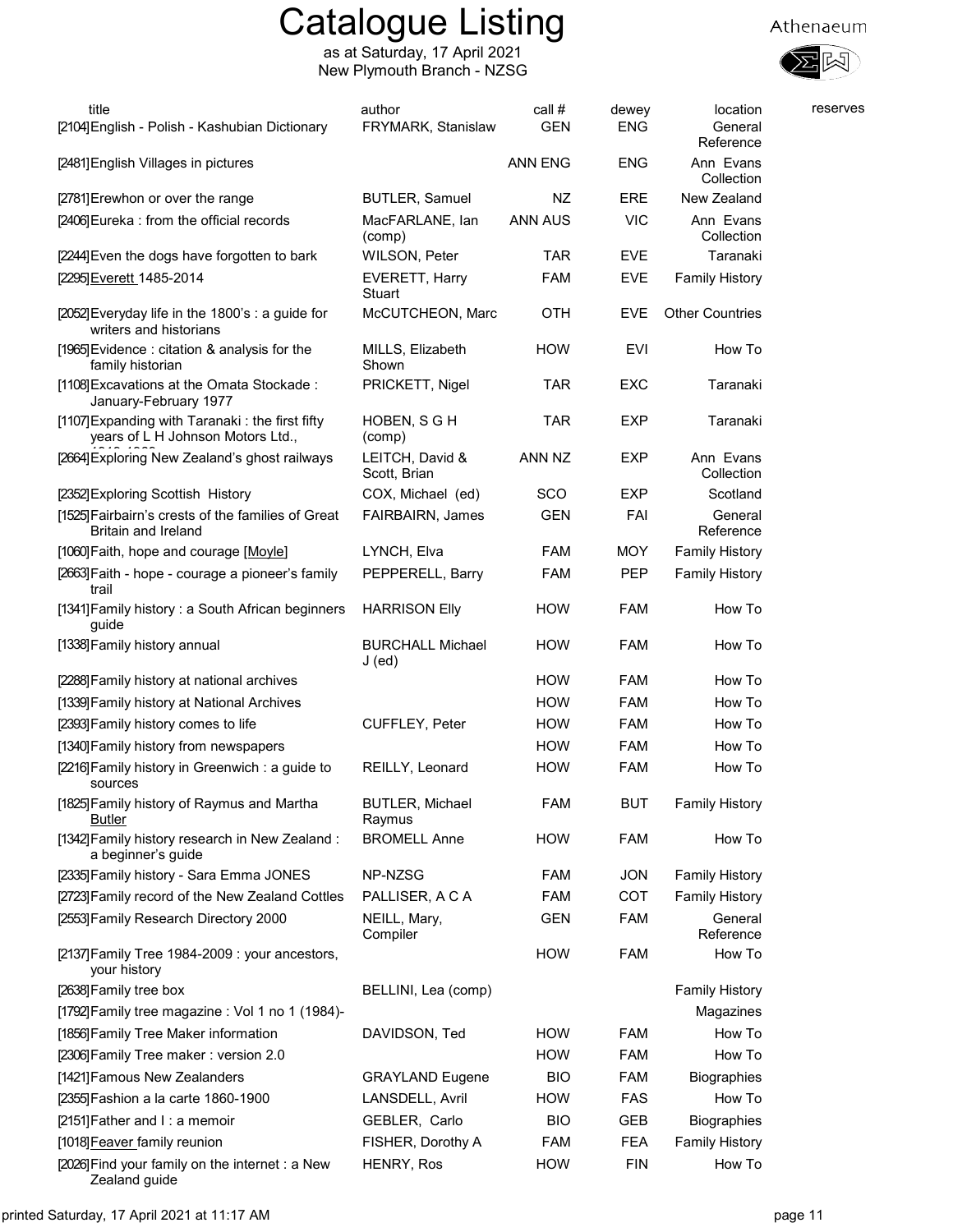



| title<br>[1850] Finding genealogy on the internet (2nd                                     | author<br>CHRISTIAN, Peter        | call #<br><b>HOW</b> | dewey<br><b>FIN</b> | location<br>How To      | reserves |
|--------------------------------------------------------------------------------------------|-----------------------------------|----------------------|---------------------|-------------------------|----------|
| ed)                                                                                        |                                   |                      |                     |                         |          |
| [2461] Fire on the clay : the Pakeha comes to<br><b>West Auckland</b>                      | SCOTT, Dick                       | ANN NZ               | <b>FIR</b>          | Ann Evans<br>Collection |          |
| [1357] First steps in family history: guided by<br>Eve McLaughlin                          | <b>McLAUGHLIN Eve</b>             | <b>HOW</b>           | <b>FIR</b>          | How To                  |          |
| [1870] First steps in genealogy                                                            | MAIN, Colleen P                   | <b>HOW</b>           | <b>FIR</b>          | How To                  |          |
| [1748] Fitzroy centenary, 1875-1975                                                        | MELLS, Ron                        | TAR                  | FIT                 | Taranaki                |          |
| [2097]Fitzroy school: 1882-2007: the story of a<br>school                                  | BEDFORD, Val &<br>FRANCIS, Anne,  | <b>SCH</b>           | <b>FIT</b>          | Schools                 |          |
| [1983] Fitzroy School Jublilee 1882-1932 :<br>souvenir programme                           |                                   | <b>SCH</b>           | <b>FIT</b>          | Schools                 |          |
| [1409] Flags of America                                                                    |                                   | <b>OTH</b>           | <b>FLA</b>          | <b>Other Countries</b>  |          |
| [2618] Flannagan Cup: A history 1916 - 2006                                                | Taranaki Swimming<br>Centre Inc   | <b>TAR</b>           | <b>FLA</b>          | Taranaki                |          |
| [2371] Flour mill : railway foundry : Cobb & Co                                            | BRADFIELD,<br>Raymond             | ANN AUS              | <b>FLO</b>          | Ann Evans<br>Collection |          |
| [2561] Forests and timber industry                                                         | MITCHELSON, E.                    | ANN NZ               | <b>FOR</b>          | Ann Evans<br>Collection |          |
| [1919] Forever amber: souvenir Ranfurly Shield<br>record, 1958-64                          |                                   | TAR                  | <b>FOR</b>          | Taranaki                |          |
| [2062] Forty years on the development of the<br>New Zealand Society of Genealogists        | PARKER, Vivienne M<br>(Comp & Ed) | NZ                   | <b>FOR</b>          | New Zealand             |          |
| [2139] Fourth fleet families of Australia                                                  | SMEE, CJ                          | <b>AUS</b>           | <b>FOU</b>          | Australia               |          |
| [2636] Framework knitting                                                                  | PALMER, Marilyn                   | <b>ENG</b>           | <b>FRA</b>          | England                 |          |
| [2283] Francis Douglas Memorial College year<br>books                                      |                                   | <b>SCH</b>           | <b>FRA</b>          | Schools                 |          |
| [1461] Frankley School 125th jubilee 1853-1978                                             |                                   | <b>SCH</b>           | <b>FRA</b>          | Schools                 |          |
| [1762] Fred Butler's burial records, 1841-1871                                             |                                   | <b>CEM</b>           | <b>FRE</b>          | Cemeteries              |          |
| [1106] Freeze frame Taranaki                                                               |                                   | <b>TAR</b>           | <b>FRE</b>          | Taranaki                |          |
| [1105] From bush to borough : an illustrated<br>history of the Mount Wellington area (copy | BAKER, R A                        | NZ                   | <b>FRO</b>          | New Zealand             |          |
| [2453] From bush to borough : an illustrated<br>history of the Mount Wellington area (copy | BAKER, R A                        | ANN NZ               | <b>FRO</b>          | Ann Evans<br>Collection |          |
| [2089] From coast to coast                                                                 | <b>BROOKER, Fiona</b><br>(ed)     | <b>HOW</b>           | 2008                | How To                  |          |
| [1428] From East Cape to Cape Egmont : on foot REED, A H<br>at eighty six                  |                                   | <b>BIO</b>           | <b>REE</b>          | <b>Biographies</b>      |          |
| [1416] From Europe to New Zealand : an<br>account of our continental European              | LOCHORE, RA                       | NZ                   | <b>FRO</b>          | New Zealand             |          |
| [2239] From faith to fortune : the TSB Bank story<br>1850-2010                             | <b>WALTER, David</b>              | <b>TAR</b>           | <b>FRO</b>          | Taranaki                |          |
| [2395] From Martock to the mountain: the Lye<br>family history                             |                                   | <b>FAM</b>           | <b>LYE</b>          | <b>Family History</b>   |          |
| [1447] From North Cape to Bluff : on foot at<br>eighty-five                                | REED, A H                         | <b>BIO</b>           | REE                 | <b>Biographies</b>      |          |
| [1040] From Parsons bird to kiwi bird                                                      | McCONNACHIE,<br>Margaret (comp)   | <b>FAM</b>           | <b>PAR</b>          | <b>Family History</b>   |          |
| [2732] From Plymouth to New Plymouth                                                       | WOOD, RG                          | TAR                  | <b>FRO</b>          | Taranaki                |          |
| [2544] From Plymouth to New Plymouth (Held at<br>Puke Ariki)                               | WOOD, R.G.<br>(Russell George)    |                      |                     | Puke Ariki              |          |
| [1958] From Scotland to New Zealand [Parker ]                                              | PEARCE, Heather<br>(Comp)         | <b>FAM</b>           | <b>PAR</b>          | <b>Family History</b>   |          |
| [2676] From the marshes to the mountain an<br>account of the Sole family 1791 - 1991       | CLARK, Faye                       | <b>FAM</b>           | SOL                 | <b>Family History</b>   |          |
| [1514] From Whanga to Aotuhia                                                              |                                   | <b>TAR</b>           | <b>FRO</b>          | Taranaki                |          |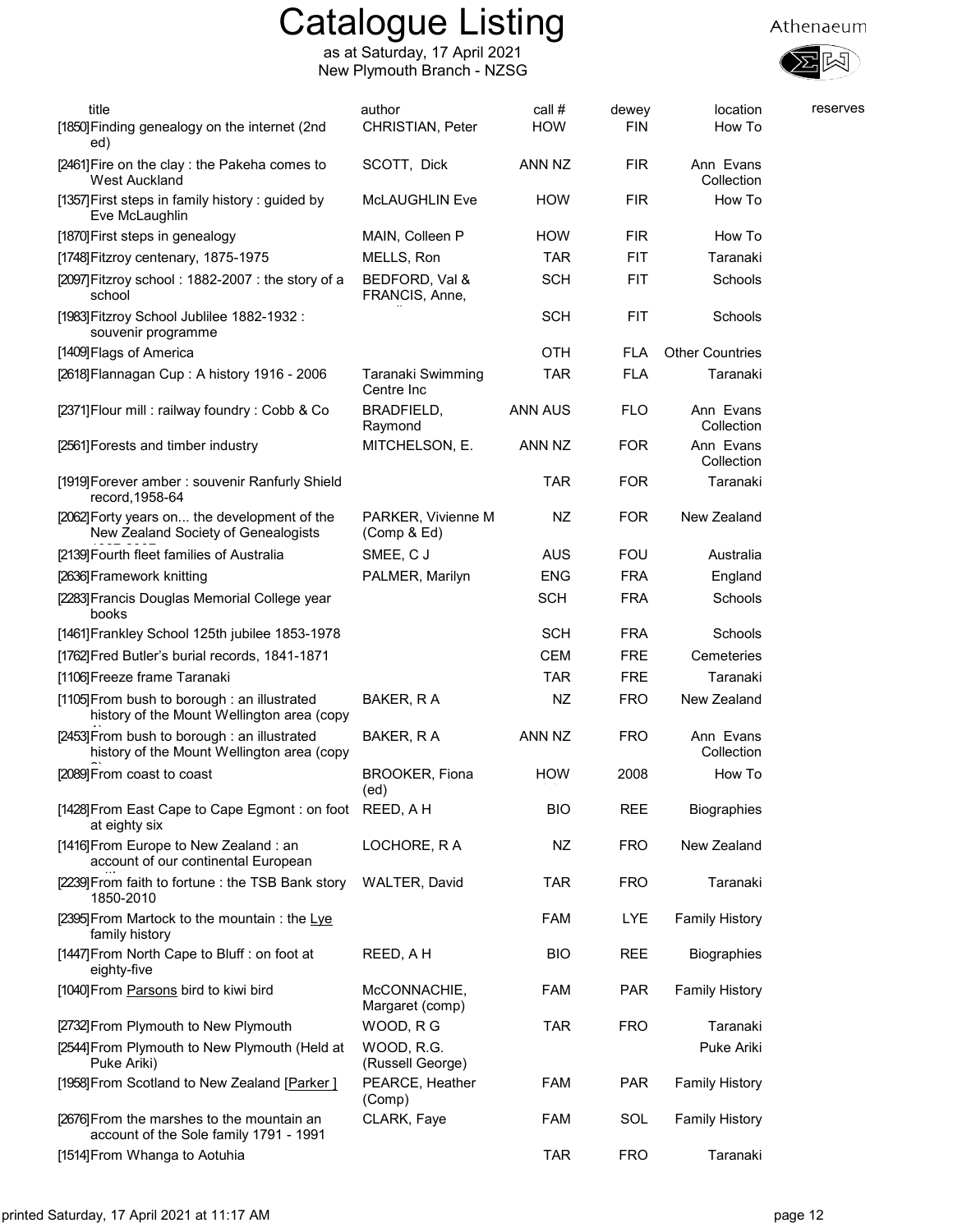

| title                                                                                           | author                                  | call #         | dewey      | location                       | reserves |
|-------------------------------------------------------------------------------------------------|-----------------------------------------|----------------|------------|--------------------------------|----------|
| [1411] Frommer's dollarwise guide to Belgium,<br>Holland, & Luxembourg                          | POOLE Susan                             | <b>OTH</b>     | FRO        | <b>Other Countries</b>         |          |
| [1356] Fundamentals of genealogical research                                                    | JAUSSI Laureen R &<br>CHASTON Gloria D  | <b>HOW</b>     | <b>FUN</b> | How To                         |          |
| [2501] Gallipoli to-day                                                                         | PEMBERTON, TJ                           | <b>ANN ENG</b> | GAL        | Ann Evans<br>Collection        |          |
| [2719] Garsington New Zealand family Radford                                                    | GIESELER, Rayna                         | <b>FAM</b>     | <b>RAD</b> | <b>Family History</b>          |          |
| [1154] Gazetteer of New Zealand place names                                                     |                                         | <b>GEN</b>     | GAZ        | General<br>Reference           |          |
| [1355] Genealogical and family history research<br>in Hamilton Public Library                   |                                         | <b>HOW</b>     | <b>GEN</b> | How To                         |          |
| [1051] Genealogical records of Joe Ward's family                                                | WARD, Laurence<br>Mynott                | <b>FAM</b>     | <b>WAR</b> | <b>Family History</b>          |          |
| [1012] Genealogical records of John & Elizabeth<br>Bellshaw's family                            | ROBINSON, Marjorie<br>(comp)            | <b>FAM</b>     | <b>BEL</b> | <b>Family History</b>          |          |
| [1048] Genealogical records of Samuel and Eliza<br>Whitehead (copy 1)                           | SARTEN, Donald<br>(comp)                | <b>FAM</b>     | WHI        | <b>Family History</b>          |          |
| [2378] Genealogical records of Samuel and<br>Eliza Whitehead (copy 2)                           | <b>SARTEN, Donald</b><br>(comp)         | <b>HOW</b>     | WHI        | How To                         |          |
| [1038] Genealogical records of the Moon family<br>from 1842 - 1973 (copy 1)                     | WARD, L M                               | FAM            | <b>MOO</b> | <b>Family History</b>          |          |
| [2377] Genealogical records of the Moon<br>family from 1842 - 1973 (Copy 2)                     | WARD, L M                               | <b>HOW</b>     | <b>MOO</b> | How To                         |          |
| [1649] Genealogical research directory, 1981 :<br>Australasian edition, part 2                  | JOHNSON, Keith A &<br>SAINTY, Malcolm R |                | <b>GEN</b> | Research<br><b>Directories</b> |          |
| [1647] Genealogical research directory, 1982 :<br>International edition                         | JOHNSON, Keith A &<br>SAINTY, Malcolm R |                | <b>GEN</b> | Research<br>Directories        |          |
| [1642] Genealogical research directory, national<br>and international : a guide to Genealogical | JOHNSON, Keith A,<br>R. SAINITY Malcolm |                | <b>GEN</b> | Research<br><b>Dirontorion</b> |          |
| [2523] Genealogical research directory: National<br>& International                             | JOHNSON, Keith A &<br>SAINTY, Malcom R  | <b>GEN</b>     | <b>GEN</b> | General<br>Reference           |          |
| [2524] Genealogical research directory: National<br>& International                             | JOHNSON, Keith A &<br>SAINTY, Malcom R  | <b>GEN</b>     | <b>GEN</b> | General<br>Reference           |          |
| [2602] Genealogical research in Edwardian<br>London                                             | WEBB, Cliff                             | ENG            | <b>GEN</b> | England                        |          |
| [2600] Genealogical research in Victorian<br>London                                             | WEBB, Cliff                             | ENG            | <b>GEN</b> | England                        |          |
| [2060] Genealogy absolutely positively                                                          | DAWE, Claire (ed.)                      | HOW            | 2007       | How To                         |          |
| [2067] Genealogy 'tools of the trade' - New<br>Zealand                                          |                                         | <b>HOW</b>     | <b>TOO</b> | How To                         |          |
| [2068] Genealogy 'tools of the trade' - UK &<br>others                                          |                                         | <b>HOW</b>     | <b>TOO</b> | How To                         |          |
| [1023] George family 1874 - 1981                                                                | GEORGE, Pat                             | FAM            | GEO        | <b>Family History</b>          |          |
| [2119] Gibson family history                                                                    | <b>MERRICK, Mike</b>                    | <b>FAM</b>     | GIB        | <b>Family History</b>          |          |
| [1149] Glimpses of old New Zealand                                                              | ELDER John Rawson                       | NZ             | <b>GLI</b> | New Zealand                    |          |
| [1429] Gold from the sea: the epic story of the<br>'Niagara's' bullion                          | TAYLOR, J R W                           | <b>BIO</b>     | GOL        | <b>Biographies</b>             |          |
| [1795] Gold rush country of New Zealand                                                         | ELL, Gordon (comp)                      | ANN NZ         | GOL        | Ann Evans<br>Collection        |          |
| [1722] Gold rush: tales and traditions of the New<br><b>Zealand Goldfields</b>                  | ELL, Gordon                             | ANN NZ         | GOL        | Ann Evans<br>Collection        |          |
| [1483] Gold trails of the West Coast                                                            | NOLAN, Tony                             | ANN NZ         | GOL        | Ann Evans<br>Collection        |          |
| [2626] Golden hopes                                                                             | <b>WILLIAMS, Olive</b><br>Mary          | <b>TAR</b>     | GOL        | Taranaki                       |          |
| [1002] Gomez Family notes                                                                       |                                         | FAM            | GOM        | <b>Family History</b>          |          |
| [1150] Gone west: Waikumete cemetery (copy<br>1)                                                | O'LEARY Michael                         | NZ PAM         | <b>GON</b> | New Zealand                    |          |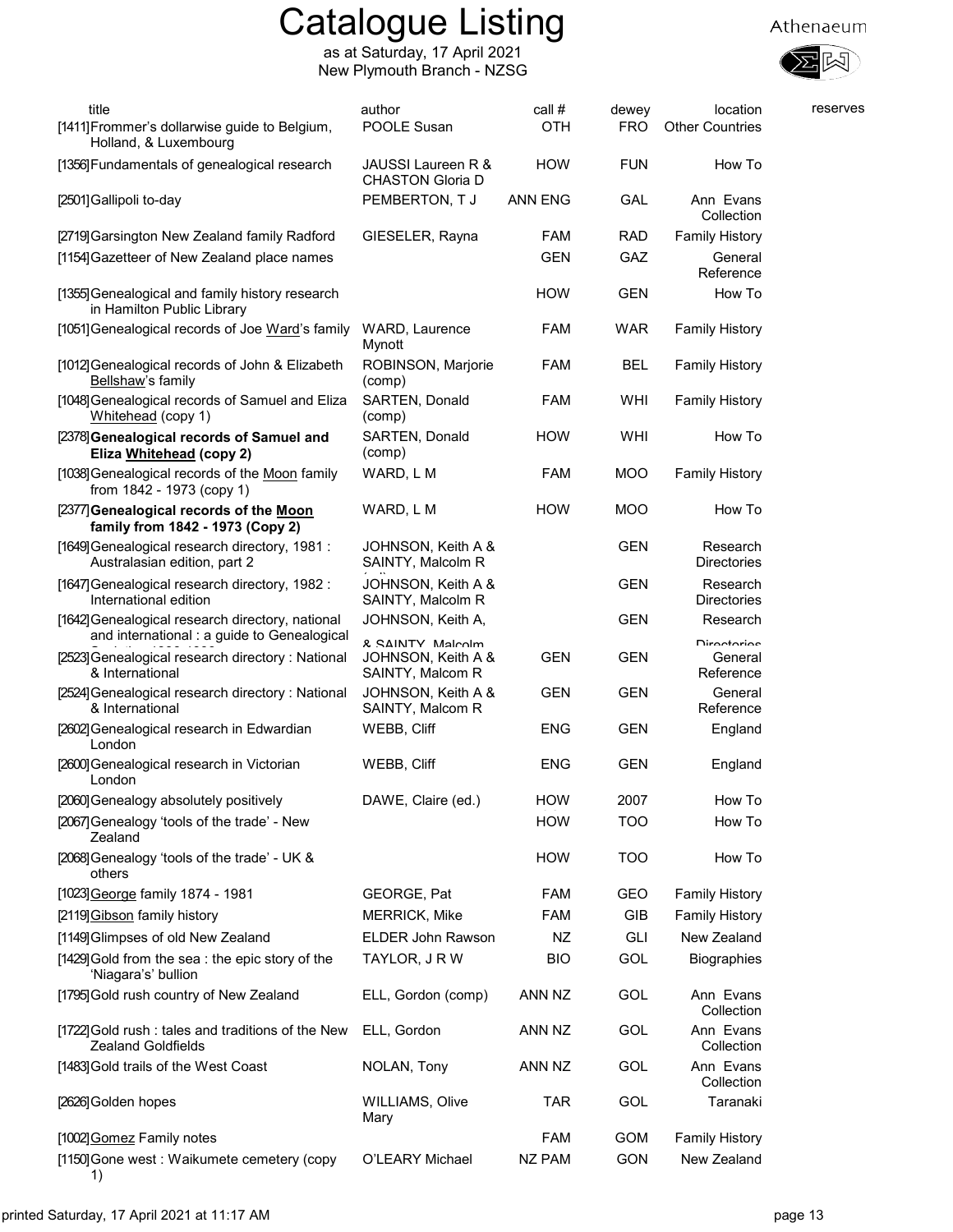

| title<br>[2530] Gone west: Waikumete cemetery (copy<br>2)                                        | author<br>O'LEARY Michael                        | call #<br>ANN NZ | dewey<br><b>GON</b> | location<br>Ann Evans<br>Collection | reserves |
|--------------------------------------------------------------------------------------------------|--------------------------------------------------|------------------|---------------------|-------------------------------------|----------|
| [2332] Good Morning New Zealand                                                                  | <b>Edited Gil Dymock</b>                         | NZ               | GOO                 | New Zealand                         |          |
| [2333] Good Morning New Zealand                                                                  | DYMOCK, Gil                                      | NZ               | GOO                 | New Zealand                         |          |
| [2140] Goodly stones & timbers : a history of St<br>Mary's Church, New Plymouth                  | ALINGTON, Margaret<br>H                          | <b>TAR</b>       | GOO                 | Taranaki                            |          |
| [1128] Grafton cemetery                                                                          |                                                  | <b>NZ PAM</b>    | <b>GRA</b>          | New Zealand                         |          |
| [1242] Great Britain and the United States<br>1895-1903                                          | CAMPBELL, A E                                    | <b>ENG</b>       | GRE                 | England                             |          |
| [1103] Great days in New Zealand exploration :<br>the bush and the rain                          | PASCOE John                                      | NZ               | <b>GRE</b>          | New Zealand                         |          |
| [2603] Greater London cemeteries and<br>crematoria                                               | <b>WOLFSTON, Patricia</b><br>S                   | <b>ENG</b>       | <b>GRE</b>          | England                             |          |
| [1100] Greendale centennial story: a brief history<br>of the district covering the years 1865 to | ADAMS, ME                                        | NZ               | <b>GRE</b>          | New Zealand                         |          |
| [1472] Greymouth and the goldfields 1866                                                         | MORT, Margaret<br>(comp)                         | ANN NZ           | <b>GRE</b>          | Ann Evans<br>Collection             |          |
| [2766] Guards of the sea                                                                         | Grady, Don                                       | ΝZ               | <b>GUA</b>          | New Zealand                         |          |
| [1127] Guide to the history of Whitianga                                                         | <b>BITHELL Jenny</b>                             | NZ               | <b>GUI</b>          | New Zealand                         |          |
| [2421] Guide to the history of Whitianga                                                         | BITHELL, Jenny                                   | ANN NZ           | <b>GUI</b>          | Ann Evans<br>Collection             |          |
| [2537] Guild of One-Name Studies - Register of<br>One-Name Studies 2015                          |                                                  | <b>GEN</b>       | <b>GUI</b>          | General<br>Reference                |          |
| [1993] Gustavus Ferdinand von Tempsky: the<br>man and the artist                                 |                                                  | NZ               | GUS                 | New Zealand                         |          |
| [1101] Guthrie-Smith of Tutira                                                                   | WOODHOUSE, A E                                   | NZ               | <b>GUT</b>          | New Zealand                         |          |
| [1252]H.M.S. Victory                                                                             |                                                  | <b>ENG</b>       | <b>HMS</b>          | England                             |          |
| [1000] Hamblyn family history: Plymouth to New<br>Plymouth                                       | SHAW, MN                                         | <b>FAM</b>       | <b>HAM</b>          | <b>Family History</b>               |          |
| [1243] Hampshire: with the Isle of Wight                                                         | MEE Arthur (ed)                                  | <b>ENG</b>       | <b>HAM</b>          | England                             |          |
| [1873] Hampton Court Palace                                                                      | CHETTLE, G.H.                                    | <b>ENG</b>       | <b>HAM</b>          | England                             |          |
| [2404] Handbook on Irish genealogy (6th ed)                                                      | BEGLEY, Donal F                                  | ANN IRI          | <b>HOW</b>          | Ann Evans<br>Collection             |          |
| [1354] Handy guide to English genealogical<br>records                                            | <b>PREECE Floren</b><br><b>Stocks and PREECE</b> | <b>HOW</b>       | <b>HAN</b>          | How To                              |          |
| [1427] Harvey come quick : the story of the little<br>Doctor of Waverley                         | JOBLIN Dorothea                                  | <b>BIO</b>       | <b>HAR</b>          | <b>Biographies</b>                  |          |
| [1126] Havelock North: the garden village                                                        |                                                  | NZ               | <b>HAV</b>          | New Zealand                         |          |
| [1952] Hawera : an outline of the development of<br>a New Zealand community                      | BROMLEY, A P C                                   | <b>TAR</b>       | <b>HAW</b>          | Taranaki                            |          |
| [2761] Hawera Fire Brigade 1882 - 1982                                                           | MOORE, Trevor                                    | <b>TAR</b>       | <b>HAW</b>          | Taranaki                            |          |
| [2623] Hawera Highland Pipe Band: Golden<br>Jubilee                                              |                                                  | <b>TAR</b>       | <b>HAW</b>          | Taranaki                            |          |
| [1791] Hawke's Bay provincial centennial :<br>picture of a province: 1858-1958                   |                                                  | NZ               | <b>HAW</b>          | New Zealand                         |          |
| [2384] Help! why can't I find my ancestor's<br>surname?                                          | BAXTER, Carol                                    | <b>HOW</b>       | HEL                 | How To                              |          |
| [1031] Henry Luxton, Jean Rattenbury 1882 -<br>1971                                              | MELHOSE, Franz<br>(comp)                         | FAM              | <b>LUX</b>          | <b>Family History</b>               |          |
| [1244] Herefordshire: the western gate of Middle<br>England                                      | MEE Arthur (ed)                                  | ENG              | <b>HER</b>          | England                             |          |
| [2087] HHH: Hamley, Hambley, Hamlyn and<br>variant surnames : a family history                   | SHAW, M Noeline                                  | <b>FAM</b>       | <b>HAM</b>          | <b>Family History</b>               |          |
| [1721] Hidden lives : a family memoir                                                            | FORSTER, Margaret                                | <b>BIO</b>       | HID                 | <b>Biographies</b>                  |          |
| [1245] Highways and byways in Surrey                                                             | <b>PARKER Eric</b>                               | <b>ENG</b>       | <b>SUR</b>          | England                             |          |
| [2440] Historic Auckland                                                                         | ALEXANDER, John H                                | ANN NZ           | <b>HIS</b>          | Ann Evans<br>Collection             |          |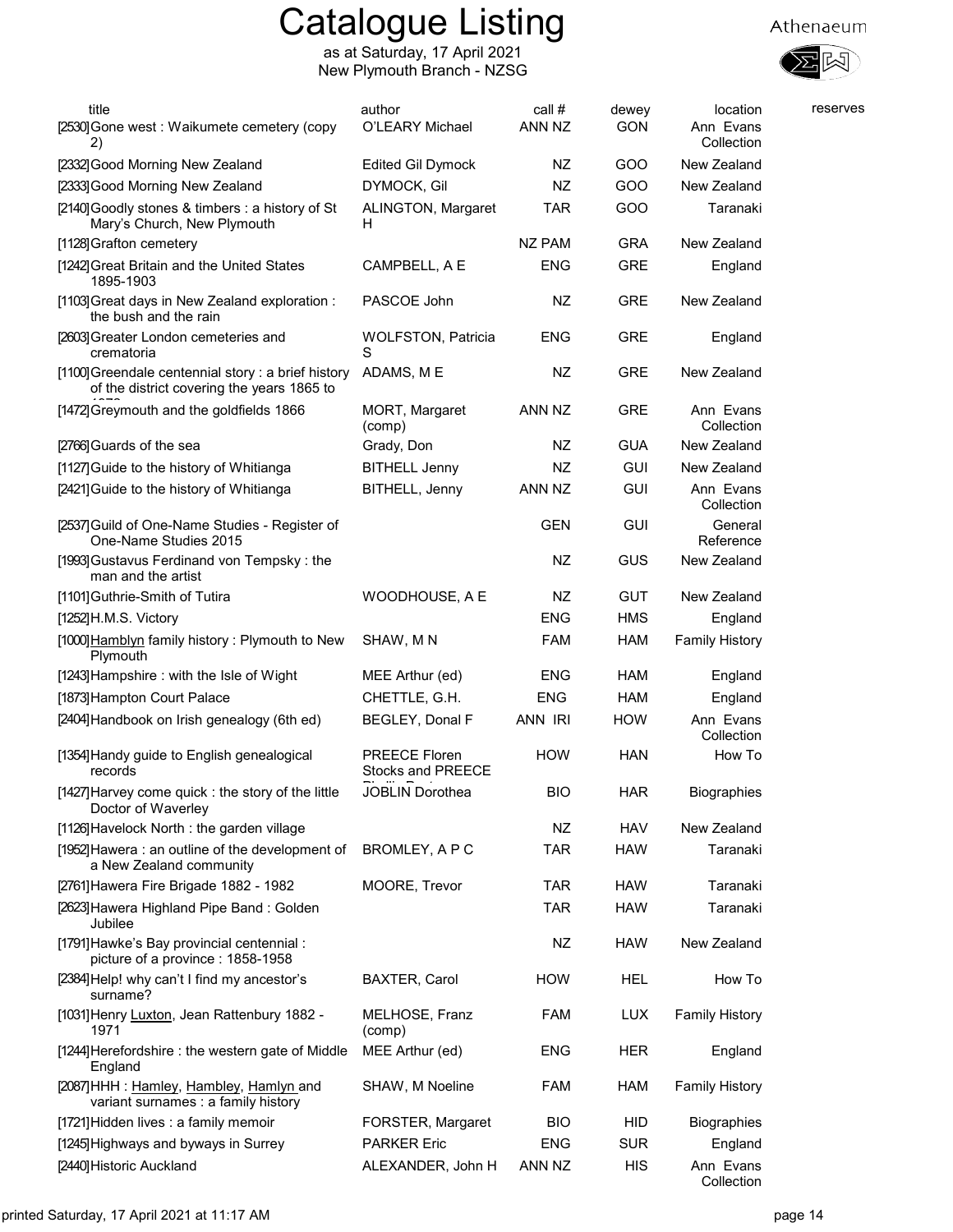

| title<br>[2281] Historic Bay of Islands                                             | author<br>REED, AH                | call #<br>NZ   | dewey<br><b>HIS</b> | location<br>New Zealand               | reserves |
|-------------------------------------------------------------------------------------|-----------------------------------|----------------|---------------------|---------------------------------------|----------|
| [1334] Historic buildings of Australia: 1                                           |                                   | <b>ANN AUS</b> | НIS                 | Ann Evans                             |          |
| [2431] Historic Coromandel                                                          | GRAYLAND, Eugene                  | ANN NZ         | <b>HIS</b>          | Collection<br>Ann Evans<br>Collection |          |
| [1473] Historic gold trails of Nelson and<br>Marlborough                            | & Valerie<br>NOLAN, Tony          | ANN NZ         | <b>HIS</b>          | Ann Evans<br>Collection               |          |
| [2457] Historic gold trails of the Coromandel                                       | NOLAN, Tony                       | ANN NZ         | <b>HIS</b>          | Ann Evans<br>Collection               |          |
| [1157] Historic - romantic - scenic Northland :<br>NZ's sub-tropical playground     | <b>ROBSON Frank</b>               | <b>NZ PAM</b>  | <b>HIS</b>          | New Zealand                           |          |
| [2474] Historic Temple Square of the Church of<br>Jesus Christ of Latter-day Saints |                                   | ANN USA        | <b>HIS</b>          | Ann Evans<br>Collection               |          |
| [2639] Historic transport in pictures                                               |                                   | ANN NZ         | HIS                 | Ann Evans<br>Collection               |          |
| [1124] Historic Waipu                                                               |                                   | NZ             | <b>HIS</b>          | New Zealand                           |          |
| [1123] History and reminiscences of Okato,<br>1865-1965                             |                                   | TAR            | HIS                 | Taranaki                              |          |
| [1834] History and reminiscences of the Okato<br>district                           | SKINNER, WH                       | <b>TAR</b>     | HIS                 | Taranaki                              |          |
| [1037] History of the Colonial Gentry                                               |                                   | <b>AUS</b>     | COL                 | Australia                             |          |
| [1920] History of the New Plymouth Hospitals<br>from 1967                           | <b>KOLLER, Kristin</b>            | <b>TAR</b>     | <b>HIS</b>          | Taranaki                              |          |
| [1726] History of the Polish settlers in New<br>Zealand: 1776-1987                  | POBOG-JAWOROW<br>SKI, J.W.        | NZ             | <b>HIS</b>          | New Zealand                           |          |
| [1121] History of 'The river Thames" NZ                                             | ISDALE, A M                       | NZ             | <b>HIS</b>          | New Zealand                           |          |
| [2467] History of 'The river Thames" NZ                                             | ISDALE, A M                       | ANN NZ         | <b>HIS</b>          | Ann Evans<br>Collection               |          |
| [1410] History of the world from 1763 up to date                                    |                                   | <b>OTH</b>     | HIS                 | <b>Other Countries</b>                |          |
| [1477] History of Vogeltown School 1915-1965                                        | DAVEY, G H (comp)                 | <b>SCH</b>     | <b>VOG</b>          | Schools                               |          |
| [2607]Hokianga                                                                      | LEE, Jack                         | ANN NZ         | <b>HOK</b>          | Ann Evans<br>Collection               |          |
| $[1423]$ Holmes                                                                     | <b>HOLMES Paul</b>                | <b>BIO</b>     | HOL                 | Biographies                           |          |
| [1526] Holy Trinity Church Tauranga 1875-1975                                       |                                   | <b>CHU</b>     | <b>HOL</b>          | Church History                        |          |
| [1518] Holy Trinity New Plymouth 1845-1970<br>(Copy 1)                              | ALEXANDER, Ada C                  | <b>CHU</b>     | <b>HOL</b>          | Church History                        |          |
| [1517] Holy Trinity New Plymouth 1845-1970<br>(Copy 2)                              | ALEXANDER, Ada C<br>(comp)        | <b>HOW</b>     | HOL                 | How To                                |          |
| [1864] Homelands of the Scots                                                       | MARTINE, Roderick                 | <b>SCO</b>     | <b>HOM</b>          | Scotland                              |          |
| [1120] Hospital on the hill                                                         | SCANLAN, A B                      | <b>TAR</b>     | <b>HOS</b>          | Taranaki                              |          |
| [2129] How green was our valley : collected<br>memories of Uruti                    | <b>BROOKS, Glenwyss</b><br>(comp) | TAR            | <b>HOW</b>          | Taranaki                              |          |
| [1119] How old is our house? : a short guide to<br>the documentary sources and      | <b>GRIFFITHS, GJ</b>              | <b>NZ PAM</b>  | <b>HOW</b>          | New Zealand                           |          |
| [1353] How to compile a New Zealand pedigree                                        | <b>MARSHALL Lucy</b>              | <b>HOW</b>     | <b>HOW</b>          | How To                                |          |
| [2065] How to do local history                                                      | McLEAN, Gavin                     | <b>HOW</b>     | <b>HOW</b>          | How To                                |          |
| [1352] How to find my German ancestors and<br>relatives                             | <b>FRIEDERICHS Dr</b><br>Heinz F  | <b>HOW</b>     | <b>HOW</b>          | How To                                |          |
| [1373] How to find the roots and fruits of your<br>family tree                      |                                   | <b>HOW</b>     | <b>HOW</b>          | How To                                |          |
| [1351] How to locate and use manorial records                                       | PALGRAVE-MOORE<br>Patrick         | <b>HOW</b>     | <b>HOW</b>          | How To                                |          |
| [1350] How to record your family tree                                               | PALGRAVE-MOORE<br>Patrick         | <b>HOW</b>     | <b>HOW</b>          | How To                                |          |
| [1349] How to tap into English family history<br>sources                            | SIMPSON Elizabeth                 | <b>HOW</b>     | <b>HOW</b>          | How To                                |          |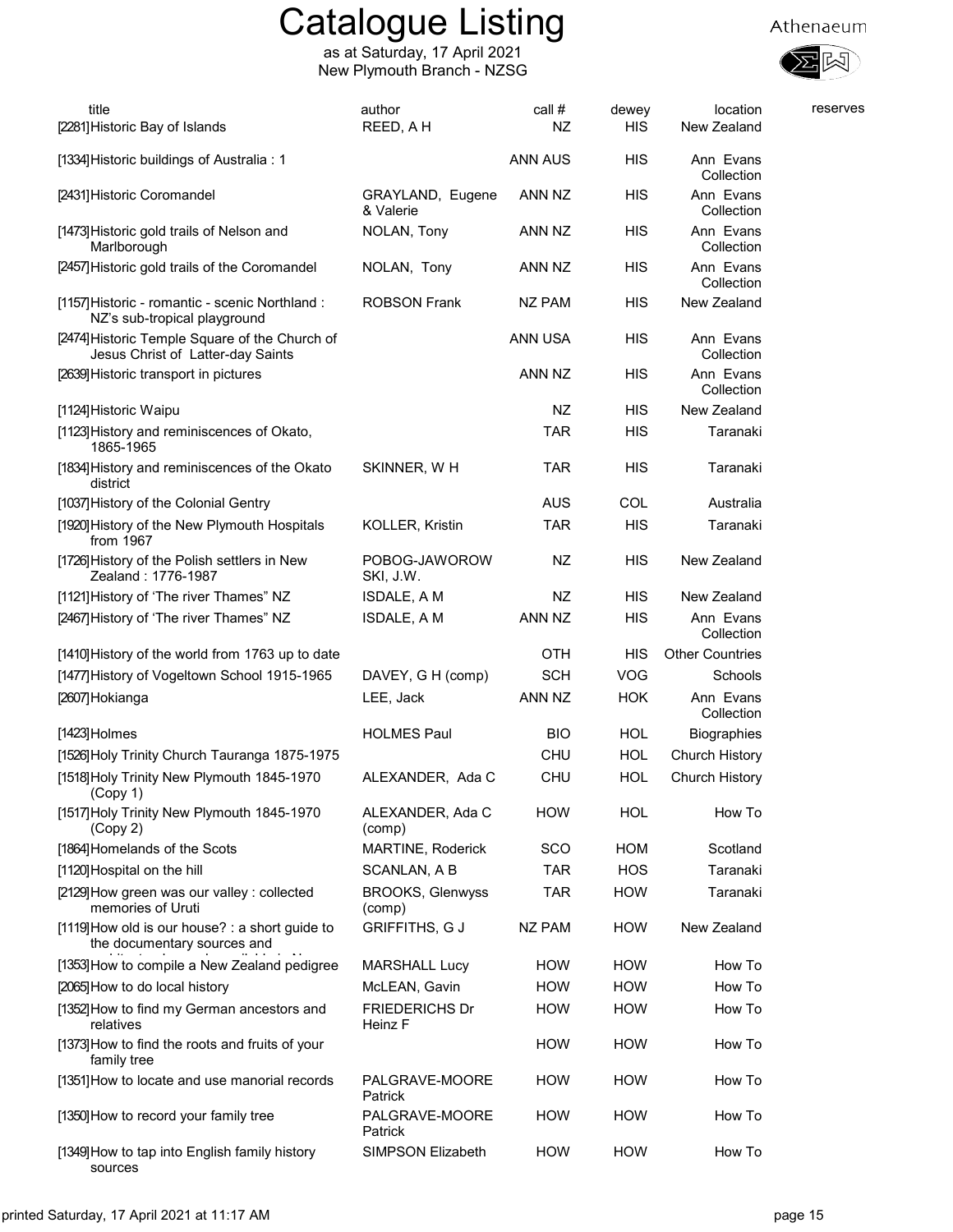as at Saturday, 17 April 2021 New Plymouth Branch - NZSG



| title<br>[1348] How to trace your family tree (and not get<br>stuck on a branch)            | author<br><b>REAKES Janet</b>             | call #<br><b>HOW</b> | dewey<br><b>HOW</b> | location<br>How To      | reserves |
|---------------------------------------------------------------------------------------------|-------------------------------------------|----------------------|---------------------|-------------------------|----------|
| [1936] How to trace your family tree in England,<br>Ireland, Scotland & Wales               | CHATER, Kathy                             | <b>HOW</b>           | <b>HOW</b>          | How To                  |          |
| [2098] How to trace your German ancestors : a<br>guide for Australians and New Zealanders   | MUTZELBURG,<br>Owen                       | <b>HOW</b>           | <b>HOW</b>          | How To                  |          |
| [1295] How to trace your Irish roots                                                        | AONGHUSA, Nora Ni                         | <b>HOW</b>           | <b>HOW</b>          | How To                  |          |
| [1347] How to trace your missing ancestors<br>whether living, dead, or adopted              | <b>REAKES Janet</b>                       | <b>HOW</b>           | <b>HOW</b>          | How To                  |          |
| [1346] How to transcribe cemetery inscriptions                                              | <b>SPRINGER June</b>                      | <b>HOW</b>           | <b>HOW</b>          | How To                  |          |
| [2205] How to use the IGI and wills                                                         | REAKES, Janet                             | <b>HOW</b>           | <b>HOW</b>          | How To                  |          |
| [1345] How to write and publish your family<br>history: a complete guide for Australia      | <b>BEAUMONT Joanna</b>                    | <b>HOW</b>           | <b>HOW</b>          | How To                  |          |
| [1118] Howick                                                                               | BEAVIS Dorothy et al<br>(comp)            | NZ PAM               | <b>HOW</b>          | New Zealand             |          |
| [1129] Hughsons golden jubilee Opunake<br>drapery                                           |                                           | TAR                  | <b>HUG</b>          | Taranaki                |          |
| [2689] Hurleyville school & district 125 year<br>jubilee                                    | DWYER, Jacq (ed)                          | <b>SCH</b>           | <b>HUR</b>          | Schools                 |          |
| [2428] I do: 125 years of weddings in New<br>Zealand                                        | CONEY, Sandra                             | ANN NZ               | <b>IDO</b>          | Ann Evans<br>Collection |          |
| [2617] If stones could talk                                                                 | NIGHTINGALE, Mike                         | TAR                  | <b>IFS</b>          | Taranaki                |          |
| [1344] Illegitimacy                                                                         | <b>McLAUGHLIN Eve</b>                     | <b>HOW</b>           | ILL                 | How To                  |          |
| [2077] Imperial and Colonial Forces in New<br>Zealand: 1840-1873                            |                                           | <b>MIL</b>           | <b>IMP</b>          | Military                |          |
| [1117] In community of spirit                                                               | LUXTON, Thelma                            | <b>TAR</b>           | <b>COM</b>          | Taranaki                |          |
| [2002] In crude state : a history of the Motoroa<br>oilfield, New Plymouth (copy 1)         | LAMBERT, Ron                              | <b>TAR</b>           | <b>INC</b>          | Taranaki                |          |
| [2458] In crude state : a history of the Motoroa<br>oilfield, New Plymouth (copy 2)         | LAMBERT, Ron                              | ANN NZ               | <b>INC</b>          | Ann Evans<br>Collection |          |
| [1343] In search of an ancestor: a beginner's<br>guide to family research                   | <b>GRIFFITHS George</b>                   | <b>HOW</b>           | <b>INS</b>          | How To                  |          |
| [1408] In search of ancestry                                                                | <b>HAMILTON-EDWAR</b><br><b>DS Gerald</b> | <b>HOW</b>           | <b>INS</b>          | How To                  |          |
| [1963] In search of Elisa Marchetti : a writer's<br>search for her Italian family           | DUDER, Tessa                              | <b>BIO</b>           | <b>MAR</b>          | Biographies             |          |
| [2338] In search of forlorn hope                                                            | KITZMILLER, John                          | ENG                  | <b>INS</b>          | England                 |          |
| [2339] In search of forlorn hope                                                            | KITZMILLER, John                          | <b>ENG</b>           | <b>INS</b>          | England                 |          |
| [2340] In search of forlorn hope                                                            | KITZMILLER, John                          | <b>ENG</b>           | <b>INS</b>          | England                 |          |
| [1294] In search of Ireland                                                                 | MORTON, HV                                | <b>IRE</b>           | <b>SEA</b>          | Ireland                 |          |
| [1403] In search of Scottish ancestry                                                       | <b>HAMILTON-EDWAR</b><br>DS Gerald        | <b>HOW</b>           | <b>INS</b>          | How To                  |          |
| [2257] In the hills of the Waimarino: the human<br>story of the development of the district | ALLEN, Elizabeth C                        | NZ                   | <b>INT</b>          | New Zealand             |          |
| [1431] In the sticks                                                                        | BACON, RL                                 | NZ                   | <b>INT</b>          | New Zealand             |          |
| [2021] Index for the County of Taranaki special<br>rates book 1934-35                       |                                           | <b>GEN</b>           | <b>IND</b>          | General<br>Reference    |          |
| [2433] Index of Aliens naturalized in New<br>Zealand                                        | WALDEN, Heather A                         | ANN NZ               | <b>IND</b>          | Ann Evans<br>Collection |          |
| [1972] Index to death and ledger books of Cole &<br>Springer. Undertakers of Dunedin.       |                                           |                      |                     | Rotoscan                |          |
| [1941] Index to Death & Ledger books of<br>Messers Cole & Springer                          |                                           |                      |                     | Rotoscan                |          |
| [2176] Index to family trees                                                                |                                           | <b>FAM</b>           | IND.                | <b>Family History</b>   |          |
| [1694] Index to Fitzroy Knox Presbyterian Church<br>baptisms: Index 1 - Surname of Child:   |                                           | CH/BDM               | <b>FIT</b>          | <b>BDM</b>              |          |

Index 2 - Mothers' Name (2 copies)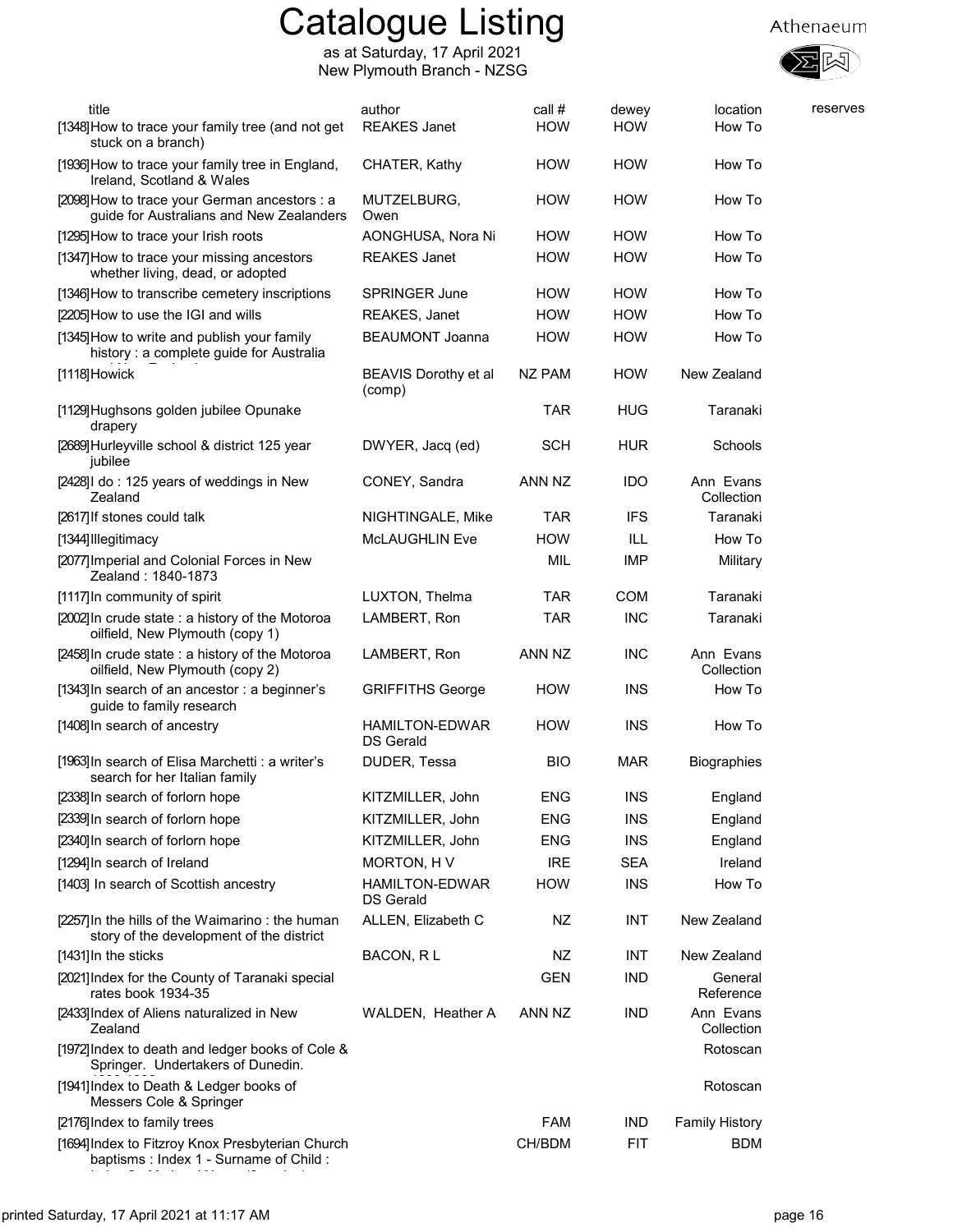





| title<br>[1695] Index to Fitzroy Knox Presbyterian Church<br>marriages 20 May 1942-23 Apr 1983 : 9 | author                                              | call #<br>CH/BDM | dewey<br>FIT | location<br><b>BDM</b>  | reserves |
|----------------------------------------------------------------------------------------------------|-----------------------------------------------------|------------------|--------------|-------------------------|----------|
| [2028] Index to New Plymouth Crown Grant Map                                                       |                                                     | <b>GEN</b>       | <b>IND</b>   | General<br>Reference    |          |
| [2277] Index to parishes in Phillimore's Marriages                                                 | ROSIER, M E Bryant<br>(comp)                        | <b>HOW</b>       | <b>IND</b>   | How To                  |          |
| [1182] Index to Te Moa: 100 years of history of<br>Inglewood 1875-1975                             |                                                     | <b>TAR</b>       | TEM          | Taranaki                |          |
| [1641] Index to the AJHR's : appendices to the<br>Journals of the House of Representatives,        |                                                     |                  | <b>IND</b>   | NZ Gazette              |          |
| [1643] Index to the AJHR's : appendices to the<br>Journals of the House of Representatives,        |                                                     |                  | <b>IND</b>   | NZ Gazette              |          |
| [1829] Index to The establishment of the New<br>Plymouth Settlement in New Zealand,                |                                                     | <b>TAR</b>       | <b>EST</b>   | Taranaki                |          |
| [1300] Industrial labour and politics : the<br>dynamics of the Labour Movement in                  | TURNER, Ian                                         | <b>AUS</b>       | <b>IND</b>   | Australia               |          |
| [2066] Information of the Taranaki Biographical<br>Database                                        | BELLINI, Bruce,<br>(comp)                           | <b>HOW</b>       | <b>TAR</b>   | How To                  |          |
| [1046] Information on Wells and Veale                                                              |                                                     | <b>FAM</b>       | WEL          | <b>Family History</b>   |          |
| [1402] Information sources for genealogy                                                           |                                                     | <b>HOW</b>       | <b>INF</b>   | How To                  |          |
| [1115] Inglewood and the Moa district in 1875                                                      |                                                     | <b>TAR</b>       | <b>ING</b>   | Taranaki                |          |
| [2842] Inglewood baptisms & burials                                                                |                                                     | <b>BDM</b>       | <b>ING</b>   | <b>BDM</b>              |          |
| [1676] Inglewood births: Vol I, A-K                                                                |                                                     | <b>BDM</b>       | <b>ING</b>   | <b>BDM</b>              |          |
| [2801]Inglewood births: Vol I, A-K                                                                 |                                                     |                  |              | <b>Research Officer</b> |          |
| [1677] Inglewood births: Vol II, L-Z                                                               |                                                     | <b>BDM</b>       | <b>ING</b>   | <b>BDM</b>              |          |
| [2802] Inglewood births: Vol II, L-Z                                                               |                                                     |                  |              | Research Officer        |          |
| [1838] Inglewood cemetery                                                                          |                                                     | <b>CEM</b>       | <b>ING</b>   | Cemeteries              |          |
| [1458] Inglewood High School 1957-1982 : 25th<br>jubilee                                           |                                                     | <b>SCH</b>       | <b>ING</b>   | Schools                 |          |
| [2131] Inglewood High School: a record of<br>school activities                                     |                                                     | <b>SCH</b>       | <b>ING</b>   | Schools                 |          |
| [1675] Inglewood marriages - 1895-1979 :<br>deaths - 1894 - 1980                                   |                                                     | <b>BDM</b>       | <b>ING</b>   | <b>BDM</b>              |          |
| [2830] Inglewood marriages - 1895-1979 :<br>deaths - 1894 - 1980 : burials 1882 - 1986             |                                                     |                  |              | <b>Research Officer</b> |          |
| [1114] Inglewood United Rugby Football Club<br>golden jubilee 1898-1948                            |                                                     | <b>TAR</b>       | <b>ING</b>   | Taranaki                |          |
| [1406] Interviewing elderly relatives                                                              | McLAUGHLIN Eve                                      | <b>HOW</b>       | <b>INT</b>   | How To                  |          |
| [1293] Introducing Manchester                                                                      |                                                     | <b>ENG</b>       | <b>MAN</b>   | England                 |          |
| [1005] Introducing the Andrews Family                                                              | WASWO, Irene<br>(comp)                              | <b>FAM</b>       | <b>AND</b>   | <b>Family History</b>   |          |
| [1001] Introducing the Bracegirdle family                                                          | DOBSON, Mary                                        | <b>FAM</b>       | <b>BRA</b>   | <b>Family History</b>   |          |
| [2264] Introducing Wanganui                                                                        | SAUNDERS, G R<br>(ed)                               | <b>NZ</b>        | INT          | New Zealand             |          |
| [2122] Introduction of Oxfordshire Quarter<br>Sessions records                                     | <b>Oxfordshire Family</b><br><b>History Society</b> | <b>HOW</b>       | <b>INT</b>   | How To                  |          |
| [1374] Introduction to archives                                                                    | EMMISON, F G                                        | <b>HOW</b>       | <b>INT</b>   | How To                  |          |
| [1732] IPENZ year book and list of members,<br>1987                                                |                                                     | <b>NZ</b>        | <b>IPE</b>   | New Zealand             |          |
| [2218] Ireland : a history                                                                         | KEE, Robert                                         | <b>IRE</b>       | <b>IRE</b>   | Ireland                 |          |
| [1902] Ireland's Own                                                                               |                                                     | <b>IRE</b>       | <b>IRE</b>   | Ireland                 |          |
| [1296] Irish ancestry : a beginner's guide                                                         | DAVIS, Bill                                         | <b>HOW</b>       | <b>IRI</b>   | How To                  |          |
| [2372] Irish and Scottish-Irish ancestral research                                                 | FALLEY, Margaret                                    | <b>IRE</b>       | <b>IRI</b>   | Ireland                 |          |
| [1297] Irish families in Australia and New<br>Zealand 1788-1978                                    | COFFEE, Hubert<br>William and                       | <b>HOW</b>       | <b>IRI</b>   | How To                  |          |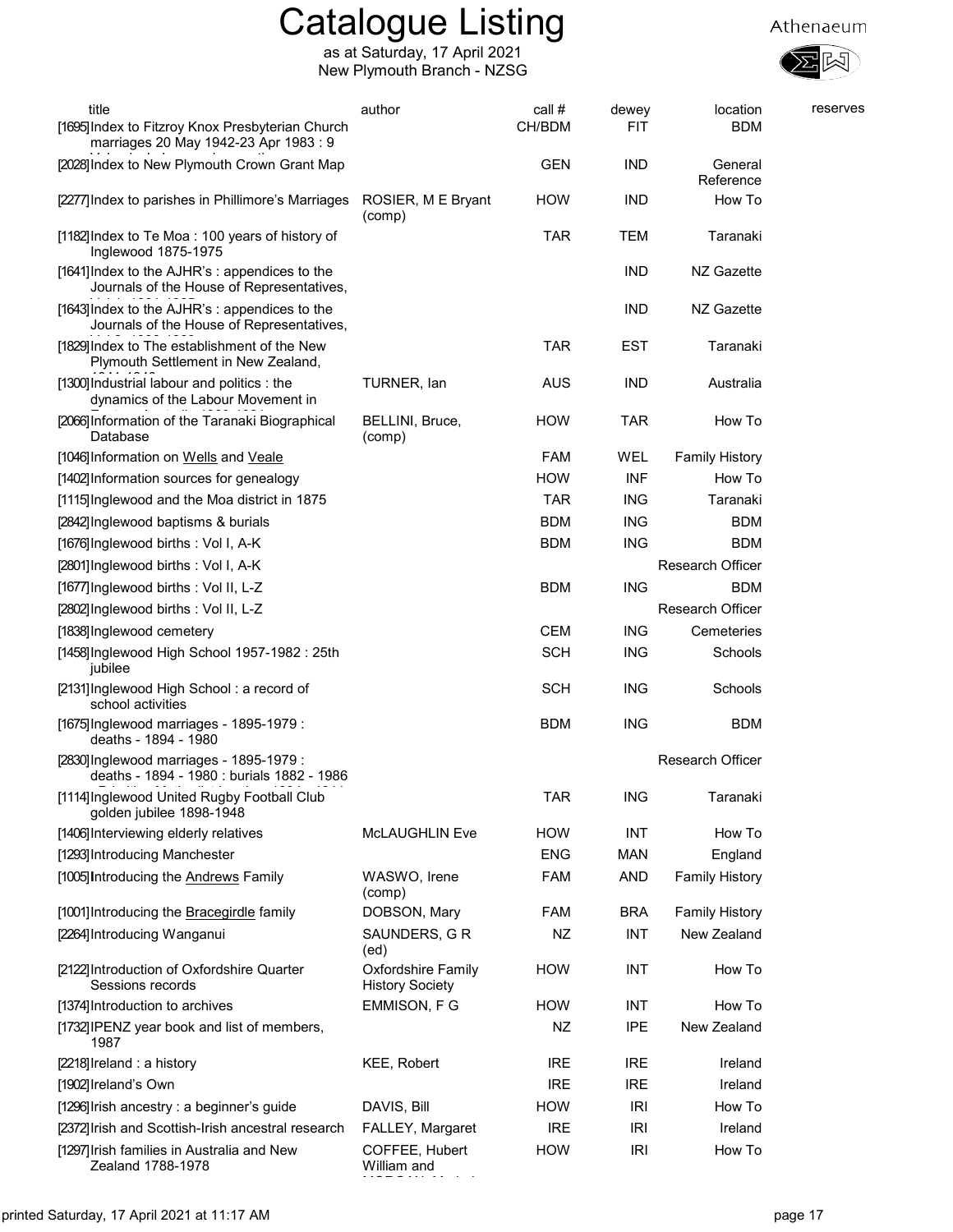

| title<br>[1299] Irish families: their names, arms and<br>origins                      | author<br>MacLYSAGHT,<br>Edward  | call #<br><b>IRE</b> | dewey<br>IRI | location<br>Ireland     | reserves |
|---------------------------------------------------------------------------------------|----------------------------------|----------------------|--------------|-------------------------|----------|
| [1955] Irish in the blood                                                             | GRAY, Marie                      | <b>BIO</b>           | <b>GRA</b>   | <b>Biographies</b>      |          |
| [2342] Irish pedigrees (Vol 1)                                                        | O'HART, John                     | <b>IRE</b>           | <b>IRI</b>   | Ireland                 |          |
| [2343] Irish pedigrees (Vol 2)                                                        | O'HART, John                     | <b>IRE</b>           | <b>IRE</b>   | Ireland                 |          |
| [2443] Irish records sources for family & local<br>history                            | RYAN, James G                    | <b>IRE</b>           | <b>IRI</b>   | Ireland                 |          |
| [2424] Islands of the Gulf                                                            | MADDOCK, Shirley                 | ANN NZ               | <b>ISL</b>   | Ann Evans<br>Collection |          |
| [2478] It never snows in September                                                    | KERSHAW, Robert J ANN GER        |                      | <b>ITN</b>   | Ann Evans<br>Collection |          |
| [1771] It's a small, small world                                                      |                                  | <b>HOW</b>           | 1990         | How To                  |          |
| [1113]Jack's hut                                                                      | <b>ADAMS Grace</b>               | NZ                   | <b>JAC</b>   | New Zealand             |          |
| [1251] James Herriot's Yorkshire                                                      | <b>HERRIOT James</b>             | <b>ENG</b>           | <b>YOR</b>   | England                 |          |
| [1434] Jennie : the life of Lady Randolph<br>Churchill                                | <b>LESLIE Anita</b>              | <b>BIO</b>           | <b>CHU</b>   | <b>Biographies</b>      |          |
| [2227] John Newland's journal, 1841-1873                                              | MCWILLIAM, Peter                 | <b>FAM</b>           | <b>NEW</b>   | <b>Family History</b>   |          |
| [2270] John Robert Godley of Canterbury                                               | CARRINGTON, C E                  | <b>BIO</b>           | GOD          | <b>Biographies</b>      |          |
| [1512] John Whiteley: Missionary martyr                                               | CARTER, G G                      | <b>BIO</b>           | WHI          | <b>Biographies</b>      |          |
| [2710] Judd - 1991                                                                    | FISHER, Jocelyn                  | <b>FAM</b>           | JUD          | <b>Family History</b>   |          |
| [2711] Judd - 1991 index                                                              | FISHER, Jocelyn                  | FAM                  | JUD          | <b>Family History</b>   |          |
| [2249] Kaikoura : a history of the district                                           | SHERRARD, J M                    | NZ                   | KAI          | New Zealand             |          |
| [1510] Kaimata School and district centennial<br>1890-1990                            |                                  | <b>SCH</b>           | KAI          | Schools                 |          |
| [1112] Kauri: a king among kings                                                      | ADAMS J G Erne                   | NZ                   | KAU          | New Zealand             |          |
| [2642] Kauri gum and gumdiggers                                                       | HAYWARD, Bruce W                 | ANN NZ               | KAU          | Ann Evans<br>Collection |          |
| [2312] Kawhia South: the districts of Kinohaku,<br>Te Anga, Marokopa, Kiritehere      | NEAL, Colleen<br>(comp)          | NZ                   | <b>KAW</b>   | New Zealand             |          |
| [1143] Keeper of the sheep                                                            | <b>GOULTER Mary</b><br>Catherine | NZ                   | KEE          | New Zealand             |          |
| [2713] Kempton family tree                                                            | KOH, Elizabeth                   | FAM                  | KEM          | <b>Family History</b>   |          |
| [1249] Kent, castles, gardens & ancient houses                                        | GUY, J                           | <b>ENG</b>           | <b>KEN</b>   | England                 |          |
| [1247] Kent: the gateway of England and its<br>great possessions                      | MEE Arthur (ed)                  | <b>ENG</b>           | <b>KEN</b>   | England                 |          |
| [2368] Key to the Parochial Registers of Scotland<br>from earliest times through 1854 | BLOXHAM, V                       | SCO                  | SCO          | Scotland                |          |
| [1433] King Edward the Seventh                                                        | <b>MAGNUS Philip</b>             | <b>BIO</b>           | <b>EDW</b>   | <b>Biographies</b>      |          |
| [1367] Kingston Lacy: Dorset                                                          |                                  | <b>ENG</b>           | <b>KIN</b>   | England                 |          |
| [2286] Kirkbymoorside and surrounding district                                        | HAYES, Raymond H                 | <b>ENG</b>           | <b>KIR</b>   | England                 |          |
| [2747] Kiwi co-operative dairies limited                                              | BLAKE, Joan<br>Faulkner          | <b>TAR</b>           | KIW          | Taranaki                |          |
| [2498] "Kiwi Trooper" : The story of Queen<br>Alexandra's own                         | ANDREWS, Ted                     | ANN NZ               | <b>KIW</b>   | Ann Evans<br>Collection |          |
| [1366] Knole: Kent                                                                    |                                  | <b>ENG</b>           | <b>KNO</b>   | England                 |          |
| [1924] Know your Maori carving: traditional and<br>moden methods                      | POWNALL, Glen                    | <b>NZ</b>            | <b>KNO</b>   | New Zealand             |          |
| [1071] Knowing Scotland: a good-humoured<br>alphabet for information and              | MACKAY John (lain)               | <b>SCO</b>           | <b>KNO</b>   | Scotland                |          |
| [2758] Knox church Patea                                                              | BAKER, G L (comp)                | <b>TAR</b>           | <b>KNO</b>   | Taranaki                |          |
| [1763] Knox Presbyterian baptisms, 1931-1974                                          |                                  | CH/BDM               | <b>KNO</b>   | <b>BDM</b>              |          |
| [1798] Koru monastery                                                                 | GEORGE, Pat                      | <b>TAR</b>           | <b>KOR</b>   | Taranaki                |          |
| [2173] Krogh: from Nyboder to Napier                                                  | <b>BELLINI</b> , Bruce           | FAM                  | <b>KRO</b>   | <b>Family History</b>   |          |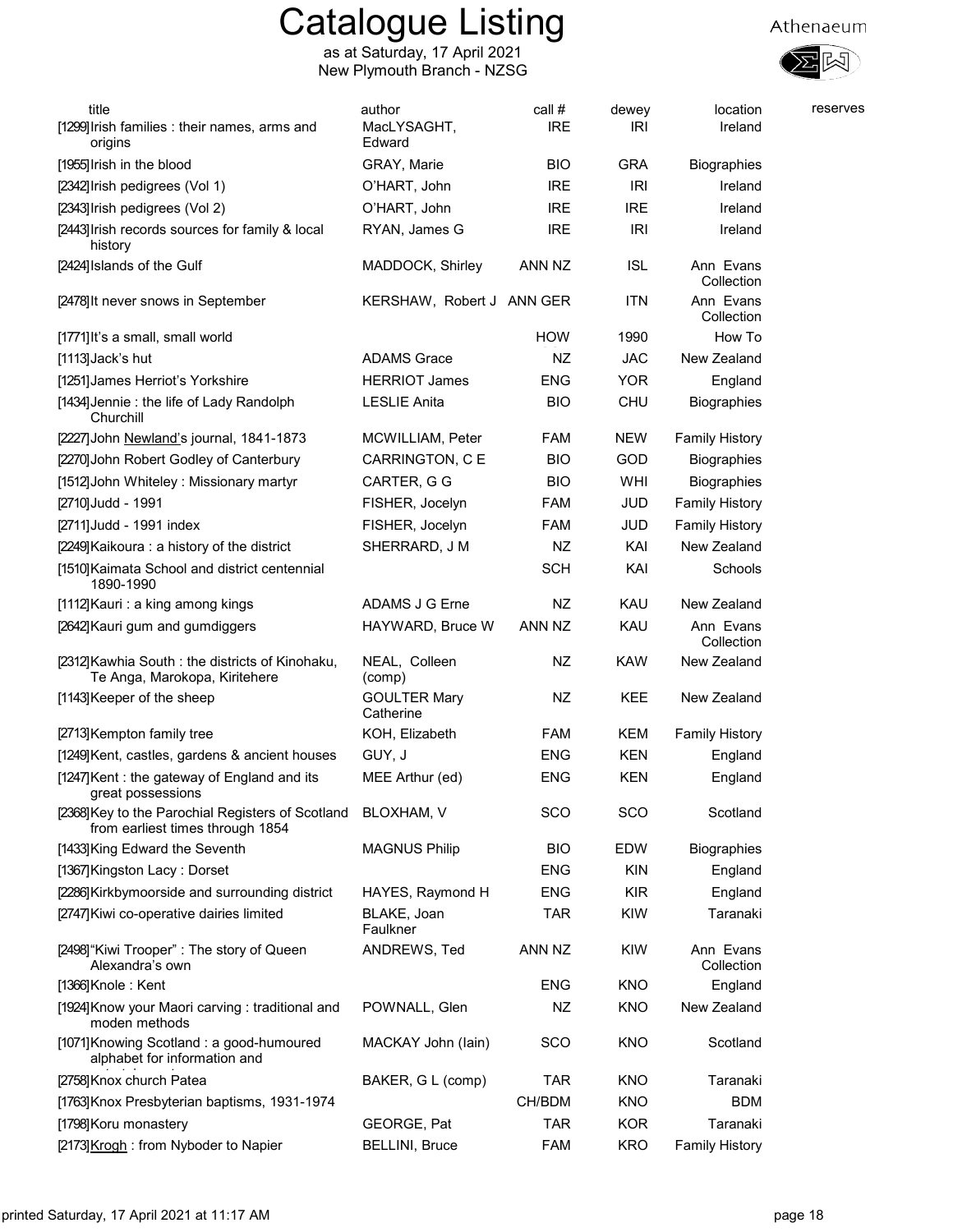

| title<br>[2105] Krystyna's story                                                            | author<br>OGONOWSKA-COA<br>TES, Halina | call #<br><b>BIO</b> | dewey<br><b>KRY</b> | location<br>Biographies | reserves |
|---------------------------------------------------------------------------------------------|----------------------------------------|----------------------|---------------------|-------------------------|----------|
| [2721] Lace and Luddism the Loughborough<br>exodus of 1816                                  | <b>BIRKS, Dianne</b>                   | ENG                  | <b>LAC</b>          | England                 |          |
| [2400] Ladies and gentlemen                                                                 | <b>BAGLIN, Douglass</b>                | ANN AUS              | <b>AUS</b>          | Ann Evans<br>Collection |          |
| [2731]Lancashire                                                                            | MEE, Arthur (ed)                       | ENG                  | LAN                 | England                 |          |
| [1828] Lancaster Priory Gravestones : inscription<br>on gravestones in St Mary's Churchyard |                                        | <b>ENG</b>           | LAN                 | England                 |          |
| [1794] Land information New Zealand: copying<br>paper records project : summary of          | Land Information<br>New Zealand        | <b>TAR</b>           | LAN                 | Taranaki                |          |
| [2165] Land Information New Zealand (LINZ)<br>project 2001 - Indexes                        |                                        | <b>TAR</b>           | LAN                 | Taranaki                |          |
| [2166] Land Information New Zealand Project<br>2001 - Description                           |                                        | TAR                  | LAN                 | Taranaki                |          |
| [2783] Landfall Nelson                                                                      | NEALE, June E                          | NZ                   | LAN                 | New Zealand             |          |
| [2667] Legacies in kauri - Old homes and<br>churches of the north                           | <b>KEENE, Florence</b>                 | ANN NZ               | <b>LEG</b>          | Ann Evans<br>Collection |          |
| [1998] Legacy family tree : user's guide for<br>version 5                                   |                                        | <b>HOW</b>           | <b>LEG</b>          | How To                  |          |
| [2242] Lest we forget (copy 1)                                                              | WEST, Jack                             | MIL                  | LES                 | Military                |          |
| [2375] Lest we forget (copy 2)                                                              | WEST, Jack                             | <b>HOW</b>           | <b>LES</b>          | How To                  |          |
| [2479] Letters from Berlin                                                                  | DOS, Margarette                        | <b>ANN GER</b>       | <b>LET</b>          | Ann Evans<br>Collection |          |
| [1168] Letters from New Plymouth 1843                                                       |                                        | <b>TAR</b>           | LET.                | Taranaki                |          |
| [2631] Letters of old Taranaki                                                              | JURY, Len (comp)                       | TAR                  | <b>LET</b>          | Taranaki                |          |
| [2314] Life on the home front                                                               | HEALEY, Tim                            | MIL                  | LIF                 | England                 |          |
| [2532] Lilydale walkabout                                                                   |                                        | <b>ANN AUS</b>       | LIL                 | Ann Evans<br>Collection |          |
| [1266] Llanelli cricket club 1874-1974 : 100 years<br>of cricket at Stradey Park            |                                        | <b>ENG</b>           | <b>LLA</b>          | England                 |          |
| [2118][London] Remembrance: looking back,<br>1951-1868                                      | LONDON, W T                            | <b>FAM</b>           | <b>LON</b>          | <b>Family History</b>   |          |
| [2487] London Transport Museum                                                              |                                        | <b>ANN ENG</b>       | <b>LON</b>          | Ann Evans<br>Collection |          |
| [1265] London: your sightseeing guide                                                       |                                        | <b>ENG</b>           | <b>LON</b>          | England                 |          |
| [1865] Looking for the headlands of New Zealand                                             | WEBSTER, John                          | ΝZ                   | LOO                 | New Zealand             |          |
| [2558] Looking forward to the past                                                          | PARKER, Vivienne,<br>(Ed)              | <b>HOW</b>           | 2017                | How To                  |          |
| [1869] Lord Leycester Hospital Warwick:<br>founded 1571                                     |                                        | <b>ENG</b>           | LOR                 | England                 |          |
| [1999] Macraes to New Zealand                                                               | AKERS, Molly J<br>(comp)               | <b>FAM</b>           | <b>MAC</b>          | <b>Family History</b>   |          |
| [2000] Macraes to New Zealand: supplementary<br>indexes                                     | AKERS, Molly (comp)                    | FAM                  | <b>MAC</b>          | <b>Family History</b>   |          |
| [2414] Mad Dan Morgan country                                                               | POWELL, Greg                           | ANN AUS              | MAD                 | Ann Evans<br>Collection |          |
| [1509] Mahoenui district and school history                                                 |                                        | <b>SCH</b>           | <b>MAH</b>          | Schools                 |          |
| [2374] Mahoenui school 85th jubilee                                                         |                                        | <b>SCH</b>           | <b>MAH</b>          | Schools                 |          |
| [2365] Man in the Middle: the life of Robert<br>Parris, 1816-1904                           | REEVES, Beverley                       | <b>HOW</b>           | <b>MAN</b>          | How To                  |          |
| [1264] Manchester : a short history of its<br>development                                   | SHERCLIFF, W H                         | <b>ENG</b>           | <b>MAN</b>          | England                 |          |
| [2527] Mangatainoka memories                                                                | Angelini, Henry J                      | <b>GLASS</b>         | 3                   | Glass Case              |          |
| [2615] Mangonui: gateway to the Far North                                                   | McKENNA, Neva<br>Clarke                | ANN NZ               | <b>MAN</b>          | Ann Evans<br>Collection |          |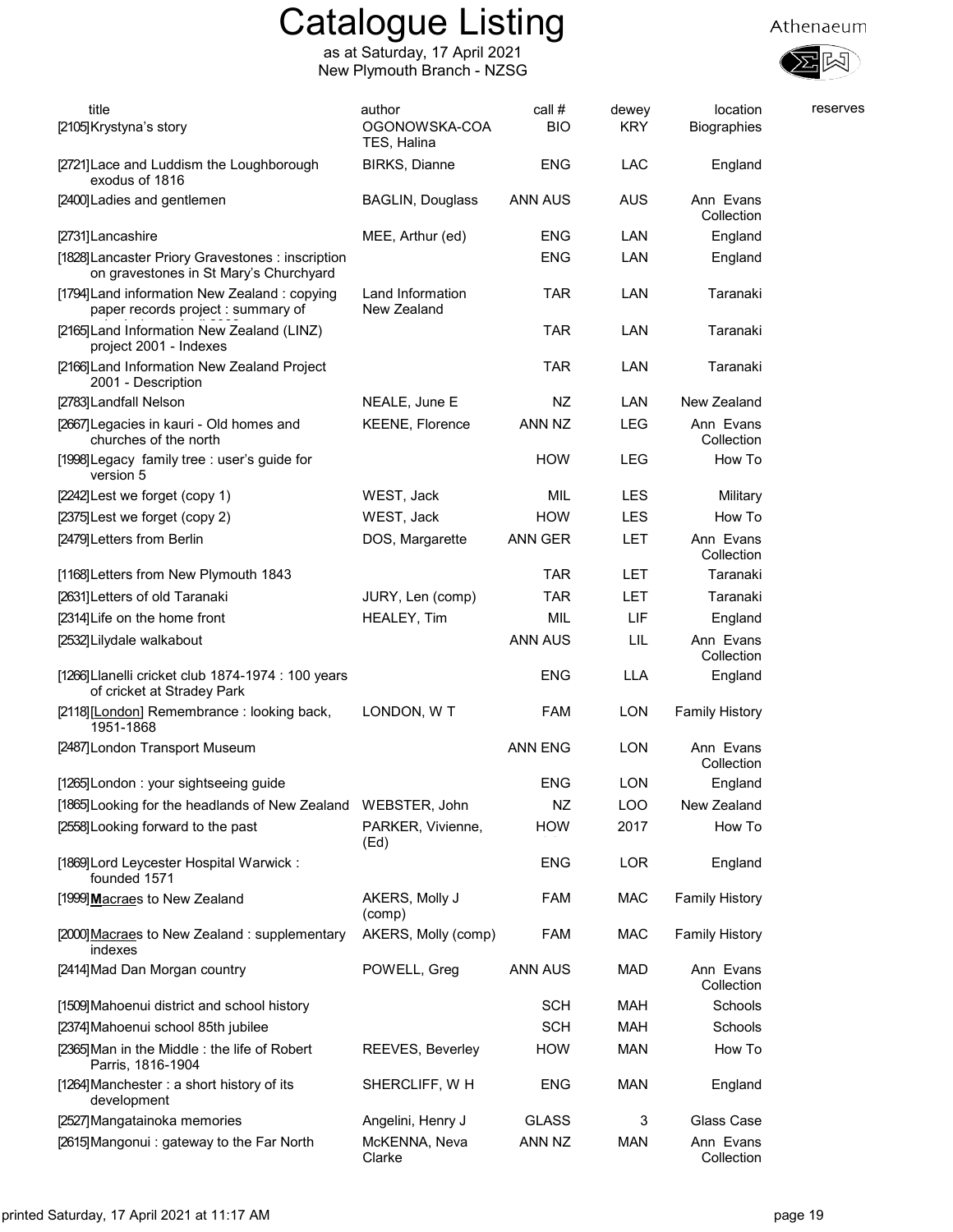



| title<br>[1142] Mangorei Co-operative Dairy Co Ltd<br>jubilee celebration 1895-1945       | author                                      | call #<br><b>TAR</b> | dewey<br><b>MAN</b> | location<br>Taranaki    | reserves |
|-------------------------------------------------------------------------------------------|---------------------------------------------|----------------------|---------------------|-------------------------|----------|
| [1505] Mangorei Primary School 50th jubilee                                               |                                             | <b>SCH</b>           | <b>MAN</b>          | Schools                 |          |
| [1760] Maori cemeteries                                                                   |                                             | <b>CEM</b>           | <b>MAO</b>          | Cemeteries              |          |
| [1928] Maori fortifications of the Omata and<br>Oakura districts, Taranaki                | PRICKETT, Nigel                             | <b>TAR</b>           | <b>MAO</b>          | Taranaki                |          |
| [2790] Map of the borough of Derby                                                        |                                             | <b>MIS</b>           | <b>MAP</b>          | Misc A3<br>Publications |          |
| [1503] Marco and district schools reunion<br>1898-1980                                    |                                             | <b>SCH</b>           | MAR                 | Schools                 |          |
| [1504] Marco School golden jubilee 1898-1948                                              |                                             | <b>SCH</b>           | <b>MAR</b>          | Schools                 |          |
| [2167] Marriages Index Nottinghamshire: 1813-<br>1837 : Mansfield Area                    |                                             | <b>HOW</b>           | <b>NOT</b>          | How To                  |          |
| [1735] Marsland Hill, how it received its name:<br>an address given by E R Andrews to New |                                             | <b>TAR</b>           | MAR                 | Taranaki                |          |
| [1082] Mary Queen of Scots                                                                | <b>FRASER Antonia</b>                       | sco                  | MAR                 | Scotland                |          |
| [1140]Matanaka : Otago's first farm                                                       | <b>KNIGHT Hardwicke</b><br>and COUTTS Peter | NZ                   | MAT                 | New Zealand             |          |
| [1502] Matau 1889-1971 : the history of Matau<br>district and school                      | SMILLIE, N S (comp)                         | <b>SCH</b>           | <b>MAT</b>          | Schools                 |          |
| [2023] Memoirs: including history of Opunake<br>branch of the New Zealand Plunket         | CONAGLEN, J D                               | <b>TAR</b>           | <b>MEM</b>          | Taranaki                |          |
| [2533] Memoirs of pioneers                                                                | JOHNSON, Elizabeth<br>N (Comp)              | ANN NZ               | MEM                 | Ann Evans<br>Collection |          |
| [2316]Memories                                                                            | JURY, Len (ed)                              | <b>FAM</b>           | <b>SHA</b>          | <b>Family History</b>   |          |
| [2327] Memories of Hurworth District                                                      | PRICE, Vicki                                | <b>TAR</b>           | <b>HUR</b>          | Taranaki                |          |
| [2784] Memories of the past                                                               | FITZSIMONS,<br>Michael V                    | <b>FAM</b>           | <b>MCE</b>          | <b>Family History</b>   |          |
| [2548] Men in black (Held at Puke Ariki only)                                             | PALENSKI, Ron                               |                      |                     | Puke Ariki              |          |
| [1692] Methodist Church, New Plymouth:<br>baptisms: 1882-1984                             |                                             | CH/BDM               | MET                 | <b>BDM</b>              |          |
| [1837] Methodist Church, New Plymouth:<br>baptisms: 1882-1984                             |                                             | CH/BDM               | MET                 | <b>BDM</b>              |          |
| [2813] Methodist Church, New Plymouth:<br>baptisms: 1882-1984                             |                                             |                      |                     | <b>Research Officer</b> |          |
| [1693] Methodist Church, New Plymouth:<br>marriages: 1917-1980                            |                                             | CH/BDM               | MET                 | <b>BDM</b>              |          |
| [2811] Methodist Church, New Plymouth:<br>marriages: 1917-1980                            |                                             |                      |                     | <b>Research Officer</b> |          |
| [1700] Methodist marriage records : Taranaki :<br>1855-1917 : Index 2 - Brides            |                                             | CH/BDM               | MET                 | <b>BDM</b>              |          |
| [1701]Methodist marriage records: Taranaki:<br>1855-1917 : Index 3 - Witnessess           |                                             | CH/BDM               | MET                 | <b>BDM</b>              |          |
| [1699] Methodist marriage records: Taranaki:<br>1855-1917 : Index I - Grooms              |                                             | CH/BDM               | MET                 | <b>BDM</b>              |          |
| [2182] Methodist marriage records: Taranaki:<br>1855-1917 : Index I - Grooms              |                                             | CH/BDM               | MET                 | <b>BDM</b>              |          |
| [2840] Methodist Marrriage records plus 12 other<br>indexes                               |                                             |                      |                     | Research Officer        |          |
| [1412] Michelin France                                                                    |                                             | <b>OTH</b>           | MIC                 | <b>Other Countries</b>  |          |
| [1267] Middlesex : little home county                                                     | MEE Arthur (ed)                             | <b>ENG</b>           | <b>MID</b>          | England                 |          |
| [1308] Migrant ships for South Australia<br>1836-1850                                     | <b>PARSONS Ronald</b>                       | <b>AUS</b>           | <b>MIG</b>          | Australia               |          |
| [1790] Military Tattoo: New Plymouth Rugby<br>Park                                        |                                             | <b>TAR</b>           | MIL                 | Taranaki                |          |
| [1032] Millar family tree                                                                 | MUIR, E Joy                                 | <b>FAM</b>           | MIL                 | <b>Family History</b>   |          |
| [2634] Mimi school and district 75th jubilee                                              |                                             | <b>SCH</b>           | MIM                 | Schools                 |          |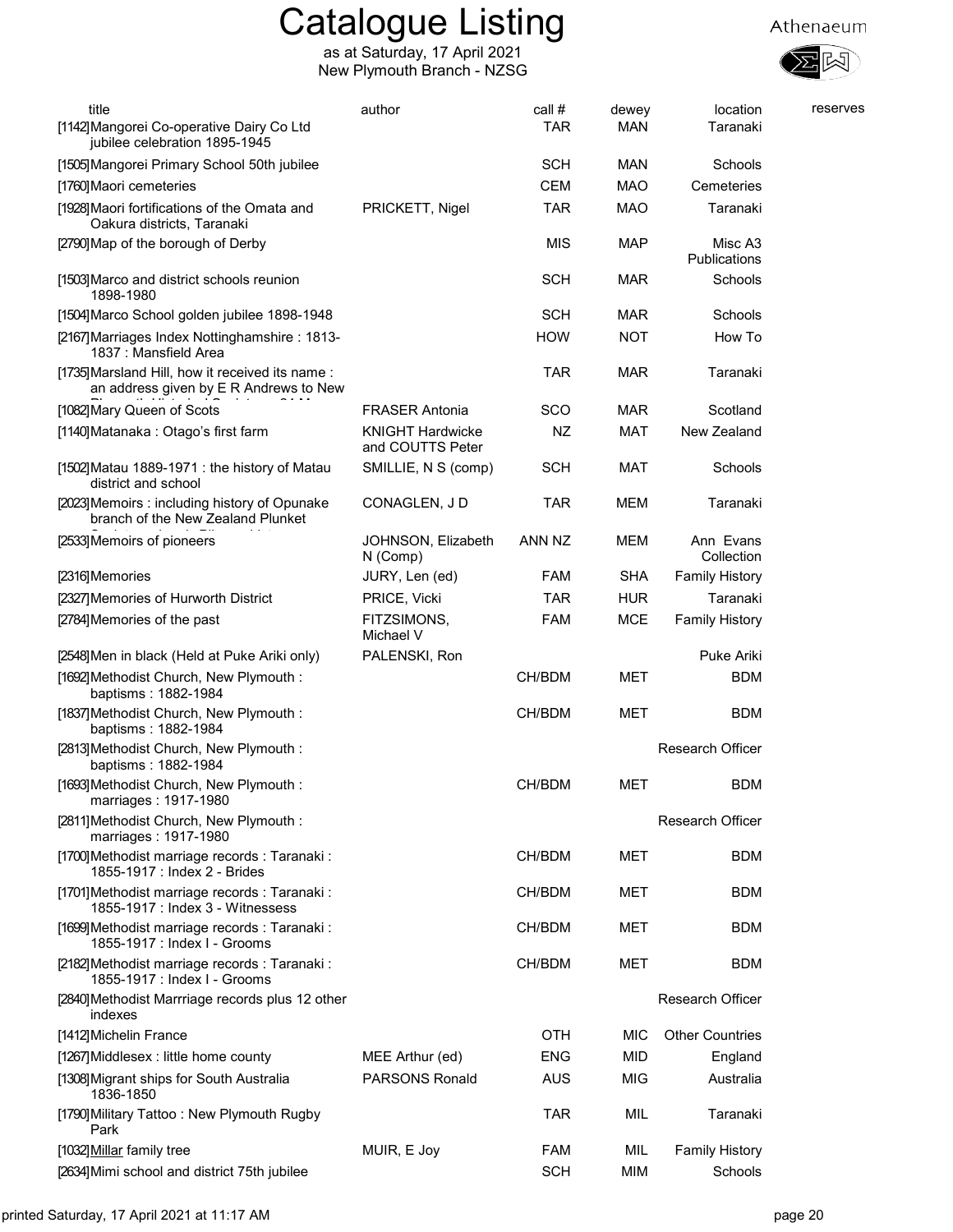

| title<br>[1527] Minniesdale Chapel Wharehine: an<br>historical record                     | author<br>HALFPENNY, E J                 | call #<br><b>CHU</b> | dewey<br>MIN | location<br>Church History | reserves |
|-------------------------------------------------------------------------------------------|------------------------------------------|----------------------|--------------|----------------------------|----------|
| [2700] Miscellaneous School Publications                                                  |                                          | <b>SCH</b>           | MIS          | Schools                    |          |
| [2799] Miscellaneous shipping lists Vol 1                                                 | <b>WELLINGTON,</b><br>Marion (compl)     | <b>SHI</b>           | <b>MIS</b>   | Shipping                   |          |
| [2839] Miscellaneous shipping lists Vol 1                                                 | WELLINGTON,<br>Marion (compl)            |                      |              | <b>Research Officer</b>    |          |
| [2800] Miscellaneous shipping lists Vol 2                                                 |                                          | <b>SHI</b>           | <b>MIS</b>   | Shipping                   |          |
| [1262] Missing! from the 1881 British census:<br>British and non-British crewmen arriving | GILES Keith (comp)                       | <b>HOW</b>           | <b>MIS</b>   | How To                     |          |
| [1263] Missing! from the 1881 British census:<br>British and non-British crewmen arriving | GILES Keith (comp)                       | <b>HOW</b>           | <b>MIS</b>   | How To                     |          |
| [2177] Mokau River memories, 1927-1932                                                    | WELLS, Robert E                          | <b>TAR</b>           | <b>MOK</b>   | Taranaki                   |          |
| [2633] Mokau school centennial 1894 - 1994                                                |                                          | <b>SCH</b>           | <b>MOK</b>   | Schools                    |          |
| [1036] Mollers, a family business (copy 1)                                                | JAMIESON, Bill                           | <b>FAM</b>           | <b>MOL</b>   | <b>Family History</b>      |          |
| [2376] Mollers, a family business (copy 2)                                                | JAMIESON, Bill                           | <b>HOW</b>           | <b>MOL</b>   | How To                     |          |
| [1261] Monmouthshire : a green and smiling land                                           | MEE Arthur (ed)                          | <b>ENG</b>           | <b>MON</b>   | England                    |          |
| [2318] Monumental inscriptions                                                            | OLIVER, Vere<br>Langford                 | <b>OTH</b>           | <b>MON</b>   | <b>Other Countries</b>     |          |
| [2206] More annals of Natal                                                               | HATTERSLEY, A F                          | OTH                  | <b>MOR</b>   | <b>Other Countries</b>     |          |
| [1426] More famous New Zealanders                                                         | <b>GRAYLAND Eugene</b>                   | <b>BIO</b>           | <b>MOR</b>   | Biographies                |          |
| [2661] More New Zealand disasters                                                         | GRAYLAND, Eugene                         | ANN NZ               | <b>MOR</b>   | Ann Evans<br>Collection    |          |
| [2157] More Taranaki talk                                                                 | ROBINSON, Alison<br>(ed.)                | <b>TAR</b>           | <b>MOR</b>   | Taranaki                   |          |
| [2248] Morris family tree: Tapuae 1880-1993                                               | CORBETT, Nola                            | FAM                  | <b>MOR</b>   | <b>Family History</b>      |          |
| [2109] Mosquitoes & sawdust                                                               | BURR, Val A                              | NZ                   | <b>MOS</b>   | <b>Other Countries</b>     |          |
| [2265] Motueka : an archaeological survey                                                 | CHALLIS, Aidan J                         | NZ                   | <b>MOT</b>   | New Zealand                |          |
| [2126] Moturoa: a social history of Moturoa, New<br>Plymouth, New Zealand, Aotearoa       | HARRIS, Don                              | <b>TAR</b>           | <b>MOT</b>   | Taranaki                   |          |
| [1196] Mountain town hospital : the story of the<br><b>Stratford Public Hospital</b>      | HODGES, TD                               | <b>TAR</b>           | <b>MOU</b>   | Taranaki                   |          |
| [1141] Mt Egmont Alpine Club and Dawson Falls<br>: 50 years history 1928-1978             | SYME, Rod (comp)                         | <b>TAR</b>           | <b>MOU</b>   | Taranaki                   |          |
| [1139] Murchison centennial: a pictorial record of<br>the Murchison centennial 1876-1976  |                                          | NZ                   | <b>MUR</b>   | New Zealand                |          |
| [2132] Museums and education                                                              | <b>TARANAKI MUSEUM</b>                   | <b>TAR</b>           | <b>MUS</b>   | Taranaki                   |          |
| [1848] My ancestor was a coalminer                                                        | TONKS, David                             | <b>HOW</b>           | <b>MYA</b>   | How To                     |          |
| [2285] My ancestor was a Freemason                                                        | LEWIS, Pat                               | <b>HOW</b>           | <b>MYA</b>   | How To                     |          |
| [1904] My ancestor was a merchant seaman                                                  | WATTS, Christopher<br>T & WATTS, Michael | <b>HOW</b>           | <b>MYA</b>   | How To                     |          |
| [2207]My ancestor was in the British army : how<br>can I find out more about him?         | WATTS, Michael J                         | <b>HOW</b>           | <b>MYA</b>   | How To                     |          |
| [1365] My ancestor was Jewish: how can I find<br>out more about him?                      | GANDY Michael (ed)                       | <b>HOW</b>           | <b>MYA</b>   | How To                     |          |
| [2064] My ancestors were baptists : how can I<br>find out more about them?                | <b>BREED, Geoffrey R</b>                 | HOW                  | <b>MYA</b>   | How To                     |          |
| [2168] My ancestors were Quakers : how can I<br>find out more about them?                 | MILLIGAN, Edward<br>Н.                   | <b>HOW</b>           | <b>MYA</b>   | How To                     |          |
| [1957] My book of memories [Lea]                                                          | LEA, A G (Dick)                          | FAM                  | LEA          | <b>Family History</b>      |          |
| [2268] My dear Bannie                                                                     | MUELLER, M V (ed)                        | NZ                   | <b>MYD</b>   | New Zealand                |          |
| [2258] My hand will write what my heart dictates                                          | PORTER, Frances<br>(ed)                  | NZ                   | <b>MYH</b>   | New Zealand                |          |
| [2765] My simple life in New Zealand                                                      | Stewart, Adela                           | NZ                   | <b>MYS</b>   | New Zealand                |          |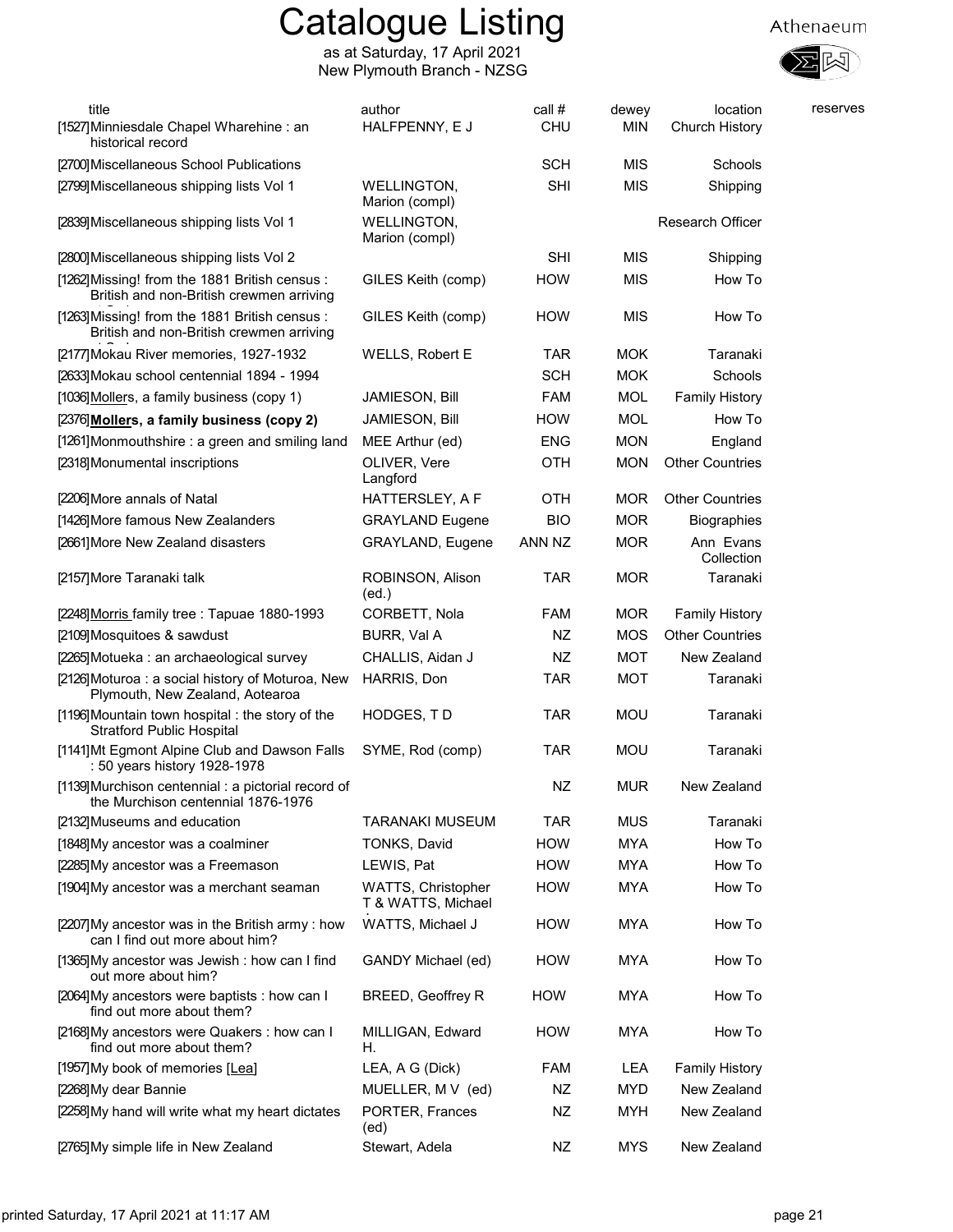

| title<br>[2302] Name index to Poor Law Settlement<br>Examinations [microfiche]                      | author                  | call #<br><b>GEN</b> | dewey<br><b>WES</b> | location<br>General<br>Reference | reserves |
|-----------------------------------------------------------------------------------------------------|-------------------------|----------------------|---------------------|----------------------------------|----------|
| [1830] Name index to the Chronicles of the<br>gardens of New Zealand also known as                  |                         | <b>TAR</b>           | <b>CHR</b>          | New Zealand                      |          |
| [1422] Naomi James: at one with the sea: alone<br>around the world                                  | <b>JAMES Naomi</b>      | <b>BIO</b>           | JAM                 | Biographies                      |          |
| [2214] Narrative of a voyage to New Zealand                                                         | NICHOLAS, J L           | NZ                   | <b>NAR</b>          | New Zealand                      |          |
| [1800] National register of shipping arrivals :<br>Australia and New Zealand                        | PEAKE, Andrew G<br>(ed) | SHI                  | <b>NAT</b>          | Shipping                         |          |
| [2229] Naval & military claims, 1898 New<br>Zealand                                                 |                         | <b>GEN</b>           | <b>NAV</b>          | General<br>Reference             |          |
| [2230] Naval & Military & Local Forces Land<br>Claims Commission, 1882 New Zealand                  |                         | <b>GEN</b>           | <b>NAV</b>          | General<br>Reference             |          |
| [2350] Naval Records for Genealogists                                                               | Rodger, N A M           | <b>HOW</b>           | <b>NAV</b>          | How To                           |          |
| [2100] Netguide - Sep 2008 : genealogy guide                                                        |                         | <b>HOW</b>           | <b>NET</b>          | How To                           |          |
| [2307] Never been here before?                                                                      | COX, Jane               | <b>HOW</b>           | <b>NEV</b>          | How To                           |          |
| [2455] New Lynn jubilee 1929-1989                                                                   | <b>BUFFETT, Peter</b>   | ANN NZ               | <b>NEW</b>          | Ann Evans<br>Collection          |          |
| [2826] New Plymouth birth index: 1848-1900                                                          |                         |                      |                     | <b>Research Officer</b>          |          |
| [2827] New Plymouth birth index: 1901-1920                                                          |                         |                      |                     | <b>Research Officer</b>          |          |
| [2823] New Plymouth birth index: 1921-1940                                                          |                         |                      |                     | <b>Research Officer</b>          |          |
| [2824] New Plymouth birth index: 1941-1960                                                          |                         |                      |                     | <b>Research Officer</b>          |          |
| [2825] New Plymouth birth index: 1961-1980                                                          |                         |                      |                     | Research Officer                 |          |
| [1662] New Plymouth birth index: Vol 1:<br>1848-1900                                                |                         | <b>BDM</b>           | <b>NEW</b>          | <b>BDM</b>                       |          |
| [1665] New Plymouth birth index: Vol I, A-K:<br>1941-1960                                           |                         | <b>BDM</b>           | <b>NEW</b>          | <b>BDM</b>                       |          |
| [1667] New Plymouth birth index: Vol I, A-L:<br>1961-1980                                           |                         | <b>BDM</b>           | <b>NEW</b>          | <b>BDM</b>                       |          |
| [1663] New Plymouth birth index: Vol II:<br>1901-1920                                               |                         | <b>BDM</b>           | <b>NEW</b>          | BDM                              |          |
| [1666] New Plymouth birth index: Vol II, L-Z:<br>1941-1960                                          |                         | <b>BDM</b>           | <b>NEW</b>          | <b>BDM</b>                       |          |
| [1668] New Plymouth birth index: Vol II, M-Z:<br>1961-1980                                          |                         | <b>BDM</b>           | <b>NEW</b>          | BDM                              |          |
| [1664] New Plymouth birth index : Vol III :<br>1921-1940                                            |                         | <b>BDM</b>           | <b>NEW</b>          | <b>BDM</b>                       |          |
| [1697] New Plymouth birth registrations :<br>1981-1985                                              |                         | <b>BDM</b>           | <b>NEW</b>          | <b>BDM</b>                       |          |
| [2094] New Plymouth Boy's High School<br>enrolment records to 1960 : A - L                          |                         | <b>SCH</b>           | <b>BOY</b>          | Schools                          |          |
| [2093] New Plymouth Boy's High School<br>enrolment records to 1960 : M-Z                            |                         | <b>SCH</b>           | <b>BOY</b>          | Schools                          |          |
| [1499] New Plymouth Boys' High School 75th<br>jubilee, 1882-1957 (copy 1)                           |                         | <b>SCH</b>           | <b>NEW</b>          | Schools                          |          |
| [2381] New Plymouth Boys' High School 75th<br>jubilee, 1882-1957 (Copy 2)                           |                         | <b>HOW</b>           | <b>NEW</b>          | How To                           |          |
| [2637] New Plymouth Boys High School Taranaki BELLINI, Lea (comp)<br>New Zealand centennial reunion |                         | <b>SCH</b>           | <b>BOY</b>          | Schools                          |          |
| [2699] New Plymouth Branch NZSG 50 years                                                            |                         | <b>TAR</b>           | <b>NEW</b>          | Taranaki                         |          |
| [2462] New Plymouth celebrations: 150 years of<br>development (copy 1)                              |                         | TAR                  | <b>NEW</b>          | Taranaki                         |          |
| [1135] New Plymouth celebrations: 150 years of<br>development (copy 2)                              |                         | <b>HOW</b>           | <b>NEW</b>          | How To                           |          |
| [1496] New Plymouth Central School jubilee<br>celebrations 1934                                     |                         | <b>SCH</b>           | <b>CEN</b>          | Schools                          |          |
| [1696] New Plymouth civil marriages: 1980-1985                                                      |                         | <b>BDM</b>           | <b>NEW</b>          | <b>BDM</b>                       |          |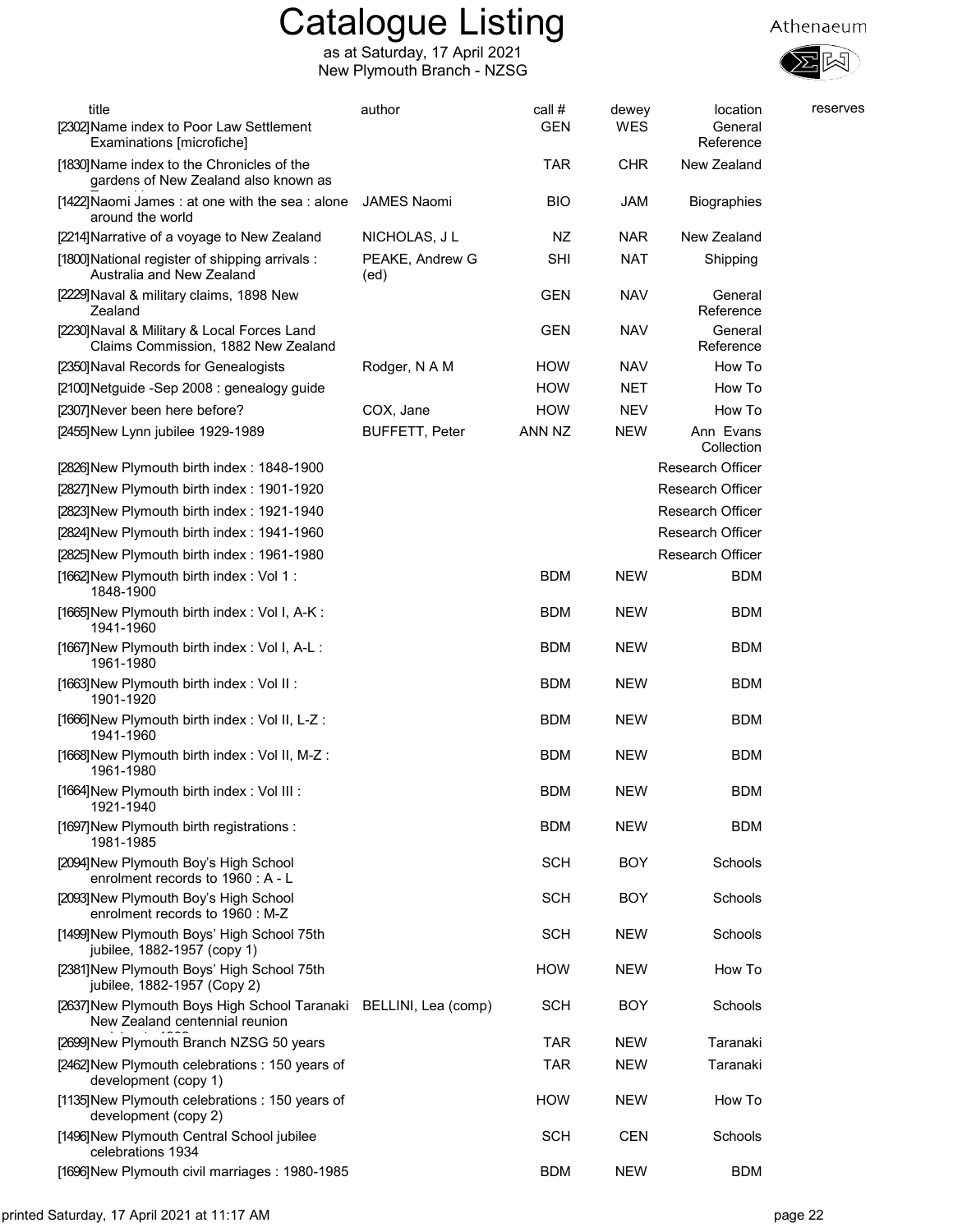

| title                                                                                  | author                       | call #       | dewey      | location                     | reserves |
|----------------------------------------------------------------------------------------|------------------------------|--------------|------------|------------------------------|----------|
| [2836] New Plymouth Courthouse marriages Pr<br>1980 : The Salvation Army, New Plymouth |                              |              |            | Research Officer             |          |
| [1670] New Plymouth death index: 1941-1980                                             |                              | <b>BDM</b>   | <b>NEW</b> | <b>BDM</b>                   |          |
| [2834] New Plymouth death index: 1941-1980                                             |                              |              |            | <b>Research Officer</b>      |          |
| [1669] New Plymouth death index: Pre-1940                                              |                              | <b>BDM</b>   | <b>NEW</b> | BDM                          |          |
| [2833] New Plymouth death index: Pre-1940                                              |                              |              |            | <b>Research Officer</b>      |          |
| [1698] New Plymouth death registrations :<br>1981-1985                                 |                              | <b>BDM</b>   | <b>NEW</b> | <b>BDM</b>                   |          |
| [2325] New Plymouth District Citizens' Awards:<br>Thursday 17 July 2014                |                              | <b>TAR</b>   | <b>NEW</b> | Taranaki                     |          |
| [1797] New Plymouth fire brigade rolls                                                 |                              | <b>TAR</b>   | <b>NEW</b> | Taranaki                     |          |
| [1133] New Plymouth Jaycee (Inc) community<br>directory                                |                              | <b>TAR</b>   | <b>NEW</b> | Taranaki                     |          |
| [1671] New Plymouth marriages to 1980                                                  |                              | <b>BDM</b>   | <b>NEW</b> | <b>BDM</b>                   |          |
| [1776] New Plymouth observed                                                           |                              | <b>TAR</b>   | <b>NEW</b> | Taranaki                     |          |
| [1132] New Plymouth prison history                                                     |                              | <b>TAR</b>   | <b>NEW</b> | Taranaki                     |          |
| [1918] New Plymouth Public Library - a history<br>1848-1960                            | New Plymouth City<br>Council | <b>TAR</b>   | <b>NEW</b> | Taranaki                     |          |
| [2621] New Plymouth Savings Bank centenary:<br>1850 - 1950                             |                              | <b>TAR</b>   | <b>NEW</b> | Taranaki                     |          |
| [1638] New Ulster Government Gazette, 1850                                             |                              |              | <b>NEW</b> | NZ Gazette                   |          |
| [1814] New Ulster Government Gazette, 1851                                             |                              |              | <b>NEW</b> | NZ Gazette                   |          |
| [1815] New Ulster Government Gazette, 1852                                             |                              |              | <b>NEW</b> | NZ Gazette                   |          |
| [1960] New Zealand Banker's Hundred: a history<br>of the Bank of New Zealand 1861-1961 | CHAPPELL, N M                | NZ           | <b>BAN</b> | New Zealand                  |          |
| [1992] New Zealand battlefields and memorials<br>of the Western Front                  | McGIBBON, lan                | MIL          | <b>NEW</b> | Military                     |          |
| [2054] New Zealand cemetery records : a list of<br>holdings                            |                              |              |            | <b>Atlas Drawer</b>          |          |
| [1166] New Zealand centennial 1840-1940 (copy<br>1)                                    |                              | <b>GLASS</b> | 4          | Glass Case                   |          |
| [2843] New Zealand centennial 1840-1940 (copy<br>2)                                    |                              | NZ           | <b>NEW</b> | New Zealand                  |          |
| [2051]New Zealand coastal passenger ships                                              | McLEAN, Gavin<br>(Comp)      | SHI          | <b>NEW</b> | Shipping                     |          |
| [1731] New Zealand Country Women's Institutes<br>: 60th anniversary book : 1921-1981   |                              | <b>NZ</b>    | COU        | New Zealand                  |          |
| [1658] New Zealand Defence Department, New<br>Plymouth garrison defaulters 1863-1865   |                              | MIL          | <b>NEW</b> | Military                     |          |
| [1727] New Zealand Defence Department, New<br>Plymouth garrison defaulters 1864        |                              | MIL          | <b>NEW</b> | Military                     |          |
| [1789] New Zealand Defence Department :<br>parade attendance book                      |                              | MIL          | <b>NEW</b> | Military                     |          |
| [1624] New Zealand Electoral Atlas                                                     | McROBIE, Alan                | <b>GEN</b>   | <b>NEW</b> | General<br>Reference         |          |
| [1925] New Zealand Electoral Rolls                                                     | <b>BROMELL, Anne</b>         | <b>HOW</b>   | <b>NEW</b> | How To                       |          |
| [1589] New Zealand Electoral Rolls: 1981 -                                             |                              |              |            | <b>NZ Electoral</b>          |          |
| [1599] New Zealand Electoral Rolls - Main Roll -                                       |                              |              |            | Rolls<br>NZ Electoral        |          |
| Egmont: 1966<br>[1601] New Zealand Electoral Rolls - Main Roll -                       |                              |              |            | Rolls<br>NZ Electoral        |          |
| Egmont: 1969<br>[1602] New Zealand Electoral Rolls - Main Roll -                       |                              |              |            | Rolls<br><b>NZ Electoral</b> |          |
| Egmont: 1969                                                                           |                              |              |            | Rolls                        |          |
| [1605] New Zealand Electoral Rolls - Main Roll -<br>Egmont: 1972                       |                              |              |            | <b>NZ Electoral</b><br>Rolls |          |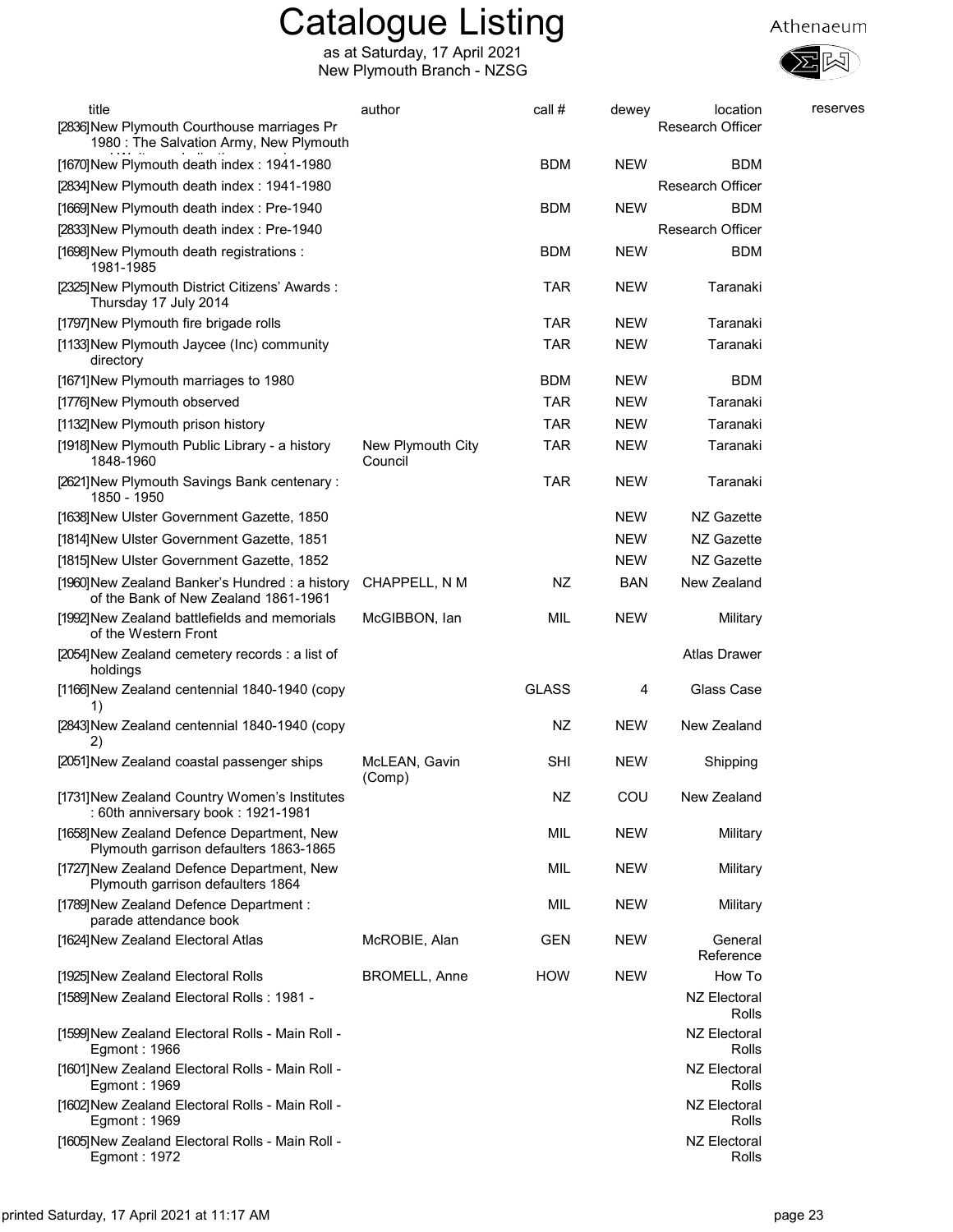

| title<br>[1610] New Zealand Electoral Rolls - Main Roll -<br>Egmont: 1975                | author                        | call #     | dewey      | location<br>NZ Electoral<br>Rolls | reserves |
|------------------------------------------------------------------------------------------|-------------------------------|------------|------------|-----------------------------------|----------|
| [1607] New Zealand Electoral Rolls - Main Roll -<br>New Plymouth: 1969                   |                               |            |            | NZ Electoral<br>Rolls             |          |
| [1608] New Zealand Electoral Rolls - Main Roll -<br>New Plymouth: 1972                   |                               |            |            | NZ Electoral<br>Rolls             |          |
| [1609] New Zealand Electoral Rolls - Main Roll -<br>New Plymouth: 1975                   |                               |            |            | NZ Electoral<br>Rolls             |          |
| [1596] New Zealand Electoral Rolls - Main Roll -<br>New Plymouth: 1978                   |                               |            |            | NZ Electoral<br>Rolls             |          |
| [1597] New Zealand Electoral Rolls - Main Roll -<br>Stratford: 1966                      |                               |            |            | NZ Electoral<br>Rolls             |          |
| [1590] New Zealand Electoral Rolls - Main Roll -<br>Stratford: 1969                      |                               |            |            | NZ Electoral<br>Rolls             |          |
| [1604] New Zealand Electoral Rolls - Main Roll -<br>Stratford: 1969                      |                               |            |            | <b>NZ Electoral</b><br>Rolls      |          |
| [1598] New Zealand Electoral Rolls - Main Roll -<br>Stratford: 1972                      |                               |            |            | <b>NZ Electoral</b><br>Rolls      |          |
| [1603] New Zealand Electoral Rolls - Main Roll -<br>Stratford: 1972                      |                               |            |            | <b>NZ Electoral</b><br>Rolls      |          |
| [1606] New Zealand Electoral Rolls - Main Roll -<br>Stratford: 1975                      |                               |            |            | <b>NZ Electoral</b><br>Rolls      |          |
| [1611] New Zealand Electoral Rolls - Main Roll -<br>Western Maori : 1969                 |                               |            |            | <b>NZ Electoral</b><br>Rolls      |          |
| [1600] New Zealand Electoral Rolls - Main Roll -<br>Western Maori : 1972                 |                               |            |            | NZ Electoral<br>Rolls             |          |
| [1593] New Zealand Electoral Rolls -<br>Supplimentary Roll - Egmont: 1969                |                               |            |            | <b>NZ Electoral</b><br>Rolls      |          |
| [1594] New Zealand Electoral Rolls -<br>Supplimentary Roll - Egmont: 1969                |                               |            |            | NZ Electoral<br>Rolls             |          |
| [1595] New Zealand Electoral Rolls -<br>Supplimentary Roll - New Plymouth: 1978          |                               |            |            | NZ Electoral<br>Rolls             |          |
| [1591] New Zealand Electoral Rolls -<br>Supplimentary Roll - Stratford: 1969             |                               |            |            | NZ Electoral<br>Rolls             |          |
| [1592] New Zealand Electoral Rolls -<br>Supplimentary Roll - Stratford: 1969             |                               |            |            | NZ Electoral<br>Rolls             |          |
| [1932] New Zealand families research directory :<br>a list of New Zealand surnames being | GOW, Jan &<br>HOULTHAM, Garth | <b>HOW</b> | <b>NEW</b> | How To                            |          |
| [2554] New Zealand families research directory:<br>a list of New Zealand surnames being  | GOW, Jan &<br>HOULTHAM, Garth | <b>GEN</b> | <b>NEW</b> | How To                            |          |
| [2555] New Zealand Family Research Directory<br>1993                                     | NEILL, Mary<br>Compiler       | <b>GEN</b> | <b>NEW</b> | General<br>Reference              |          |
| [2552] New Zealand Family Research Directory<br>1997                                     | Neill, Mary, Compiler         | <b>GEN</b> | <b>NEW</b> | General<br>Reference              |          |
| [1636] New Zealand Gazette, 1857-1905                                                    |                               |            | <b>NEW</b> | NZ Gazette                        |          |
| [1635] New Zealand Genealogist: Vol 1 no 1<br>$(1970)$ -                                 |                               |            | <b>NEW</b> | NZ Genealogist                    |          |
| [1617] New Zealand Habitation Index - New<br>Plymouth: 1993                              |                               |            |            | Habitation<br>Indexes             |          |
| [1618] New Zealand Habitation Index - New<br>Plymouth: 1993                              |                               |            |            | Habitation<br>Indexes             |          |
| [1614] New Zealand Habitation Index - New<br>Plymouth: 1995                              |                               |            |            | Habitation<br>Indexes             |          |
| [1620] New Zealand Habitation Index - New<br>Plymouth: 1998                              |                               |            |            | Habitation<br>Indexes             |          |
| [1619] New Zealand Habitation Index - New<br>Plymouth: 2000                              |                               |            |            | Habitation<br>Indexes             |          |
| [1612] New Zealand Habitation Index - Taranaki:<br>1990                                  |                               |            |            | Habitation<br>Indexes             |          |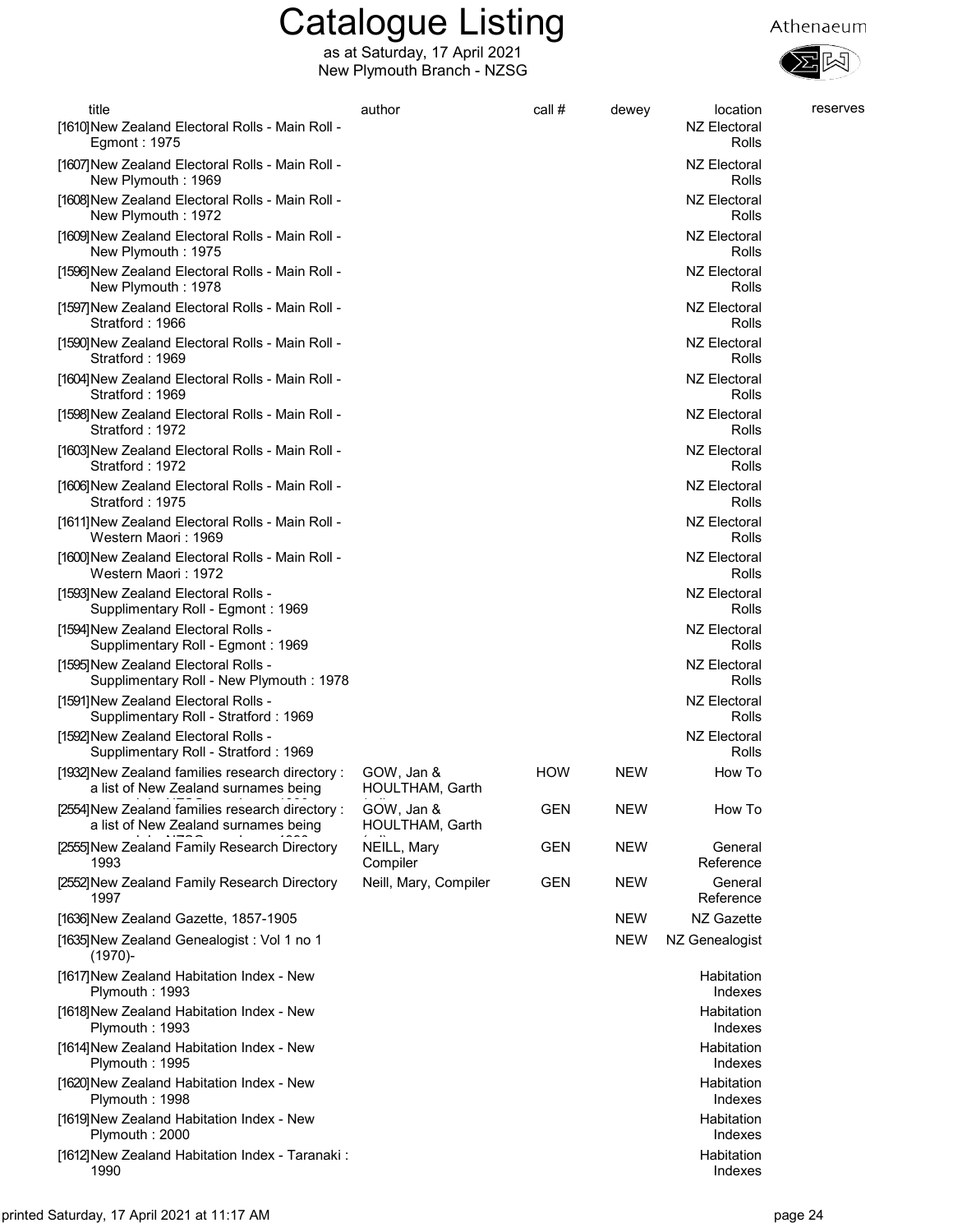

Athenaeum

as at Saturday, 17 April 2021 New Plymouth Branch - NZSG

| title<br>[1613] New Zealand Habitation Index - Taranaki:<br>1991                      | author                        | call #         | dewey      | location<br>Habitation<br>Indexes | reserves |
|---------------------------------------------------------------------------------------|-------------------------------|----------------|------------|-----------------------------------|----------|
| [1616] New Zealand Habitation Index - Taranaki:<br>1993                               |                               |                |            | Habitation<br>Indexes             |          |
| [1615] New Zealand Habitation Index -<br>Taranaki-King Country: 1998                  |                               |                |            | Habitation<br>Indexes             |          |
| [1621] New Zealand Habitation Index -<br>Taranaki-King Country: 2000                  |                               |                |            | Habitation<br>Indexes             |          |
| [2194] New Zealand Heritage. Vol. 1                                                   | WILSON, John (ed)             |                |            | Magazines                         |          |
| [2203] New Zealand Heritage. Vol. 10                                                  | PHARE, Jane (ed)              |                |            | Magazines                         |          |
| [2195] New Zealand Heritage. Vol. 2                                                   | WILSON, John (ed)             |                |            | Magazines                         |          |
| [2196New Zealand Heritage. Vol. 3                                                     | WILSON, John (ed)             |                |            | Magazines                         |          |
| [2197] New Zealand Heritage. Vol. 4                                                   | WILSON, John (ed)             |                |            | Magazines                         |          |
| [2198] New Zealand Heritage. Vol. 5                                                   | WILSON, John (ed)             |                |            | Magazines                         |          |
| [2199] New Zealand Heritage. Vol. 6                                                   | WILSON, John (ed)             |                |            | Magazines                         |          |
| [2200] New Zealand Heritage. Vol. 7                                                   | WILSON, John (ed)             |                |            | Magazines                         |          |
| [2201] New Zealand Heritage. Vol. 8                                                   | PHARE, Jane (ed)              |                |            | Magazines                         |          |
| [2202] New Zealand Heritage. Vol. 9                                                   | PHARE, Jane (ed)              |                |            | Magazines                         |          |
| [1997] New Zealand in maps                                                            | ANDERSON, Grant A             | <b>GEN</b>     | <b>NEW</b> | General<br>Reference              |          |
| [2292] New Zealand in the mid-Victorian era: an<br>album of contemporary engravings   | HARGREAVES, R P               | NZ             | <b>NEW</b> | New Zealand                       |          |
| [1622] New Zealand Index to Places & Streets<br>for Electoral Purposes: Vol I         |                               |                |            | Habitation<br>Indexes             |          |
| [1623] New Zealand Index to Places & Streets<br>for Electoral Purposes : Vol II       |                               |                |            | Habitation<br>Indexes             |          |
| [1810] New Zealand medal roll: 43rd Light<br>Infantry                                 |                               | MIL            | <b>NEW</b> | Military                          |          |
| [1849] New Zealand military history and military<br>records                           | WILLIAMS, Midge<br>(Compiler) | MIL            | <b>NEW</b> | Military                          |          |
| [2753] New Zealand national bibliography 2                                            | BAGNALL, A G (ed)             | GEN            | <b>NEW</b> | General<br>Reference              |          |
| [2754] New Zealand national bibliography 3                                            | BAGNALL, A G (ed)             | <b>GEN</b>     | <b>NEW</b> | General<br>Reference              |          |
| [2755] New Zealand national bibliography 4                                            | BAGNALL, A G (ed)             | <b>GEN</b>     | <b>NEW</b> | General<br>Reference              |          |
| [1453] New Zealand official yearbook 1983                                             |                               | <b>GEN</b>     | NEW        | General<br>Reference              |          |
| [1452] New Zealand official yearbook 1985                                             |                               | <b>GEN</b>     | <b>NEW</b> | General<br>Reference              |          |
| [2432] New Zealand: portrait of a nation:<br>yesterday and today                      | STEWART, Graham               | ANN NZ         | <b>POR</b> | Ann Evans<br>Collection           |          |
| [1804] New Zealand Railways genealogy : a<br>guide to New Zealand Railways Holdings : |                               | <b>HOW</b>     | <b>NEW</b> | How To                            |          |
| [1131] New Zealand reinforcement badges<br>1914-1918                                  | LOWE Geoffrey J               | MIL            | <b>AIR</b> | New Zealand                       |          |
| [2156] New Zealand remembers the end of<br>World War II                               |                               | MIL            | <b>NEW</b> | New Zealand                       |          |
| [2660] New Zealand servicewomen World War<br>One Vol                                  | KELLY, M J<br>(Compiler)      | <b>ANN MIL</b> | <b>NEW</b> | Ann Evans<br>Collection           |          |
| [2411] New Zealand shipwrecks: 195 years of<br>disaster at sea                        | INGRAM, C W N<br>(comp)       | ANN NZ         | <b>SHI</b> | Ann Evans<br>Collection           |          |
| [1747] New Zealand Society of Genealogists:<br>guide to member service and society    |                               | <b>HOW</b>     | <b>NEW</b> | How To                            |          |

[1588]New Zealand telephone directories and the settlement of the settlement of the Biographies of the Biographies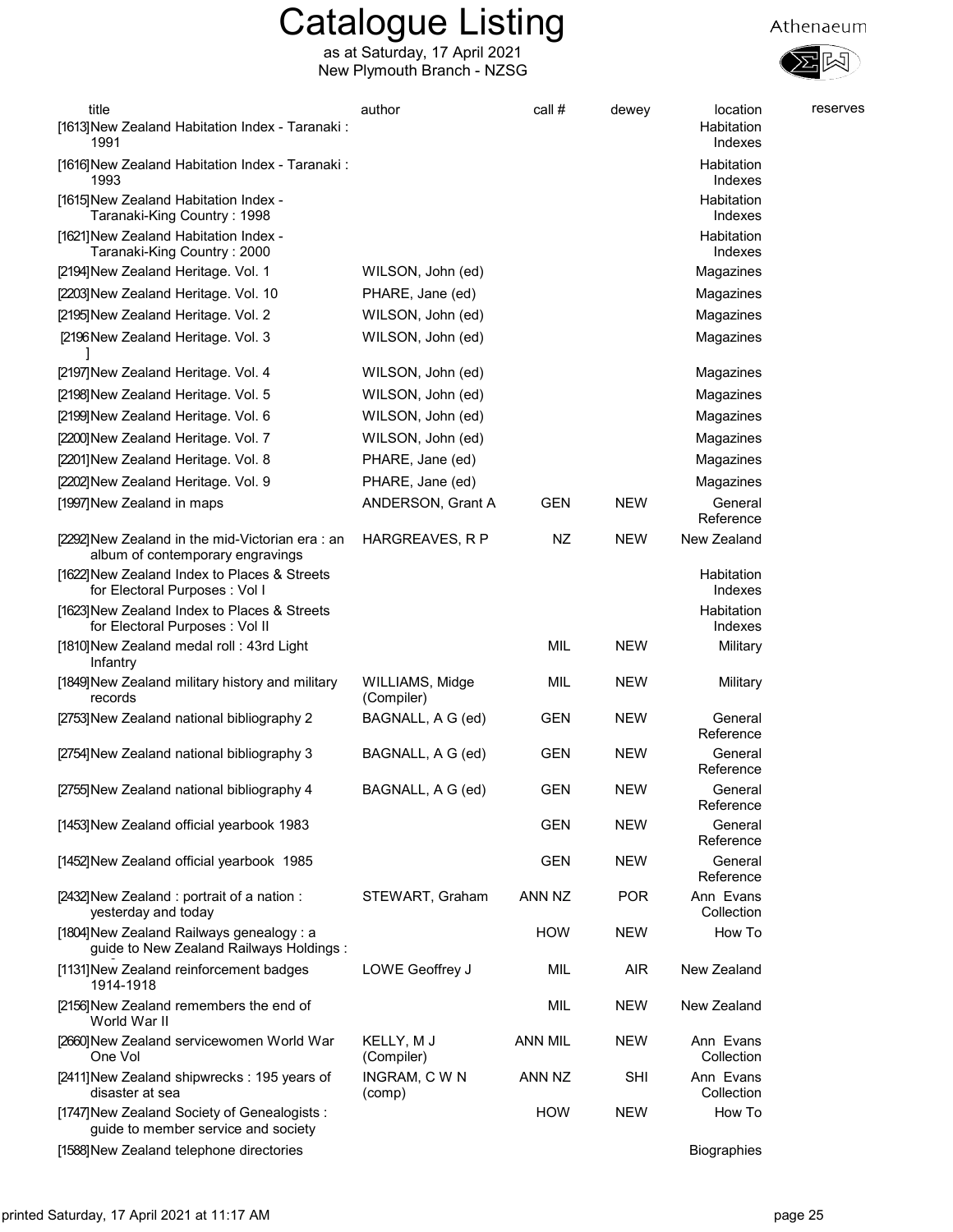





| title<br>[1479] New Zealand: the first hundred years                                        | author<br>GARRAN, Andrew<br>(ed)       | call #<br>ANN NZ | dewey<br><b>NEW</b> | location<br>Ann Evans<br>Collection | reserves |
|---------------------------------------------------------------------------------------------|----------------------------------------|------------------|---------------------|-------------------------------------|----------|
| [1364] New Zealand titles of genealogical interest<br>held by University of Waikato Library | MILLETT, APU&<br>MURRAY, J             | <b>HOW</b>       | <b>NEW</b>          | How To                              |          |
| [1831] New Zealand WWI Service Personnel and<br>Reserves Index                              | Published by St<br>Johns Branch, NZSG  |                  |                     | CD-ROMS                             |          |
| [1164] New Zealand yesterdays: a look at our<br>recent past                                 | <b>KEITH Hamish</b>                    | NZ               | <b>NEW</b>          | New Zealand                         |          |
| [2241]New Zealand yesterdays: a look at our<br>recent past                                  | <b>KEITH Hamish</b>                    | NZ               | <b>NEW</b>          | New Zealand                         |          |
| [1653] New Zealanders with the Royal Air Force:<br>Vol 1 : European theatre, Sep 1939-Dec   | THOMPSON, HL,<br><b>Wing Commander</b> | MIL              | <b>NEW</b>          | Military                            |          |
| [1654] New Zealanders with the Royal Air Force:<br>Vol II : European theatre, Jan 1943-May  | THOMPSON, HL,<br><b>Wing Commander</b> | MIL              | <b>NEW</b>          | Military                            |          |
| [1655] New Zealanders with the Royal Air Force:<br>Vol III : Mediterranean and Middle East, | THOMPSON, HL,<br><b>Wing Commander</b> | MIL              | <b>NEW</b>          | Military                            |          |
| [2673]Newland                                                                               |                                        | <b>FAM</b>       | <b>NEW</b>          | <b>Family History</b>               |          |
| [2171] Ngamotu 1893-1993 : a centennial history                                             | MAETZIG, Rob (ed.)                     | <b>TAR</b>       | <b>NGA</b>          | Taranaki                            |          |
| [2499] No honour, no glory                                                                  | EDGE, Spence &<br>HENDERSO, Jim        | ANN NZ           | <b>NOH</b>          | Ann Evans<br>Collection             |          |
| [1438] No latitude for error                                                                | <b>HILLARY Sir Edmund</b>              | <b>BIO</b>       | HIL                 | <b>Biographies</b>                  |          |
| [2388] No simple passage                                                                    | JONES, Jenny Robin                     | <b>HOW</b>       | <b>NOS</b>          | How To                              |          |
| [1130] Norfolk CWI 60th jubilee celebrations,<br>12th August 1991                           |                                        | <b>TAR</b>       | <b>NOR</b>          | Taranaki                            |          |
| [1718] Norfolk Island                                                                       |                                        | <b>OTH</b>       | <b>NOR</b>          | <b>Other Countries</b>              |          |
| [1260] Norfolk life                                                                         | HAGGARD, Lilias<br>Rider &             | <b>ENG</b>       | <b>NOR</b>          | England                             |          |
| [1493] Norfolk School: 100 year jubilee<br>supplement 1879-1979                             |                                        | <b>SCH</b>       | <b>NOR</b>          | Schools                             |          |
| [2693] Norgate family origins                                                               | NORGATE-CRANDA<br>LL, Carolene         | <b>FAM</b>       | <b>NOR</b>          | <b>Family History</b>               |          |
| [1743] North Taranaki community guide<br>1985-1986                                          |                                        | <b>TAR</b>       | <b>NOR</b>          | Taranaki                            |          |
| [1158] North Taranaki Federation CWI,<br>1932-1982 : golden years (copy 1)                  | HAMILTON, Joan<br>(comp)               | TAR              | <b>NOR</b>          | Taranaki                            |          |
| [1159] North Taranaki Federation CWI,<br>1932-1982 : golden years (copy 2)                  | HAMILTON, Joan<br>(comp)               | <b>HOW</b>       | <b>NOR</b>          | How To                              |          |
| [2399] North-South highway Darwin to Adelaide                                               |                                        | ANN AUS          | <b>AUS</b>          | Ann Evans<br>Collection             |          |
| [1259] Northamptonshire: county of spires and<br>stately homes                              | MEE Arthur (ed)                        | <b>ENG</b>       | <b>NOR</b>          | England                             |          |
| [1778] Northern Scotland and the Islands                                                    | <b>THOMPSON, Francis</b>               | SCO              | <b>NOR</b>          | Scotland                            |          |
| [2694] Northern Star to Southern Cross                                                      | LAURENSON,<br>Graeme                   | SCO              | <b>NOR</b>          | Scotland                            |          |
| [2595] Northland Biographical Index: Vol 1                                                  |                                        | <b>MIS</b>       | <b>NOR</b>          | Misc A3<br>Publications             |          |
| [2596] Northland Biographical Index: Vol 2                                                  |                                        | <b>MIS</b>       | <b>NOR</b>          | Misc A3<br>Publications             |          |
| [2730] Northumberland                                                                       | MEE, Arthur (ed)                       | <b>ENG</b>       | <b>NOR</b>          | England                             |          |
| [2039] Nottinghamshire: the midland stronghold                                              | MEE, Arthur (ed)                       | <b>ENG</b>       | <b>NOT</b>          | England                             |          |
| [1430] Nurse in the north: with Dr G M Smith in<br>the Hokianga                             | ANCOTT-JOHNSON<br><b>Barbara</b>       | <b>BIO</b>       | <b>NUR</b>          | <b>Biographies</b>                  |          |
| [1405] Nuts and bolts: family history problem<br>solving through family reconstitution      | <b>TODD Andrew</b>                     | <b>HOW</b>       | <b>NUT</b>          | How To                              |          |
| [1633] NZ Society of Genealogists Inc<br>newsletters, 1-21: 1967-1969                       |                                        |                  | <b>NZS</b>          | NZ Genealogist                      |          |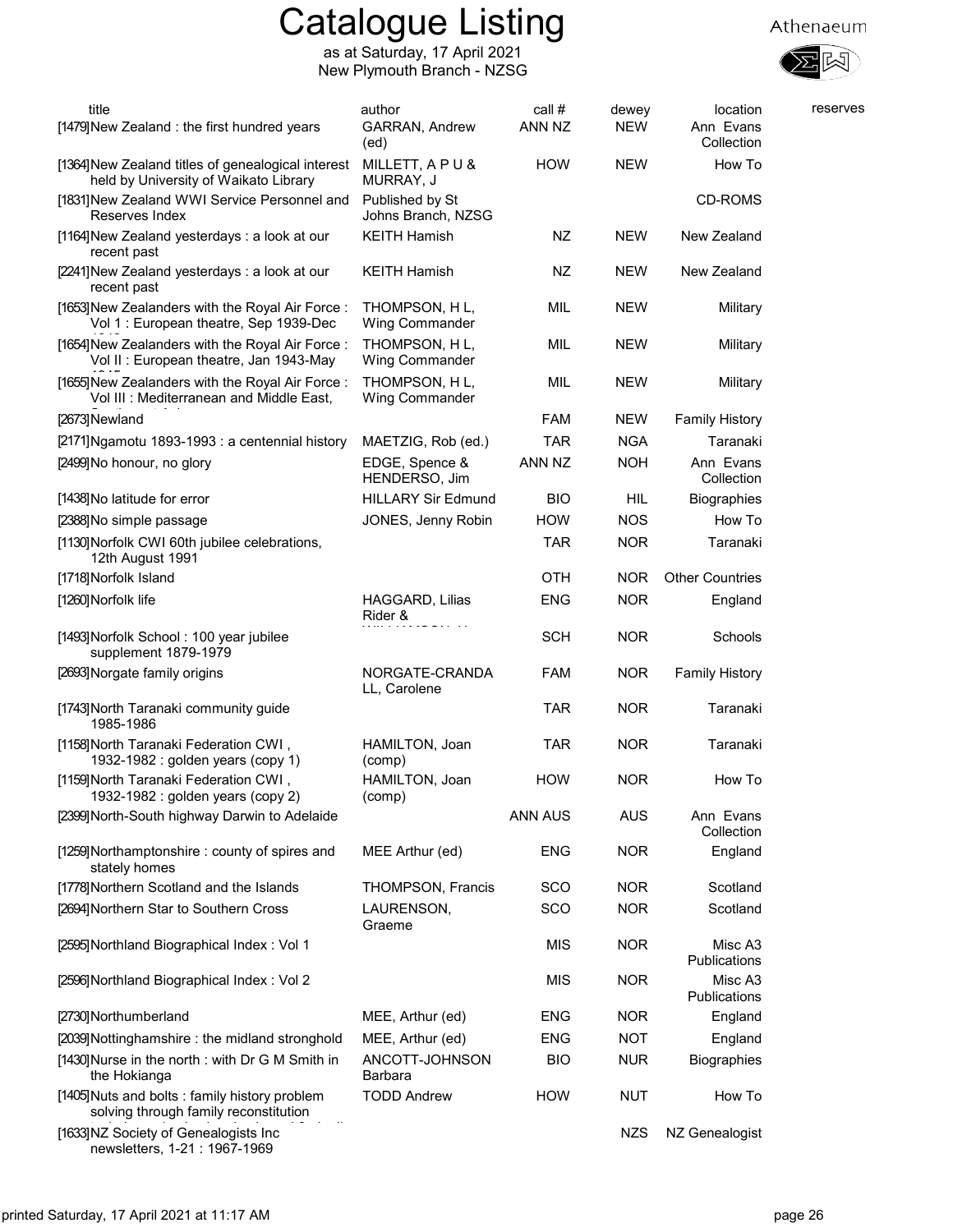



| title<br>[1634]NZ Society of Genealogists Inc                                                                                  | author                                     | call #         | dewey<br><b>NZS</b> | location<br>NZ Genealogist | reserves |
|--------------------------------------------------------------------------------------------------------------------------------|--------------------------------------------|----------------|---------------------|----------------------------|----------|
| newsletters, 1-21: 1967-1969 (copy 2)<br>[1492] Oakura, Koru, Kirihau Schools: combined<br>jubilee 1876-1956 : eighty years of |                                            | <b>SCH</b>     | <b>OAK</b>          | Schools                    |          |
| [2226] Odgers Knuckey family research                                                                                          |                                            | <b>FAM</b>     | <b>ODG</b>          | <b>Family History</b>      |          |
| [2185] Oeo through the years                                                                                                   | O'BRIEN, Diana                             | <b>SCH</b>     | <b>OEO</b>          | Schools                    |          |
| [2001] Okaiawa school & community:                                                                                             | (comp)                                     | <b>SCH</b>     | <b>OKA</b>          | Schools                    |          |
| celebrating 121 years                                                                                                          |                                            |                |                     |                            |          |
| [1490] Okato 125 years: Okato jubilee<br>1865-1990                                                                             |                                            | <b>SCH</b>     | <b>OKA</b>          | Schools                    |          |
| [1156] Okato and Puniho Co-operative Dairy<br>Factory Company Ltd golden jubilee                                               |                                            | <b>TAR</b>     | <b>OKA</b>          | Taranaki                   |          |
| [1705] Okato Cemetery                                                                                                          |                                            | <b>CEM</b>     | <b>OKA</b>          | Cemeteries                 |          |
| [2819] Okato Cemetery                                                                                                          |                                            |                |                     | <b>Research Officer</b>    |          |
| [2739] Okato Methodist baptism church register<br>1905 to 1973                                                                 |                                            | <b>MIS</b>     | <b>OKA</b>          | Misc A3<br>Publications    |          |
| [1144] Okato, Tataraimaka, Puniho districts :<br>their stories told                                                            | <b>WASWO</b> Irene<br>(comp)               | TAR            | <b>OKA</b>          | Taranaki                   |          |
| [2696] Old boys forever                                                                                                        | <b>NPOB Rugby Club</b>                     | <b>TAR</b>     | OLD                 | Taranaki                   |          |
| [2445]Old Boys' Register: Otago Boys' High<br>School                                                                           | CAMPBELL, F H<br>(comp)                    | ANN NZ         | <b>OTA</b>          | Ann Evans<br>Collection    |          |
| [2141] Old Cornwall in pictures                                                                                                |                                            | <b>ENG</b>     | <b>COR</b>          | England                    |          |
| [1065] Old Dundee from the tram cars                                                                                           | BROTCHIE, A D and<br>HERD, J J             | SCO            | <b>OLD</b>          | Scotland                   |          |
| [1066] Old Dundee streets and wynds                                                                                            | <b>BROTCHIE A W and</b><br><b>HERD J J</b> | <b>SCO</b>     | <b>OLD</b>          | Scotland                   |          |
| [2293] Old gold & mining towns of Australia                                                                                    | SAYERS, C E                                | <b>ANN AUS</b> | <b>OLD</b>          | Ann Evans<br>Collection    |          |
| [2212]Old New Zealand : a tale of the good old<br>times                                                                        | MANING, F E                                | NZ             | <b>OLD</b>          | New Zealand                |          |
| [2599] Old ordnance survey maps of London:<br>General index to the Godfrey edition                                             | <b>DICKINSON George</b><br>С               | <b>ENG</b>     | <b>OLD</b>          | England                    |          |
| [2605] Old ordnance survey maps of London<br>general index to the Godfrey edition                                              | DICKINSON, George<br>С                     | ENG            | <b>OLD</b>          | England                    |          |
| [2606] Old ordnance survey maps of London:<br>General index to the Godfrey edition                                             | DICKINSON, George<br>C                     | <b>ENG</b>     | <b>OLD</b>          | England                    |          |
| [1787] Old Patea militia district and areas west of<br>the Waingongoro River                                                   |                                            | MIL            | <b>OLD</b>          | Military                   |          |
| [2038] Old Taranaki and its mountain                                                                                           | McALLISTER,<br>Campbell                    | <b>TAR</b>     | <b>OLD</b>          | Taranaki                   |          |
| [1491] Omata and Hurford Road School<br>centennial commemoration: 1853-1959                                                    |                                            | <b>SCH</b>     | <b>OMA</b>          | Schools                    |          |
| [1489] Omata-Hurford Road School 1852-1978 :<br>125th jubilee                                                                  |                                            | <b>SCH</b>     | <b>OMA</b>          | Schools                    |          |
| [1935] On the horse's back 2004                                                                                                | BAKER, Lily (ed.)                          | <b>HOW</b>     | 2004                | How To                     |          |
| [2252] Once upon a village : a history of Lower<br>Hutt, 1819-1965                                                             | MILLAR, David P                            | NZ             | <b>ONC</b>          | New Zealand                |          |
| [2585] One family, six names                                                                                                   | HERCUS, John &<br>Ann                      | <b>FAM</b>     | <b>HER</b>          | <b>Family History</b>      |          |
| [1097] One hundred years of firefighting: the<br>New Plymouth Fire Brigade 1866-1966                                           | SCANLAN, A B                               | <b>TAR</b>     | <b>ONE</b>          | Taranaki                   |          |
| [2562] Onehunga: a brief history                                                                                               | MOGFORD, Janice<br>C.                      | ANN NZ         | <b>ONE</b>          | Ann Evans<br>Collection    |          |
| [1155] Opium and gold                                                                                                          | <b>BUTLER Peter</b>                        | NZ             | <b>OPI</b>          | New Zealand                |          |
| [1687] Opunake Catholic Church: Our Lady,<br>Star of the Sea: baptisms: 1898-May                                               |                                            | CH/BDM         | OPU                 | <b>BDM</b>                 |          |
| [1706] Opunake Cemetery                                                                                                        |                                            | <b>CEM</b>     | OPU                 | Cemeteries                 |          |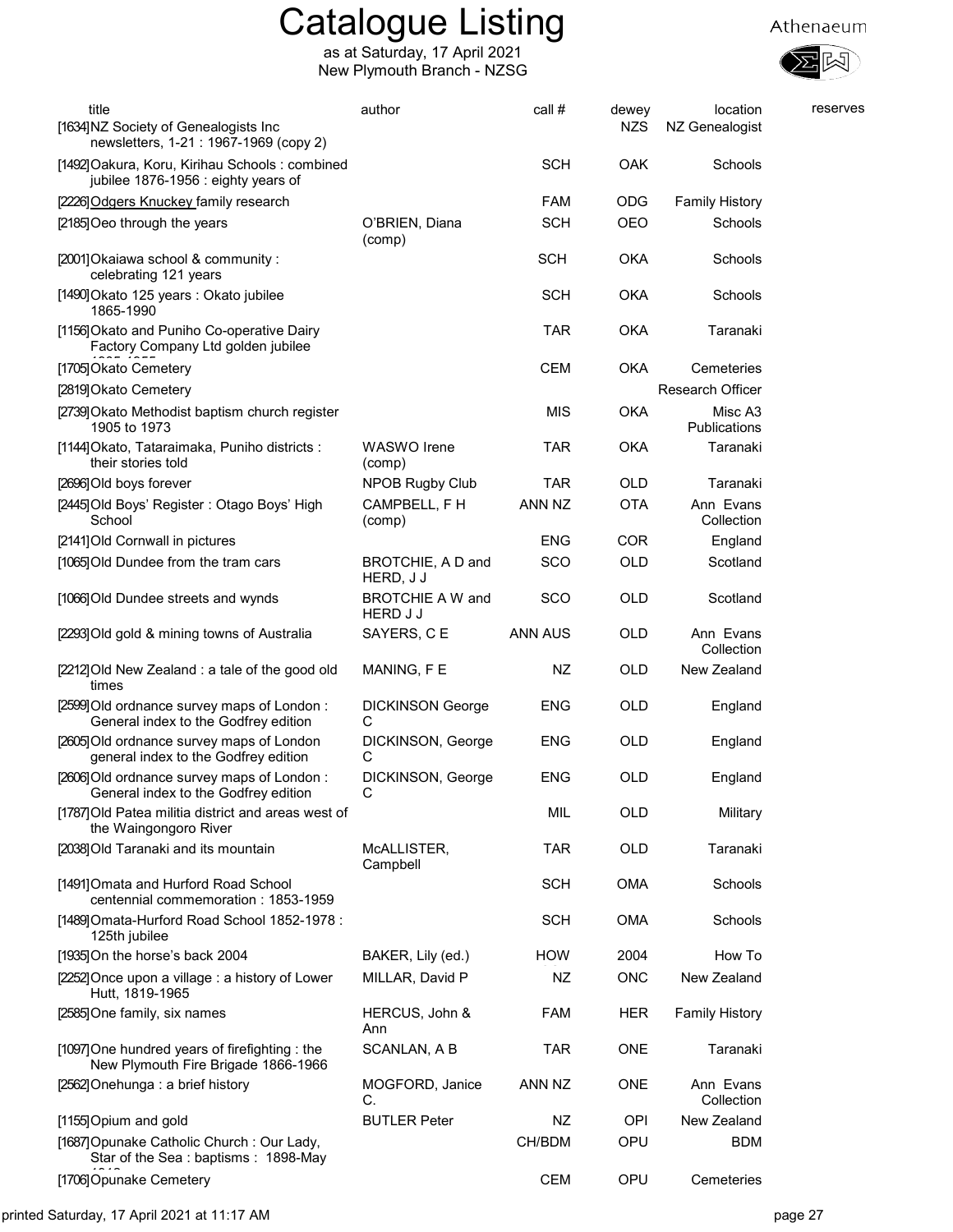



| title<br>[2816] Opunake Cemetery                                                             | author                                     | call #     | dewey          | location<br>Research Officer | reserves |
|----------------------------------------------------------------------------------------------|--------------------------------------------|------------|----------------|------------------------------|----------|
| [1507] Opunake Primary and Colsolidated<br>Schools: 100 years 1881-1981                      |                                            | <b>SCH</b> | OPU            | Schools                      |          |
| [1923] Opunake Rugby Footfall Club: 75 years:<br>1896-1971                                   |                                            | <b>TAR</b> | <b>OPU</b>     | Taranaki                     |          |
| [1488] Opunake School 75th anniversary:<br>incorporating ODHS: 1881-1956                     |                                            | <b>SCH</b> | <b>OPU</b>     | Schools                      |          |
| [1362] Organising a family reunion: a step by<br>step guide                                  | <b>BARLOW Elizabeth A</b><br>and McDOUGALL | <b>HOW</b> | <b>ORG</b>     | How To                       |          |
| [1363] Organising a family reunion: a step by<br>step guide                                  | BARLOW, Elizabeth<br>A                     | <b>HOW</b> | <b>ORG</b>     | How To                       |          |
| [2756] Origins of Hawera street names                                                        | <b>WATKINS, Noel</b><br>(comp)             | <b>TAR</b> | <b>ORI</b>     | Taranaki                     |          |
| [1172] Otago centennial celebrations 1948 : a<br>pictorial record of some of the outstanding |                                            | NZ         | <b>OTA</b>     | New Zealand                  |          |
| [2668] Otago centennial celebrations 1948 -<br>Official pictorial record                     |                                            | ANN NZ     | <b>OTA</b>     | Ann Evans<br>Collection      |          |
| [1914] Otago: Scenic Gems                                                                    | The Rotary club of<br>Dunedin              | NZ         | <b>OTA</b>     | New Zealand                  |          |
| [2364] Our first 100 years: West End Bowling<br>Club: Centennial Issue 1910-2010             |                                            | <b>TAR</b> | <b>OUR</b>     | Taranaki                     |          |
| [1020] Our heritage, 1790 - 1982 [Cowley]                                                    | RUSK, Margaret<br>(comp)                   | <b>FAM</b> | <b>COW</b>     | <b>Family History</b>        |          |
| [2536] Our history, our heritage walk                                                        | THOMPSON, Sue                              | ANN AUS    | LIL            | Ann Evans<br>Collection      |          |
| [1484] Our Lady Star of the Sea Parish and St<br>Joseph's Convent School, Opunake: 75th      |                                            | <b>SCH</b> | <b>OUR</b>     | Schools                      |          |
| [1147] Our lesser stars: twelve New Zealand<br>family biographies                            | MAIN Colleen P (ed)                        | NZ         | <b>OUR</b>     | New Zealand                  |          |
| [1437] Our lesser stars : twelve New Zealand<br>family biographies                           | MAIN, Colleen P (ed)                       | <b>BIO</b> | <b>OUR</b>     | <b>Biographies</b>           |          |
| [2568] Our McCracken and Goodwin heritage                                                    | McCRAKEN, Barbara<br>& Ivan                | <b>FAM</b> | <b>MCR</b>     | <b>Family History</b>        |          |
| [2260] Our village, our story: Havelock North<br>1860-1962                                   | NOLAN, I E                                 | NZ         | <b>OUR</b>     | New Zealand                  |          |
| [1148] Out of Auckland                                                                       | <b>HAWKINS Clifford W</b>                  | NZ         | <b>OUT</b>     | New Zealand                  |          |
| [1146]Out of the ruins : drawings and<br>photographs of earthquake damage and                |                                            | NZ         | OUT            | New Zealand                  |          |
| [2382] Outback Australia; Northern Territory.                                                |                                            | ANN AUS    | OUT            | Ann Evans<br>Collection      |          |
| [2726] Over the wide and trackless sea                                                       | HUTCHING, Megan                            | NZ         | <b>OVE</b>     | New Zealand                  |          |
| [1256] Oxfordshire: county of imperishable fame                                              | MEE Arthur (ed)                            | <b>ENG</b> | <b>OXF</b>     | England                      |          |
| [2037] Oxfordshire Parish Registers & Bishop's<br>Transcripts, 7th ed                        | HARRIS, Colin                              | <b>HOW</b> | <b>OXF</b>     | How To                       |          |
| [1656] P&O passenger list: 'R.M.S. Strathmore'                                               |                                            | <b>SHI</b> | <b>P&amp;O</b> | Shipping                     |          |
| [1893] Pacific Islands year book                                                             |                                            | <b>OTH</b> | <b>PAC</b>     | <b>Other Countries</b>       |          |
| [1730] Papakura district genealogical guide,<br>1990                                         |                                            | <b>HOW</b> | <b>PAP</b>     | How To                       |          |
| [2650] Paparoa - Matakohe 1862 - 1962                                                        | WILSON, Margaret<br>(comp)                 | ANN NZ     | <b>PAP</b>     | Ann Evans<br>Collection      |          |
| [2387] Parihaka : a novel                                                                    | HINCHCLIFF, John                           | <b>HOW</b> | <b>PAR</b>     | How To                       |          |
| [1075] Parish and parish church: their place and<br>influence in history                     | THOMSON, PD                                | SCO        | <b>PAR</b>     | Scotland                     |          |
| [1524] Parish of St Mary, New Plymouth: 125th<br>anniversary 1843-1968                       |                                            | <b>CHU</b> | <b>PAR</b>     | Church History               |          |
| [2181] Parish of St Mary's BDM's                                                             |                                            | <b>TAR</b> | <b>STM</b>     | Taranaki                     |          |
| [1361] Parish registers                                                                      | <b>McLAUGHLIN Eve</b>                      | <b>HOW</b> | <b>PAR</b>     | How To                       |          |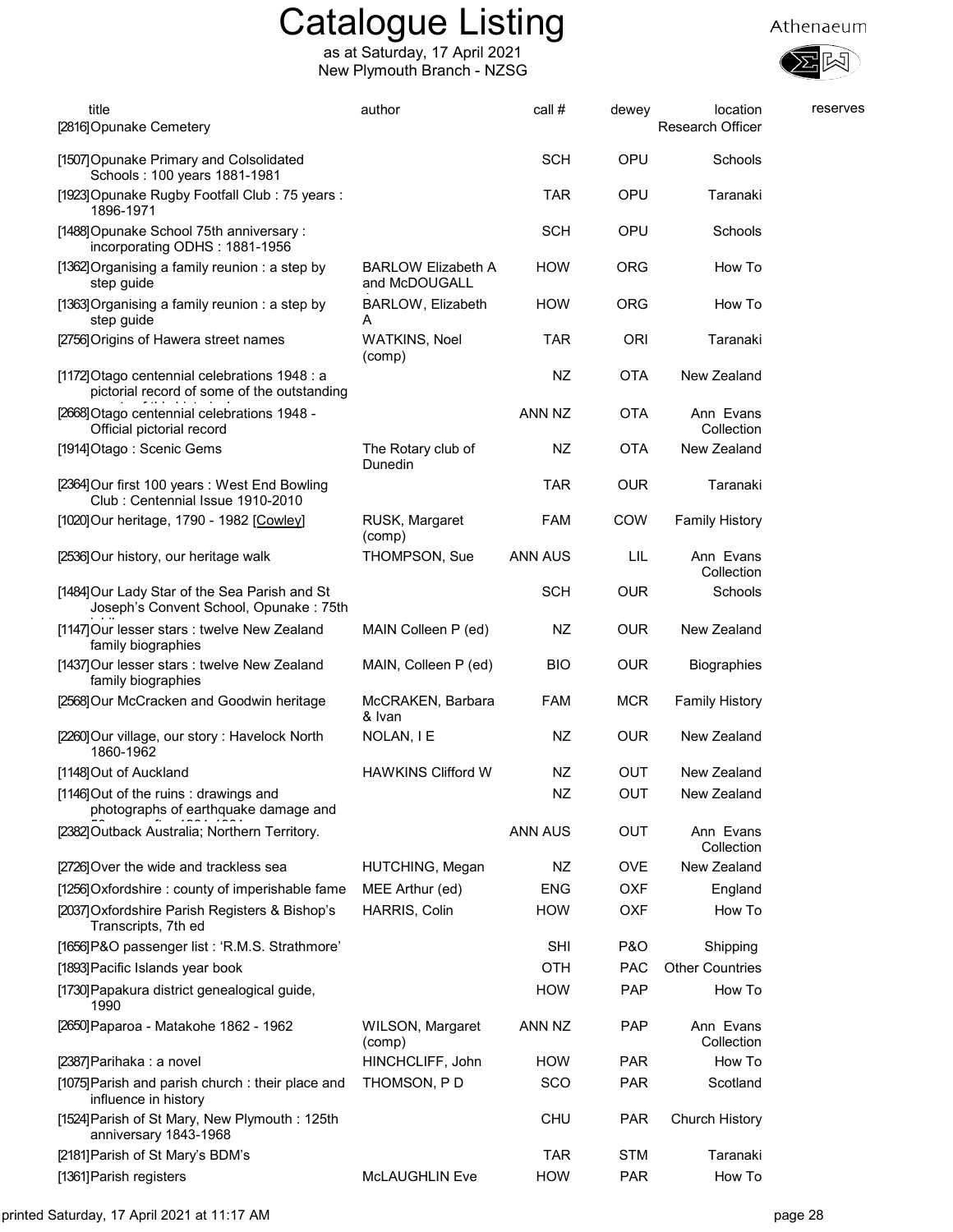

| title<br>[1064] Parish registers in Australia                                             | author<br><b>VINE HALL, Nick</b>    | call #<br><b>AUS</b> | dewey<br><b>PAR</b> | location<br>Australia   | reserves |
|-------------------------------------------------------------------------------------------|-------------------------------------|----------------------|---------------------|-------------------------|----------|
| [2348] Parish Registers of Wales                                                          | WILLIAMS, C J                       | <b>ENG</b>           | <b>PAR</b>          | England                 |          |
| [1039] Parker family tree, 1857 to 1986                                                   | HALL, R J                           | FAM                  | <b>PAR</b>          | <b>Family History</b>   |          |
| [2115] Passageways: the story of a New<br>Zealand family                                  | THWAITE, Ann                        | <b>BIO</b>           | <b>PAS</b>          | <b>Biographies</b>      |          |
| [2622] Patea: A Centennial History                                                        | <b>BAKER, Margaret</b><br>(ed)      | <b>TAR</b>           | <b>PAT</b>          | Taranaki                |          |
| [1041] Payton family notes                                                                |                                     | <b>FAM</b>           | <b>PAY</b>          | <b>Family History</b>   |          |
| [2110]PC Basics complete guide to creating<br>your family tree                            |                                     | <b>HOW</b>           | <b>PCB</b>          | How To                  |          |
| [1044] Pearn pioneers : Cornwall Taranaki                                                 |                                     | <b>FAM</b>           | <b>PEA</b>          | <b>Family History</b>   |          |
| [1043] Pearn pioneers : Cornwall Taranaki<br>[reunion booklet]                            |                                     | <b>FAM</b>           | <b>PEA</b>          | <b>Family History</b>   |          |
| [1954] Pears cyclopaedia                                                                  | COOK, Christopher<br>(Ed)           | <b>GEN</b>           | <b>PEA</b>          | General<br>Reference    |          |
| [1818] Penshurst church and village                                                       |                                     | <b>ENG</b>           | <b>PEN</b>          | England                 |          |
| [2117] Pentecost pioneers                                                                 | ROGERS, Esther D                    | <b>FAM</b>           | <b>PEN</b>          | <b>Family History</b>   |          |
| [1772] People of the bay                                                                  |                                     | <b>HOW</b>           | 1991                | How To                  |          |
| [1359] Personally speaking - about this ancestry<br>business: members of the Birmingham & |                                     | <b>HOW</b>           | <b>PER</b>          | How To                  |          |
| [1360] Personally speaking - again (about this<br>ancestry business)                      |                                     | <b>HOW</b>           | <b>PER</b>          | How To                  |          |
| [2101] Peter Wilson: colonial surgeon                                                     | LAMBERT, Gail                       | <b>BIO</b>           | WIL                 | Biographies             |          |
| [2740] Petticoat Pioneers: book 1                                                         | MacGREGOR,<br>Miriam                | NZ                   | PET                 | New Zealand             |          |
| [2741] Petticoat Pioneers: book 2                                                         | MacGREGOR,<br>Miriam                | NZ                   | <b>PET</b>          | New Zealand             |          |
| [2743] Petticoat Pioneers: book 3                                                         | HARPER, Barbara                     | NZ                   | <b>PET</b>          | New Zealand             |          |
| [1170] Picturesque Dunedin                                                                |                                     | <b>NZ PAM</b>        | <b>PIC</b>          | New Zealand             |          |
| [1486] Pihama School and district, 1887-1987 :<br>100 years of progress (copy 2)          |                                     | NZ                   | PIH                 | New Zealand             |          |
| [2577] Pihama School and district, 1887-1987 :<br>100 years of progress (copy 1)          |                                     | <b>SCH</b>           | PIH                 | Schools                 |          |
| [2468] Pioneer museum                                                                     |                                     | ANN USA              | <b>PIO</b>          | Ann Evans<br>Collection |          |
| [2780] Pioneer passengers                                                                 | NEALE, June E                       | NZ                   | <b>PIO</b>          | New Zealand             |          |
| [2370] Pioneer Traders of Taranaki                                                        | STANDISH, Russell                   | <b>TAR</b>           | PIO                 | Taranaki                |          |
| [1628] Pipeline to battle                                                                 | RAINIER, Major<br>Peter W           | MIL                  | <b>PIP</b>          | Military                |          |
| [2522] Plaques installed on the Remembrance<br>walk                                       | ADAMS, Warwick<br>(comp)            | ANN AUS              | <b>PLA</b>          | Ann Evans<br>Collection |          |
| [2657] Pleasures of the flesh                                                             | ELDRED-GRIGG,<br>Stevan             | ANN NZ               | <b>PLE</b>          | Ann Evans<br>Collection |          |
| [2279] Poem in stone: history of St Mary's<br>Anglican Church, New Plymouth,              |                                     | <b>TAR</b>           | POE                 | Taranaki                |          |
| [2777] Policing in the mountain shadow                                                    | CARR, Margaret                      | <b>TAR</b>           | <b>POL</b>          | Taranaki                |          |
| [2736] Poor law union records                                                             | GIBSON, Jeremy and<br>ROGERS, Colin | <b>HOW</b>           | <b>POO</b>          | How To                  |          |
| [1137] Port Chalmers centennial celebrations<br>1848-1948                                 |                                     | NZ PAM               | <b>POR</b>          | New Zealand             |          |
| [2247]Port Taranaki: 115 years of elected<br>control                                      | SCANLAN, Brian                      | <b>TAR</b>           | <b>POR</b>          | Taranaki                |          |
| [1253] Portrait of a village                                                              | <b>YOUNG Francis Brett</b><br>Young | <b>ENG</b>           | <b>POR</b>          | England                 |          |
| [1358] Portrait of Sydney                                                                 | <b>EMANUEL, Cedric</b>              | ANN AUS              | <b>POR</b>          | Ann Evans<br>Collection |          |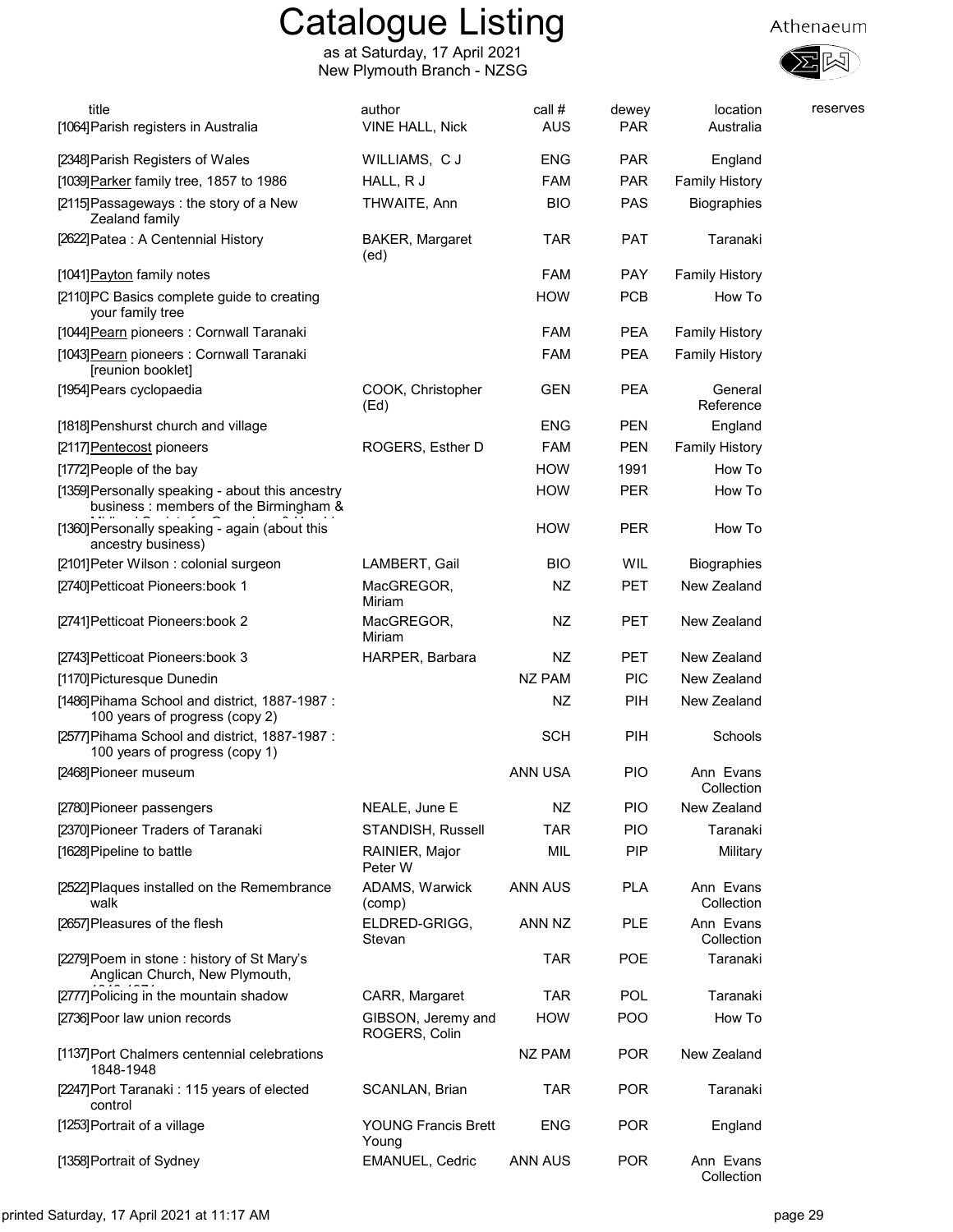

| title<br>[1564] Post Office Private Box Directory 1979                                   | author                                    | call #<br>POS | dewey<br>PRI | location<br><b>Directories</b> | reserves |
|------------------------------------------------------------------------------------------|-------------------------------------------|---------------|--------------|--------------------------------|----------|
| [1565] Post Office Private Box Directory 1982                                            |                                           | POS           | PRI          | <b>Directories</b>             |          |
| [2551] Power to the people                                                               | RENNIE, Neil                              | NZ            | <b>POW</b>   | New Zealand                    |          |
| [1062] Poyntzfield : the McKenzies of lower<br>Rangitikei                                | KNIGHT, Rob                               | <b>FAM</b>    | McK          | <b>Family History</b>          |          |
| [1827] Practical family history : no 24 (1999), 27<br>(2000), 34-51 (2000/02)            |                                           |               | <b>PRA</b>   | Magazines                      |          |
| [1388] Pre-1841 censuses & population listings                                           | CHAPMAN Colin R                           | <b>HOW</b>    | <b>PRE</b>   | How To                         |          |
| [2317] Preserving past papers                                                            | WILLIAMS, Robyn<br>(comp)                 | <b>HOW</b>    | <b>PRE</b>   | How To                         |          |
| [2476] Preserving the past for the future                                                | PARKER, Vivienne<br>M (comp)              | <b>HOW</b>    | <b>PRE</b>   | How To                         |          |
| [2535] Primitive Methodism in Auckland:<br>1849-1913                                     | OLPHERT, John                             | ANN NZ        | PRI          | Ann Evans<br>Collection        |          |
| [2282] Probate jurisdictions: where to look for<br>wills                                 | GIBSON, Jeremy<br>(comp)                  | <b>HOW</b>    | <b>PRO</b>   | How To                         |          |
| [2169] Proceedings of the 1987 conference of<br>the New Zealand Society of Genealogists  |                                           | <b>HOW</b>    | 1987         | How To                         |          |
| [1389] Professional genealogists : how to be one,<br>how to use one, how to find one     | <b>REAKES Janet</b>                       | <b>HOW</b>    | <b>PRO</b>   | How To                         |          |
| [1946] Profiles of Taranaki men who served in<br>the World Wars                          |                                           | MIL           | <b>PRO</b>   | Military                       |          |
| [2172] Projects information for the New Plymouth<br>Branch - NZSG                        |                                           | <b>GEN</b>    | <b>PRO</b>   | General<br>Reference           |          |
| [1841] Projects register 2002 (3rd ed)                                                   | New Zealand Society<br>of Genealogists    | <b>GEN</b>    | <b>PRO</b>   | General<br>Reference           |          |
| [1498] Prospectus of the New Plymouth Girls'<br>High School: boarding and day school for |                                           | <b>SCH</b>    | <b>NEW</b>   | Schools                        |          |
| [1167] Provincial jigsaw puzzle: New Zealand<br>1860-1876                                | <b>LOCKE Elsie</b>                        | NZ            | <b>PRO</b>   | New Zealand                    |          |
| [2787] Public service staff lists 1890 - 1946                                            |                                           |               | <b>PUB</b>   | NZ Gazette                     |          |
| [2788] Public service staff lists 1947 - 1986                                            |                                           |               | <b>PUB</b>   | NZ Gazette                     |          |
| [1971] Puke Ariki Archives                                                               |                                           | <b>HOW</b>    | <b>PUK</b>   | How To                         |          |
| [2029] Puke Ariki: Taranaki Stories                                                      | BARTLE, Rhonda &<br><b>HOSKIN, Sorrel</b> | <b>BIO</b>    | <b>PUK</b>   | Biographies                    |          |
| [2717] Pukehou the Frasers of Lower Rangitikei                                           | CLAPHAM, lan<br>(comp)                    | FAM           | <b>FRA</b>   | <b>Family History</b>          |          |
| [2351] Putting your family history in print                                              | PARKER, Vivienne M                        | <b>HOW</b>    | <b>PUT</b>   | How To                         |          |
| [2027] Quarantined on arrival: the Soar family                                           | SOAR, Patricia E<br>(comp)                | <b>FAM</b>    | <b>SOA</b>   | <b>Family History</b>          |          |
| [2625] Racing in Hawera 1882 - 1982                                                      | DONOVAN, WJ<br>(comp)                     | <b>TAR</b>    | <b>HAW</b>   | Taranaki                       |          |
| [2084] Rangipo underground power station                                                 |                                           | <b>NZ PAM</b> | <b>RAN</b>   | New Zealand                    |          |
| [2749] Ratahi reunion                                                                    |                                           | FAM           | <b>RAT</b>   | <b>Family History</b>          |          |
| [1485] Ratapiko School and district centennial<br>1888-1988                              |                                           | <b>SCH</b>    | <b>RAT</b>   | Schools                        |          |
| [2179] Ray Watemburg - German Group                                                      |                                           | OTH           | GER          | <b>Other Countries</b>         |          |
| [2716] Rayner-Daysh family history and records                                           | Rayner-Daysh<br>Committee                 | <b>FAM</b>    | <b>RAY</b>   | <b>Family History</b>          |          |
| [1368] Record offices : how to find them (9th ed)                                        | GIBSON Jeremy and<br>PESKETT Pamela       | <b>HOW</b>    | <b>REC</b>   | How To                         |          |
| [1801] Record repositories in Great Britain                                              |                                           | <b>HOW</b>    | <b>REC</b>   | How To                         |          |
| [2301] Records in the Southwark Local Studies<br>Library                                 | HUMPHREY, SC                              | <b>HOW</b>    | <b>REC</b>   | How To                         |          |
| [1372] Records of the Royal Marines                                                      | <b>THOMAS Garth</b>                       | <b>HOW</b>    | <b>REC</b>   | How To                         |          |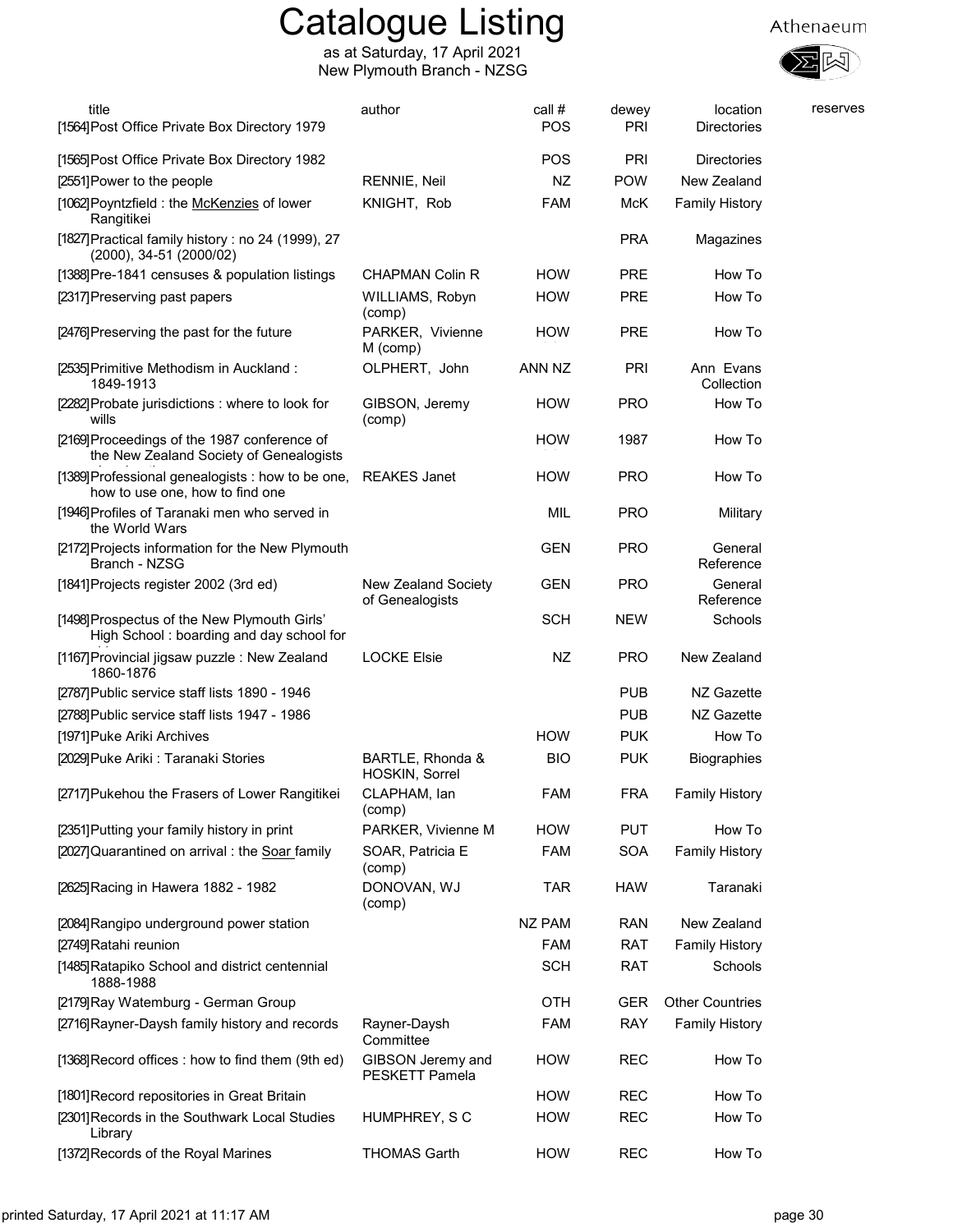



| title                      | [1986] Regional research repositories in New<br>Zealand: researching in Otago                 | author<br>BRAY, Heather,<br><b>Series Editor</b> | call #<br><b>HOW</b> | dewey<br><b>REG</b> | location<br>How To      | reserves |
|----------------------------|-----------------------------------------------------------------------------------------------|--------------------------------------------------|----------------------|---------------------|-------------------------|----------|
|                            | [1988] Regional research repositories in New<br>Zealand: researching in Nelson and            | BRAY, Heather,<br><b>Series Editor</b>           | <b>HOW</b>           | <b>REG</b>          | How To                  |          |
|                            | [1989] Regional research repositories in New<br>Zealand: researching in Southland             | BRAY, Heather,<br><b>Series Editor</b>           | <b>HOW</b>           | <b>REG</b>          | How To                  |          |
|                            | [2030] Regional research repositories in New<br>Zealand: researching in Taranaki,             | BRAY, Heather,<br><b>Series Editor</b>           | <b>HOW</b>           | <b>RES</b>          | How To                  |          |
|                            | [2031] Regional research repositories in New<br>Zealand: researching in Wellington            | BRAY, Heather,<br><b>Series Editor</b>           | <b>HOW</b>           | <b>RES</b>          | How To                  |          |
|                            | [2032] Regional research repositories in New<br>Zealand: researching in Waikato, King         | BRAY, Heather,<br><b>Series Editor</b>           | <b>HOW</b>           | <b>RES</b>          | How To                  |          |
|                            | [2033] Regional research repositories in New<br>Zealand: researching in Auckland and          | BRAY, Heather,<br><b>Series Editor</b>           | <b>HOW</b>           | <b>RES</b>          | How To                  |          |
|                            | [2034] Regional research repositories in New<br>Zealand: researching in Thames Valley,        | BRAY, Heather,<br><b>Series Editor</b>           | <b>HOW</b>           | <b>RES</b>          | How To                  |          |
|                            | [2035] Regional research repositories in New<br>Zealand: researching in Hawke's Bay and       | BRAY, Heather,<br>Series Editor                  | <b>HOW</b>           | <b>RES</b>          | How To                  |          |
|                            | [2180] Relations in records : a guide to family<br>history sources in the Australian archives |                                                  | <b>AUS</b>           | <b>REL</b>          | Australia               |          |
|                            | [2560] Relief funds & ration listings for the<br>evacuation to Nelson from New Plymouth       |                                                  | TAR                  | <b>REL</b>          | Taranaki                |          |
|                            | [2692] Relief funds & ration listings for the<br>evacuation to Nelson from New Plymouth       |                                                  | <b>GLASS</b>         | 19                  | Glass Case              |          |
| background                 | [1887] Research in Greater London: a historical                                               |                                                  | <b>ENG</b>           | <b>RES</b>          | England                 |          |
|                            | [1390] Researching family history in the<br>collections of Auckland City Libaries             | <b>KALOPULU Karen</b><br>and DEANE               | <b>HOW</b>           | <b>RES</b>          | How To                  |          |
| <b>Family History</b>      | [2294] Researching, Writing and Publishing Your                                               | MACGIBBON. John                                  | <b>HOW</b>           | <b>RES</b>          | How To                  |          |
|                            | [1944] Returns of houses at New Plymouth for<br>31 Jan 1846 and 31 Dec 1852                   |                                                  | TAR                  | <b>RET</b>          | Taranaki                |          |
|                            | [2691] Returns of houses at New Plymouth for<br>31 Jan 1846 and 31 December 1852              |                                                  | <b>GLASS</b>         | 18                  | Glass Case              |          |
| history                    | [2134] Richard Chilman: family tree and family                                                |                                                  | <b>FAM</b>           | <b>CHI</b>          | <b>Family History</b>   |          |
| Taranaki                   | [2543] Riding the wall: surfing pioneers of                                                   | LAIRD, Murray                                    | TAR                  | <b>RID</b>          | Taranaki                |          |
|                            | [1917] Ritual song of Defiance: A Social History<br>of Students at the University of Otago    | ELWORTHY, Sam                                    | NZ                   | <b>RIT</b>          | New Zealand             |          |
| [1332] Rivers of Australia |                                                                                               | MUDIE, Ian                                       | <b>ANN AUS</b>       | <b>PIC</b>          | Ann Evans<br>Collection |          |
| a holiday                  | [1868] Roaming round New Zealand: the story of CLUNE, Frank                                   |                                                  | NZ                   | <b>ROA</b>          | New Zealand             |          |
| family history             | [1895] Robert & Grace Matthews. A Taranaki                                                    | BROAD, Joanna                                    | <b>FAM</b>           | <b>MAT</b>          | <b>Family History</b>   |          |
| [1059] Rogers              |                                                                                               | DAVIDSON, Ted                                    | <b>FAM</b>           | <b>ROG</b>          | <b>Family History</b>   |          |
|                            | [1056] Rogers and Bellamy family trees                                                        |                                                  | <b>FAM</b>           | <b>ROG</b>          | <b>Family History</b>   |          |
| war                        | [1786] Roll of Honour: 25th Battalion - 2nd world                                             |                                                  | MIL                  | <b>ROL</b>          | Military                |          |
|                            | [1835] Roll of men in First Division of Reserve for<br>No 21 (West Coast) Recruiting District |                                                  | MIL                  | <b>ROL</b>          | Military                |          |
| Otago (to May 1988)        | [1218] Roll of the graduates of the University of                                             |                                                  | GEN                  | <b>ROL</b>          | General<br>Reference    |          |
|                            | [1962] Romantic Britain: the national heritage of<br>beauty, history and legend               | STEPHENSON, Tom<br>(ed)                          | <b>ENG</b>           | <b>ROM</b>          | England                 |          |
| Zealand                    | [1445] Rouseabout Jane: a land girl in New                                                    | DARE Jane                                        | <b>BIO</b>           | ROU                 | <b>Biographies</b>      |          |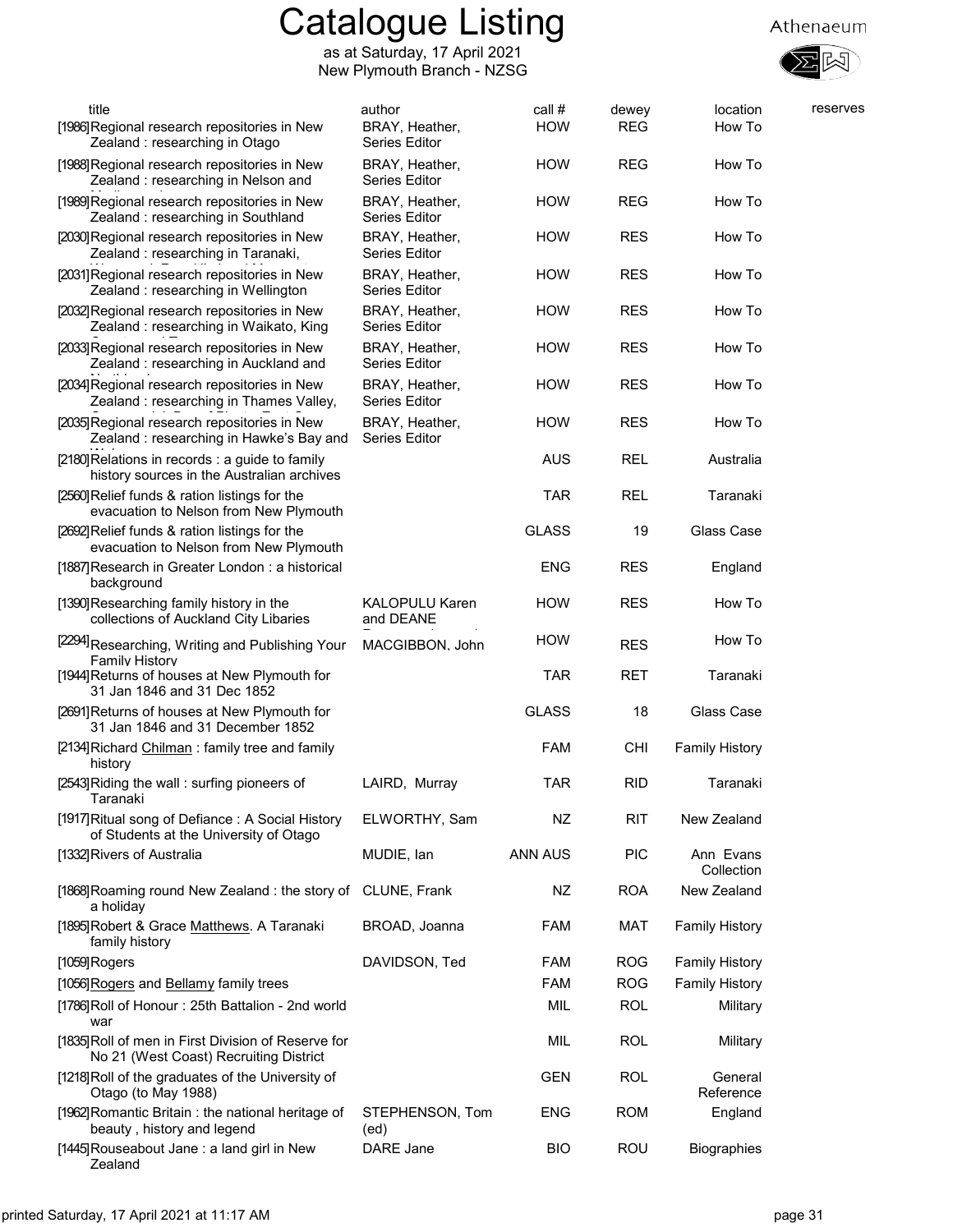

| title<br>[1058] Rowe family history                                                          | author<br><b>BIRCH, Catherine</b>       | call #<br><b>FAM</b> | dewey<br><b>ROW</b> | location<br><b>Family History</b> | reserves |
|----------------------------------------------------------------------------------------------|-----------------------------------------|----------------------|---------------------|-----------------------------------|----------|
| [1874] Royal Palace of Falkland                                                              | MONCREIFFE, Sir<br>lain                 | SCO                  | <b>ROY</b>          | Scotland                          |          |
| [2612]Ruakaka (a brief history)                                                              | RICHARDS, Judy                          | ANN NZ               | <b>RUA</b>          | Ann Evans<br>Collection           |          |
| [1688] Sacred Heart Catholic Church, Inglewood<br>: baptisms, burials and marriages : Feb    |                                         | CH/BDM               | <b>SAC</b>          | <b>BDM</b>                        |          |
| [2805] Sacred Heart Catholic Church, Inglewood<br>: baptisms, burials and marriages : Feb    |                                         |                      |                     | Research Officer                  |          |
| [1271] Saltley College, Birmingham: calendar:<br>centenary number 1950                       |                                         | <b>ENG</b>           | <b>SAL</b>          | England                           |          |
| [2690] Salutary punishment: Taranaki Maori<br>prisoners in Dunedin 1869 - 72 and 1879 -      | CHURCH, lan                             | <b>TAR</b>           | <b>SAL</b>          | Taranaki                          |          |
| [1272] Samlesbury stories                                                                    | <b>EATON Robert</b>                     | <b>ENG</b>           | <b>SAM</b>          | England                           |          |
| [2442] Samuel Ironside in New Zealand<br>1939-1858                                           | CHAMBERS, W A                           | ANN NZ               | <b>SAM</b>          | Ann Evans<br>Collection           |          |
| [2047] Samuel Lewis's topographical dictionary<br>of England 1859                            |                                         |                      |                     | CD-ROMS                           |          |
| [1163] Scan'70                                                                               |                                         | <b>TAR</b>           | <b>SCA</b>          | Taranaki                          |          |
| [1280] Scotney Castle: Sussex                                                                |                                         | <b>ENG</b>           | SUS                 | England                           |          |
| [2635] Scots kith & kin                                                                      |                                         | SCO                  | SCO                 | Scotland                          |          |
| [1078] Scottish Abbeys: an introduction to the<br>mediaeval Abbeys and Priories of           | <b>CRUDEN Stewart</b>                   | <b>SCO</b>           | SCO                 | Scotland                          |          |
| [1371] Scottish ancestry research : a brief guide                                            | <b>WHYTE Donald</b>                     | <b>HOW</b>           | SCO                 | How To                            |          |
| [2369] Scottish Clan and Family Encyclopedia                                                 | WAY, G                                  | SCO                  | SCO                 | Scotland                          |          |
| [1370] Scottish family history: a research and<br>source guide : with particular emphasis on | CAIRNS-SMITH-BAR<br>TH John Lawrence    | <b>HOW</b>           | SCO                 | How To                            |          |
| [2112] Scouting: New Plymouth and North<br>Taranaki: 100 years of scouting                   | BELLINI, Bruce (ed)                     | <b>TAR</b>           | SCO                 | Taranaki                          |          |
| [2791]Scrapbook No 1                                                                         |                                         | <b>MIS</b>           | <b>SCR</b>          | Misc A3<br>Publications           |          |
| [2792] Scrapbook No 2                                                                        |                                         | MIS                  | SCR                 | Misc A3<br>Publications           |          |
| [2793] Scrapbook No 3                                                                        |                                         | <b>MIS</b>           | <b>SCR</b>          | Misc A3<br>Publications           |          |
| [2794] Scrapbook No 4                                                                        |                                         | <b>MIS</b>           | <b>SCR</b>          | Misc A3<br>Publications           |          |
| [2795] Scrapbook No 5                                                                        |                                         | <b>MIS</b>           | <b>SCR</b>          | Misc A3<br>Publications           |          |
| [2796] Scrapbook No 6                                                                        |                                         | <b>MIS</b>           | <b>SCR</b>          | Misc A3<br>Publications           |          |
| [2767] Sealers and whalers New Zealand waters                                                | GRADY, Don                              | NZ                   | <b>SEA</b>          | New Zealand                       |          |
| [2160] Search copies of LINZ records for the<br><b>Omata District</b>                        |                                         | <b>TAR</b>           | <b>SEA</b>          | General<br>Reference              |          |
| [1381] Searching overseas: a guide to family<br>history sources for Australians & New        | <b>PEDERSEN Susan</b>                   | <b>HOW</b>           | <b>SEA</b>          | How To                            |          |
| [2082] Second fleet families of Australia                                                    | SMEE, CJ                                | <b>AUS</b>           | <b>SEC</b>          | Australia                         |          |
| [1440] Selwyn Toogood: out of the bag                                                        | TOOGOOD Selwyn                          | <b>BIO</b>           | <b>TOO</b>          | <b>Biographies</b>                |          |
| [2546] Sergeant, Sinner, Saint & Spy (Held at<br>Puke Ariki only)                            |                                         |                      |                     | Puke Ariki                        |          |
| [2243] Settlement by sail: 19th century<br>immigration to New Zealand                        | JACKSON, Gainor W                       | ANN NZ               | <b>SET</b>          | Ann Evans<br>Collection           |          |
| [1176] Settler Kaponga 1881-1914 : a frontier<br>fragment of the western world               | <b>ARNOLD Rollo</b>                     | <b>TAR</b>           | <b>SET</b>          | Taranaki                          |          |
| [2583] Settlers: New Zealand immigrants from<br>England, Ireland & Scotland 1800-1945        | PHILLIPS, Jock &<br><b>HEARN, Terry</b> | NZ                   | <b>SET</b>          | New Zealand                       |          |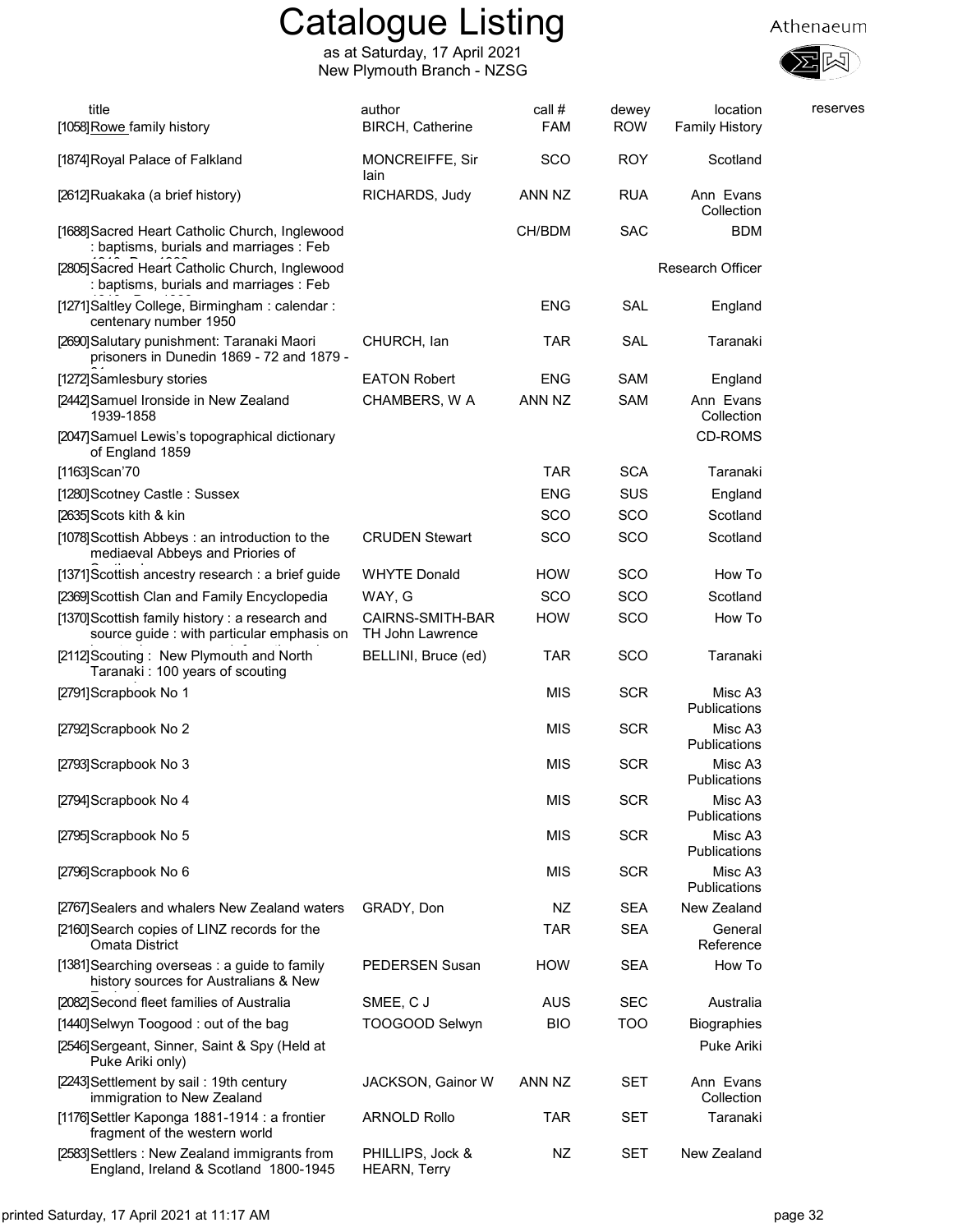as at Saturday, 17 April 2021 New Plymouth Branch - NZSG





| title<br>[2015] Settling the Waikato and beyond                                        | author                                   | call #<br><b>HOW</b> | dewey<br>2006 | location<br>How To      | reserves |
|----------------------------------------------------------------------------------------|------------------------------------------|----------------------|---------------|-------------------------|----------|
| [2610] Seven lives on salt river                                                       | SCOTT, Dick                              | ANN NZ               | <b>SEV</b>    | Ann Evans<br>Collection |          |
| [2509] Shakespeare's country                                                           |                                          | <b>ANN ENG</b>       | <b>SHA</b>    | Ann Evans<br>Collection |          |
| [2489] Sherbourne observed                                                             | PITMAN, Gerald H D                       | <b>ANN ENG</b>       | <b>SHE</b>    | Ann Evans<br>Collection |          |
| [1945] Shetland Islands                                                                |                                          | SCO                  | <b>SHE</b>    | Scotland                |          |
| [2341] Shipping arrivals and departures South<br>Australia 1627-1850                   | SEXTON, RT                               | <b>AUS</b>           | <b>SHI</b>    | Australia               |          |
| [2529] Ships' deserters 1852-1900                                                      | MELTON, J                                | <b>SHI</b>           | <b>SHI</b>    | Shipping                |          |
| [2511] Shot in the dark : a pre-eureka incident                                        | WICKHAM, Dorothy                         | <b>ANN AUS</b>       | <b>SHO</b>    | Ann Evans<br>Collection |          |
| [1248] Shrewsbury: historic town on the lovely<br><b>River Severn</b>                  |                                          | <b>ENG</b>           | <b>SHR</b>    | England                 |          |
| [2092] Shropshire hill country                                                         | <b>WAITE, Vincent</b>                    | <b>ENG</b>           | <b>SHR</b>    | England                 |          |
| [1866] Signpost: an independent guide to<br>pleasant ports of call in Britain and the  | McMINNIES, W G                           | <b>ENG</b>           | SIG           | England                 |          |
| [1004] Simon Andrews & Jane Gibson                                                     | KENDALL, Brenda<br>(comp)                | <b>FAM</b>           | AND           | <b>Family History</b>   |          |
| [1161] Sir William Martin: the life of the first<br>Chief Justice of New Zealand       | <b>LENNARD Guy</b>                       | NZ                   | <b>SIR</b>    | New Zealand             |          |
| [2430] Sketches from early New Zealand: some<br>nineteenth century engravings          | <b>BARBER, Laurie</b><br>(Introduced by) | ANN NZ               | <b>SKE</b>    | Ann Evans<br>Collection |          |
| [1444] Ski-plane adventure : flying in the New<br>Zealand alps                         | <b>WIGLEY Harry</b>                      | <b>BIO</b>           | <b>WIG</b>    | <b>Biographies</b>      |          |
| [1708] Small cemeteries, Taranaki                                                      |                                          | <b>CEM</b>           | <b>SMA</b>    | Cemeteries              |          |
| [1055] Smith family reunion                                                            |                                          | <b>FAM</b>           | SMI           | <b>Family History</b>   |          |
| [2334] So You're In The News Again                                                     | Edited Will & Karla<br>Rickerby          | <b>FAM</b>           | <b>RIC</b>    | <b>Family History</b>   |          |
| [2658] Some lovely islands                                                             | THOMAS, Leslie                           | <b>ANN ENG</b>       | SOM           | Ann Evans<br>Collection |          |
| [1369] Somerset House wills from 1858                                                  | McLAUGHLIN Eve                           | <b>HOW</b>           | SOM           | How To                  |          |
| [2014] Something of interest (copy 2)                                                  | PARKER, Vivienne M<br>(comp)             | <b>HOW</b>           | 1994          | How To                  |          |
| [2394] Something of interest (copy 2)                                                  | PARKER, Vivienne M<br>(comp)             | <b>HOW</b>           | 1994          | How To                  |          |
| [2435] Sources for nonconformist genealogy and<br>family history                       | STEEL, DJ                                | <b>HOW</b>           | SOU           | How To                  |          |
| [2184] Sources for Roman Catholic and Jewish<br>genealogy and family history           | STEEL, DJ&<br>SAMUEL, Edgar R            | ENG                  | SOU           | England                 |          |
| [2366] Sources for Scottish Genealogy and<br><b>Family History</b>                     | STEEL, D                                 | <b>SCO</b>           | SOU           | Scotland                |          |
| [1746] Sources on genealogy in the McNab<br>collection                                 | INNES, Stephen                           | <b>HOW</b>           | SOU           | How To                  |          |
| [2512] South Auckland: a centennial publication                                        |                                          | ANN NZ               | SOU           | Ann Evans<br>Collection |          |
| [2401] Souvenir jubilee booklet of our fiftieth<br>anniversary.                        |                                          | <b>ANN AUS</b>       | <b>VIC</b>    | Ann Evans<br>Collection |          |
| [1174] Souvenir of the Great War 1914-1919                                             |                                          | MIL                  | SOU           | New Zealand             |          |
| [1171] Souvenir of the New Zealand and South<br>Seas international exhibition, Dunedin |                                          | NZ PAM               | SOU           | New Zealand             |          |
| [2697] Souvenir of the opening of the Taranaki<br>main trunk railway                   |                                          | <b>GLASS</b>         | 20            | Glass Case              |          |
| [1519] Souvenir to celebrate the 70th anniversary<br>of the Inglewood Methodist Church |                                          | <b>CHU</b>           | SOU           | Church History          |          |

1876-1946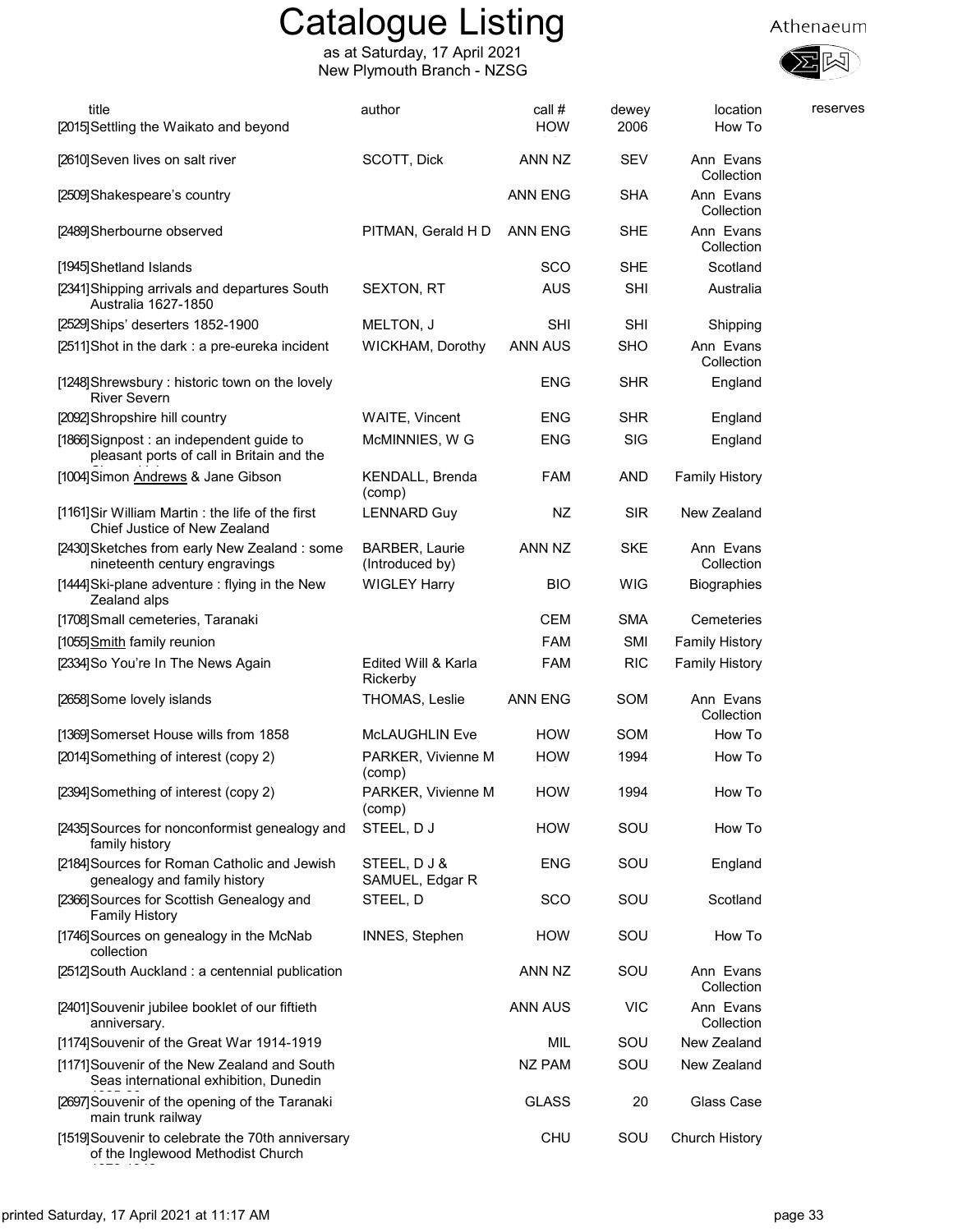

| title<br>[1435] Sparks fly! : a trade union life (updated                           | author<br><b>CHAPPLE Frank</b>          | call #<br><b>BIO</b> | dewey<br><b>SPA</b> | location<br>Biographies | reserves |
|-------------------------------------------------------------------------------------|-----------------------------------------|----------------------|---------------------|-------------------------|----------|
| ed)<br>[1913] Speaking for ourselves: Echoes from<br>New Zealand's past, from the   | OWEN, Alwyn &<br>PERKINS Jack           | NZ                   | <b>SPE</b>          | New Zealand             |          |
| [1990] Speeches and documents on New<br>Zealand history                             | McINTYRE, W David<br>& GARDNER, W J,    | NZ                   | <b>SPE</b>          | New Zealand             |          |
| [2088] Spotswood College 50th Jubilee<br>1960-2009                                  |                                         | <b>SCH</b>           | <b>SPO</b>          | Schools                 |          |
| [1487] Spotswood College calendar and school<br>list 1969                           |                                         | <b>SCH</b>           | <b>SPO</b>          | Schools                 |          |
| [2845] Spotswood College enrolment records<br>1960 - 2011: volume 1 A - K           |                                         | <b>SCH</b>           | <b>SPO</b>          | Schools                 |          |
| [2846] Spotswood College enrolment records<br>1960 - 2011: volume 2 L - Z           |                                         | <b>SCH</b>           | <b>SPO</b>          | Schools                 |          |
| [2108] Spotswood primary school 50th Jubilee:<br>1957-2007                          |                                         | <b>SCH</b>           | <b>SPO</b>          | Schools                 |          |
| [1994] Spreading their wings                                                        | DAWSON, Bee                             | <b>BIO</b>           | <b>SPR</b>          | <b>Biographies</b>      |          |
| [1497] Springboard for women: New Plymouth<br>Girls' High School 1885-1985 (copy 1) | <b>CATLEY, Christine</b><br>Cole        | <b>SCH</b>           | <b>NEW</b>          | Schools                 |          |
| [2380] Springboard for women: New Plymouth<br>Girls' High School 1885-1985          | <b>CATLEY, Christine</b><br>Cole        | <b>HOW</b>           | <b>SPR</b>          | How To                  |          |
| [1966] Springtime in Taranaki: an autobiography<br>of youth                         |                                         | <b>BIOs</b>          | <b>STE</b>          | <b>Biographies</b>      |          |
| [2751] Spurdle heritage 1842 - 1992                                                 | HOWE, Jannette &<br>Spurdle, Robyn (ed) | <b>FAM</b>           | SPU                 | <b>Family History</b>   |          |
| [2187]SS : roll of infamy                                                           | AILSBY, Christopher                     | MIL                  | SS                  | Military                |          |
| [1523] St Andrew's Presbyterian Church New<br>Plymouth 1863-1963                    |                                         | <b>CHU</b>           | <b>STA</b>          | Church History          |          |
| [1516]St Aubyn Methodist Church                                                     | HOLLAND, D A                            | CHU                  | <b>STA</b>          | Church History          |          |
| [2022] St Barnabas' Opunake : a hundred years<br>on 1995                            | MICKELSON, Kate A                       | <b>CHU</b>           | STB                 | Church History          |          |
| [1384] St Catherine's house                                                         | <b>McLAUGHLIN Eve</b>                   | <b>HOW</b>           | <b>STC</b>          | How To                  |          |
| [2632] St John the Baptist: Waitara 1876 - 1976                                     | ALEXANDER, Ada                          | <b>CHU</b>           | STJ                 | Church History          |          |
| [1758] St Joseph's Catholic Church, New<br>Plymouth : marriages entered in Baptism  |                                         |                      |                     | <b>Research Officer</b> |          |
| [1482]St. Joseph's School, New Plymouth :<br>Golden jubilee 1926-1976               |                                         | <b>SCH</b>           | STJ                 | Schools                 |          |
| [2849] St. Joseph's School, New Plymouth:<br>Golden jubilee 1926-1976 (copy 2)      |                                         | <b>SCH</b>           | <b>STJ</b>          | Schools                 |          |
| [1686] St Josephs Catholic Church, New<br>Plymouth: baptisms: 1850-1980             |                                         | CH/BDM               | STJ                 | <b>BDM</b>              |          |
| [2803] St Josephs Catholic Church, New<br>Plymouth: baptisms: 1850-1980             |                                         |                      |                     | <b>Research Officer</b> |          |
| [1754] St Josephs Catholic Church, New<br>Plymouth: burials and marriages           |                                         | CH/BDM               | STJ                 | <b>BDM</b>              |          |
| [1685] St Josephs Catholic Church, New<br>Plymouth: deaths: Mar 1860 - Dec 1979     |                                         | CH/BDM               | STJ                 | <b>BDM</b>              |          |
| [2804] St Josephs Catholic Church, New<br>Plymouth: marriages: 1860-1979 and        |                                         |                      |                     | <b>Research Officer</b> |          |
| [1684] St Josephs Catholic Church, New<br>Plymouth: marriages: 1860-1982            |                                         | CH/BDM               | STJ                 | <b>BDM</b>              |          |
| [1683] St Josephs Catholic Church, New<br>Plymouth: marriages: 1942-1982            |                                         | CH/BDM               | STJ                 | <b>BDM</b>              |          |
| [1679] St Mary's Anglican Church baptisms<br>1844-1907                              |                                         | CH/BDM               | <b>STM</b>          | <b>BDM</b>              |          |
| [2806] St Mary's Anglican Church baptisms<br>1844-1907                              |                                         |                      |                     | Research Officer        |          |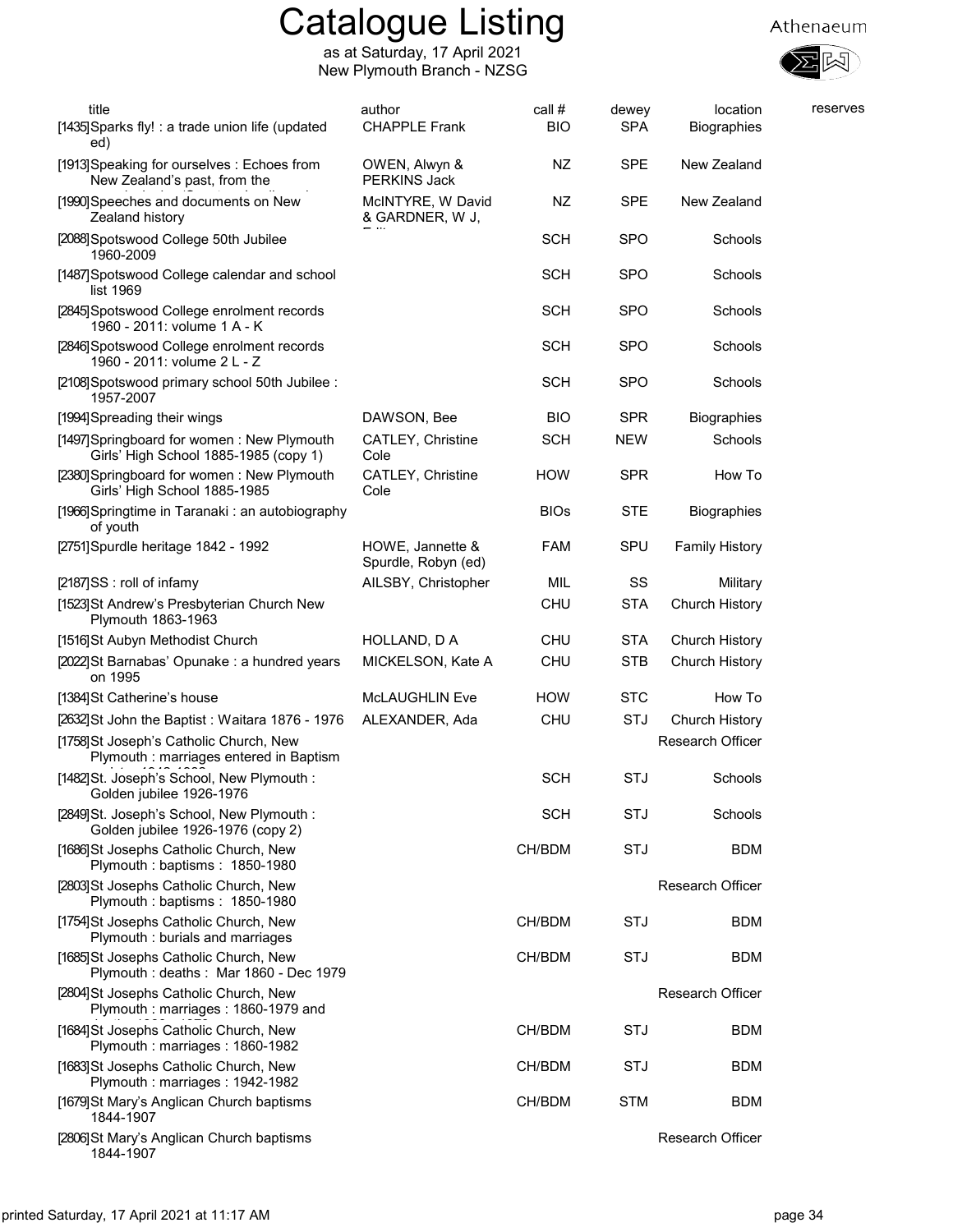

| title                                                                                                       | author                             | call #     | dewey      | location                | reserves |
|-------------------------------------------------------------------------------------------------------------|------------------------------------|------------|------------|-------------------------|----------|
| [1680] St Mary's Anglican Church baptisms<br>1908-1976                                                      |                                    | CH/BDM     | <b>STM</b> | <b>BDM</b>              |          |
| [2807]St Mary's Anglican Church baptisms<br>1908-1976                                                       |                                    |            |            | <b>Research Officer</b> |          |
| [1836] St Mary's Anglican Church burial records :<br>Vol I                                                  |                                    | CH/BDM     | <b>STM</b> | <b>BDM</b>              |          |
| [2808] St Mary's Anglican Church burial records:<br>Vol I                                                   |                                    |            |            | <b>Research Officer</b> |          |
| [1681] St Mary's Anglican Church burial records:<br>Vol II                                                  |                                    | CH/BDM     | <b>STM</b> | <b>BDM</b>              |          |
| [2812] St Mary's Anglican Church burial records:<br>Vol II                                                  |                                    |            |            | <b>Research Officer</b> |          |
| [1756] St Mary's Anglican Church cemetery and<br>monuments, New Plymouth                                    |                                    | CH/BDM     | <b>STM</b> | BDM                     |          |
| [1678] St Mary's Anglican Church marriage<br>records 1844-1980                                              |                                    | CH/BDM     | <b>STM</b> | <b>BDM</b>              |          |
| [2835] St Mary's Anglican Church marriage<br>records 1844-1980                                              |                                    |            |            | <b>Research Officer</b> |          |
| [1853] St Mary's Anglican Church marriage<br>records 1844-1980 - Vol I                                      |                                    | CH/BDM     | <b>STM</b> | <b>BDM</b>              |          |
| [1852] St Mary's Anglican Church marriage<br>records 1844-1980 - Vol II                                     |                                    | CH/BDM     | <b>STM</b> | BDM                     |          |
| [1682] St Mary's Anglican Church, New Plymouth                                                              |                                    |            |            | Research Officer        |          |
| [2020] St Mary's Church, Newick: history and<br>guide                                                       |                                    | <b>ENG</b> | <b>STM</b> | England                 |          |
| [1858] St Mary's Church register of male<br>population 1842-1844                                            |                                    | <b>TAR</b> | <b>REG</b> | New Zealand             |          |
| [1755] St Mary's & historic New Plymouth :                                                                  |                                    | <b>TAR</b> | <b>STM</b> | Taranaki                |          |
| samilian Of Manufactures and a state is set<br>[1173]St. Mary's school, Waverley,<br>Johannesburg 1888-1978 | MacPHAIL Mary                      | OTH        | STM        | <b>Other Countries</b>  |          |
| [1819] St Paul's Cathedral                                                                                  |                                    | <b>ENG</b> | <b>STP</b> | England                 |          |
| [2069] St Pius X School - 50th Jublilee - 1952 -<br>2002                                                    | <b>BARRETT, Margaret</b><br>(comp) | <b>SCH</b> | <b>STP</b> | Schools                 |          |
| [1175] Staff reunion: New Plymouth toll<br>exchange                                                         |                                    | <b>TAR</b> | <b>STA</b> | Taranaki                |          |
| [2042] Staffordshire: beauty and the black<br>country                                                       | MEE, Arthur (ed)                   | <b>ENG</b> | <b>STA</b> | England                 |          |
| [2174] Staffordshire Families                                                                               | PERKINS, John P                    | <b>HOW</b> | <b>STA</b> | How To                  |          |
| [2434] Standing in the sunshine                                                                             | CONEY, Sandra                      | ANN NZ     | <b>STA</b> | Ann Evans<br>Collection |          |
| [2439] Steamers down the Firth                                                                              | LAXON, W A                         | ANN NZ     | <b>STE</b> | Ann Evans<br>Collection |          |
| [2233] Step by step guide to tracing your<br>ancestors                                                      | FIELD, D M                         | <b>HOW</b> | <b>TRA</b> | How To                  |          |
| [1948] Stevington: the village history                                                                      | Stevington Historial<br>Trust      | <b>ENG</b> | <b>STE</b> | England                 |          |
| [1480] Stewart Island: the last refuge                                                                      | PEAT, Neville                      | ANN NZ     | <b>STE</b> | Ann Evans<br>Collection |          |
| [2209] Still_building                                                                                       | STILL, Willie                      | <b>FAM</b> | STI        | <b>Family History</b>   |          |
| [2213] Stirring times of Te Rauparaha                                                                       | TRAVERS, W T L                     | ΝZ         | STI        | New Zealand             |          |
| [2643] Story of Auckland in pictures                                                                        | AXFORD, Edward                     | ANN NZ     | <b>STO</b> | Ann Evans<br>Collection |          |
| [2644] Story of Auckland in pictures (revised<br>edition)                                                   | AXFORD, Edward                     | ANN NZ     | <b>STO</b> | Ann Evans<br>Collection |          |
| [2071] Stratford: carved from the bush:<br>1878-1928                                                        |                                    | <b>TAR</b> | <b>STR</b> | Taranaki                |          |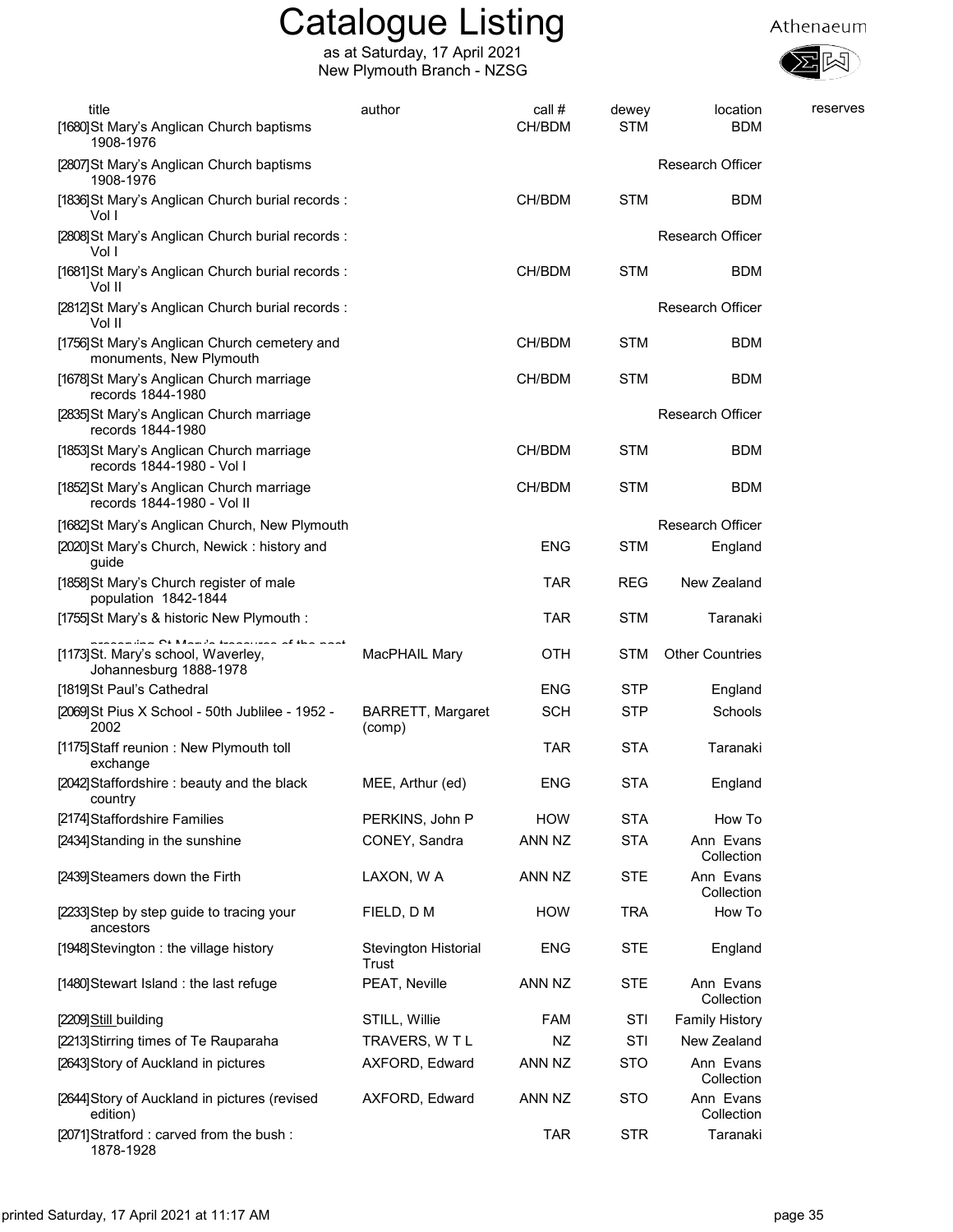



| title<br>[1193] Stratford District Centenary 1878-1978<br>(copy 1)                         | author                                 | call #<br>TAR | dewey<br><b>STR</b> | location<br>Taranaki    | reserves |
|--------------------------------------------------------------------------------------------|----------------------------------------|---------------|---------------------|-------------------------|----------|
| [1192] Stratford District Centenary 1878-1978<br>(copy 2)                                  |                                        | <b>HOW</b>    | <b>STR</b>          | How To                  |          |
| [1707] Stratford Pioneer Cemetery                                                          |                                        | <b>CEM</b>    | <b>STR</b>          | Cemeteries              |          |
| [2444] Street names of Auckland: their story                                               | DAVENPORT, John                        | ANN NZ        | <b>STR</b>          | Ann Evans<br>Collection |          |
| [2601] Streets, parishes and wards of the city of<br>London                                | WEBB, Cliff                            | <b>ENG</b>    | <b>STR</b>          | England                 |          |
| [2490] Suffolk of one hundred years ago                                                    | PHELPS, Humphrey                       | ANN ENG       | <b>SUF</b>          | Ann Evans<br>Collection |          |
| [2594] Suffrage 125 : women and the vote                                                   |                                        | <b>MIS</b>    | <b>SUF</b>          | Misc A3<br>Publications |          |
| [2641] Summer cruise                                                                       | JOHNSON, David                         | ANN NZ        | <b>SUM</b>          | Ann Evans<br>Collection |          |
| [1450] Supplement to Burkes Peerage,<br>Baronetage and Knightage (100th ed)                | PINE, L G (ed)                         | <b>GEN</b>    | <b>BUR</b>          | General<br>Reference    |          |
| [1290]Surrey                                                                               | <b>PARKER Eric</b>                     | <b>ENG</b>    | <b>SUR</b>          | England                 |          |
| [1292] Surrey: London's southern neighbour                                                 | MEE Arthur (ed)                        | <b>ENG</b>    | <b>SUR</b>          | England                 |          |
| [1289] Sussex : the garden by the sea                                                      | MEE Arthur (ed)                        | <b>ENG</b>    | SUS                 | England                 |          |
| [2003] Sydney burial ground 1819-1901 and the<br>history of Sydney's early cemeteries from | JOHNSON, Keith A &<br>SAINTY, Malcom R | <b>GEN</b>    | <b>SYD</b>          | General<br>Reference    |          |
| [2358] Sydney: the story of a city                                                         | BARNARD, Marjorie                      | ANN AUS       | <b>SYD</b>          | Ann Evans<br>Collection |          |
| [2520] Takapau: the sovereign years 1876-1976                                              | <b>BAYLISS, Warren</b>                 | ANN NZ        | <b>TAK</b>          | Ann Evans<br>Collection |          |
| [2410] Tales of old New Plymouth                                                           | <b>MOORHEAD Murray</b>                 | ANN NZ        | <b>TAR</b>          | Ann Evans<br>Collection |          |
| [2735] Tales of old New Plymouth                                                           | MOORHEAD, Murray                       | <b>TAR</b>    | <b>TAL</b>          | Taranaki                |          |
| [1190] Tales of old North Taranaki                                                         | <b>MOORHEAD Murray</b>                 | <b>TAR</b>    | <b>TAL</b>          | Taranaki                |          |
| [2459] Tales of old North Taranaki                                                         | <b>MOORHEAD Murray</b>                 | ANN NZ        | <b>TAR</b>          | Ann Evans<br>Collection |          |
| [1162] Tales of pioneer women                                                              | <b>WOODHOUSE A E</b><br>(ed)           | NZ            | <b>TAL</b>          | New Zealand             |          |
| [1378] Tales of pioneer women                                                              | WOODHOUSE, A E                         | ANN NZ        | <b>TAL</b>          | Ann Evans<br>Collection |          |
| [2705] Tales of pioneer women                                                              | WOODHOUSE, A E<br>(ed)                 | <b>NZ</b>     | TAL                 | New Zealand             |          |
| [2146] Tales of the Cornish Miners                                                         | <b>VIVIAN John</b>                     | <b>ENG</b>    | <b>COR</b>          | England                 |          |
| [2147] Tales of the Cornish smugglers                                                      | VIVIAN, John                           | <b>ENG</b>    | COR                 | England                 |          |
| [1189] Tall Totara / deep gorges : a story of early<br>Taoroa - in the upper Rangitikei    | <b>HAIR</b> Ina                        | NZ            | <b>TAL</b>          | New Zealand             |          |
| [1793] Tangiwai disaster: and 30 other railway<br>accidents in New Zealand                 |                                        | NZ            | <b>TAN</b>          | New Zealand             |          |
| [2591] Taranaki 2000 : before and beyond                                                   |                                        | <b>MIS</b>    | <b>TAR</b>          | Misc A3<br>Publications |          |
| [1188] Taranaki an illustrated history (copy 1)                                            | LAMBERT Ron:<br><b>HENRY Gail</b>      | <b>TAR</b>    | <b>TAR</b>          | Taranaki                |          |
| [2572] Taranaki an illustrated history (copy 2)                                            | LAMBERT Ron:<br><b>HENRY Gail</b>      | NZ            | <b>TAR</b>          | New Zealand             |          |
| [1964] Taranaki area cub 70th jubilee magazine,<br>1916-1968                               |                                        | <b>TAR</b>    | <b>ARE</b>          | Taranaki                |          |
| [2090] Taranaki between the wars 1918-1939 :<br>the people, their lives, their stories     | HITCHCOCK,<br>Valerie, (Comp & Ed)     | <b>TAR</b>    | <b>TAR</b>          | Taranaki                |          |
| [1703] Taranaki Crematorium, 04 Jan 1976 - 30<br>Dec 1981                                  |                                        | <b>CEM</b>    | <b>TAR</b>          | Cemeteries              |          |
| [2822] Taranaki Crematorium, 04 Jan 1976 - 30<br>Dec 1981                                  |                                        |               |                     | Research Officer        |          |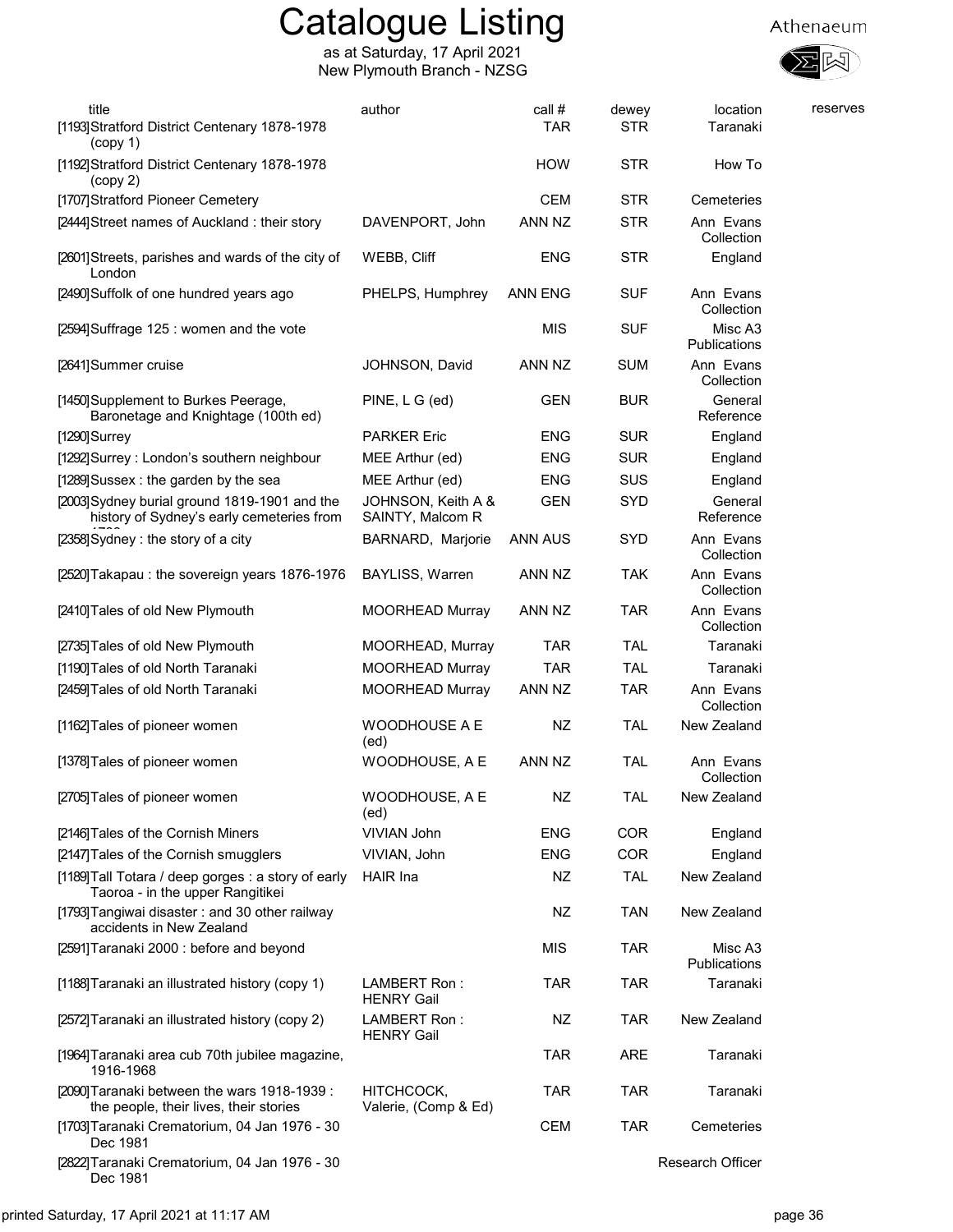

| title<br>[1702] Taranaki Crematorium from                                                                    | author                                  | call #<br><b>CEM</b> | dewey<br><b>TAR</b> | location<br>Cemeteries         | reserves |
|--------------------------------------------------------------------------------------------------------------|-----------------------------------------|----------------------|---------------------|--------------------------------|----------|
| commencement, 09 May 1961 - 31 Dec<br>[2817] Taranaki Crematorium from<br>commencement, 09 May 1961 - 31 Dec |                                         |                      |                     | <b>Research Officer</b>        |          |
| [2564] Taranaki Daily News: BDM index                                                                        |                                         | <b>BDM</b>           | <b>TAR</b>          | <b>BDM</b>                     |          |
| [1185] Taranaki festival of New Zealand arts<br>06-29 Mar, 1993                                              |                                         | <b>TAR</b>           | <b>TAR</b>          | Taranaki                       |          |
| [1640] Taranaki Government Gazette,<br>1868-1876                                                             |                                         |                      | <b>TAR</b>          | NZ Gazette                     |          |
| [2847] Taranaki memorials & monuments                                                                        |                                         | <b>TAR</b>           | <b>TAR</b>          | Taranaki                       |          |
| [2848] Taranaki memorials & monuments                                                                        |                                         | <b>TAR</b>           |                     | TAR Research Officer           |          |
| [2592] Taranaki men serving 1863 - 1870                                                                      |                                         | <b>MIS</b>           | <b>TAR</b>          | Misc A3<br><b>Publications</b> |          |
| [1767] Taranaki odyssey 2001 (copy 1)                                                                        | <b>BUTLER, Michael</b><br>(comp)        | <b>TAR</b>           | <b>TAR</b>          | New Zealand                    |          |
| [1766] Taranaki odyssey 2001 (copy 2)                                                                        | <b>BUTLER, Michael</b><br>(comp)        | <b>HOW</b>           | 2001                | How To                         |          |
| [2581] Taranaki odyssey 2001 (copy 3)                                                                        | <b>BUTLER, Michael</b><br>(comp)        | <b>HOW</b>           | 2001                | How To                         |          |
| [1916] Taranaki Odyssey 2001: : Washup report                                                                | BELLINI, Bruce &<br>Lea (comp)          | <b>TAR</b>           | <b>TAR</b>          | Taranaki                       |          |
| [1186] Taranaki people and places                                                                            | <b>SCANLAN Brian</b>                    | <b>TAR</b>           | <b>TAR</b>          | Taranaki                       |          |
| [2217] Taranaki Philatelic Society: the first sixty<br>years                                                 | MILES, Dennis V                         | <b>TAR</b>           | <b>TAR</b>          | Taranaki                       |          |
| [2534] Taranaki: pictures from the past (copy 1)                                                             | LONSDALE, Chris                         | <b>TAR</b>           | <b>TAR</b>          | Taranaki                       |          |
| [2575] Taranaki: pictures from the past (copy 2)                                                             | LONSDALE, Chris                         | NZ                   | <b>TAR</b>          | New Zealand                    |          |
| [1783] Taranaki Pioneer Index: no 2                                                                          | EVANS, Ann                              | <b>GEN</b>           | <b>TAR</b>          | General<br>Reference           |          |
| [1639] Taranaki Provincial Gazette, 1858-1867                                                                |                                         |                      | <b>TAR</b>          | NZ Gazette                     |          |
| [1753] Taranaki research extracted from NZSG<br>magazines: 1970-2000                                         | Researched by Lynne<br>& Bruce Purchase | <b>GEN</b>           | <b>TAR</b>          | General<br>Reference           |          |
| [2597] Taranaki schools, churches, memorials                                                                 | EVANS, Ann, Comp                        | <b>TAR</b>           | <b>TAR</b>          | Taranaki                       |          |
| [1942] Taranaki Shipping 1852-1870 Vol I A - M                                                               |                                         | <b>SHI</b>           |                     | Shipping &<br>Military         |          |
| [1943] Taranaki Shipping 1852-1870 Vol II M-Z                                                                |                                         | <b>SHI</b>           |                     | Shipping &<br>Military         |          |
| [2161] Taranaki Shipping 1881-1890 Vol III A -<br>С                                                          |                                         |                      |                     | Shipping &<br>Military         |          |
| [2162] Taranaki Shipping 1881-1890 Vol IV C -<br>∠                                                           |                                         |                      |                     | Shipping &<br>Military         |          |
| [2163] Taranaki Shipping 1891-1895 Vol V A - H                                                               |                                         |                      |                     | Shipping &<br>Military         |          |
| [2164] Taranaki Shipping 1891-1895 Vol VI H-Z                                                                |                                         |                      |                     | Shipping &<br>Military         |          |
| [1788] Taranaki soldiers from 1st and 2nd World<br>War                                                       |                                         | MIL                  | <b>TAR</b>          | Military                       |          |
| [2620] Taranaki tales                                                                                        | MEAD, David (comp)                      | <b>TAR</b>           | TAR                 | Taranaki                       |          |
| [2547] Taranaki women achievers 1943-1993<br>(Held at Puke Ariki only)                                       |                                         |                      |                     | Puke Ariki                     |          |
| [2124] Taranaki's first railway (copy 1)                                                                     | SCANLAN, A B                            | <b>TAR</b>           | <b>TAR</b>          | Taranaki                       |          |
| [1187] Taranaki's first railway (copy 2)                                                                     | SCANLAN, A B                            | <b>HOW</b>           | <b>TAR</b>          | How To                         |          |
| [1481] Tarata School and district centennial<br>1889-1989                                                    |                                         | <b>SCH</b>           | <b>TAR</b>          | Schools                        |          |
| [2852] Tariki School 75th jubilee jubilee                                                                    |                                         | <b>SCH</b>           | TAR                 | Schools                        |          |
| [2737] Tataraimaka 1947 - 1993                                                                               |                                         | <b>TAR</b>           | <b>TAT</b>          | Taranaki                       |          |
| [2773] Tavern in the town                                                                                    | McNEISH, James                          | NZ                   | <b>TAV</b>          | New Zealand                    |          |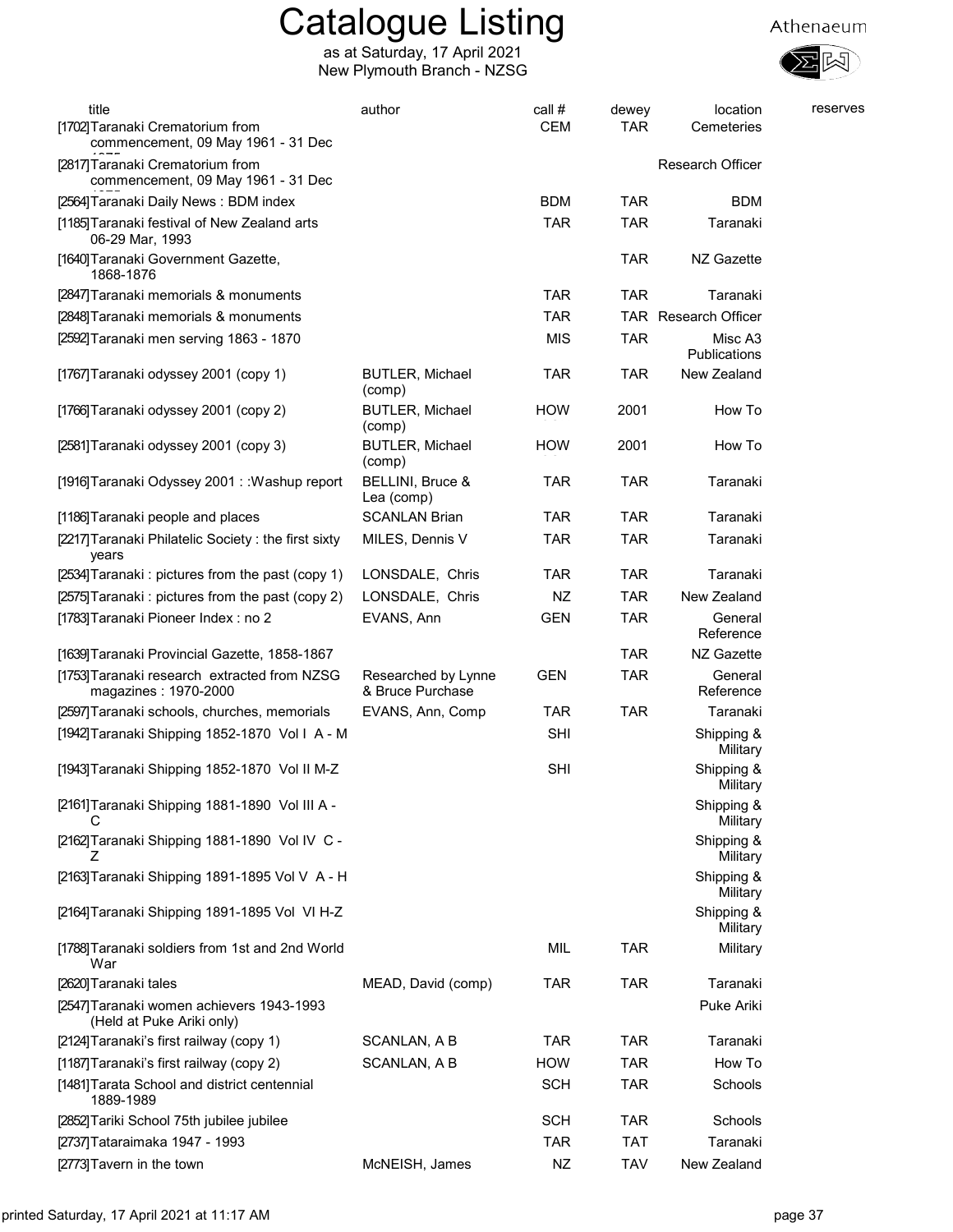



| title<br>[2672] Taylor                                                               | author                            | call #<br>FAM  | dewey<br><b>TAY</b> | location<br><b>Family History</b> | reserves |
|--------------------------------------------------------------------------------------|-----------------------------------|----------------|---------------------|-----------------------------------|----------|
| [2158] Te Akau school souvenir booklet 75th<br>jubilee 1913-1988                     |                                   | <b>SCH</b>     | <b>TEA</b>          | Schools                           |          |
| [1717] Te Henui Cemetery 1903-1923 : to<br>Number 1227 : Book 2                      |                                   | <b>CEM</b>     | TEH                 | Cemeteries                        |          |
| [1714] Te Henui Cemetery burial records<br>1861-1949                                 |                                   | <b>CEM</b>     | <b>TEH</b>          | Cemeteries                        |          |
| [2815] Te Henui Cemetery burial records<br>1861-1949                                 |                                   |                |                     | <b>Research Officer</b>           |          |
| [1715] Te Henui Cemetery burial records<br>1950-1979                                 |                                   | <b>CEM</b>     | TEH                 | Cemeteries                        |          |
| [2809] Te Henui Cemetery burial records<br>1950-1979                                 |                                   |                |                     | <b>Research Officer</b>           |          |
| [1716] Te Henui Cemetery Returned Services<br>Graves                                 |                                   | <b>CEM</b>     | TEH                 | Cemeteries                        |          |
| [2818] Te Henui Cemetery Returned Services<br>Graves                                 |                                   |                |                     | <b>Research Officer</b>           |          |
| [1712] Te Henui Cemetery: Vol I                                                      |                                   | <b>CEM</b>     | <b>TEH</b>          | Cemeteries                        |          |
| [2837] Te Henui Cemetery: Vol I                                                      |                                   |                |                     | <b>Research Officer</b>           |          |
| [1713] Te Henui Cemetery: Vol II                                                     |                                   | <b>CEM</b>     | TEH                 | Cemeteries                        |          |
| [2838] Te Henui Cemetery: Vol II                                                     |                                   |                |                     | Research Officer                  |          |
| [1478] Te Kiri School 75th jubilee                                                   |                                   | <b>SCH</b>     | <b>TEK</b>          | Schools                           |          |
| [2850] Te Kiri School 75th jubilee (copy 2)                                          |                                   | <b>SCH</b>     | <b>TEK</b>          | Schools                           |          |
| [2574] Te mera tane - the mail man                                                   | <b>GRACE, Christine</b>           | <b>TAR</b>     | <b>MER</b>          | Taranaki                          |          |
| [1183] Te Moa: 100 years history of Inglewood<br>1875-1975                           | BROWN, RW                         | <b>TAR</b>     | <b>TEM</b>          | Taranaki                          |          |
| [2678] Teachers' registers 1946 - 1960                                               |                                   | <b>SCH</b>     | <b>TEA</b>          | Schools                           |          |
| [1982] Teaching genealogy                                                            | WEBBER, Heather J                 | <b>HOW</b>     | <b>TEA</b>          | How To                            |          |
| [1855] Technical support notes from the FTM<br>homepage downloaded by Ted Davidson   |                                   | <b>HOW</b>     | TEC                 | How To                            |          |
| [2677] Thames borough centenary 1873 - 1973                                          |                                   | ANN NZ         | THA                 | Ann Evans<br>Collection           |          |
| [1181] Thames : the first 100 years                                                  | <b>KELLY William A</b>            | NZ             | THA                 | New Zealand                       |          |
| [2456] Thames: the first 100 years                                                   | <b>KELLY, William A</b>           | ANN NZ         | <b>THA</b>          | Ann Evans<br>Collection           |          |
| [2669] The 20th century - A chronicle in pictures                                    | <b>WENBORN, Neil</b><br>(contr)   | ANN GEN        | TWE                 | Ann Evans<br>Collection           |          |
| [2752] The Abbiss family history                                                     | WILLIAMS, Gordon                  | <b>FAM</b>     | ABB                 | <b>Family History</b>             |          |
| [1335] The Adelaide story                                                            | THIELE, Colin                     | <b>ANN AUS</b> | <b>ADE</b>          | Ann Evans<br>Collection           |          |
| [2142] The aged of slate                                                             | <b>BURN, Michael</b>              | <b>ENG</b>     |                     | AGE England & Wales               |          |
| [2648] The Albertlanders: Brave pioneers of the<br>"sixties                          | BRETT, Sir Henry &<br>Hook, Henry | ANN NZ         | <b>ALB</b>          | Ann Evans<br>Collection           |          |
| [1180] The Alexander Turnbull library catalogue<br>1989                              |                                   | <b>NZ</b>      | <b>ALE</b>          | New Zealand                       |          |
| [2319] The Ancient Order of Foresters,<br>1867-1967                                  | HOBEN, S G H<br>(comp)            | <b>TAR</b>     | <b>ANC</b>          | Taranaki                          |          |
| [2645] The Arapohue methodist church 1885 -<br>1985                                  | SIMPKIN, Hazel                    | <b>CHU</b>     | <b>ARA</b>          | Church History                    |          |
| [1851] The Athens Memorial - 1939-45 Part I<br>Abb-Kyl                               |                                   | MIL            | ATH                 | Military                          |          |
| [1442] The Aunt Daisy story                                                          | FRY, A S                          | <b>BIO</b>     | <b>BAS</b>          | <b>Biographies</b>                |          |
| [2541] The battle of Waireka : a scrap book of<br>first hand accounts: 28th Mar 1860 | KENYON, Graeme                    | TAR            | BAT                 | Taranaki                          |          |
| [2542] The battle of Waireka: a scrap book of<br>first hand accounts: 28th Mar 1860  | KENYON, Graeme                    | NZ             | <b>BAT</b>          | New Zealand                       |          |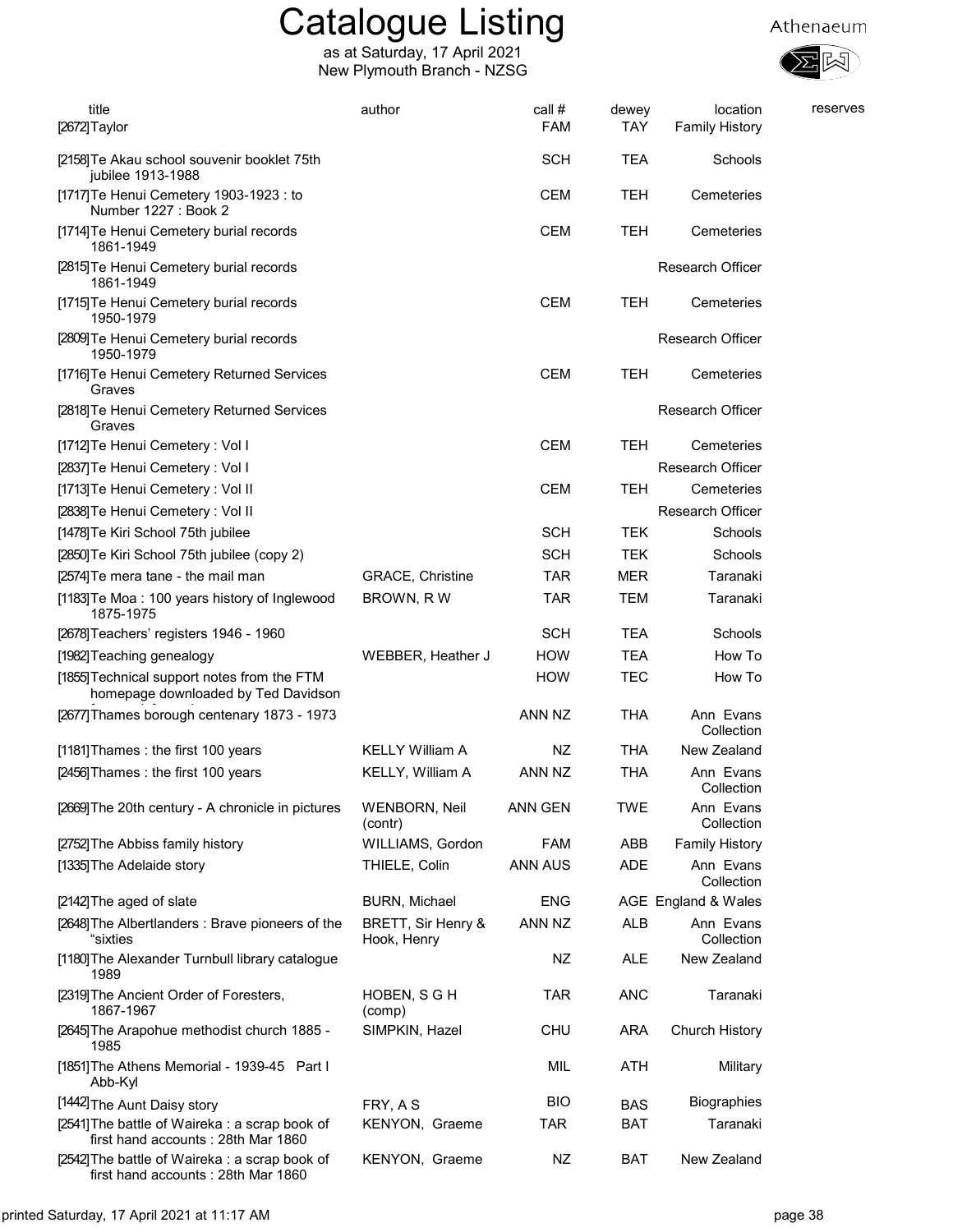

| title<br>[2518] The biographical index of Pukekohe<br>1850-1925                          | author<br>WALDEN, Heather A         | call $#$<br>ANN NZ | dewey<br><b>BIO</b> | location<br>Ann Evans<br>Collection | reserves |
|------------------------------------------------------------------------------------------|-------------------------------------|--------------------|---------------------|-------------------------------------|----------|
| [1195] The birth of a city: Wellington 1840-1843                                         | CARMAN, A H                         | NZ.                | <b>BIR</b>          | New Zealand                         |          |
| [2450] The biscuits were uncommonly old                                                  | SEXTON, Rae                         | <b>ANN AUS</b>     | <b>BIS</b>          | Ann Evans<br>Collection             |          |
| [2255] The Canterbury colony: its site and its<br>prospects                              |                                     | NZ                 | CAN                 | New Zealand                         |          |
| [1288] The castles of Wales: Castellu Cymru                                              | <b>REID Alan</b>                    | <b>ENG</b>         | CAS                 | England                             |          |
| [2356] The Catholic records index                                                        | VINCENT, Liz (comp)                 | <b>HOW</b>         | CAT                 | How To                              |          |
| [2707] The cedar to the kauri                                                            | FRANCIS, Lois (Ed)                  | FAM                | <b>FRA</b>          | <b>Family History</b>               |          |
| [1179] The census                                                                        | MARRIS, B P                         | NZ                 | <b>CEN</b>          | New Zealand                         |          |
| [1383] The Censuses 1841-1881 : use and<br>interpretation                                | <b>McLAUGHLIN Eve</b>               | <b>HOW</b>         | <b>CEN</b>          | How To                              |          |
| [2701] The Centenary of St Paul's Church Okato<br>1897 - 1997 and Okato Methodist Church | THOMSON, Shirley<br>(Ed)            | <b>TAR</b>         | <b>STP</b>          | Taranaki                            |          |
| [1871] The Charles Darwin memorial at Down<br>house, Downe, Kent                         |                                     | ENG                | <b>CHA</b>          | England                             |          |
| [2508] The charm of the English lakes                                                    |                                     | <b>ANN ENG</b>     | <b>CHA</b>          | Ann Evans<br>Collection             |          |
| [2275] The Chatham Islands in perspective                                                | ARBUCKLE, G A                       | NZ                 | <b>CHA</b>          | New Zealand                         |          |
| [1779] The clans of Scotland : the history and<br>landscape of the Scottish clans        | MacDONALD, Micheil                  | SCO                | <b>CLA</b>          | Scotland                            |          |
| [2545] The clearing : a history of Opunake (Held<br>at Puke Ariki only)                  |                                     |                    |                     | Puke Ariki                          |          |
| [2502] The clergy list                                                                   |                                     | <b>GEN</b>         | <b>CLE</b>          | General<br>Reference                |          |
| [2322]The Club                                                                           |                                     | <b>TAR</b>         | <b>CLU</b>          | Taranaki                            |          |
| [2782] The colonial frontier tamed                                                       | HILL, Richard S                     | NZ                 | COL                 | New Zealand                         |          |
| [1077] The complete Marjory Fleming : her<br>journals, letters & verses                  | <b>SIDGWICK Frank</b><br>(ed)       | SCO                | <b>COM</b>          | Scotland                            |          |
| [2155] The concise Oxford dictionary of English<br>place names                           | <b>EKWALL, Eilert</b>               |                    |                     | England                             |          |
| [2540] The County Engineers of New Zealand<br>1876-1989                                  | HANSEN, Neil G &<br>HALL, J Noel    | NZ                 | COU                 | New Zealand                         |          |
| [2482] The county maps of old England                                                    | MOULE, Thomas                       | <b>ANN ENG</b>     | COU                 | Ann Evans<br>Collection             |          |
| [1019] The Cutfield story                                                                | POLGLASE, Patricia                  | <b>FAM</b>         | <b>CUT</b>          | <b>Family History</b>               |          |
| [2649] The 'desart' shore                                                                | <b>WAGNER, Roy</b>                  | ANN NZ             | <b>DES</b>          | Ann Evans<br>Collection             |          |
| [1016] The descendants of John and Mary<br>Gebbie                                        | <b>WILLIAMS Herbert</b><br>Anderson | <b>FAM</b>         | GEB                 | <b>Family History</b>               |          |
| [1657] The deserters : a complete record of<br>military and naval deserters in Australia | SEXTON, Rae                         | MIL                | <b>DES</b>          | Military                            |          |
| [1177] The development of group herd testing in<br>New Zealand 1922-1945                 | HUME C M                            | NZ                 | <b>DEV</b>          | New Zealand                         |          |
| [1382] The dictionary of genealogy                                                       | FITZHUGH Terrick V<br>H             | <b>HOW</b>         | <b>DIC</b>          | How To                              |          |
| [2189] The dictionary of New Zealand biography.<br>Volume 1, 1769-1869                   |                                     | GEN                | <b>DIC</b>          | General<br>Reference                |          |
| [2190] The dictionary of New Zealand biography.<br>Volume 2, 1870-1900                   |                                     | <b>GEN</b>         | <b>DIC</b>          | General<br>Reference                |          |
| [2191] The dictionary of New Zealand biography.<br>Volume 3, 1901-1920                   |                                     | <b>GEN</b>         | <b>DIC</b>          | General<br>Reference                |          |
| [2192] The dictionary of New Zealand biography.<br>Volume 4, 1921-1940                   |                                     | GEN                | <b>DIC</b>          | General<br>Reference                |          |
| [2193] The dictionary of New Zealand biography.<br>Volume 5, 1941-1960                   |                                     | <b>GEN</b>         | <b>DIC</b>          | General<br>Reference                |          |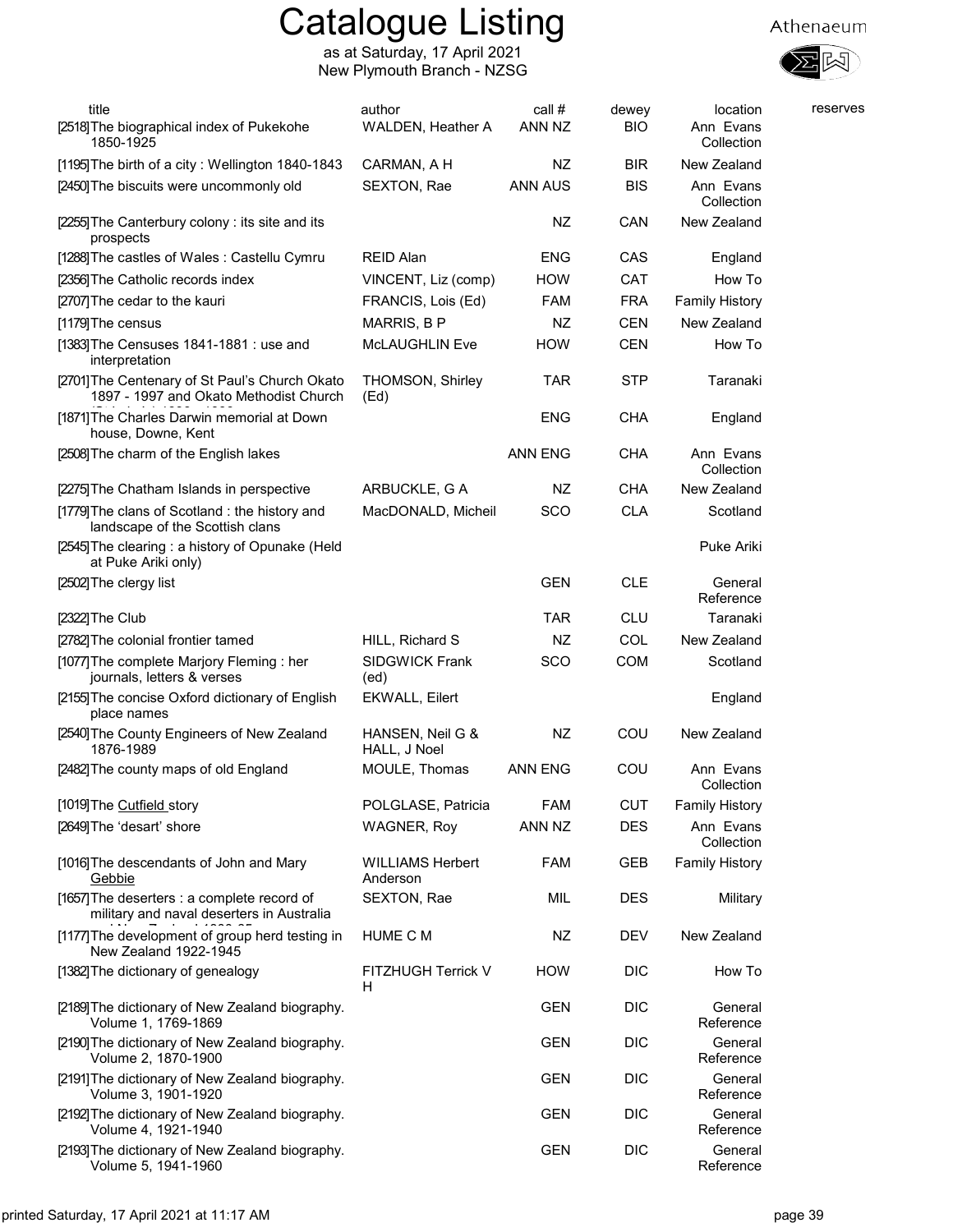

| title<br>[1745] The directory directory : the family, local<br>and social historian's guide to contents | author<br>HANSEN, Donald                 | call #<br><b>GEN</b> | dewey<br><b>DIR</b> | location<br>General<br>Reference | reserves |
|---------------------------------------------------------------------------------------------------------|------------------------------------------|----------------------|---------------------|----------------------------------|----------|
| [2769] The domesday book                                                                                | HINDE, Thomas (ed)                       | <b>ENG</b>           | <b>DOM</b>          | England                          |          |
| [2525] The Dominion of New Zealand                                                                      | Wedderspoon,<br>Richard                  | <b>GLASS</b>         | 1                   | Glass Case                       |          |
| [2138] The Doyle story                                                                                  | CAREY, Noeline                           | <b>FAM</b>           | <b>DOY</b>          | <b>Family History</b>            |          |
| [1169] The Dunmore book of New Zealand<br>records                                                       | <b>DUNMORE Patricia</b><br>(ed)          | NZ                   | <b>DUN</b>          | New Zealand                      |          |
| [2779] The early Canterbury runs                                                                        | ACLAND, L G D                            | NZ.                  | <b>EAR</b>          | New Zealand                      |          |
| [1407] The end of the penny section: when<br>trams ruled the streets of New Zealand                     | STEWART, Graham                          | ANN NZ               | <b>END</b>          | Ann Evans<br>Collection          |          |
| [2506] The English pub                                                                                  | JACKSON, Michael                         | ANN ENG              | <b>ENG</b>          | Ann Evans<br>Collection          |          |
| [2106] The epitaphs of Dunbennan Kirkyard                                                               |                                          | <b>HOW</b>           | <b>DUN</b>          | How To                           |          |
| [1194] The establishment of the New Plymouth<br>settlement in New Zealand, 1841-1843                    | RUTHERFORD, J<br>(comp)                  | <b>TAR</b>           | <b>EST</b>          | Taranaki                         |          |
| [2422] The establishment of the New Plymouth<br>settlement in New Zealand, 1841-1843                    | RUTHERFORD, J<br>(comp)                  | ANN NZ               | <b>EST</b>          | Ann Evans<br>Collection          |          |
| [2256] The evolution of a city: the story of the<br>growth of the city and suburbs of                   | MORRISON, J P                            | NZ                   | <b>EVO</b>          | New Zealand                      |          |
| [1287] The fair rivers of Southern England                                                              |                                          | <b>ENG</b>           | FAI                 | England                          |          |
| [1286] The family historian's enquire within                                                            | MARKWELL, F C and<br><b>SAUL Pauline</b> | <b>ENG</b>           | <b>FAM</b>          | England                          |          |
| [1017] The family of Isaac Fisher                                                                       | FISHER, Jocelyn                          | <b>FAM</b>           | <b>FIS</b>          | <b>Family History</b>            |          |
| [2714] The family of Isaac Fisher                                                                       | FISHER, Jocelyn                          | <b>FAM</b>           | <b>FIS</b>          | <b>Family History</b>            |          |
| [2715] The family of Ole Berntsen and Elise<br>Rasmussen                                                | FISHER, Jocelyn<br>(compl)               | <b>FAM</b>           | <b>BER</b>          | <b>Family History</b>            |          |
| [2724] The family of Thomas Jackson and<br>Harriet Judd                                                 | FISHER, Jocelyn                          | <b>FAM</b>           | <b>JAC</b>          | <b>Family History</b>            |          |
| [2041] The family, sex and marriage in England<br>1500-1800                                             | STONE, Lawrence                          | <b>ENG</b>           | <b>FAM</b>          | England                          |          |
| [1047] The family Wray, 1774 - 1990                                                                     |                                          | <b>FAM</b>           | <b>WRA</b>          | <b>Family History</b>            |          |
| [1446] The farmer's wife : a country woman's<br>calendar                                                | <b>BROWN Anne</b><br>Earncliff           | <b>BIO</b>           | <b>BRO</b>          | <b>Biographies</b>               |          |
| [2304] The female line : researching your female<br>ancestors                                           | WARD, Margaret                           | <b>HOW</b>           | <b>FEM</b>          | How To                           |          |
| [2222] The first 60 years, 1932-1992                                                                    | <b>BLACKWELL, Janet</b><br>(ed)          | NZ                   | <b>FIR</b>          | New Zealand                      |          |
| [2613] The first fleet of Auckland                                                                      | McCARTHY, Darry                          | ANN NZ               | <b>FIR</b>          | Ann Evans<br>Collection          |          |
| [1310] The first fleeters : a comprehensive listing<br>of convicts, marines, seamen, officers,          | FIDLON Paul G (ed)<br>et al              | <b>AUS</b>           | <b>FIR</b>          | Australia                        |          |
| [1199] The first hundred years: celebrating the<br>centenary of New Plymouth Boys' High                 | ALEXANDER, W E                           | <b>TAR</b>           | <b>FIR</b>          | Taranaki                         |          |
| [2417] The first hundred years: celebrating the<br>centenary of New Plymouth Boys' High                 | ALEXANDER, W E                           | ANN NZ               | <b>TAR</b>          | Ann Evans<br>Collection          |          |
| [1424] The fly away people : a portrait gallery of<br>outstanding expatriate New Zealanders             | <b>HARRIS Norman</b>                     | <b>BIO</b>           | <b>FLY</b>          | <b>Biographies</b>               |          |
| [2477] The forgotten craftts                                                                            | SEYMOUR, John                            | <b>ANN ENG</b>       | <b>FOR</b>          | Ann Evans<br>Collection          |          |
| [1063] The furrow behind me: the autobiography<br>of a Hebridean crofter                                | MacCLELLAN Angus                         | <b>SCO</b>           | <b>FUR</b>          | Scotland                         |          |
| [2396] The garden of New South Wales                                                                    | COUSINS, Arthur                          | <b>ANN AUS</b>       | <b>NSW</b>          | Ann Evans<br>Collection          |          |
| [1764] The gateway to scenic Southland                                                                  | JOHNSON, Peter<br>(comp)                 | <b>HOW</b>           | 1996                | How To                           |          |
| [2245] The genealogist's Google toolbox                                                                 | COOKE, Lisa Louise                       | HOW                  | <b>GEN</b>          | How To                           |          |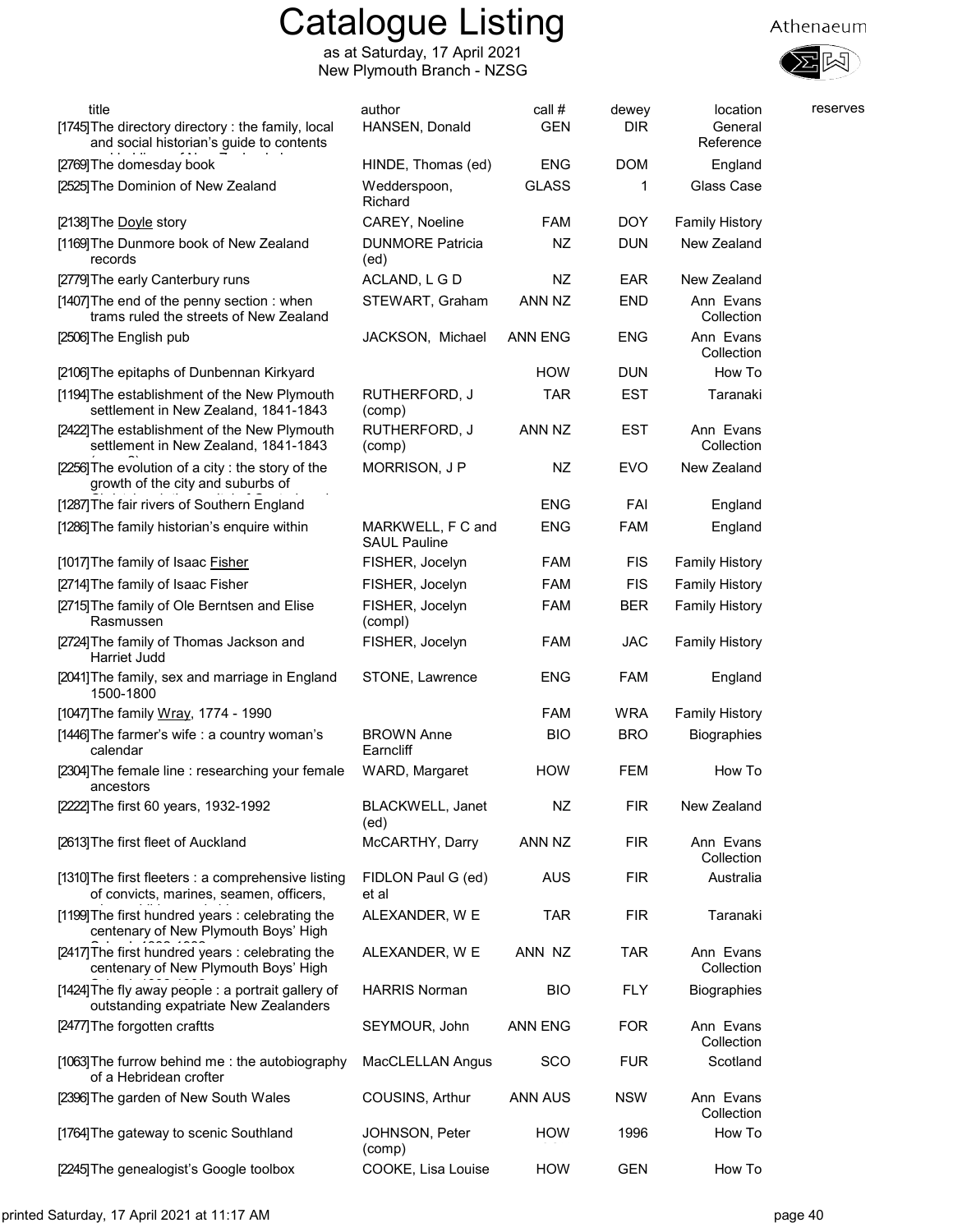

| title<br>[2123] The Genealogist's guide                                                | author<br>MARSHALL, George<br>w | call #<br><b>GEN</b> | dewey<br><b>GEN</b> | location<br>General<br>Reference | reserves |
|----------------------------------------------------------------------------------------|---------------------------------|----------------------|---------------------|----------------------------------|----------|
| [2386] The Genealogist's Internet                                                      | <b>CHRISTIAN, Peter</b>         | <b>HOW</b>           | <b>GEN</b>          | How To                           |          |
| [2328] The Genealogist's Internet (5th ed)                                             | <b>CHRISTIAN, Peter</b>         | <b>HOW</b>           | <b>GEN</b>          | How To                           |          |
| [2448] The Genealogist's Internet (5th ed) (copy<br>2)                                 | CHRISTIAN, Peter                | <b>HOW</b>           | <b>GEN</b>          | How To                           |          |
| [1014] The George family history                                                       | GEORGE, Pat                     | <b>FAM</b>           | GEO                 | <b>Family History</b>            |          |
| [1912] The Glynns: journal of the Glens of<br><b>Antrim Historical Society</b>         |                                 | <b>IRE</b>           | <b>GLY</b>          | Ireland                          |          |
| [2764] The golden road to Cape Reinga                                                  | MORE, David                     | NZ                   | <b>GOL</b>          | New Zealand                      |          |
| [1104] The good logs of Algidus                                                        | <b>ANDERSON Mona</b>            | NZ                   | GOO                 | New Zealand                      |          |
| [1007] The Gordon family in New Zealand                                                | INCH, Jane                      | FAM                  | GOR                 | <b>Family History</b>            |          |
| [2614] The great Northern Wairoa                                                       | <b>BRADLEY, EK</b>              | ANN NZ               | <b>GRE</b>          | Ann Evans<br>Collection          |          |
| [1625] The Great War: the standard history of<br>the world-wide conflict: 13 volumes   | WILSON, H W &<br>HAMMERTON, J A | <b>GEN</b>           | <b>GRE</b>          | General<br>Reference             |          |
| [1833] The guardians at the gate: the history of<br>the New Zealand Customs Department | McGILL, David                   | ANN NZ               | <b>GUA</b>          | Ann Evans<br>Collection          |          |
| [2234] The Guiness Book of Names                                                       | DUNKING, Leslie<br>Alan         | OTH                  | <b>NAM</b>          | <b>Other Countries</b>           |          |
| [2775] The gum digger                                                                  | REED, A H                       | NZ                   | <b>GUM</b>          | New Zealand                      |          |
| [2454] The harbour ferries of Auckland                                                 | BALDERSTON,<br>David            | ANN NZ               | <b>HAR</b>          | Ann Evans<br>Collection          |          |
| [2251] The heart of colonial Auckland, 1865-1910                                       | <b>HODGSON, Terence</b>         | NZ                   | HEA                 | New Zealand                      |          |
| [2609] The heart of colonial Auckland, 1865-1910                                       | HODGSON, Terence                | ANN NZ               | <b>HEA</b>          | Ann Evans<br>Collection          |          |
| [1285] The Hearth tax: other later Stuart tax lists<br>and the Association Oath rolls  | GIBSON, J S W<br>(comp)         | <b>HOW</b>           | <b>HEA</b>          | How To                           |          |
| [1415] The heraldic imagination                                                        | <b>DENNYS Rodney</b>            | ENG                  | <b>HER</b>          | England                          |          |
| [2485] The hidden places of Britain                                                    | THOMAS, Leslie                  | <b>ANN ENG</b>       | <b>HID</b>          | Ann Evans<br>Collection          |          |
| [2081] The history of a small town police station                                      | KEENAN, N J                     | <b>TAR</b>           | <b>HIS</b>          | Taranaki                         |          |
| [1197] The history of Taranaki: a standard work<br>on the history of the province      | WELLS, B                        | <b>TAR</b>           | HIS                 | Taranaki                         |          |
| [2588] The history of the Chamberlain family of<br>Taranaki                            | SHAW, M Noeline,<br>Comp        | <b>FAM</b>           | <b>CHA</b>          | <b>Family History</b>            |          |
| [1122] The history of the Moa Farmers'<br>Co-operative Dairy Company Ltd,              |                                 | <b>TAR</b>           | НIS                 | Taranaki                         |          |
| [1198] The history of the Royal Aeronautical<br>society in New Zealand                 |                                 | NZ PAM               | HIS                 | New Zealand                      |          |
| [2385] The Hutchinson encyclopedia of<br>biography                                     | NICHOLLS, C S                   | <b>GEN</b>           | <b>ENC</b>          | General<br>Reference             |          |
| [1894] The llott Story                                                                 | ILOTT, Jack                     | <b>FAM</b>           | ILO                 | <b>Family History</b>            |          |
| [2408] The industrious heart : a history of New<br>Plymouth (Copy 1)                   | TULLET, J S                     | ANN NZ               | <b>TAR</b>          | Ann Evans<br>Collection          |          |
| [2580] The industrious heart: a history of New<br>Plymouth (copy 2)                    | TULLET, J S                     | <b>TAR</b>           | <b>IND</b>          | Taranaki                         |          |
| [1083] The Iona community: personal<br>impressions of the early years                  | <b>MORTON Ralph T</b>           | SCO                  | <b>ION</b>          | Scotland                         |          |
| [1027] The Julian jigsaw                                                               | MALCOLM, Madge                  | <b>FAM</b>           | JUL                 | <b>Family History</b>            |          |
| [1035] The Julian jigsaw index                                                         | GEORGE, Pat                     | <b>FAM</b>           | JUL                 | <b>Family History</b>            |          |
| [1733] The Kauri: an address given by Mr G G<br>Seccombe to New Plymouth Historical    |                                 | <b>TAR</b>           | VATI                | Taranaki                         |          |
| [1232] The Kelly gang                                                                  | <b>KEESING, Nancy</b><br>(ed)   | <b>ANN AUS</b>       | KEL                 | Ann Evans<br>Collection          |          |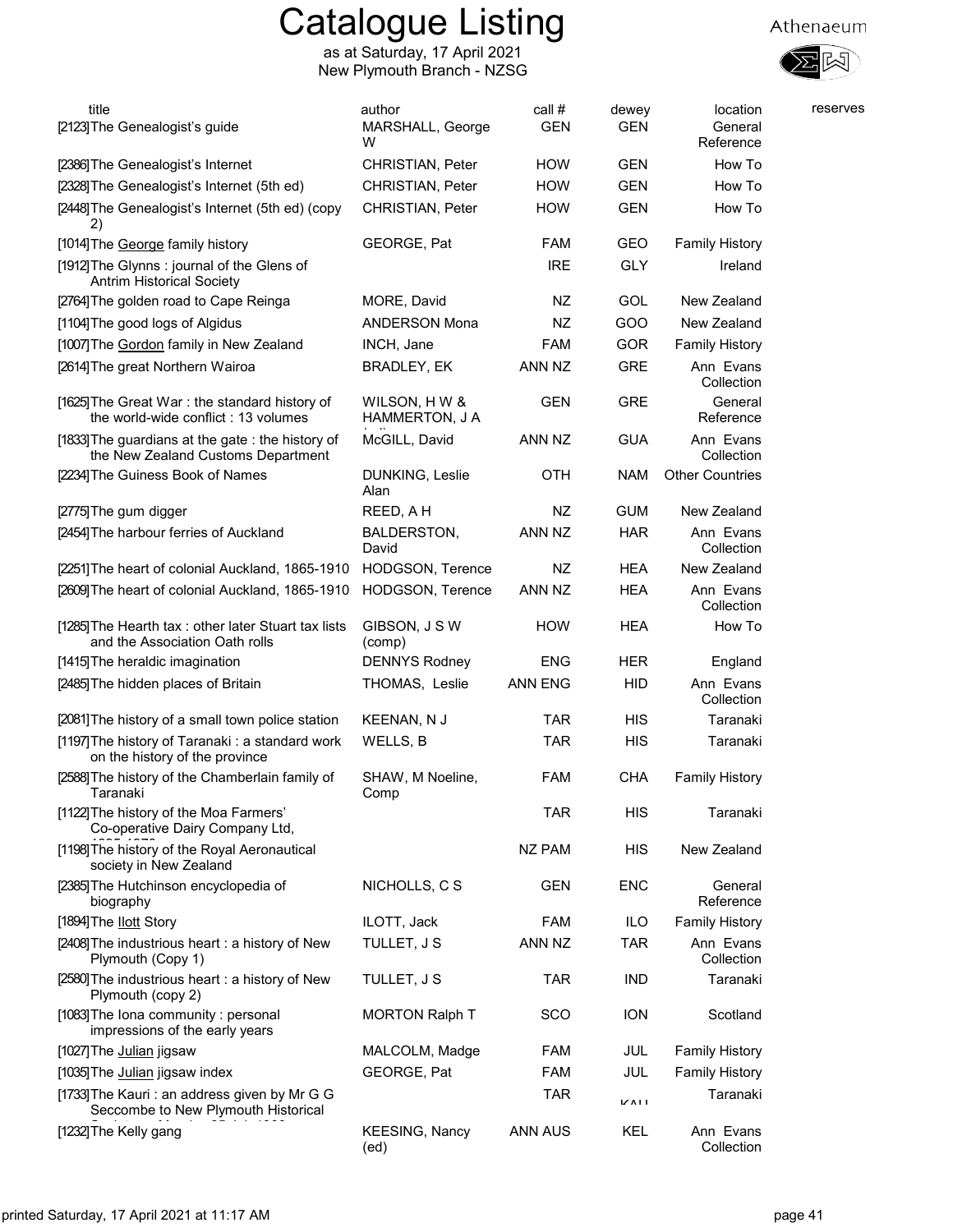

| title<br>[2018] The Knight Family: 1854-1984                                             | author<br>MASTERS, Valerie<br>(comp)    | call #<br><b>FAM</b> | dewey<br>KNI | location<br><b>Family History</b> | reserves |
|------------------------------------------------------------------------------------------|-----------------------------------------|----------------------|--------------|-----------------------------------|----------|
| [1268] The Lake counties : Cumberland :<br>Westmorland                                   | MEE Arthur (ed)                         | ENG                  | <b>LAK</b>   | England                           |          |
| [1284] The Lake district                                                                 | BLAIR John (ed)                         | ENG                  | LAK          | England                           |          |
| [1283] The lakes to Tyneside                                                             |                                         | <b>ENG</b>           | LAK          | England                           |          |
| [1034] The Lambies first one hundred years in<br>New Zealand                             | TOTOAIWHITI, Jean<br>Alison             | <b>FAM</b>           | LAM          | <b>Family History</b>             |          |
| [1824] The land transfer act: with introduction,<br>notes and forms                      | HUTCHEN, David                          | NZ                   | LAN          | New Zealand                       |          |
| [2398] The last of the Tasmanians.                                                       | DAVIES, David                           | ANN AUS              | TAS          | Ann Evans<br>Collection           |          |
| [2488] The legacy of England                                                             |                                         | <b>ANN ENG</b>       | <b>LEG</b>   | Ann Evans<br>Collection           |          |
| [2175] The Leicestershire marriage index :<br>$1801 - 1837 : S - Z$                      |                                         | <b>HOW</b>           | LEI          | How To                            |          |
| [2344] The library a guide to the LDS Family<br><b>History Library</b>                   | CORRY, John                             | <b>HOW</b>           | <b>HOW</b>   | How To                            |          |
| [2269] The life and times of Sir Julius Vogel                                            | BURDON, R M                             | BIO                  | VOG          | <b>Biographies</b>                |          |
| [2659] The lives of pioneer women in New<br>Zealand                                      | ELL, Sarah (comp)                       | ANN NZ               | LIV          | Ann Evans<br>Collection           |          |
| [2587] The loaded dice                                                                   | HUNT, Irene                             | <b>FAM</b>           | <b>HER</b>   | <b>Family History</b>             |          |
| [2470] The location of British Army records                                              | HOLDING, Norman H ANN ENG               |                      | LOC          | Ann Evans<br>Collection           |          |
| [1282] The London dungeon                                                                |                                         | <b>ENG</b>           | <b>LON</b>   | England                           |          |
| [2024] The Lucas's of Haslemere and Midhurst<br>& South Otago, NZ                        | LUCAS, L J (comp)                       | <b>FAM</b>           | <b>LUC</b>   | <b>Family History</b>             |          |
| [2111] The Luxford saga                                                                  | <b>BUTLER, Michael</b><br>Raymus (comp) | <b>FAM</b>           | <b>LUX</b>   | <b>Family History</b>             |          |
| [1030] The Lye/Hood family                                                               | FRENCH, PM<br>(comp)                    | <b>FAM</b>           | HOO          | <b>Family History</b>             |          |
| [2263] The making of a New Zealander                                                     | MULGAN, Alan                            | NZ                   | <b>MAK</b>   | New Zealand                       |          |
| [2590] The Malthus family in New Zealand                                                 |                                         | FAM                  | <b>MAL</b>   | <b>Family History</b>             |          |
| [2145] The man in our lives                                                              | GUTHRIE, John                           | <b>BIO</b>           | <b>GUT</b>   | <b>Biographies</b>                |          |
| [1738] The Maori as a fisherman : an address<br>given by Mr Mr J T Linehan to New        |                                         | <b>NZ PAM</b>        | <b>MAO</b>   | New Zealand                       |          |
| [1737] The Maori canoe : an address presented<br>by Mr B Norman, Esq to New Plymouth     |                                         | NZ PAM               | <b>MAO</b>   | New Zealand                       |          |
| [2652] The Methodist Church of New Zealand:<br>seventy-five years at Fitzroy             | HODDER, John<br>(comp)                  | <b>CHU</b>           | MET          | Church History                    |          |
| [1028] The Miles family tree in New Zealand,<br>1856 - 1985                              | HOLDER, Judith<br>Mary (comp)           | <b>FAM</b>           | MIL          | <b>Family History</b>             |          |
| [2496] The Mormon Temple Square: the story<br>behind the scenery                         | <b>BLACK, Susan</b><br>Easton           | ANN USA              | <b>MOR</b>   | Ann Evans<br>Collection           |          |
| [1899] The "N.Z. Financial Times" Year-Book of<br>N.Z. Public Companies and Directory of |                                         |                      |              | <b>Directories</b>                |          |
| [1900] The "N.Z. Financial Times" Year-Book of<br>N.Z. Public Companies and Directory of |                                         |                      |              | <b>Directories</b>                |          |
| [2309] The Naki boy : the life and times of<br>Charles Rush                              | <b>RUSH, CHARLES W</b>                  | <b>FAM</b>           | <b>RUS</b>   | <b>Family History</b>             |          |
| [2415] The National Trust of South Australia                                             | COLWELL, Max                            | <b>ANN AUS</b>       | <b>NAT</b>   | Ann Evans<br>Collection           |          |
| [1398] The Nelson College old boy's register:<br>1856-1956                               | McKAY, J G (comp)                       | ANN NZ               | <b>NEL</b>   | Ann Evans<br>Collection           |          |
| [2183] The Nelson College Old Boys' register,<br>1856-1981                               | ADDIS, H J (comp)                       | <b>SCH</b>           | <b>NEL</b>   | Schools                           |          |
| [1093] The New Zealand almanac                                                           |                                         | <b>NZ</b>            | <b>AIR</b>   | New Zealand                       |          |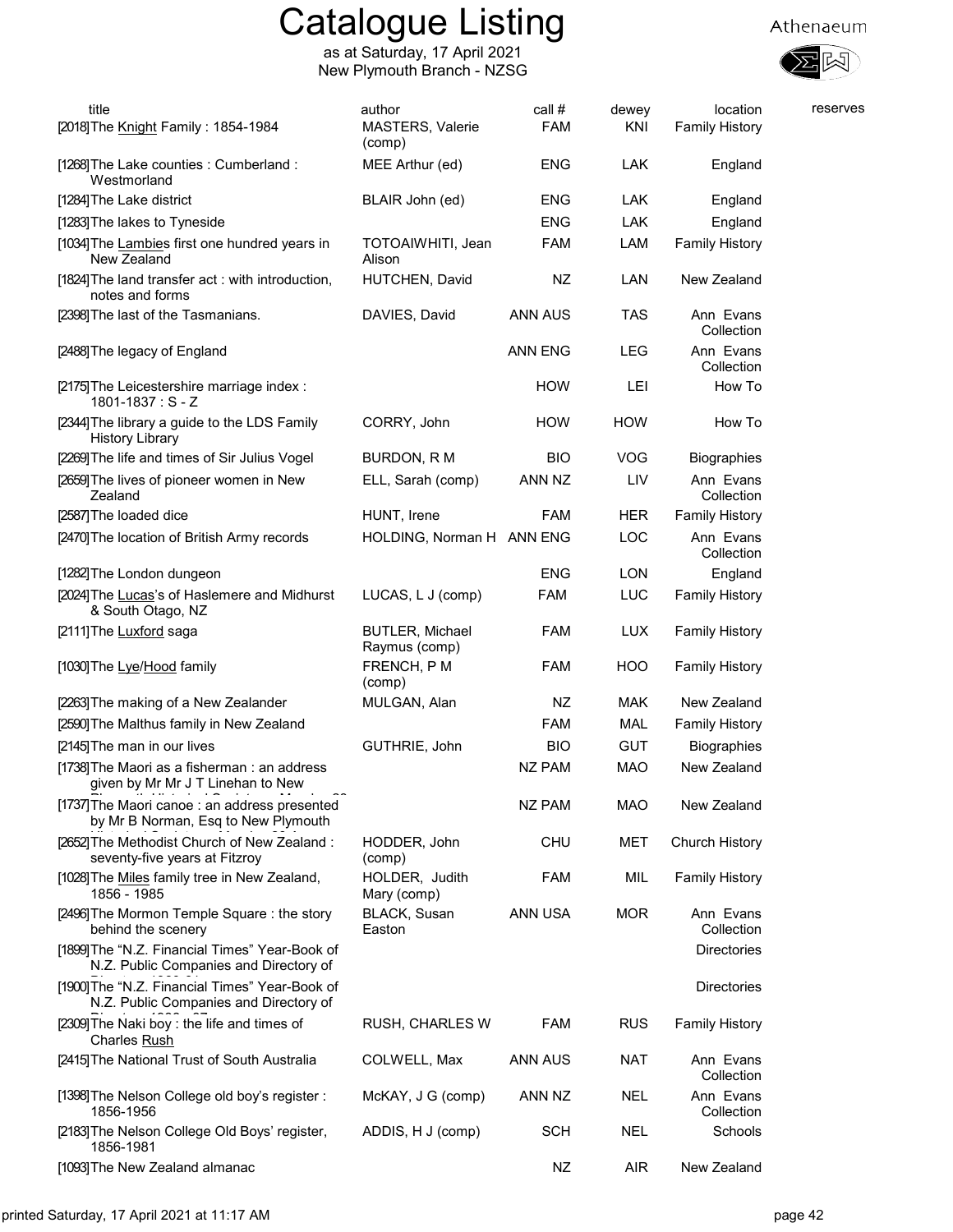

| title                                                                                   | author                                    | call #     | dewey      | location              | reserves |
|-----------------------------------------------------------------------------------------|-------------------------------------------|------------|------------|-----------------------|----------|
| [2566] The New Zealand business who's who                                               |                                           | <b>GEN</b> | <b>NEW</b> | General<br>Reference  |          |
| [2567] The New Zealand business who's who                                               |                                           | <b>GEN</b> | <b>NEW</b> | General<br>Reference  |          |
| [1910] The New Zealand Genealogist 1972-73                                              |                                           | <b>HOW</b> | <b>NEW</b> | How To                |          |
| [1909] The New Zealand Genealogist 1974-75                                              |                                           | <b>HOW</b> | <b>NEW</b> | How To                |          |
| [1908] The New Zealand Genealogist 1979-80                                              |                                           | <b>HOW</b> | <b>NEW</b> | How To                |          |
| [1911] The New Zealand Genealogist 1987                                                 |                                           | <b>HOW</b> | <b>NEW</b> | How To                |          |
| [1951] The New Zealand Genealogist's family<br>historian : vol 1                        | STEDMAN, Richard<br>(Ed)                  | NZ         | <b>NEW</b> | How To                |          |
| [2447] The New Zealand Genealogist's family<br>historian : vol 1 (copy 2)               | STEDMAN, Richard<br>(Ed)                  | <b>HOW</b> | <b>NEW</b> | How To                |          |
| [1996] The New Zealand Genealogist's family<br>historian : vol 2                        | STEDMAN, Richard<br>(ed)                  | NZ         | <b>NEW</b> | How To                |          |
| [1454] The New Zealand guide: incorporating<br>Wise's NZ index to every place in New    | <b>DOLLIMORE Edward</b><br>Stewart (comp) | <b>GEN</b> | <b>NEW</b> | General<br>Reference  |          |
| [1455] The New Zealand guide: superseding<br>Wise's NZ index to every place in New      | <b>DOLLIMORE Edward</b><br>Stewart (comp) | <b>GEN</b> | <b>NEW</b> | General<br>Reference  |          |
| [1651] The New Zealand medal to colonials                                               | STOWERS, Richard                          | MIL        | <b>NEW</b> | Military              |          |
| [2114] The New Zealand Roll of Honour<br>1845-1995                                      | <b>TAYLOR, Alistair</b>                   | MIL        | <b>NEW</b> | Military              |          |
| [1652] The New Zealand wars 1845-1866                                                   |                                           | MIL        | <b>NEW</b> | Military              |          |
| [1200] The New Zealand wars: a history of the<br>Maori campaigns and the pioneering     | COWAN James                               | NZ         | <b>NEW</b> | New Zealand           |          |
| [1201] The New Zealand wars: a history of the<br>Maori campaigns and the pioneering     | <b>COWAN James</b>                        | NZ         | <b>NEW</b> | New Zealand           |          |
| [1223] The Northlander                                                                  |                                           | NZ         | <b>NOR</b> | New Zealand           |          |
| [2702] The Okato Methodist Church                                                       | SMITH, Zena                               | <b>CHU</b> | <b>OKA</b> | Church History        |          |
| [2584] The Old family reunion: 20 January 2018                                          | McDONAGH,<br>Christine, Comp              | <b>FAM</b> | <b>OLD</b> | <b>Family History</b> |          |
| $[1976]$ The Old ones                                                                   | SMITH, Mirk                               | <b>FAM</b> | OLD        | <b>Family History</b> |          |
| [2628] The Opunake branch line                                                          | JULIAN CE (comp)                          | <b>TAR</b> | OPU        | Taranaki              |          |
| [1418] The Orbis encyclopedia of flags & coats of<br>arms                               | <b>CRAMPTON William</b><br>G (ed)         | <b>GEN</b> | <b>ORB</b> | General<br>Reference  |          |
| [1436] The ordeal of William Larnach                                                    | <b>KNIGHT Hardwicke</b>                   | <b>BIO</b> | <b>LAR</b> | Biographies           |          |
| [1978] The Originals : the earliest Jersey cattle in<br>New Zealand: their history and  | ATKINS, Norman<br>Geo.                    | <b>NZ</b>  | ORI        | New Zealand           |          |
| [2235] The Oxford Companion to Local and<br><b>Family History</b>                       | HEY, David                                | <b>ENG</b> | LOC        | England               |          |
| [2310] The parishes, registers and registrars of<br>Scotland                            |                                           | <b>HOW</b> | <b>PAR</b> | How To                |          |
| [1961] The Penguin guide to London                                                      | BANKS, F. R.                              | <b>ENG</b> | <b>LON</b> | England               |          |
| [2223] The Pepperell family: a family's journey<br>from Devon, England to Taranaki, New | WINTHROP, David                           | <b>FAM</b> | PEP        | <b>Family History</b> |          |
| [2778] The Perano whalers                                                               | GRADY, Don                                | NZ         | <b>PER</b> | New Zealand           |          |
| [1042] The Perrett society : family notes                                               | <b>Perrott Society</b><br>(comp)          | <b>FAM</b> | PER        | <b>Family History</b> |          |
| [1820] The pictorial history of Westminster Abbey                                       | FOX, Canon Adam                           | <b>ENG</b> | <b>PIC</b> | England               |          |
| [1025] The pioneer Foremans, 1841 - 1991                                                | FOREMAN, Gordon                           | <b>FAM</b> | <b>FOR</b> | <b>Family History</b> |          |
| [1057] The pioneer Vercoes                                                              | VERCOE, Selwyn                            | FAM        | <b>VER</b> | <b>Family History</b> |          |
| [2261] The pioneers explore Otago                                                       | <b>BEATTIE, Herries</b>                   | NZ         | <b>PIO</b> | New Zealand           |          |
| [2354] The Police History Society: notes for<br>family historians                       | <b>WATERS, Les</b>                        | <b>HOW</b> | POL        | How To                |          |
| [2148] The poor are always with us : the<br>Victorian poor and after                    | McLAUGHLIN, Eve                           | <b>HOW</b> | POO        | How To                |          |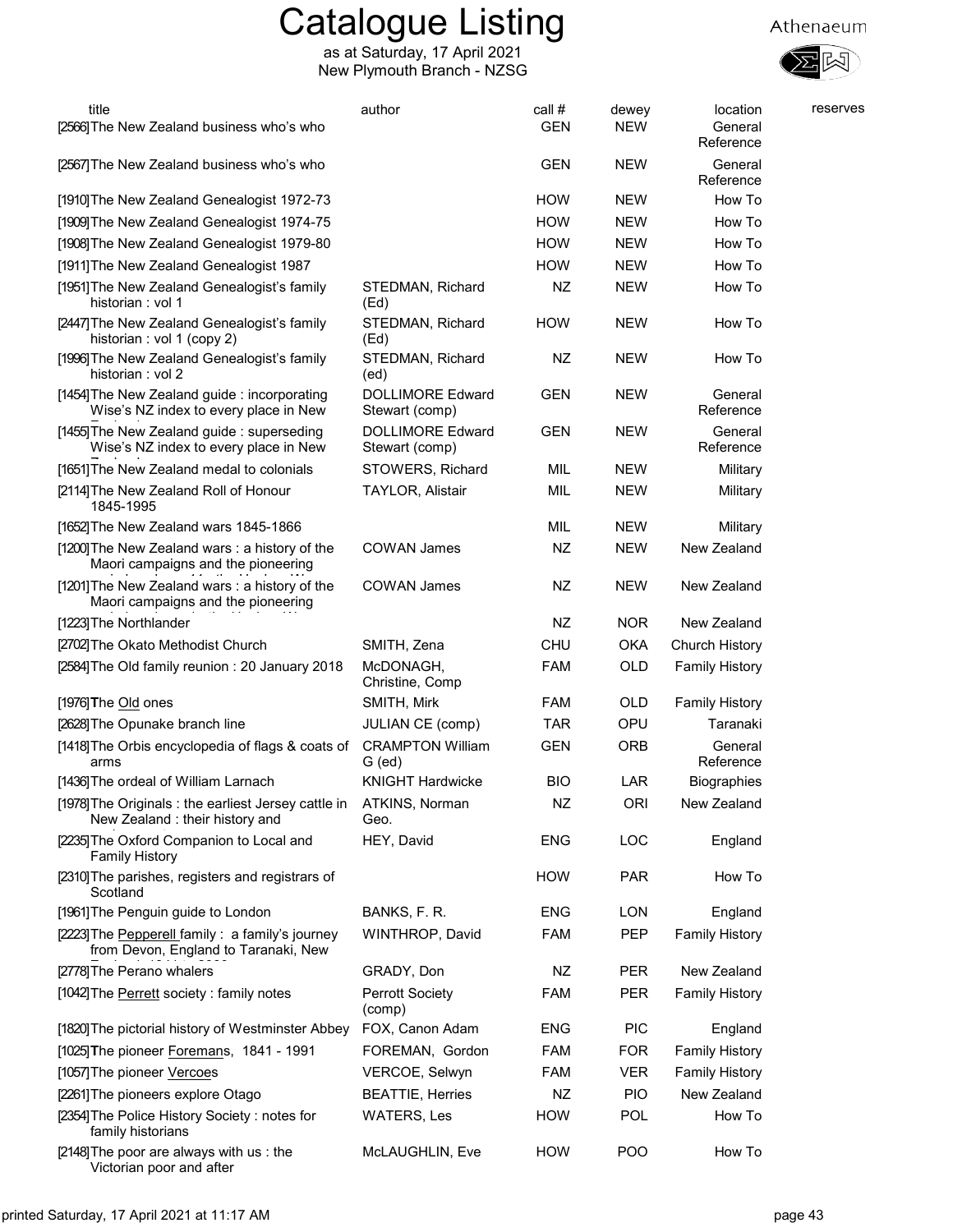

| title                                                                                        | author                                     | call #         | dewey      | location                | reserves |
|----------------------------------------------------------------------------------------------|--------------------------------------------|----------------|------------|-------------------------|----------|
| [1222] The pride of poultrymen : a 50 year history<br>of the Poultrymen's Co-operative Ltd   | <b>YEREX David</b>                         | NZ             | PRI        | New Zealand             |          |
| [2828] The Prince Edward settlers                                                            | RODEWALD, HM                               | <b>OTH</b>     | PRI        | <b>Other Countries</b>  |          |
| [1380] The protestation returns 1641-1642 : and<br>other contemporary listings               | GIBSON Jeremy and<br>DELL Alan (comps)     | <b>HOW</b>     | <b>PRO</b> | How To                  |          |
| [1221] The Queen city : pictorial souvenir of<br>Auckland, N.Z.                              |                                            | NZ PAM         | <b>QUE</b> | New Zealand             |          |
| [2091] The railway leads to Welbourn: the story<br>of the railway settlement in New Plymouth | MURDOCH, Janet                             | <b>TAR</b>     | RAI        | Taranaki                |          |
| [2284] The Reeds, Frederick and Annie in New<br>Zealand, 1873 to 1999                        | REED, Charlie G                            | <b>FAM</b>     | REE        | <b>Family History</b>   |          |
| [2516] The return of the First Fleet                                                         | KING, Jonathan                             | ANN AUS        | <b>RET</b> | Ann Evans<br>Collection |          |
| [2744] The Richmond-Atkinson papers Vol I                                                    | SCHOLFIELD, Guy H<br>(ed)                  | TAR            | <b>RIC</b> | Taranaki                |          |
| [2742] The Richmond-Atkinson papers Vol II                                                   | SCHOLFIELD, Guy H<br>(ed)                  | <b>TAR</b>     | <b>RIC</b> | Taranaki                |          |
| [2452] The river, stump and raspberry garden:<br>Ngatimoti as I remember                     | BEATSON, C B (Pat)                         | ANN NZ         | <b>RIV</b> | Ann Evans<br>Collection |          |
| [2471] The rockies : New Zealand minesweepers<br>at war                                      | HARKER, Jack                               | ANN NZ         | <b>ROC</b> | Ann Evans<br>Collection |          |
| [1273] The Royal Heraldry of England                                                         | PINCHES, J H & R V                         | <b>ENG</b>     | <b>ROY</b> | England                 |          |
| [2539] The Royal New Zealand Fencible Corps                                                  | NICOLL, Dulcie                             | ANN NZ         | <b>ROY</b> | Ann Evans<br>Collection |          |
| [1981] The Royal New Zealand Fencibles :<br>1847-1852                                        | The New Zealand<br><b>Fencible Society</b> | MIL            | <b>ROY</b> | New Zealand             |          |
| [2531] The Royal New Zealand Fencibles : a<br>complete index                                 | <b>KENDALL, Shirley</b><br>(Comp)          | ANN NZ         | <b>ROY</b> | Ann Evans<br>Collection |          |
| [1757] The Salvation Army, New Plymouth and<br>Waitara: dedications, marriages, deaths -     |                                            | CH/BDM         | SAL        | <b>BDM</b>              |          |
| [2725] The Sampson family of New Zealand                                                     | FISHER, Jocelyn                            | <b>FAM</b>     | SAM        | <b>Family History</b>   |          |
| [1086] The Scots                                                                             | <b>McLAREN Moray</b>                       | sco            | SCO        | Scotland                |          |
| [1901] The Scottish Banner                                                                   |                                            |                |            | Magazines               |          |
| [1076] The Scottish clans and their tartans                                                  |                                            | <b>SCO</b>     | SCO        | Scotland                |          |
| [2776] The sea is my neighbour                                                               | CLARK, TA                                  | NZ             | <b>SEA</b> | New Zealand             |          |
| [2133] The search for the ancestry of Annie Putt<br>(nee Poole)                              | PUTT, John                                 | <b>FAM</b>     | <b>PUT</b> | <b>Family History</b>   |          |
| [2323] The Sears, Roebuck catalogue                                                          | MIRKEN, Alan (ed)                          | <b>GEN</b>     | <b>SEA</b> | General<br>Reference    |          |
| [2507] The second Country Life picture book of<br>Britain in colour                          |                                            | <b>ANN ENG</b> | COU        | Ann Evans<br>Collection |          |
| [2103] The second fleet convicts                                                             |                                            | <b>AUS</b>     | <b>SEC</b> | Australia               |          |
| [1281] The secret Royal love letters                                                         | <b>CRABTREE Lady</b><br>Constance (ed)     | <b>ENG</b>     | <b>SEC</b> | England                 |          |
| [2240] The seven daughters of Eve                                                            | SYKES, Bryan                               | <b>HOW</b>     | <b>SEV</b> | How To                  |          |
| [1906] The Shell guide to New Zealand                                                        | SHADBOLT, Maurice<br>(Ed)                  | NZ             | <b>SHE</b> | New Zealand             |          |
| [1054] The Sinclair story                                                                    | ROBINSON, Leila                            | <b>FAM</b>     | SIN        | <b>Family History</b>   |          |
| [2704] The Sinclair story                                                                    | ROBINSON, Leila                            | FAM            | SIN        | <b>Family History</b>   |          |
| [2326] The Stags' Progress                                                                   | BELLRINGER, Brian                          | <b>TAR</b>     | <b>THE</b> | Taranaki                |          |
| [2492] The story of 25 eventful years in pictures                                            |                                            | ANN ENG        | <b>STO</b> | Ann Evans<br>Collection |          |
| [2361] The story of Australian folksong                                                      | ANDERSON, Hugh                             | ANN AUS        | <b>STO</b> | Ann Evans<br>Collection |          |
| [2423] The story of Howick: 1847-1864                                                        | <b>BLAKE, Nelson</b>                       | ANN NZ         | <b>STO</b> | Ann Evans<br>Collection |          |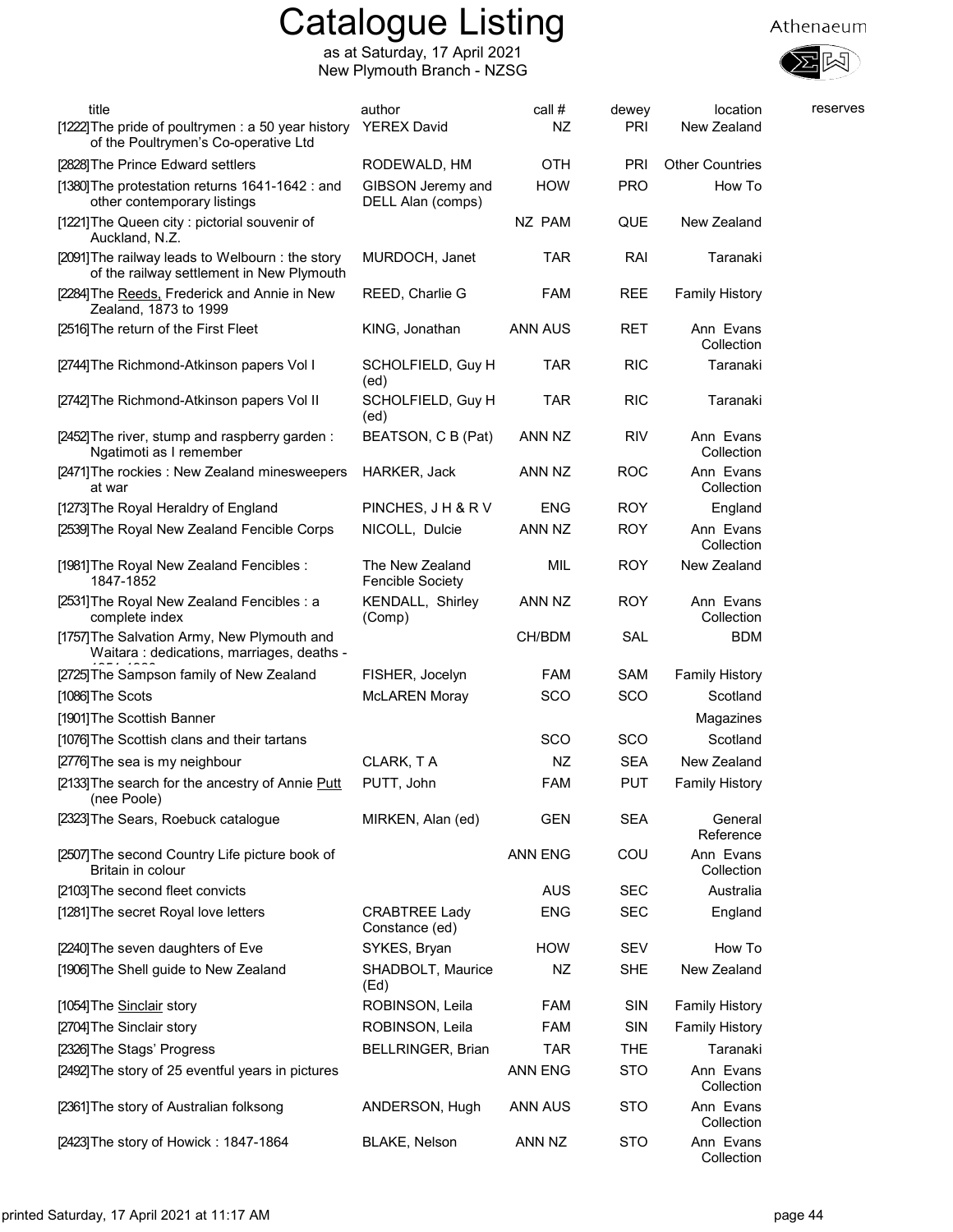

| title                                                                                           | author                        | call #     | dewey      | location                | reserves |
|-------------------------------------------------------------------------------------------------|-------------------------------|------------|------------|-------------------------|----------|
| [2651] The story of Northland                                                                   | REED, AH                      | ANN NZ     | <b>STO</b> | Ann Evans<br>Collection |          |
| [1219] The story of Otago: age of adventure                                                     | REED, A H                     | NZ         | <b>STO</b> | New Zealand             |          |
| [1521] The story of Saint John's Church Omata<br>1875-1975                                      |                               | <b>CHU</b> | <b>STO</b> | Church History          |          |
| [2266] The story of Shantytown                                                                  | HEINZ, W F                    | NZ         | <b>STO</b> | New Zealand             |          |
| [1220] The story of the Edwin Fox                                                               |                               | NZ         | <b>STO</b> | New Zealand             |          |
| [1728] The story of William and Agnes Murdoch<br><u>Syme</u>                                    | TUCKER, Joan                  | FAM        | <b>SYM</b> | <b>Family History</b>   |          |
| [1439] The Stratford inheritance : a history of<br>Stratford and Whangamomona counties          | CHURCH lan                    | <b>TAR</b> | STR        | Taranaki                |          |
| [2320] The surnames of Ireland                                                                  | MACLYSAGHT,<br>Edward         | HOW        | <b>SUR</b> | How To                  |          |
| [2373] The surnames of Ireland                                                                  | MacLYSAGHT, E                 | <b>IRE</b> | <b>SUR</b> | Ireland                 |          |
| [2436] The surnames of Scotland                                                                 | BLACK, George F               | SCO        | <b>SUR</b> | Scotland                |          |
| [2125] The Taranaki Education Board: a<br>retrospect 1841-1971                                  | INSULL, H A H (ed.)           | <b>TAR</b> | <b>TAR</b> | Taranaki                |          |
| [2720] The Taranaki line of the Zimmerman<br>family tree                                        | HALL, Robert J                | <b>FAM</b> | ZIM        | <b>Family History</b>   |          |
| [2271] The Taranaki question                                                                    | MARTIN, W                     | <b>TAR</b> | <b>TAR</b> | Taranaki                |          |
| [2549] The Taranaki Rifle volunteers (Held at<br>Puke Ariki only)                               | PENN, W J                     |            |            | Puke Ariki              |          |
| [1769] The tartan and the gold                                                                  |                               | <b>HOW</b> | 1989       | How To                  |          |
| [2420] The Thames miner's guide                                                                 |                               | ANN NZ     | <b>THA</b> | Ann Evans<br>Collection |          |
| [1312] The third fleet convicts : an alphabetical<br>listing of names, giving place and date of | RYAN, R J                     | <b>AUS</b> | THI        | Australia               |          |
| [2483] The Times London history atlas                                                           | Clout, Hugh (ed)              | ANN ENG    | <b>TIM</b> | Ann Evans<br>Collection |          |
| [2273] The Torlesse Papers                                                                      | MALING, Peter<br>Bromley (ed) | NZ         | <b>TOR</b> | New Zealand             |          |
| [2750] The Tunnicliffe family                                                                   | ELLENDER, Richard<br>М        | <b>FAM</b> | TUN        | <b>Family History</b>   |          |
| [1751] The twenty-third report of the court of<br>directors of the New Zealand company:         |                               | NZ PAM     | TWE        | New Zealand             |          |
| [1740] The unfortunate Dr MacShane of Nelson<br>and New Plymouth                                | HAYTON, A C and<br>MULLON, HD | <b>TAR</b> | <b>UNF</b> | Taranaki                |          |
| [1279] The unprivileged : a hundred years of<br>family life and tradition in a working-class    | <b>SEABROOK Jeremy</b>        | <b>ENG</b> | <b>UNP</b> | England                 |          |
| [2480] The Victorian catalogue of household<br>goods                                            |                               | ANN ENG    | <b>VIC</b> | Ann Evans<br>Collection |          |
| [1821] The village of Ringmer, its church and<br>Glyndebourne                                   |                               | <b>ENG</b> | VIL        | England                 |          |
| [1278] The voice of the past : oral history                                                     | <b>THOMPSON Paul</b>          | <b>ENG</b> | VOI        | England                 |          |
| [1052] The Voitrekovsky story                                                                   | LAMBERT, Florinda             | <b>FAM</b> | VOI        | <b>Family History</b>   |          |
| [2497] The WAAC story                                                                           | LATHAM, Iris (comp)           | ANN NZ     | <b>WAA</b> | Ann Evans<br>Collection |          |
| [1896] The Waimate mission station                                                              | STANDISH, MW                  | NZ         | WAI        | New Zealand             |          |
| [2627] The Waitara branch line                                                                  | JULIAN, CE (comp)             | TAR        | WAI        | Taranaki                |          |
| [2128] The Wanganui River digest                                                                | BATES, Arthur P               | NZ         | <b>WAN</b> | New Zealand             |          |
| [2086] The war effort of New Zealand                                                            | DREW, H. T. B.                | MIL        | <b>WAR</b> | Military                |          |
| $[2573]$ <sub>The</sub> $\ldots$ $\ldots$ $\ldots$ $\ldots$ $\ldots$ $\ldots$                   | DAVIED Valoria                | TAR        | TUT.       | Taranaki                |          |
| [1217] The welfare tradition : social welfare New<br>Zealand since 1891                         | <b>SHARP Andrew</b>           | NZ         | WEL        | New Zealand             |          |
| [1145] The Whirinaki valley                                                                     | ELLISON, NH                   | NZ         | WHI        | New Zealand             |          |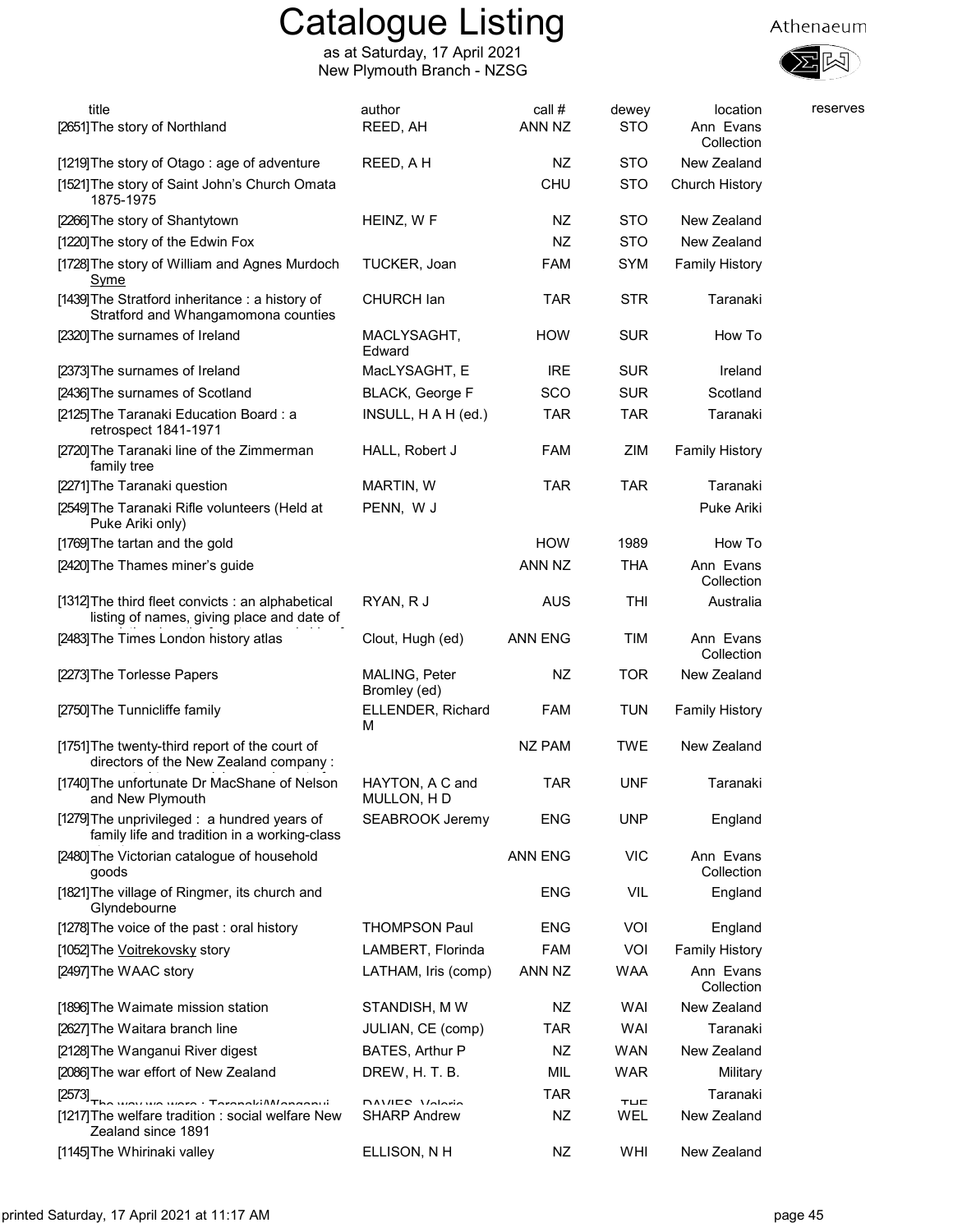





| title<br>[2116] The Whites of Merton Otago: Family<br>History                                | author<br><b>BARKMAN, Frances</b><br>(comp) | call #<br><b>FAM</b> | dewey<br>WHI | location<br><b>Family History</b> | reserves |
|----------------------------------------------------------------------------------------------|---------------------------------------------|----------------------|--------------|-----------------------------------|----------|
| [1905] The women's war : New Zealand women<br>1939-45                                        | MONTGOMERIE,<br>Deborah                     | MIL                  | <b>WOM</b>   | New Zealand                       |          |
| [2503] The wonderful story of London                                                         | WHEELER, Harold<br>(ed)                     | ANN ENG              | <b>WON</b>   | Ann Evans<br>Collection           |          |
| [1417] The Wordsworth handbook of Kings &<br>Queens                                          | MORBY John E                                | GEN                  | <b>WOR</b>   | General<br>Reference              |          |
| [1419] The world almanac and book of facts<br>1990                                           | <b>HOFFMAN Mark S</b><br>(ed)               | GEN                  | <b>WOR</b>   | General<br>Reference              |          |
| [2040] The world we have lost - further explored                                             | LASLETT, Peter                              | <b>ENG</b>           | <b>WOR</b>   | England                           |          |
| [1024] The yeoman pioneer [Giddy]                                                            | GIDDY, Joyce H<br>(comp)                    | <b>FAM</b>           | GID          | <b>Family History</b>             |          |
| [1215] These hundred acres: the story of<br>Whiteley township (copy 1)                       | <b>MULLON Herbert D</b>                     | <b>TAR</b>           | <b>THE</b>   | Taranaki                          |          |
| [1216] These hundred acres : the story of<br>Whiteley Township (copy 2)                      | MULLON, Herbert                             | <b>HOW</b>           | <b>THE</b>   | How To                            |          |
| [2143] They called me Te Maari                                                               | HARSANT, Florence                           | <b>BIO</b>           | TEM          | <b>Biographies</b>                |          |
| [1840] They came in waves (copy 1)                                                           | WALLES, Jackie (ed)                         | <b>HOW</b>           | 2003         | How To                            |          |
| [2390] They came in waves (copy 2)                                                           | WALLES, Jackie (ed)                         | <b>HOW</b>           | 2003         | How To                            |          |
| [1214] They know not New Zealand who do not<br>Taranaki know (copy 1)                        |                                             | <b>TAR</b>           | <b>THE</b>   | Taranaki                          |          |
| [2629] They know not New Zealand who do not<br>Taranaki now (copy 2)                         |                                             | <b>GLASS</b>         | 9            | Glass Case                        |          |
| [2698] They settled in New Zealand: My Jackson<br>ancestry                                   | JACKSON, Ron                                | <b>FAM</b>           | JAC          | <b>Family History</b>             |          |
| [2016] Third Festival of Music                                                               |                                             | <b>TAR</b>           | THI          | Taranaki                          |          |
| [1823] This ancestry business: a beginner's<br>guide to genealogy                            |                                             | <b>HOW</b>           | THI          | How To                            |          |
| [2427] This is Kuaotunu                                                                      | SIMPSON, RA                                 | ANN NZ               | THI          | Ann Evans<br>Collection           |          |
| [2576] This is New Zealand: New Zealand in<br>ouline                                         | CUMBERLAND,<br>Kenneth B                    | NZ                   | THI          | New Zealand                       |          |
| [2469] This is the place : monument and mural                                                |                                             | ANN USA              | THI          | Ann Evans<br>Collection           |          |
| [1425] This man's father had my father's farm                                                | <b>HAMMOND T Peter</b>                      | <b>BIO</b>           | THI          | <b>Biographies</b>                |          |
| [2646] This valley in the hills                                                              | <b>BUTLER, Dick</b><br>(comp)               | ANN NZ               | <b>THI</b>   | Ann Evans<br>Collection           |          |
| [2495] Thomas Hardy's England                                                                | DRAPER, Jo                                  | ANN ENG              | THO          | Ann Evans<br>Collection           |          |
| [1213] Those days those men                                                                  | <b>GORDON Mona</b>                          | NZ                   | THO          | New Zealand                       |          |
| [2500] Those days those men                                                                  | GORDON, Mona                                | ANN NZ               | THO          | Ann Evans<br>Collection           |          |
| [2219] Those were the days: a nostalgic look at<br>the 1920s from the pages of 'The Weekly   | BARNETT, Stephen<br>(comp)                  | NZ                   | <b>THO</b>   | New Zealand                       |          |
| [2220] Those were the days: a nostalgic look at<br>the 1930s from the pages of 'The Weekly   | <b>BARNETT, Stephen</b><br>(comp)           | NZ                   | <b>THO</b>   | New Zealand                       |          |
| [2221] Those were the days : a nostalgic look at<br>the 1940s from the pages of 'The Weekly  | <b>BARNETT, Stephen</b><br>(comp)           | NZ                   | <b>THO</b>   | New Zealand                       |          |
| [2121] Those were the days : a nostalgic look at<br>the 1950's from the pages of 'The Weekly | BARNETT, Stephen,<br>Compiler               | NZ                   | <b>THO</b>   | New Zealand                       |          |
| [2120] Those were the days : a nostalgic look at<br>the 1960's from the pages of 'The Weekly | <b>BARNETT, Stephen</b><br>(comp)           | NZ                   | <b>THO</b>   | New Zealand                       |          |
| [1929] Tintern Abbey                                                                         | <b>BULMER, Jane</b>                         | <b>ENG</b>           | TIN          | England                           |          |
| [1930] Tintern Abbey                                                                         | ROBINSON, David M                           | <b>ENG</b>           | <b>TIN</b>   | England                           |          |
| [1915] To fame undying: The Otago Settlers<br>Association and its Museum 1898 - 1998         | <b>BROSNAHAN, Sean</b><br>G                 | <b>NZ</b>            | <b>TOF</b>   | New Zealand                       |          |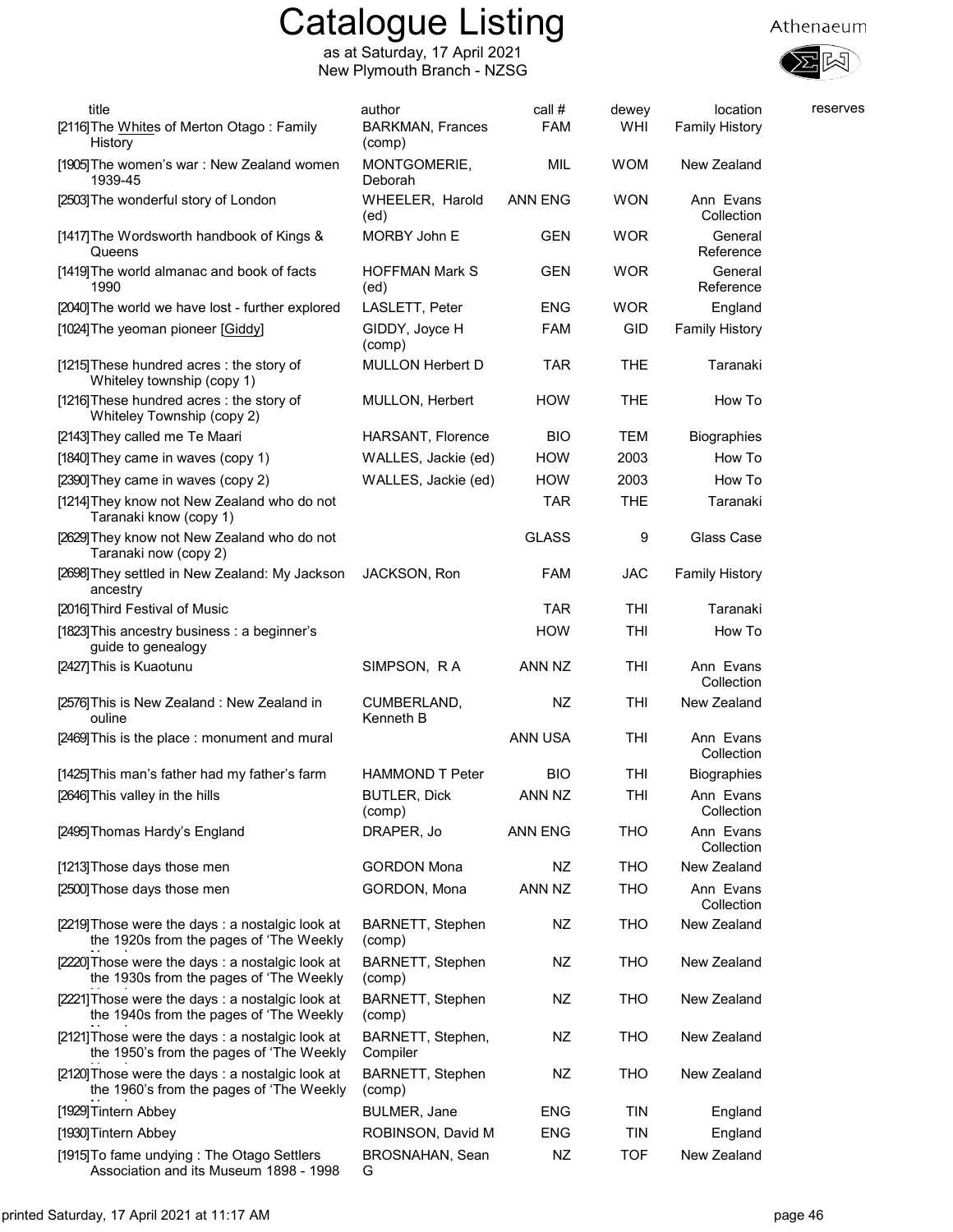

| title                                                                                          | author                              | call #     | dewey      | location                | reserves |
|------------------------------------------------------------------------------------------------|-------------------------------------|------------|------------|-------------------------|----------|
| [1026] To these shores [Grey]                                                                  | GREY, Jeannette                     | <b>FAM</b> | <b>GRE</b> | <b>Family History</b>   |          |
| [2262] Tohora: the story of Fyffe House, Kai<br>Koura                                          | HARRIS, Jan                         | NZ         | TOH        | New Zealand             |          |
| [1956] Tooth and nail: the story of a daugher of<br>the depression                             | FINDLAY, Mary                       | <b>BIO</b> | <b>FIN</b> | Biographies             |          |
| [1474] Top of the bill : entertainers through the<br>years                                     | DOWNES, Peter                       | ANN NZ     | <b>TOP</b> | Ann Evans<br>Collection |          |
| [2589] Topless tales 1875-1995                                                                 |                                     | <b>FAM</b> | <b>TOP</b> | <b>Family History</b>   |          |
| [1277] Tour Britain the Godfrey Davis way: 3<br>miles to inch road atlas                       |                                     | <b>ENG</b> | TOU        | England                 |          |
| [1890] Touring guide to Britain                                                                |                                     | <b>ENG</b> | <b>TOU</b> | England                 |          |
| [1067] Touring on Tayside                                                                      |                                     | SCO        | TOU        | Scotland                |          |
| [1311] Touring the Flinders ranges                                                             |                                     | <b>AUS</b> | TOU        | Australia               |          |
| [2517] Towards victory: pictorial record of the<br>'Gambia'                                    | CLAUSEN, Stuart A                   | ANN NZ     | <b>GAM</b> | Ann Evans<br>Collection |          |
| [1305] Townsville: gateway to the tropical north                                               | GALE, Ron & Ngaire                  | <b>AUS</b> | <b>TOW</b> | Australia               |          |
| [2429] Toys of early New Zealand                                                               | ARMSTRONG,<br>Peggy & JACKSON,      | ANN NZ     | <b>TOY</b> | Ann Evans<br>Collection |          |
| [1379] Trace your family history                                                               | PINE, LG                            | <b>HOW</b> | <b>TRA</b> | How To                  |          |
| [1949] Tracing births, deaths and marriages at<br>sea                                          | WATTS, Christopher<br>T & Michael J | <b>HOW</b> | <b>TRA</b> | How To                  |          |
| [1377] Tracing family history in New Zealand                                                   | <b>BROMELL Anne</b>                 | <b>HOW</b> | <b>TRA</b> | How To                  |          |
| [1773] Tracing family history in New Zealand                                                   | BROMELL, Ann                        | <b>HOW</b> | <b>TRA</b> | How To                  |          |
| [1376] Tracing family history overseas from New<br>Zealand                                     | <b>BROMELL, Anne</b>                | <b>HOW</b> | <b>TRA</b> | How To                  |          |
| [1375] Tracing family history overseas from New<br>Zealand (revised and updated)               | <b>BROMELL Anne</b>                 | <b>HOW</b> | <b>TRA</b> | How To                  |          |
| [1386] Tracing your ancestors                                                                  | <b>MANDER Meda</b>                  | <b>HOW</b> | <b>TRA</b> | How To                  |          |
| [1387] Tracing your ancestors                                                                  | <b>CAMP Anthony J</b>               | <b>HOW</b> | TRA        | How To                  |          |
| [2303] Tracing your ancestors in the Public<br>Record Office                                   | COX, Jane                           | <b>HOW</b> | <b>TRA</b> | How To                  |          |
| [2349] Tracing your ancestors in the Public<br><b>Record Office</b>                            | BEVAN, Amanda                       | <b>HOW</b> | <b>TRA</b> | How To                  |          |
| [1393] Tracing your family history in Australia<br>(2nd ed) : a guide to sources               | <b>HALL Nick Vine</b>               | HOW        | <b>TRA</b> | How To                  |          |
| [1391] Tracing your origins : a complete guide to<br>discovering your English, Welsh, Scottish | <b>BAXTER Angus</b>                 | <b>HOW</b> | TRA        | How To                  |          |
| [2360] Tracing your Scottish Ancestors                                                         | SINCLAIR, Cecil                     | SCO        | <b>TRA</b> | Scotland                |          |
| [1399] Tracing your Scottish ancestors : a guide<br>to ancestry research in the Scottish       | <b>SINCLAIR Cecil</b>               | <b>HOW</b> | <b>TRA</b> | How To                  |          |
| [1861] Tracing your Scottish ancestry                                                          | <b>CORY Kathleen B</b>              | <b>HOW</b> | <b>TRA</b> | How To                  |          |
| [1397] Tracing your Swedish ancestry                                                           | <b>OLSSON Nils William</b>          | <b>HOW</b> | <b>TRA</b> | How To                  |          |
| [2391] Tracking down your ancestors                                                            | ALDER, Harry                        | <b>HOW</b> | TRA        | How To                  |          |
| [1770] Tracking the lines                                                                      | CLAPHAM, lan<br>(comp)              | <b>HOW</b> | 1993       | How To                  |          |
| [1723] Traditional festivities in Sweden                                                       | LIMAN, Ingemar                      | OTH        | <b>TRA</b> | <b>Other Countries</b>  |          |
| [1003] Tragedy at Kaimata [Julian]                                                             | MACKIE, Thelma<br>(comp)            | FAM        | JUL        | <b>Family History</b>   |          |
| [2519] Tragedy in 1918 : the influenza epidemic                                                | VERHEYEN, Noeline                   | ANN NZ     | <b>TRA</b> | Ann Evans<br>Collection |          |
| [1799] Transcriptions from the autobiography and<br>early diaries of Rev. Robert Ward: first   |                                     | NZ         | <b>TRA</b> | New Zealand             |          |
| [2409] Transported beyond the seas                                                             | HOPKINS, David                      | ANN AUS    | <b>CON</b> | Ann Evans<br>Collection |          |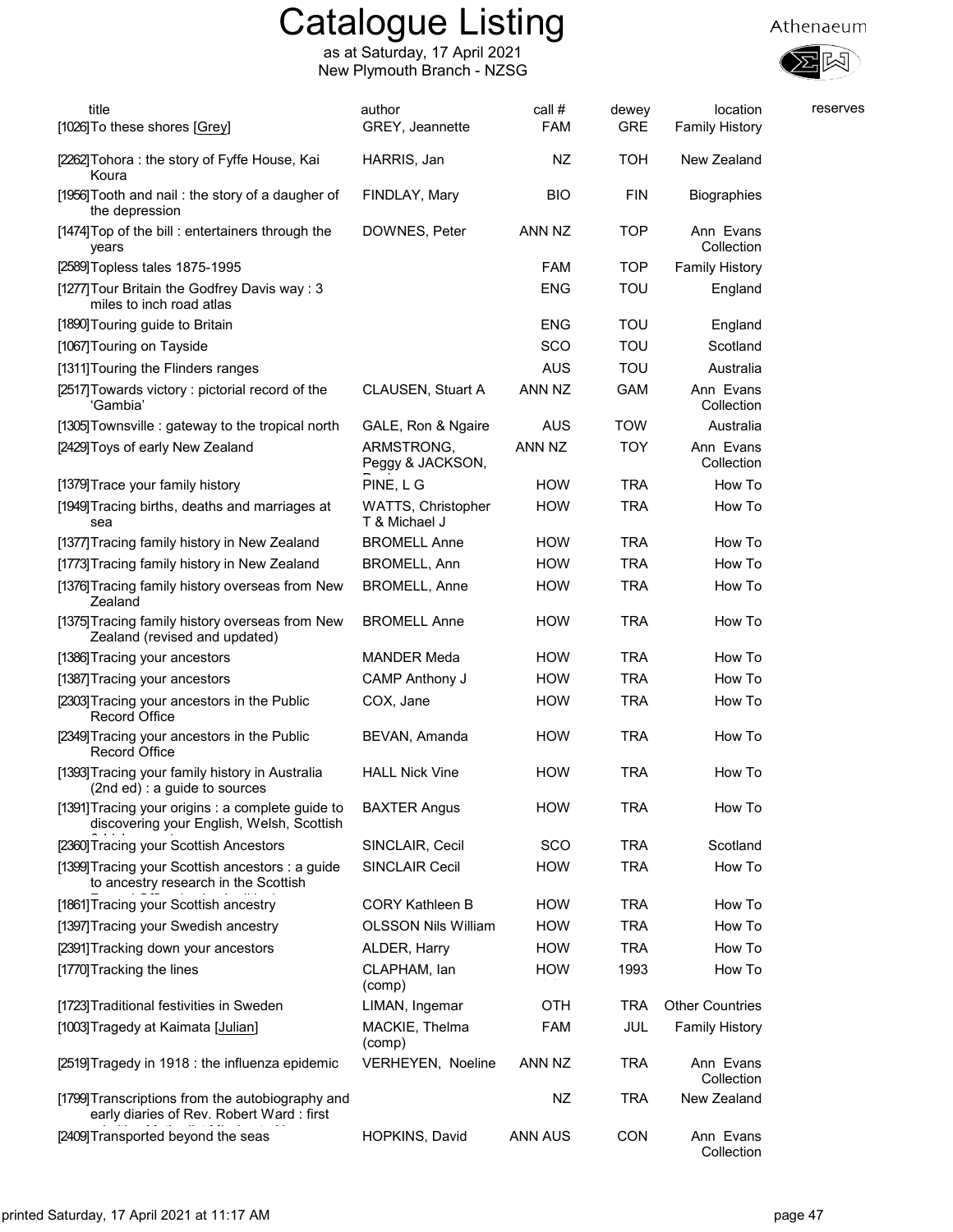





| title<br>[1863] Travel in New Zealand: the island<br>Dominion - Vol I: North Island                 | author<br>COWAN, James                  | call #<br>NZ | dewey<br>TRA | location<br>New Zealand | reserves |
|-----------------------------------------------------------------------------------------------------|-----------------------------------------|--------------|--------------|-------------------------|----------|
| [2505] Traveller's history of Britain & Ireland                                                     | MUIR, Richard                           | ANN ENG      | <b>TRA</b>   | Ann Evans<br>Collection |          |
| [1891] Treasures of Britain and treasures of<br>Ireland                                             |                                         | ENG          | TRE          | England                 |          |
| [1304] Tropical Queensland                                                                          | GALE, Ron & Ngaire                      | AUS          | <b>TRO</b>   | Australia               |          |
| [1459] Tuapeka fields : a tribute to a golden past                                                  | McINDOE, John                           | ANN NZ       | <b>TUA</b>   | Ann Evans<br>Collection |          |
| [1857] Tukapa rugby football club, New Plymouth<br>- 1892-1992 : 100 glorious years                 |                                         | TAR          | <b>TUK</b>   | Taranaki                |          |
| [1212] Twist and shout: New Zealand in the<br>1960s                                                 | <b>SMITH Paul</b>                       | NZ           | TWI          | New Zealand             |          |
| [1749] Union list of New Zealand newspapers<br>before 1940 : preserved in libraries,                | HARVEY, D R                             | GEN          | <b>UNI</b>   | General<br>Reference    |          |
| [1750] Union list of New Zealand newspapers<br>preserved in libraries, newspaper offices,           | HARVEY, D R                             | GEN          | <b>UNI</b>   | General<br>Reference    |          |
| [1690] United Church, Inglewood: baptisms:<br>1902-1980                                             |                                         | CH/BDM       | UNI          | <b>BDM</b>              |          |
| [2831] United Church, Inglewood: baptisms:<br>1902-1980 : marriages 1925 - 1980 :                   |                                         |              |              | <b>Research Officer</b> |          |
| [1689] United Church, Inglewood: marriages:<br>1925-1980                                            |                                         | CH/BDM       | <b>UNI</b>   | <b>BDM</b>              |          |
| [1099] Unity Benevolence Concord 1883-1983 :<br>a brief account of the Courts and some of           | <b>COOPER Sister</b><br>Doreen M (comp) | <b>TAR</b>   | <b>UNI</b>   | Taranaki                |          |
| [1551] Universal Business Directory: Asia-Pacific<br>: 1990 35th ed                                 |                                         | <b>UBD</b>   | <b>ASI</b>   | <b>Directories</b>      |          |
| [1538] Universal Business Directory: Auckland                                                       |                                         | UBD          | <b>AUC</b>   | <b>Directories</b>      |          |
| and Dietricte · 1085 51et ad<br>[1554] Universal Business Directory: Auckland<br>City: 1990 56th ed |                                         | <b>UBD</b>   | <b>AUC</b>   | <b>Directories</b>      |          |
| [1552] Universal Business Directory: Auckland<br>City: 1991 57th ed                                 |                                         | <b>UBD</b>   | <b>AUC</b>   | Directories             |          |
| [1555] Universal Business Directory: Auckland<br>Provincial: 1990 53rd ed                           |                                         | <b>UBD</b>   | <b>AUC</b>   | Directories             |          |
| [1545] Universal Business Directory: Auckland<br>Provincial: 1991 54th ed                           |                                         | UBD          | <b>AUC</b>   | <b>Directories</b>      |          |
| [1532] Universal Business Directory: Canterbury<br>: 1990 56th ed                                   |                                         | <b>UBD</b>   | CAN          | <b>Directories</b>      |          |
| [1546] Universal Business Directory: Canterbury<br>: 1991 57th ed                                   |                                         | <b>UBD</b>   | CAN          | <b>Directories</b>      |          |
| [1553] Universal Business Directory: Hawkes<br>Bay, East Coast: 1990 53rd ed                        |                                         | UBD          | <b>HAW</b>   | <b>Directories</b>      |          |
| [1550] Universal Business Directory: Hawkes<br>Bay, East Coast: 1991 54th ed                        |                                         | <b>UBD</b>   | <b>HAW</b>   | <b>Directories</b>      |          |
| [1534] Universal Business Directory: Nelson,<br>Marlborough, West Coast: 1991 55th ed               |                                         | <b>UBD</b>   | NEL          | <b>Directories</b>      |          |
| [1557] Universal Business Directory: New<br>Plymouth: 1973                                          |                                         | <b>UBD</b>   | <b>NEW</b>   | Directories             |          |
| [1556] Universal Business Directory: New<br>Plymouth: 1995                                          |                                         | <b>UBD</b>   | <b>NEW</b>   | <b>Directories</b>      |          |
| [1561] Universal Business Directory: New<br>Plymouth: 1995                                          |                                         | <b>UBD</b>   | <b>NEW</b>   | <b>Directories</b>      |          |
| [1539] Universal Business Directory: New<br>Plymouth and Districts: 1994/95                         |                                         | UBD          | <b>NEW</b>   | <b>Directories</b>      |          |
| [1560] Universal Business Directory: New<br>Plymouth & Districts: 1994/95                           |                                         | <b>UBD</b>   | <b>NEW</b>   | Directories             |          |
| [1563] Universal Business Directory: New<br>Plymouth (home edition): 1988                           |                                         | <b>UBD</b>   | <b>NEW</b>   | Directories             |          |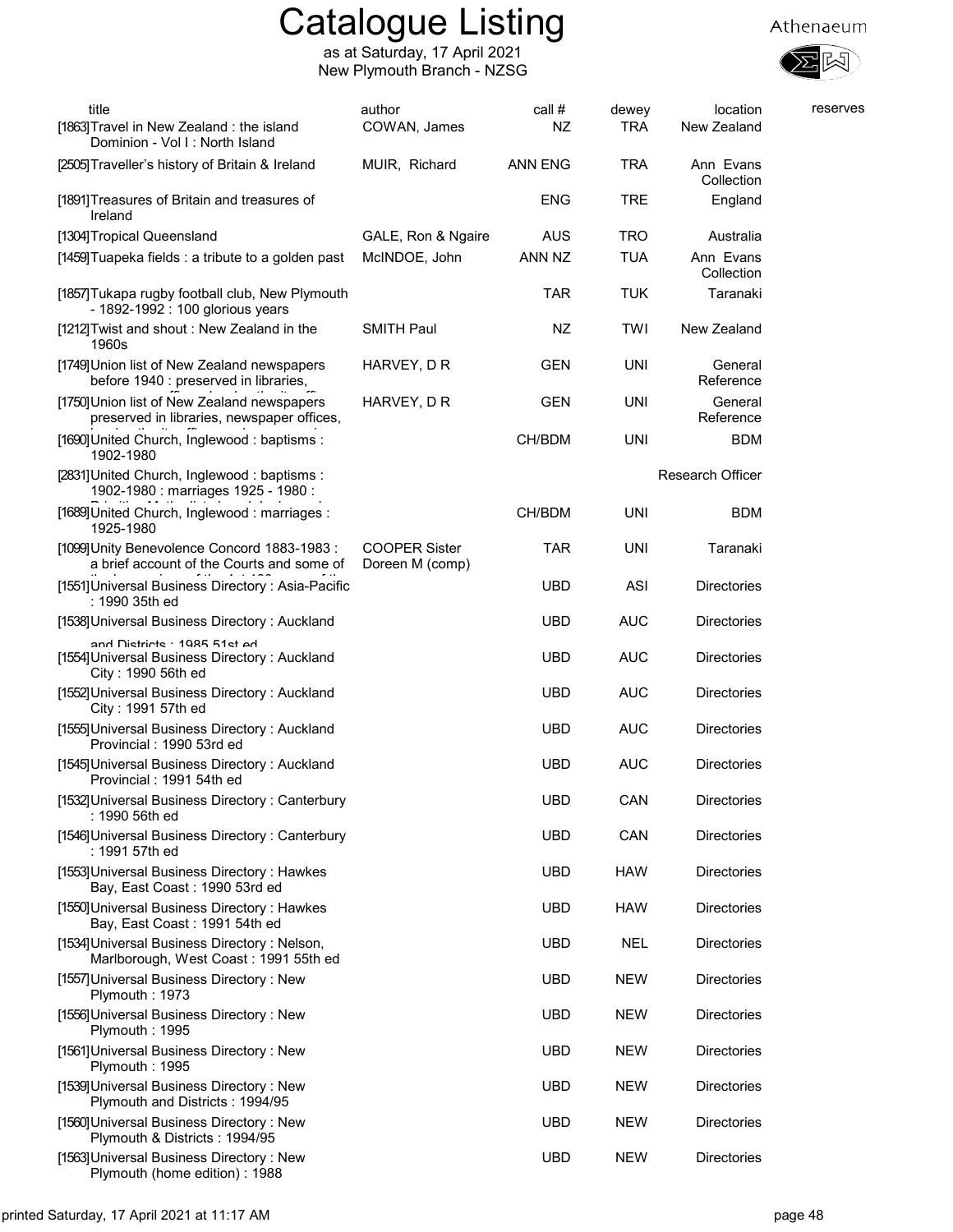

| title<br>[1562] Universal Business Directory: New                                                                 | author                    | call #<br><b>UBD</b> | dewey<br><b>NEW</b> | location<br><b>Directories</b> | reserves |
|-------------------------------------------------------------------------------------------------------------------|---------------------------|----------------------|---------------------|--------------------------------|----------|
| Plymouth (home edition): 1989<br>[1542] Universal Business Directory: New<br>Plymouth (including Waitara: 1991/92 |                           | <b>UBD</b>           | <b>NEW</b>          | <b>Directories</b>             |          |
| [1541] Universal Business Directory: New<br>Zealand Exporters: 1990                                               |                           | <b>UBD</b>           | <b>NEW</b>          | <b>Directories</b>             |          |
| [1533] Universal Business Directory: Northland:<br>1990 3rd ed                                                    |                           | <b>UBD</b>           | <b>NOR</b>          | <b>Directories</b>             |          |
| [1548] Universal Business Directory: Northland:<br>1991 4th ed                                                    |                           | <b>UBD</b>           | <b>NOR</b>          | <b>Directories</b>             |          |
| [1549] Universal Business Directory: Otago,<br>Southland: 1991 57th ed                                            |                           | <b>UBD</b>           | <b>OTA</b>          | <b>Directories</b>             |          |
| [1547] Universal Business Directory: Taranaki:<br>1988 51st ed                                                    |                           | <b>UBD</b>           | <b>TAR</b>          | <b>Directories</b>             |          |
| [1544] Universal Business Directory: Taranaki:<br>1990 53rd ed                                                    |                           | <b>UBD</b>           | <b>TAR</b>          | Directories                    |          |
| [1536] Universal Business Directory: Taranaki:<br>1992 55th ed                                                    |                           | <b>UBD</b>           | <b>TAR</b>          | <b>Directories</b>             |          |
| [1535] Universal Business Directory: Taranaki:<br>1994 57th ed                                                    |                           | <b>UBD</b>           | <b>TAR</b>          | <b>Directories</b>             |          |
| [1559] Universal Business Directory: Taranaki<br>Provincial: 1980 43rd ed                                         |                           | <b>UBD</b>           | <b>TAR</b>          | <b>Directories</b>             |          |
| [1558] Universal Business Directory: Taranaki<br>Provincial: 1981 44th ed                                         |                           | <b>UBD</b>           | <b>TAR</b>          | <b>Directories</b>             |          |
| [1540] Universal Business Directory: Wellington<br>: 1999                                                         |                           | <b>UBD</b>           | WEL                 | <b>Directories</b>             |          |
| [1543] Universal Business Directory: Wellington<br>City: 1991 60th ed                                             |                           | <b>UBD</b>           | WEL                 | Directories                    |          |
| [1537] Universal Business Directory: Wellington<br>Provincial: 1991 54th ed                                       |                           | <b>UBD</b>           | WEL                 | Directories                    |          |
| [1759] Unmarked Maori cemeteries                                                                                  |                           | <b>CEM</b>           | <b>MAO</b>          | Cemeteries                     |          |
| [2231]Unsubstantiated claims                                                                                      |                           | <b>GEN</b>           | <b>UNS</b>          | General<br>Reference           |          |
| [1883] Upper Mangorei : the place, the people :<br>through the years                                              | Mangorei History<br>Group | <b>TAR</b>           | <b>UPP</b>          | Taranaki                       |          |
| [1832] Using computers for genealogy - an<br>introduction (2nd ed)                                                | HAWGOOD, David            | <b>HOW</b>           | USI                 | How To                         |          |
| [1443] Venturer courageous : Group Captain<br>Leonard Trent V.C., D.F.C                                           | <b>SANDERS James</b>      | <b>BIO</b>           | <b>TRE</b>          | <b>Biographies</b>             |          |
| [2472] Victoria Barracks Melbourne : a social<br>history                                                          | HANNAN, Agnes             | ANN AUS              | <b>VIC</b>          | Ann Evans<br>Collection        |          |
| [2484] Victorian cottages                                                                                         | CLAYTON-PAYNE,<br>Andrew  | <b>ANN ENG</b>       | <b>VIC</b>          | Ann Evans<br>Collection        |          |
| [2321] Victorian New Zealanders                                                                                   | WOOD, June A              | NZ                   | <b>VIC</b>          | New Zealand                    |          |
| [2486] Victorians on the Thames                                                                                   | BOLLAND, R R              | ANN ENG              | <b>VIC</b>          | Ann Evans<br>Collection        |          |
| [2526] Views of Napier                                                                                            |                           | <b>GLASS</b>         | 2                   | Glass Case                     |          |
| [2653] Views of Wellington                                                                                        |                           | <b>GLASS</b>         | 11                  | Glass Case                     |          |
| [2389] Vogeltown school celebrating 100 years                                                                     |                           | <b>SCH</b>           | <b>VOG</b>          | Schools                        |          |
| [2228] Volcanic Taupo: steaming ahead                                                                             | ADLAM, Tania (ed)         | <b>HOW</b>           | 2012                | How To                         |          |
| [1211] Waihi: a new town plan                                                                                     |                           | NZ                   | WAI                 | New Zealand                    |          |
| [1511] Waikato Hospital School of Nursing:<br>graduation ceremony                                                 |                           | <b>SCH</b>           | WAI                 | Schools                        |          |
| [1709] Waireka Cemetery                                                                                           |                           | <b>CEM</b>           | WAI                 | Cemeteries                     |          |
| [2616] Wairoa: Military history of Waverley                                                                       | LOVEGROVE, CL             | <b>TAR</b>           | WAI                 | Taranaki                       |          |
| [2745] Wairoa military history of Waverley                                                                        | LOVEGROVE, CL             | <b>TAR</b>           | WAI                 | Taranaki                       |          |
| [1210] Waitangi national reserve                                                                                  |                           | <b>NZ PAM</b>        | WAI                 | New Zealand                    |          |
|                                                                                                                   |                           |                      |                     |                                |          |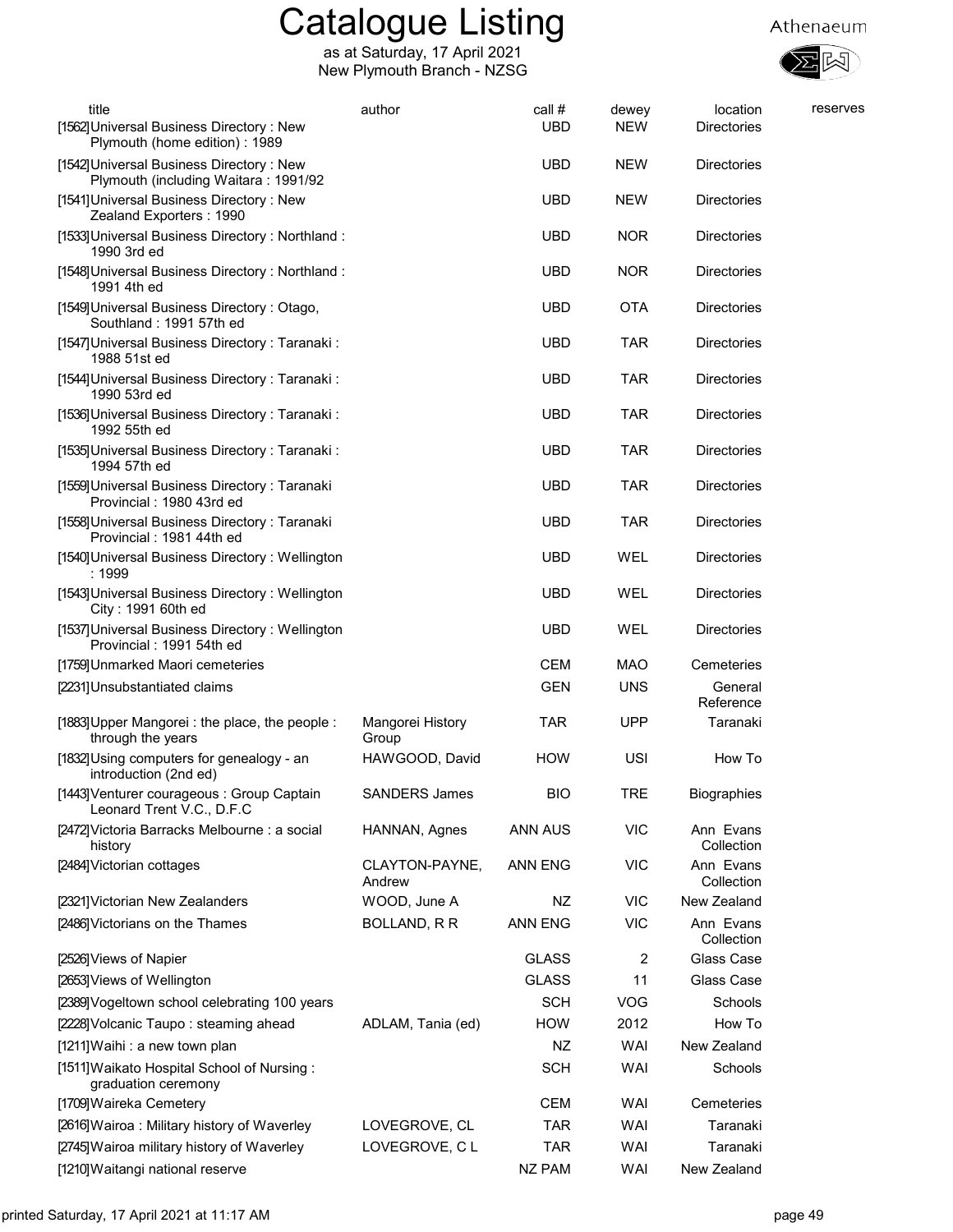

| title                                                                             | author                        | call #       | dewey      | location                | reserves |
|-----------------------------------------------------------------------------------|-------------------------------|--------------|------------|-------------------------|----------|
| [2624]Waitara 1859 - 1936                                                         |                               | <b>TAR</b>   | WAI        | Taranaki                |          |
| [1208] Waitara: a record past and present                                         |                               | TAR          | WAI        | Taranaki                |          |
| [2832] Waitara births - 1882-1960                                                 |                               |              |            | <b>Research Officer</b> |          |
| [1674] Waitara births - 1882-1960 : deaths -<br>1882-1974 : marriages - 1882-1975 |                               | BDM          | WAI        | BDM                     |          |
| [1209]Waitara campaign historic trail : Taranaki<br>reserves                      | ALEXANDER David<br>et al (ed) | TAR          | WAI        | Taranaki                |          |
| [1711] Waitara Cemetery                                                           |                               | <b>CEM</b>   | WAI        | Cemeteries              |          |
| [2814] Waitara Cemetery                                                           |                               |              |            | <b>Research Officer</b> |          |
| [1710] Waitara Cemetery burial records,<br>1883-1989                              |                               | CEM          | WAI        | Cemeteries              |          |
| [1475]Waitara High School jubilee 1947-1997<br>(copy 1)                           |                               | <b>SCH</b>   | WAI        | Schools                 |          |
| [1471]Waitara High School Jubilee 1947-1997<br>(copy 2)                           |                               | <b>HOW</b>   | WAI        | How To                  |          |
| [2722]Waitara Methodist church 125th jubilee                                      | <b>Jubilee Committee</b>      | CHU          | WAI        | Church History          |          |
| [1469] Waitui School 50th anniversary: Golden<br>jubilee: 1903-1953               |                               | <b>SCH</b>   | <b>WAI</b> | Schools                 |          |
| [1862] Walking in the Welsh borders                                               | BRETT-JAMES,<br>Norman        | ENG          | <b>WAL</b> | England                 |          |
| [2654] Wanderlust magazine                                                        |                               | <b>GLASS</b> | 12         | Glass Case              |          |
| [2655] Wanderlust magazine                                                        |                               | <b>GLASS</b> | 13         | Glass Case              |          |
| [2656] Wanderlust magazine                                                        |                               | <b>GLASS</b> | 14         | Glass Case              |          |
| [2278]Wanganui                                                                    | CHAPPLE, L J B                | NZ.          | <b>WAN</b> | New Zealand             |          |
| [2425]Wanganui Collegiate School register from<br>1854 to 1947                    |                               | ANN NZ       | WAN        | Ann Evans<br>Collection |          |
| [1207] Wanganui Collegiate school register from<br>1854 to 1963 (April)           |                               | <b>SCH</b>   | <b>WAN</b> | Schools                 |          |
| [2821] Wanganui shipping lists                                                    |                               |              |            | <b>Research Officer</b> |          |
| [1659] Wanganui shipping lists, Vol 1: A-G                                        |                               | <b>SHI</b>   | <b>WAN</b> | Shipping                |          |
| [1660] Wanganui shipping lists, Vol II: H-P                                       |                               | <b>SHI</b>   | <b>WAN</b> | Shipping                |          |
| [1661] Wanganui shipping lists, Vol III : P-Z                                     |                               | SHI          | <b>WAN</b> | Shipping                |          |
| [1203] War brides: they followd their hearts to<br>New Zealand                    | WOOD Val                      | <b>MIL</b>   | WAR        | New Zealand             |          |
| [1468] Warea School & district centennial:<br>1884-1984 : a history               | DAY, Kelvin                   | <b>SCH</b>   | <b>WAR</b> | Schools                 |          |
| [1275] Warwickshire: Shakespeare's country                                        | MEE Arthur (ed)               | <b>ENG</b>   | <b>WAR</b> | England                 |          |
| [1809] Was your grandfather a Freemason? :<br>membership records of the De Burgh  |                               | <b>TAR</b>   | WAS        | Taranaki                |          |
| [1313] We of the never-never                                                      | <b>GUNN Mrs Aeneas</b>        | <b>AUS</b>   | <b>WEO</b> | Australia               |          |
| [1072]We Scots: a good humoured history                                           | MACKAY John (lain)            | SCO          | WES        | Scotland                |          |
| [2593] We will remember them                                                      |                               | MIS          | WEW        | Misc A3<br>Publications |          |
| [2734] Welbourn Carrington schools 50th jubilee<br>1932 - 1982                    | Welbourn jubilee<br>committee | <b>SCH</b>   | WEL        | Schools                 |          |
| [2418] Welcome & farewell: the story of Station<br>Pier                           | <b>BARNARD, Jill</b>          | ANN AUS      | WEL        | Ann Evans<br>Collection |          |
| [2757] Welcome to Opunake                                                         | BURROW, Ron                   | <b>TAR</b>   | WEL        | Taranaki                |          |
| [2287] Welcome to Opunake and districts within<br><b>Egmont County</b>            |                               | <b>TAR</b>   | WEL        | Taranaki                |          |
| [1922]Welcome to Opunake in Taranaki, New<br>Zealand                              |                               | <b>TAR</b>   | WEL        | Taranaki                |          |
| [1691]Wesleyan Methodist Church: marriages:<br>Pre 1915                           |                               | CH/BDM       | WES        | <b>BDM</b>              |          |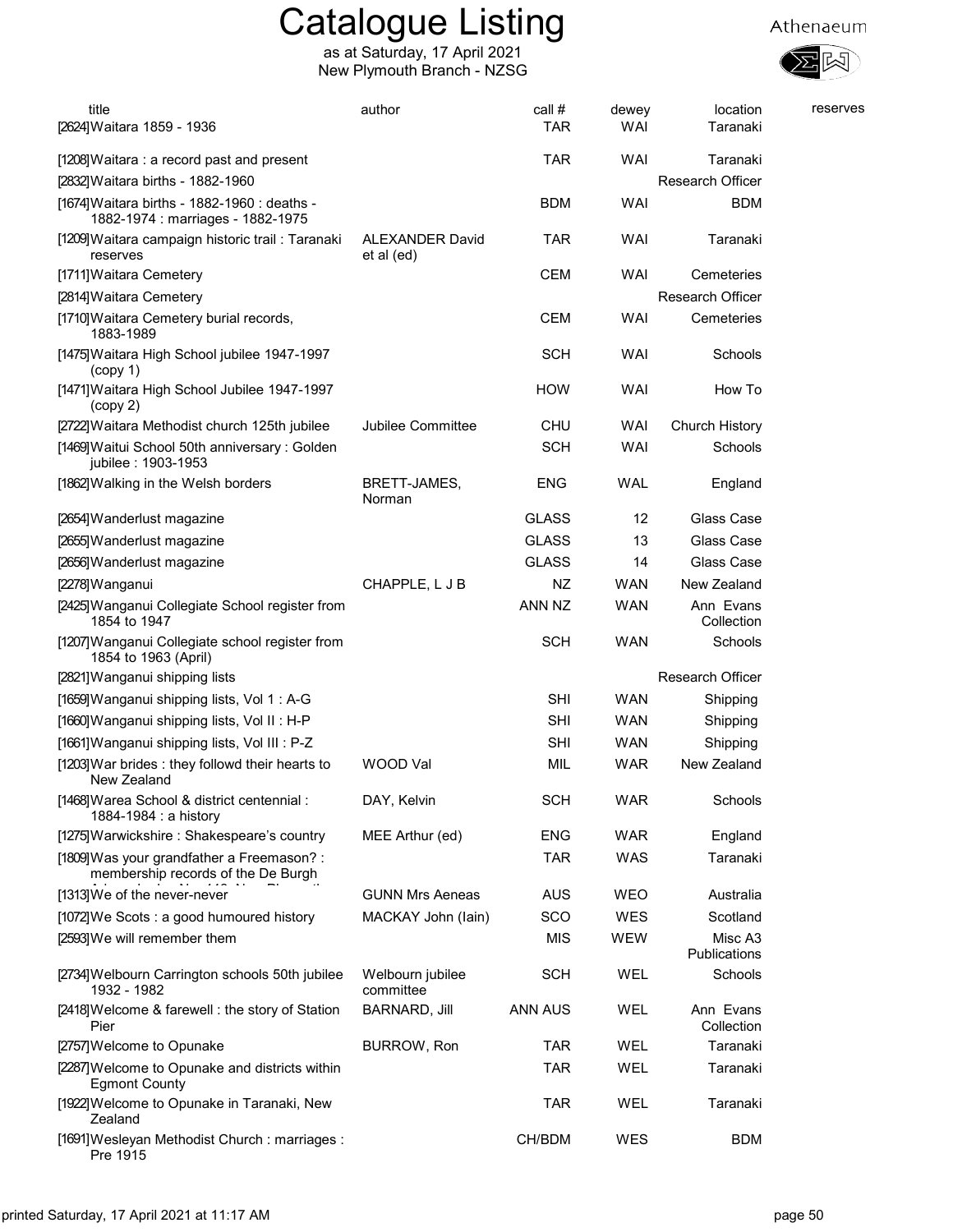



図

| title                                                                                    | author                              | call #       | dewey      | location                | reserves |
|------------------------------------------------------------------------------------------|-------------------------------------|--------------|------------|-------------------------|----------|
| [2820] Wesleyan Methodist Church: marriages:<br>Pre 1915                                 |                                     |              |            | <b>Research Officer</b> |          |
| [1839] Wesleyan Methodist church, New<br>Plymouth - Baptisms 1841-1905                   |                                     | CH/BDM       | MET        | BDM                     |          |
| [2438] West Auckland remembers (vol 1)                                                   | NORTHCOTE-BADE,<br>James (comp)     | ANN NZ       | WES        | Ann Evans<br>Collection |          |
| [2441] West Auckland remembers (vol 2)                                                   | NORTHCOTE-BADE,<br>James (comp)     | ANN NZ       | WES        | Ann Evans<br>Collection |          |
| [1907] West Coast yesterdays                                                             | TRACY, Mona                         | NZ           | WES        | New Zealand             |          |
| [1466] West End School: 75th anniversary:<br>1884-1959                                   |                                     | <b>SCH</b>   | WES        | Schools                 |          |
| [1467] West End School centennial: 1884-1984                                             |                                     | <b>SCH</b>   | WES        | Schools                 |          |
| [2280] West to the fiords: the history of Western<br>Southland                           | MILLER, F W G                       | NZ           | <b>WES</b> | New Zealand             |          |
| [2274] Westland's golden century, 1860-1960                                              |                                     | NZ           | <b>WES</b> | New Zealand             |          |
| [2550] Westland's golden century: 1860-1960                                              | KAY, Rupert A.<br>Compiler & Editor | <b>GLASS</b> | 7          | Glass Case              |          |
| [2063] Whakapapa: an introduction to Maori<br>family history research                    | JOYCE, Brenda &<br>MATHERS, Bruce   | <b>HOW</b>   | <b>WHA</b> | How To                  |          |
| [2579] Whangamomona                                                                      | HENDRY, Gary                        | <b>TAR</b>   | <b>WHA</b> | Taranaki                |          |
| [1513] Whangamomona's history                                                            |                                     | <b>TAR</b>   | <b>WHA</b> | Taranaki                |          |
| [2640] When the boats ruled the Bay of Islands<br>(AE Fuller & family)                   | CATES, Hazel                        | ANN NZ       | <b>WHE</b> | Ann Evans<br>Collection |          |
| [2768] When the boys were away                                                           | EBBETT, Eve                         | NZ           | <b>WHE</b> | New Zealand             |          |
| [2290] When trams were trumps : an illustrated<br>history                                | STEWART, Graham                     | ANN NZ       | <b>WHE</b> | Ann Evans<br>Collection |          |
| [2403] Where they lie                                                                    | O'DONOHUE,<br>Annette               | ANN AUS      | <b>VIC</b> | Ann Evans<br>Collection |          |
| [1889] Where to go in Britain                                                            |                                     | <b>ENG</b>   | <b>WHE</b> | England                 |          |
| [1934] Where to search for family records                                                | HUME, Harry                         | <b>IRE</b>   | <b>WHE</b> | Ireland                 |          |
| [2571] Whistle as you go                                                                 |                                     | NZ           | WHI        | New Zealand             |          |
| [2127] Whitaker's Almanac 1980                                                           |                                     | <b>GEN</b>   | WHI        | General<br>Reference    |          |
| [1872] Whitchurch silk mill                                                              |                                     | <b>ENG</b>   | WHI        | England                 |          |
| [2250] White stone country: the story of North<br>Otago                                  | MCDONALD, K C                       | NZ           | WHI        | New Zealand             |          |
| [1627] White wings: fifty years of sail in the New<br>Zealand trade, 1850-1900 : Vol I   | <b>BRETT, Sir Henry</b>             | SHI          | WHI        | Shipping                |          |
| [1626] White wings: founding of the provinces<br>and old-time shipping : passenger ships | <b>BRETT, Sir Henry</b>             | <b>SHI</b>   | WHI        | Shipping                |          |
| [2232] White Wings Immigrant Ships to New<br>Zealand 1840 - 1902                         | BRETT, Henry                        | <b>SHI</b>   | WHI        | Shipping                |          |
| [2449] White Wings Immigrant Ships to New<br>Zealand 1840 - 1902                         | BRETT, Henry                        | ANN NZ       | WHI        | Ann Evans<br>Collection |          |
| [1725] Whitehaven to Washington                                                          | LAWRENCE-DOW,<br>Elizabeth & HAY,   | <b>OTH</b>   | WHI        | <b>Other Countries</b>  |          |
| [2152] Who do you think you are?                                                         |                                     |              |            | Magazines               |          |
| [1939] Who was your Granny's Granny?                                                     | BLAKE, Paul &<br>COLLINS, Audrey    | <b>HOW</b>   | <b>WHO</b> | How To                  |          |
| [1138] Who were the Fencibles?: Royal New<br>Zealand Fencible Regiment                   |                                     | MIL          | <b>MUS</b> | New Zealand             |          |
| [1457] Who's who in New Zealand 1964                                                     | PETERSEN, G C (ed)                  | GEN          | <b>WHO</b> | General<br>Reference    |          |
| [1456] Who's who in New Zealand 1971                                                     | PETERSEN, G C (ed)                  | GEN          | <b>WHO</b> | General<br>Reference    |          |
| [1882] Who's who in New Zealand 1978                                                     | TRAUE, J E (Editor)                 | <b>GEN</b>   | <b>WHO</b> | General<br>Reference    |          |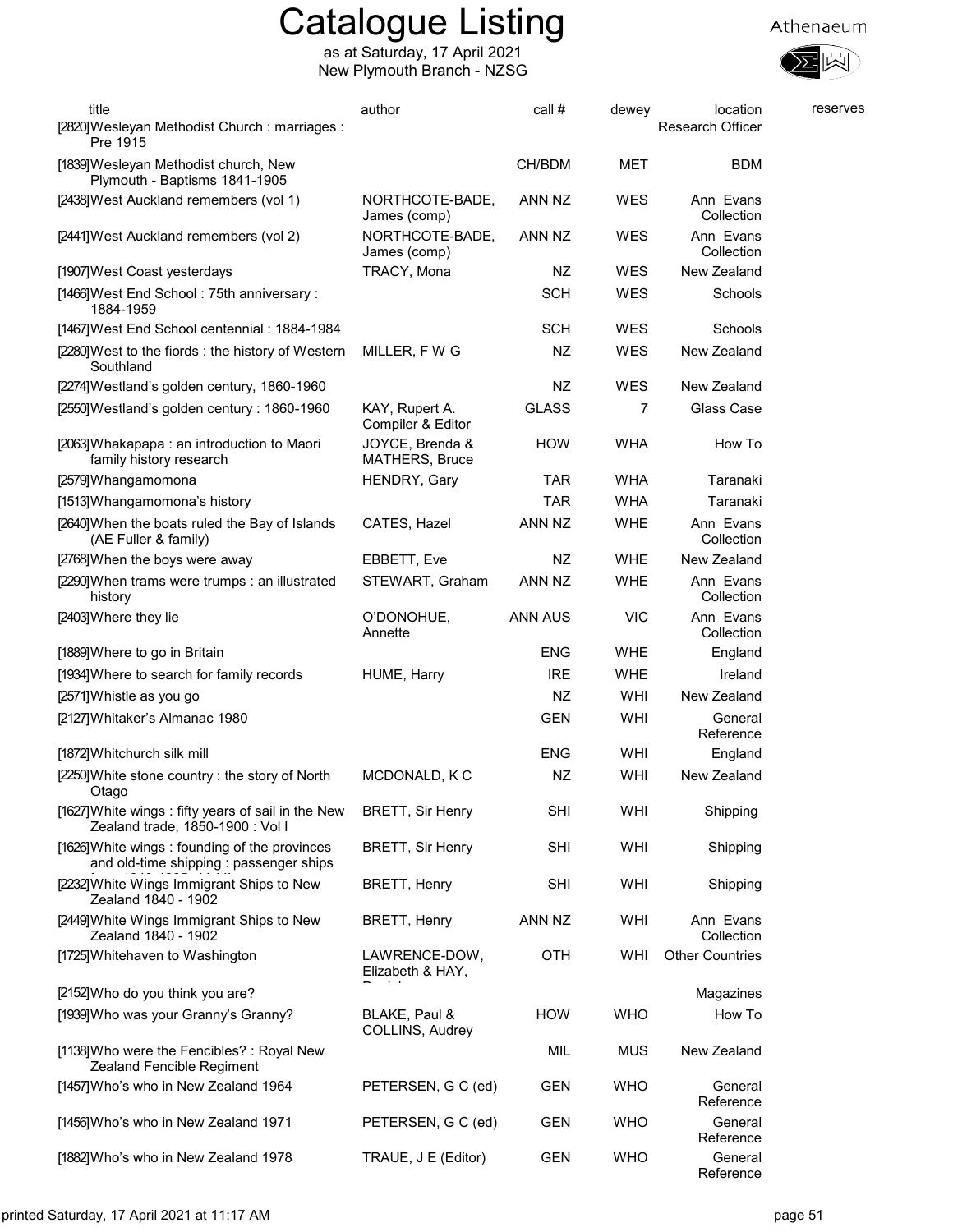as at Saturday, 17 April 2021 New Plymouth Branch - NZSG





| title<br>[2357] Wide sails and wheat stacks                                                | author<br>HEINRICH, Rhoda                     | call #<br>ANN AUS | dewey<br><b>WID</b> | location<br>Ann Evans<br>Collection | reserves |
|--------------------------------------------------------------------------------------------|-----------------------------------------------|-------------------|---------------------|-------------------------------------|----------|
| [1011] William and Henrietta Bransgrove                                                    | MORECRAFT, G E<br>(comp)                      | <b>FAM</b>        | <b>BRA</b>          | <b>Family History</b>               |          |
| [1021] William Douglas Cannell, 1836 - 1921                                                | <b>CANNELL, Christine</b>                     | <b>FAM</b>        | <b>CAN</b>          | <b>Family History</b>               |          |
| [1053] William Francis Short, 1849 - 1882                                                  | <b>CANNELL, Christine</b>                     | <b>FAM</b>        | <b>SHO</b>          | <b>Family History</b>               |          |
| [2135] William Revel                                                                       | RICHARDS, Rex                                 | <b>FAM</b>        | <b>REV</b>          | <b>Family History</b>               |          |
| [1396] Wills and where to find them                                                        | GIBSON, J S W<br>(comp)                       | <b>HOW</b>        | Wil                 | How To                              |          |
| [1394] Wills before 1858                                                                   | <b>McLAUGHLIN Eve</b>                         | <b>HOW</b>        | WIL                 | How To                              |          |
| [2670] Wilmshurst                                                                          |                                               | <b>FAM</b>        | WIL                 | <b>Family History</b>               |          |
| [1582] Wise's Auckland directory: 1991                                                     |                                               | WIS               | <b>AUC</b>          | <b>Directories</b>                  |          |
| [1581] Wise's Christchurch directory: 1991                                                 |                                               | WIS               | <b>CHR</b>          | <b>Directories</b>                  |          |
| [1585] Wise's New Zealand fax directory: 2nd ed                                            |                                               | WIS               | <b>NEW</b>          | <b>Directories</b>                  |          |
| [1586] Wise's New Zealand index: 1948 10th ed                                              |                                               | WIS               | <b>NEW</b>          | <b>Directories</b>                  |          |
| [1566] Wise's New Zealand Post Office directory<br>1944                                    |                                               | WIS               | POS                 | <b>Directories</b>                  |          |
| [1567] Wise's New Zealand Post Office directory<br>1948-49                                 |                                               | WIS               | POS                 | <b>Directories</b>                  |          |
| [1570] Wise's New Zealand Post Office directory<br>: Auckland City and Suburbs: 1958 Vol 1 |                                               | WIS               | <b>AUC</b>          | <b>Directories</b>                  |          |
| [1569] Wise's New Zealand Post Office directory<br>: Auckland Provincial : 1959 Vol 1A     |                                               | WIS               | <b>AUC</b>          | Directories                         |          |
| [1573] Wise's New Zealand Post Office directory<br>: Canterbury, Nelson, Marlborough and   |                                               | WIS               | CAN                 | Directories                         |          |
| [1572] Wise's New Zealand Post Office directory<br>: Otago, Southland: 1959 Vol 4          |                                               | WIS               | <b>OTA</b>          | Directories                         |          |
| [1568] Wise's New Zealand Post Office directory<br>: Wellington, Hawkes Bay, Taranaki:     |                                               | WIS               | WEL                 | <b>Directories</b>                  |          |
| [1571] Wise's New Zealand Post Office directory<br>: Wellington, Hawkes Bay and Taranaki   |                                               | WIS               | WEL                 | Directories                         |          |
| [1584] Wise's Otago-Southland directory: 1990                                              |                                               | <b>WIS</b>        | <b>OTA</b>          | <b>Directories</b>                  |          |
| [1574] Wise's Post Office directory: Auckland<br>City and Environs: 1972-73 Vol 1          |                                               | <b>WIS</b>        | <b>AUC</b>          | <b>Directories</b>                  |          |
| [1577] Wise's Post Office directory: Auckland<br>City and Environs: 1975 Vol 1             |                                               | WIS               | <b>AUC</b>          | Directories                         |          |
| [1575] Wise's Post Office directory:<br>Otago-Southland: 1971 Vol 4                        |                                               | WIS               | <b>OTA</b>          | <b>Directories</b>                  |          |
| [1579] Wise's Post Office directory:<br>Otago-Southland: 1973 Vol 4                        |                                               | WIS               | <b>OTA</b>          | Directories                         |          |
| [1576] Wise's Post Office directory: Wellington<br>City and Environs: 1976 Vol 2           |                                               | WIS               | WEL                 | Directories                         |          |
| [1578] Wise's Post Office directory: Wellington<br>City and Environs: 1973-74 Vol 2        |                                               | WIS               | WEL                 | Directories                         |          |
| [1580] Wise's Waikato-Bay of Plenty directory:<br>1991                                     |                                               | WIS               | WAI                 | Directories                         |          |
| [1583] Wise's Wellington directory: 1990                                                   |                                               | WIS               | WEL                 | Directories                         |          |
| [1206] Wises New Zealand guide: a gazetteer of<br>New Zealand 1987                         |                                               | <b>GEN</b>        | WIS                 | General<br>Reference                |          |
| [2565] Wises New Zealand Index                                                             |                                               | <b>GLASS</b>      | 8                   | Glass Case                          |          |
| [2073] Within and beyond the gates                                                         |                                               | <b>TAR</b>        | WIT                 | Taranaki                            |          |
| [2611]                                                                                     | <b>LOUOULINE OFF</b>                          | ANN NZ            | 111011              | Ann Evans<br>$R$ allaatian          |          |
| [1205] Women of South Taranaki - their stories :<br>Nga Wahine Toa O Taranaki Tonga - O    | <b>CLEMENT Christine</b><br>& JOHNSTON Judith | TAR               | <b>WOM</b>          | Taranaki                            |          |

 $\mathcal{L}_{\mathcal{C}}$ 

Ratou Korero (copy 1)